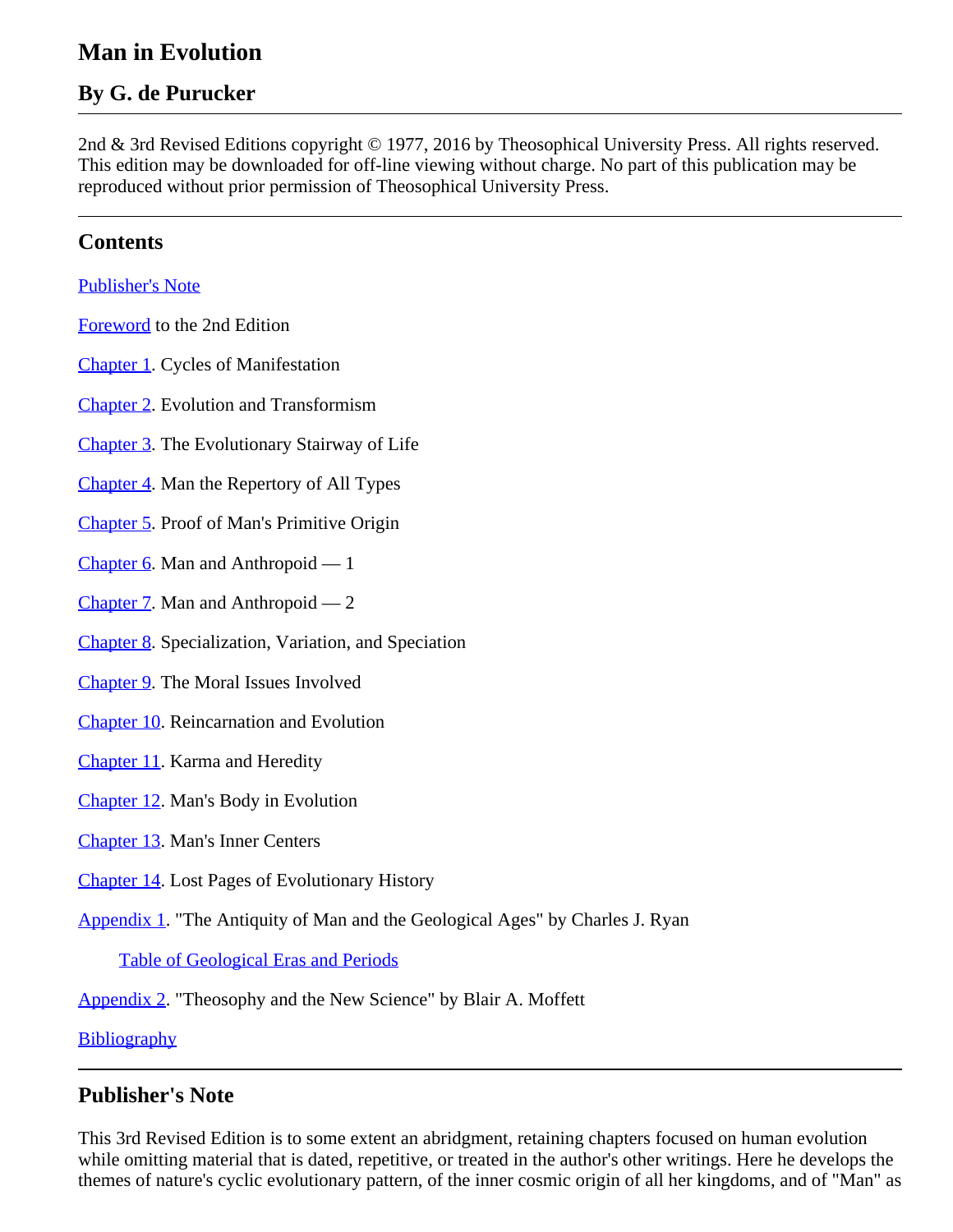having always existed — that humanities from past universes have left their impress on the mind-fabric of nature, providing the architectural forces shaping not only modern man, but all developing life.

It is perhaps noteworthy that *Man in Evolution* originated as radio lectures just two years after the 1925 Scopes "Monkey Trial" in Dayton, Tennessee, which pitted Darwinism against Biblical creationism, excluding more philosophically-reasoned approaches to evolution and spirituality. As mentioned in the 1976 Foreword below, Appendix 2 summarizes more recent work in physics, chemistry, and the life sciences, confirming much that is postulated by the ancient wisdom-tradition. In the several decades since then, research has of course considerably deepened and widened the scope of the great evolution mystery that is Man. For further study, some additional titles are appended to the Bibliography.

November 2016

# <span id="page-1-0"></span>**Foreword to the 2nd Edition**

Since its publication in 1941, *Man in Evolution* has had a particular appeal for students seeking to relate the theosophic approach to evolution — seen as a cosmic process reflecting itself in the human sphere — to the theories propounded in the main by Charles Darwin and his followers. Today, archaeologists and paleontologists are daring to take a fresh look at fossil findings, so that firmly-established views as to our human origins are undergoing radical change. Those in the vanguard of evolutionary thought do not look upon man as the descendant of monkey and ape but, on the contrary, as their antecedent, if not their halfparent.

This is calling for a major reversal of psychological outlook for many, so conditioned have we been from childhood to think of ourselves as having evolved solely through physical mutations which, by some unexplained random leap of consciousness, metamorphosed us from a witless, arboreal creature into the thinking, artistic and creative entity we know as Man.

Not so for the writer of the present volume. Gottfried de Purucker, author and educator, had since youth been a dedicated student of both modern theosophic thought and the traditional wisdom of ancient peoples concerning the origin and destiny of worlds and of the human species — teachings which confirm man as a divine being of immense antiquity, rather than as a recent emergence from lower stocks.

"Man is his own history," says the author, meaning by this that he carries within him the entirety of an aeonslong past. A cosmic entity, he enters earth as a returning pilgrim in process of *becoming*, of bringing into actuality that which is potential, hidden within his inmost essence, and which, given time and the appropriate environment, will flower into fullness. For evolution is no chance happening, but an orderly manifestation of the spiritual-intelligent drive inherent in the universe and therefore intrinsic to all life-particles. Not an atom, cell, human being or sun, could exist unless at the core of each were divinity.

With this as background and foreground of his thought, Dr. de Purucker examines critically the dominant evolutionary hypothesis, to see where theory merges into fantasy, where concepts still unproven have hardened into "facts" without adequate basis in nature. Rigorous analysis, cogent argumentation, supported by clear-cut testimony of anatomical structure, bring conviction that the human line is of extremely ancient origin, the most primitive of all the mammalian stocks and hence must have preceded, not followed, the more specialized apes and monkeys.

With knowledge of biological fact, the author regards man's essence primarily as a divine spark seeking imbodiment in ever-fitter instruments through each of nature's kingdoms. The dignity of humanhood is thus enhanced, giving our lives here on earth majesty and purpose.

The material in the present volume originally stems from a series of lectures titled "Theosophy and Modern Science" given by Dr. de Purucker at the Theosophical Society's headquarters at Point Loma, California, from June through December 1927, and broadcast live over San Diego radio station KFSD. In 1929 these lectures were published, without editing, under the above title. The edition soon sold out, and the book remained out of print for several years.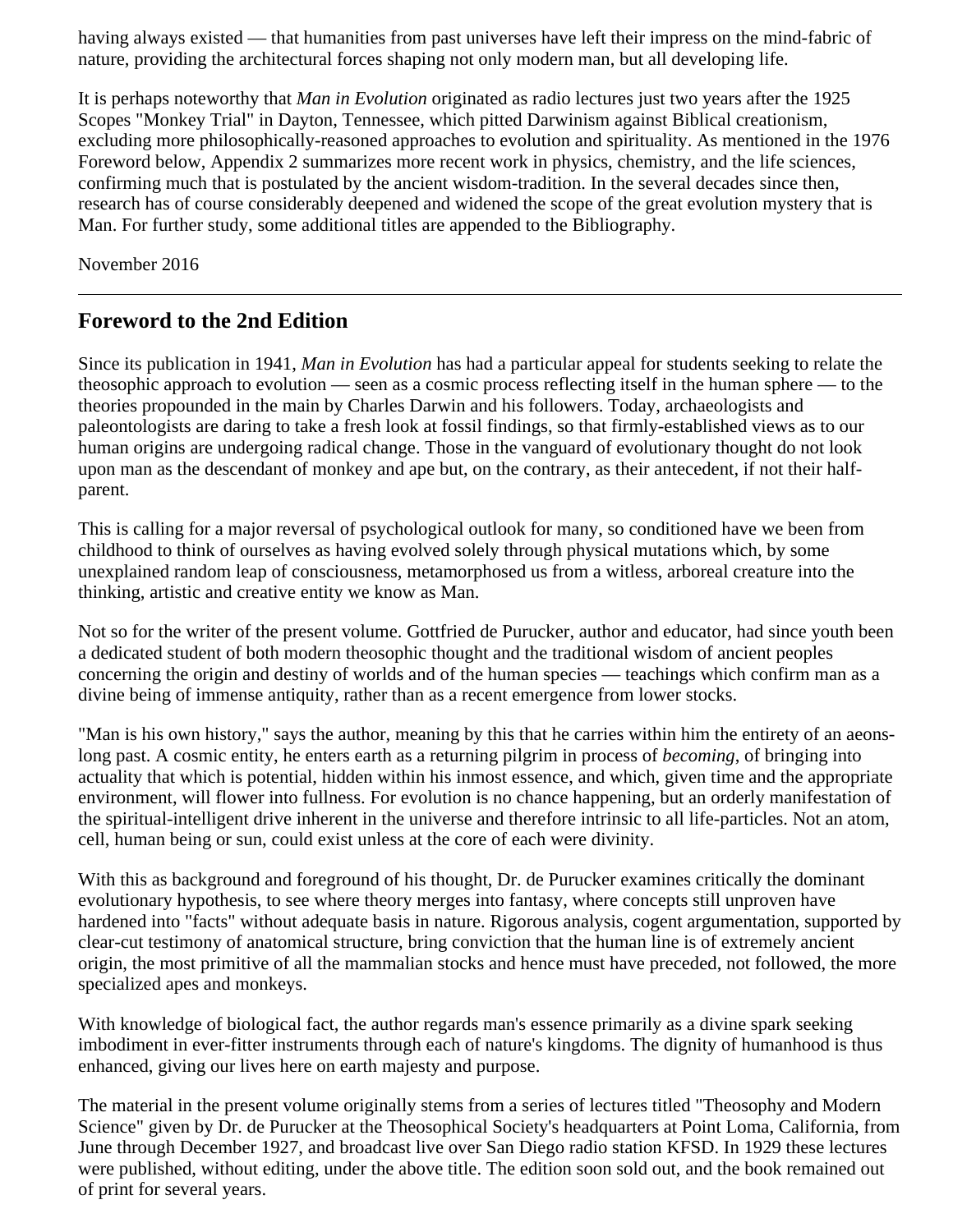In 1941 the author issued a somewhat condensed version as *Man in Evolution*, the work of rearrangement having been in large part due to the labors of Helen Savage Todd, whose editorial assistance Dr. de Purucker acknowledged with "grateful and genuine appreciation." For that edition, however, he saw no reason to bring forth "newer and later scientific arguments in favor of the theosophical doctrines," as he regarded those he had drawn upon for his lectures a decade earlier mainly as background for the "theosophical picture" he wanted to portray. To him, the principles upon which theosophy is founded are rooted in the structure of nature herself and therefore are ever-enduring. In an Appendix he did incorporate certain forward-looking statements from noted anthropologists and anatomists of the period (1930-1940), but in view of the greatly extended time span now afforded man by paleoanthropology, reaching back into the millions of years instead of a mere few hundreds of thousands, this material has been replaced in the present volume with two new entries:

• Appendix 1: "The Antiquity of Man and the Geological Ages" by Charles J. Ryan, which provides a succinct explanation of the geological ages in relation to the "rounds" or cycles and the various "rootraces" traversed by humanity. Also included is H. P. Blavatsky's table of approximate time periods placed alongside the contemporary time scale of eras and epochs as generally agreed upon by geologists.

• Appendix 2: "Theosophy and the New Science" by Blair A. Moffett, which assembles current findings in physics and the life sciences, supplying valuable scientific data for comparison with and analysis of Dr. de Purucker's presentation of man's spiritual and racial origins.

*Man in Evolution* offers a unique approach: it treats of evolution from within and above, rather than from without and below. Instead of relying on missing links among fossil remains, it provides the one valid missing link: that of the spiritual or dynamic factor, the divinely impulsed intelligent entity at work in, through and behind all processes of birth, growth, maturation, decline and death. To the author, man's place in the cosmos is axiomatic, not something in need of proof.

The editor of the present revision of this important volume acknowledges with gratitude the assistance rendered by all who helped in its preparation, with a special word of appreciation due those who undertook the exhaustive research required to check all quotations from original sources.

Grace F. Knoche

November 1976 Pasadena, California

### **[Contents](#page-0-1)**

### <span id="page-2-0"></span>**Chapter 1**

# **Cycles of Manifestation**

Among the most momentous questions that every thinking person asks are: Where do we come from? Who are we? And where do we go at death? We come here on the stage of life as it is on this planet earth. We make a few gestures and movements, suffer somewhat, rejoice somewhat, are ill or well, and then we pass off that stage, which apparently knows us no longer, nothing but a memory of us remains, and perhaps not even that. Yet in a universe governed by law and order and progress, the sufferings that we have endured, the joys that we have had, the ideals fulfilled and unfulfilled, must have had their origin somewhere.

It is questions like these that occur to the thinking mind when it also reflects upon the nature, origin, and destiny of the worlds which bestrew the spaces of infinitude. Whence came they? What are they? What is their destiny? They are questions which must have answers. The mere fact that these things are, shows that there are answers to be had somewhere.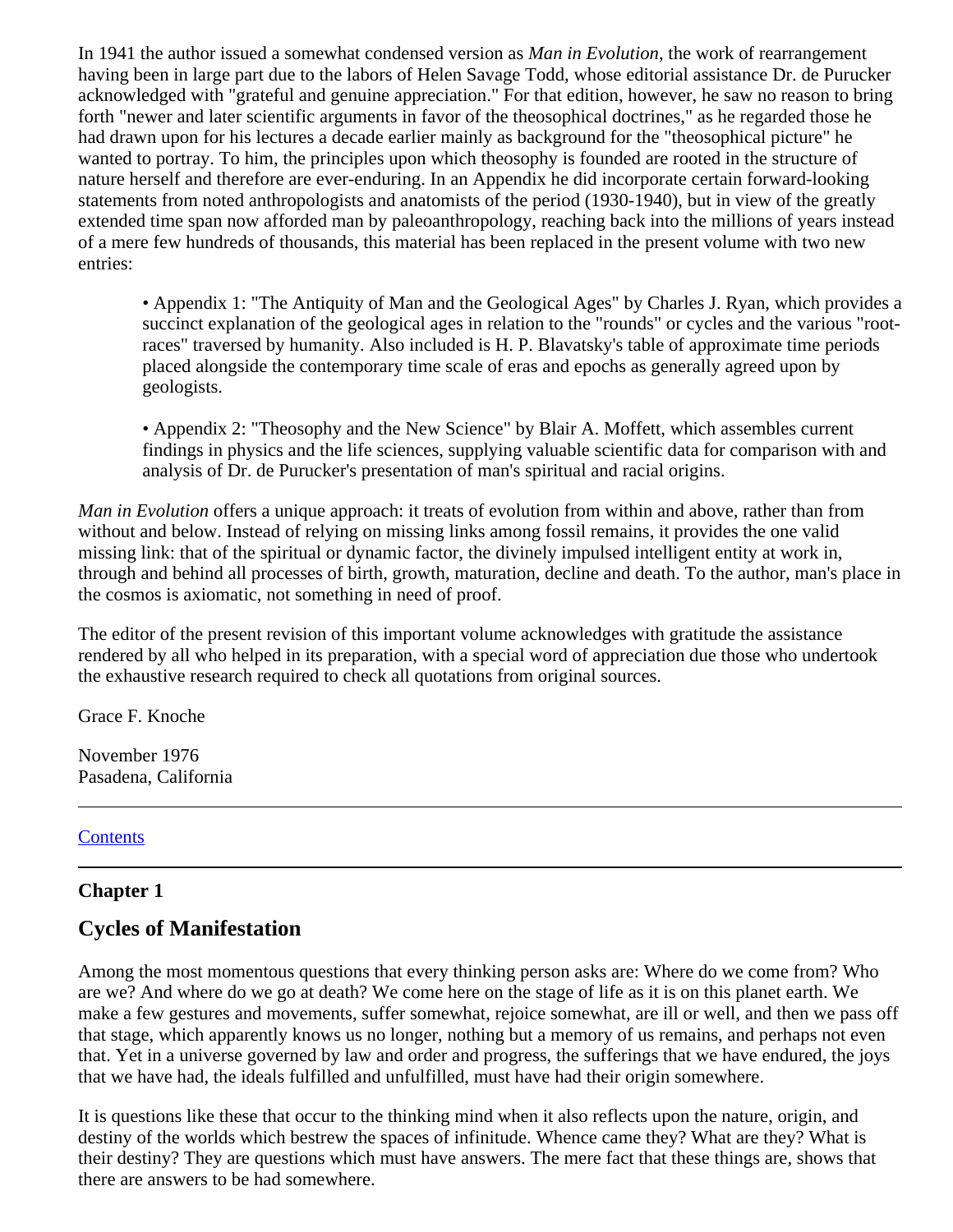What is the method by which worlds and we men and other beings evolve? What is the method by which we come from the invisible into the visible, out of the darkness, as it is to us, into the light? The method by which worlds and men and all the rest seek expression is a cyclical method, that is to say, a procedure in and through cyclical progress. The great seers of the human race, who were and are the most fully-evolved men that the globe has yet produced, have put it on record and handed it down to us as the guide of our life — that method works somewhat as follows:

Beginning as an unself-conscious god-spark, each entity, each spirit-soul, each monad — for there is a monad at the heart of every individual entity — seeks self-expression and the building up of appropriate vehicles through progress, until finally such method produces a vehicle which can express, more or less fully, the spiritual energies and forces of the monad within. When this point of progress has been reached, man then from an unself-conscious god-spark has become a self-conscious god, a self-conscious spirit, because he selfconsciously manifests the sublime powers and faculties of the monad within, and he likewise lives in appropriate realms of existence where he builds for himself vehicles capable of expressing somewhat of the sublime inner faculties.

So it is with all the hosts of lives, because the entire universe is composite of these hosts, each one of which holds its character and its individuality and its own particular origin, this last in the spiritual world, yet each following its own particular pathway of progress. All come from the central Fire. Yet from the moment of their issuance therefrom, each such spark follows its own especial line. Why? Because it is a treasury of sleeping faculties particular to itself; in short, because it is ensouled by its own characteristic force, its own individuality, its own *svabhāva*, to use the Sanskrit term. This amounts to saying that each such god-spark follows a path of self-development eventuating in self-directed evolution, when a vehicle capable of expressing self-consciousness has finally been built to enshrine the god-spark working through it.

So again is it with the worlds, the universes. They issue forth into physical manifestation from the bosom of great Mother Nature as "nebulae" composed of most ethereal matter, matter so quasi-spiritual that we cannot see it as it is, either with our physical eyes or indeed with our physical instruments as aid to our vision. There are, at the present time, uncounted hosts of such spiritual universes, not yet visible to us, because our physical organs have not developed the subtlety of vision enabling us to see things so much more subtle and fine and spiritual than the gross physical matter that our eyes may take in and our brain-organ understand.

In time each such world as it passes on its downward and cyclical way into the matter worlds, seeking expression and therefore knowledge on and of these lower planes and in these lower spheres, undergoes concretion or materialization of its substance, partly by the gathering into itself inferior and smaller lives which help to build it up, even as man gathers into his body these inferior and smaller lives which help to make that body; and partly by the outflowing from its own core of subordinate lives. Each such world thus takes a form and a quality and a substance which is a mass of atoms expressing the inner forces of itself. It thus manifests a spiritual or energic side, and a material or vegetative or body side.

This course of progression of a monadic ray through the spheres, from higher to lower planes, is naught else but a succession of states, spiritual, ethereal, astral, physical, which follow each other continuously, each being a continuation on a lower plane in the descent from a preceding higher state. It is like a flow of water. Thus downwards, from its spiritual origin in any one life cycle, passing cyclically through various planes, it continues that flow of successions of states as it progresses forwards, until it reaches the lowest point of matter attainable in that life cycle; then it begins its ascent on its return to more ethereal realms, and finally to those realms which are its original source — spirituality.

At the end of its period of existence on any one plane — our own physical plane for example, which is its most material sphere, and therefore its turning point before it reascends — our universe, any universe, passes into the invisible realms when its life cycle is run in these realms of matter; even as man passes into the invisible realms when his life cycle is run on this earth. That particular life cycle is then ended. It has attained once again its primordial point of departure, but now it is greater, grander, because more evolved. And with it into invisibility have gone all the various organs or spheres or houses of life which composed the universe, each one with its manifold assortment of lives, which are incomputable in number, for there are hosts upon hosts, hierarchies upon hierarchies of them.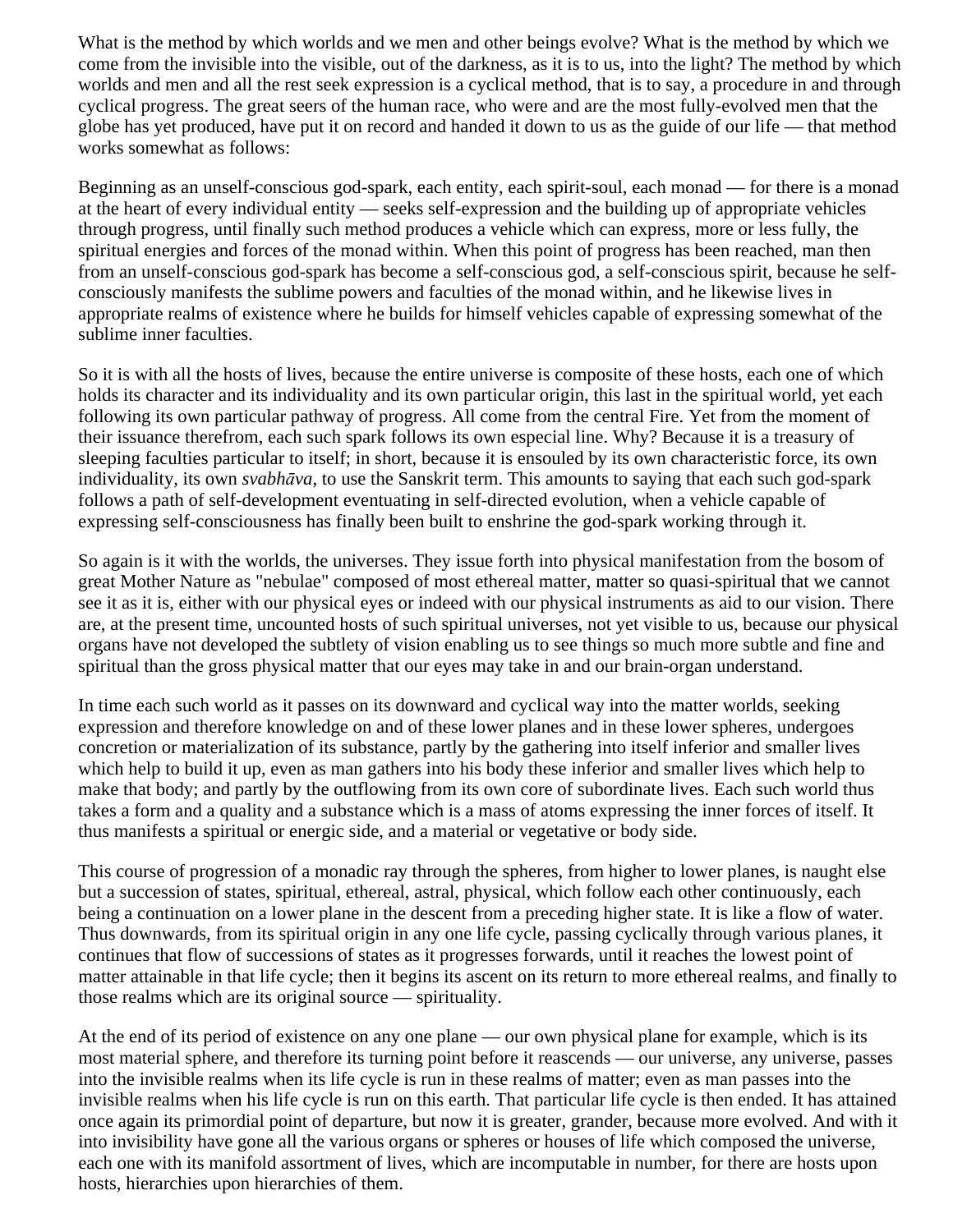<span id="page-4-0"></span>After a long, long period of universal repose, a definite time period called a *pralaya*, ([1\)](#page-6-1) our universe follows a new cycle down into newer substances and matters acting according to a preceding cause, which we may call an evolutionary seed, the fruitage of its former self. The vast aggregate of life forces which now reawaken into life again inform and comprise a nebula, the first manifestation of the stirrings of its own inner life force. Then, passing through various nebular stages of evolution, it will in time settle down anew into stellar and planetary bodies, each one of such bodies bringing forth anew what is within itself, its intrinsic and inherent and latent life forces, expressing itself on this plane, which is a somewhat higher one than the plane on or in which our universe in its preceding period of manvantara had manifested itself .

Yes, these worlds must have their period of repose, even as man must have his, when his cycle is run. When that period comes they rest in the invisible realms with all their freightage of lives, and after that rest return and repeat the cycle of evolutionary manifestation, but at each recurrence on higher planes than the preceding.

Nature repeats herself everywhere. She follows grooves of action that have already been made; she follows the line of least resistance in all cases and everywhere. And it is upon this repetitive action of our Great Mother — universal nature — that is founded the law of cycles, which is the enacting of things that have been before, although each such repetition, as said, is at each new manifestation on a higher plane and with a larger sweep or field of action. Back of all the seeming of nature, behind all the cyclical phenomenal appearances which our senses interpret to us as best they may, lies the universal life in its infinitude of modes of action and expression.

Let us now take another step in outlining this doctrine. What is it that causes this materialization or concretion or thickening of the original substance of a world or a universe? The answer is to be found in the teaching that spirit and essential substance are fundamentally one; which is virtually what the greatest scientific physicists believe when they declare that matter and force (or energy) are fundamentally one. This may seem like a dark saying and a hard one at first sight, but it is current scientific physics, thus reechoing the age-old philosophy.

At a certain stage of its movement forwards and downwards of progression or evolution, force passes the frontiers of any particular world-sphere and becomes very ethereal matter, because actually force is ethereal matter, so to say; or, to put it more accurately, matter is crystallized force.

Force is merely moving matter, or matter in movement, subtle matter, flowing matter. Force on the ethereal planes, or rather forces, are substances: on these ethereal planes they actually are solids, fluids and, if you like, "gaseous" matter; but in our more gross and material world, we sense them only as forces. Electricity is a case in point. It is material; we know that. Otherwise, indeed, how could it work in, through, and upon substance or matter, if it were entirely different from matter and had in itself nothing of a substantial nature? These forces working in the ethereal realms of matter are extremely subtle.

Spirit and substance are fundamentally one. Matter passes into force or energy, or substance passes into spirit, when the material or substantial cycle of either is completed — that is to say, when the cycle of any particular evolving entity, be it globe or anything else, is ended, when its time of dissolution or vanishing again into the invisible world arrives. Matter is thus metamorphosed into force again.

The English physicist, Sir Oliver Lodge, stated in a lecture a number of years ago, that the universe is composed of something which he called "substantial," but which we cannot as yet understand; yet this "something" is an old story in the age-old philosophy. Theosophists call this something "substantial" one of the garments of *mūlaprakṛiti* ("root-matter"), that garment being the *ākāśa,* a Sanskrit term meaning "luminous" or "brilliant." The primordial or original physical matter of which Sir Oliver speaks is the lowest or most material form of ākāśa — and perhaps we might call it "ether," though there are many cosmic ethers of many grades of tenuity, ranging from the lowest material through all intermediate stages to the most highly spiritual.

This teaching of the ultimate identity of force and matter, or spirit and substance, is important because, among other things, it furnishes a perfect encyclopedia of suggestions from which to draw conclusions about these vexing problems. But in talking of these things we find that language is inadequate. We in the West have no terms by which to express these utterly new thoughts. We see matter moved by force or energy, and when we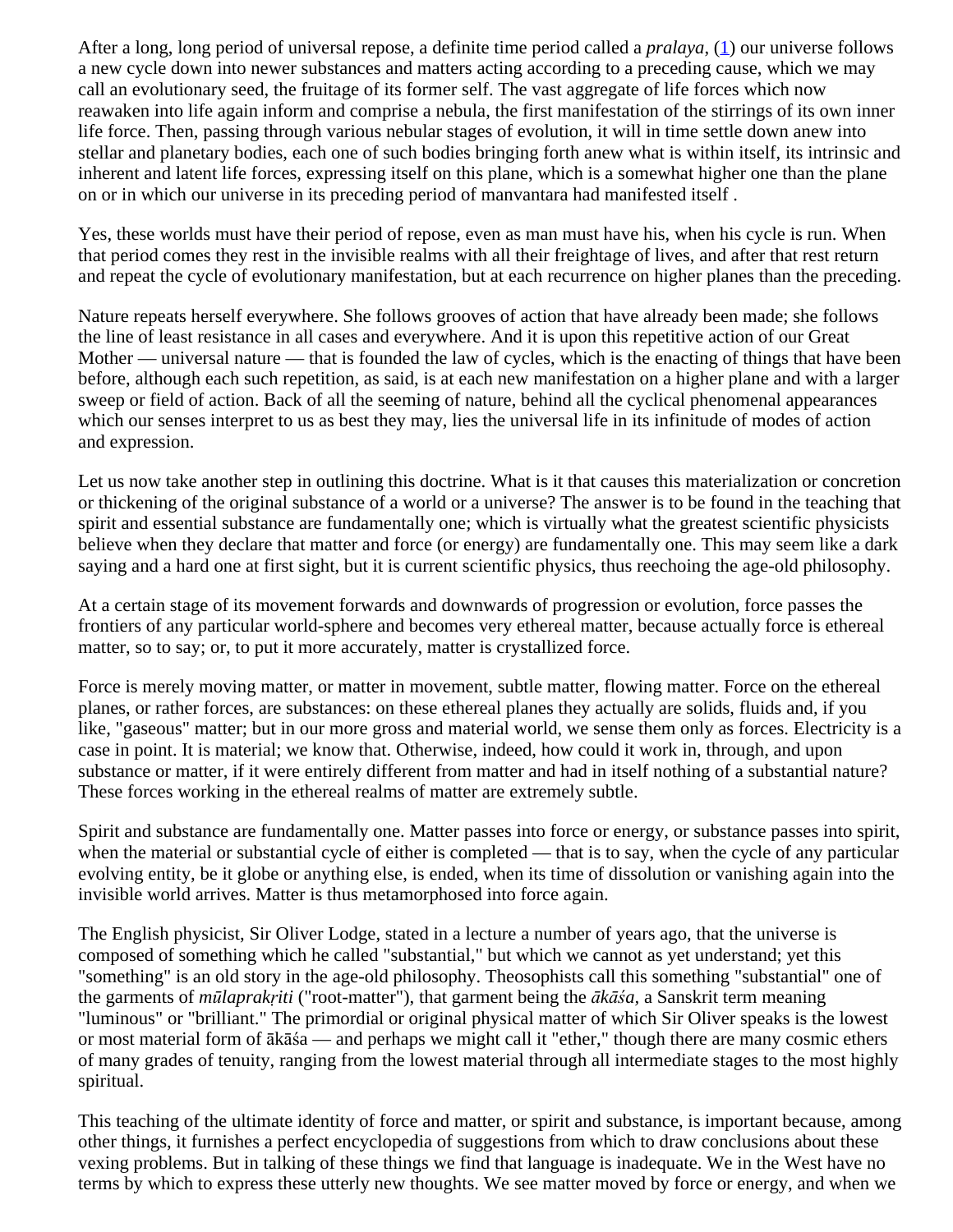examine it more particularly we find that matter is really matters, and that force is really forces.

Now what are these forces? They are monads which have reached full development for and in our own particular hierarchy, that is, our cosmical system, both inner and outer; and that it is their life-impulses, their vitality, which furnish the energies with which the cosmos manifests. More simply put, the forces of the cosmos that we know are the life-impulses, the will-impulses, of these fully developed monads of our hierarchy. In ancient times they would have been called gods, modern scientific thinkers call them forces; but the terms really matter nothing.

The universe is composed of units, and the heart or core of each one of such units is what we call a monad. Each of these monads is a spiritual consciousness-life-center. As the universe is infinite, and comprises infinite stages or steps, so these stages or steps are formed of the incomputable hosts of monads in various degrees of self-expression; or to put it more accurately, are composed of the vehicles or bodies in which each such monad manifests itself as in a garment taken from its own life and substance. Such is force and matter. Yet the forces which play in and through the cosmos, although themselves substantial, seem unsubstantial and immaterial to the lower parts of the cosmos in which they all work. Seemingly illusory *for us*, we do not understand them as they are in themselves.

Consciousness, therefore, is matter too; matter is consciousness; for the cosmos is composed of nothing but an infinite number of spiritual entities, "spiritual atoms," if we like, self-motivated, self-driven, self-impelled particles of consciousness.

When an automobile speeds along the road, it carries with it everything of which it is composed. And so is it with the various bodies or "vehicles" which enshrine and manifest and express the indwelling powers or energies or forces, whether such body or vehicle be a sun or a planet or a comet or a human body, or an animal body, or any other body. The directing intelligence sitting at the wheel is representative of the directing intelligence sitting at the heart or core of each and every manifesting body in the cosmos. This directing intelligence is the divine hierarch of the hierarchy or cosmos, great or small, which it guides and inspirits. The same law runs throughout the countless hierarchies which make up the whole universe as a composite entity. Man's body, for instance, is composed of innumerable lives, hierarchies of lives, of various grades; and ruling over these sits man himself in the temple of his soul, the directing intelligence of all. Man is a composite hierarchy.

These teachings of the inner nature of force and matter explain the process by which all hierarchies pass through their evolutionary life cycles. The spiritual body of the universe in its inception becomes more material as the substances and energies of which it is composed transform themselves into inferior matter. The coarsening of these forces proceeds apace as the universe runs its course down into what become material realms.

When the materialization has reached its ultimate, or to put it more clearly, when such materialization has reached what for any particular universe is its period of densest physical existence, then such coarsening or materialization stops, and this is the turning point in the evolutionary path of such a universe. There ensues a change in the direction, as it were, that the universe henceforth must follow. Matter begins then to etherealize itself, to reenergize itself, to rebecome energy, but very, very slowly of course. It takes aeons upon aeons for this cosmic work to eventuate in evolutionary perfection; but that work goes on all the time, without intermission and without ceasing at any instant. Therefore, as this etherealization goes on, as this reetherealizing of the matter of which the universe consists proceeds, that universe rebecomes the forces of which it was at first composite, but with all the added qualities and characteristics of an evolved cosmic entity; and this takes place on a higher plane than that which witnessed the evolution of the universe that preceded it.

The passing of matter back into force gradually leads it upward and upward through progressive etherealization and final spiritualization, until ultimately it rebecomes spirit in those cosmic realms whence it originally set forth on its long evolutionary cyclical journey; but greater in quality and of superior texture in all senses is it when it returns to that primordial source. It is these two procedures that take place during the passage of a world from the invisible into the visible, and then from the visible back into the invisible.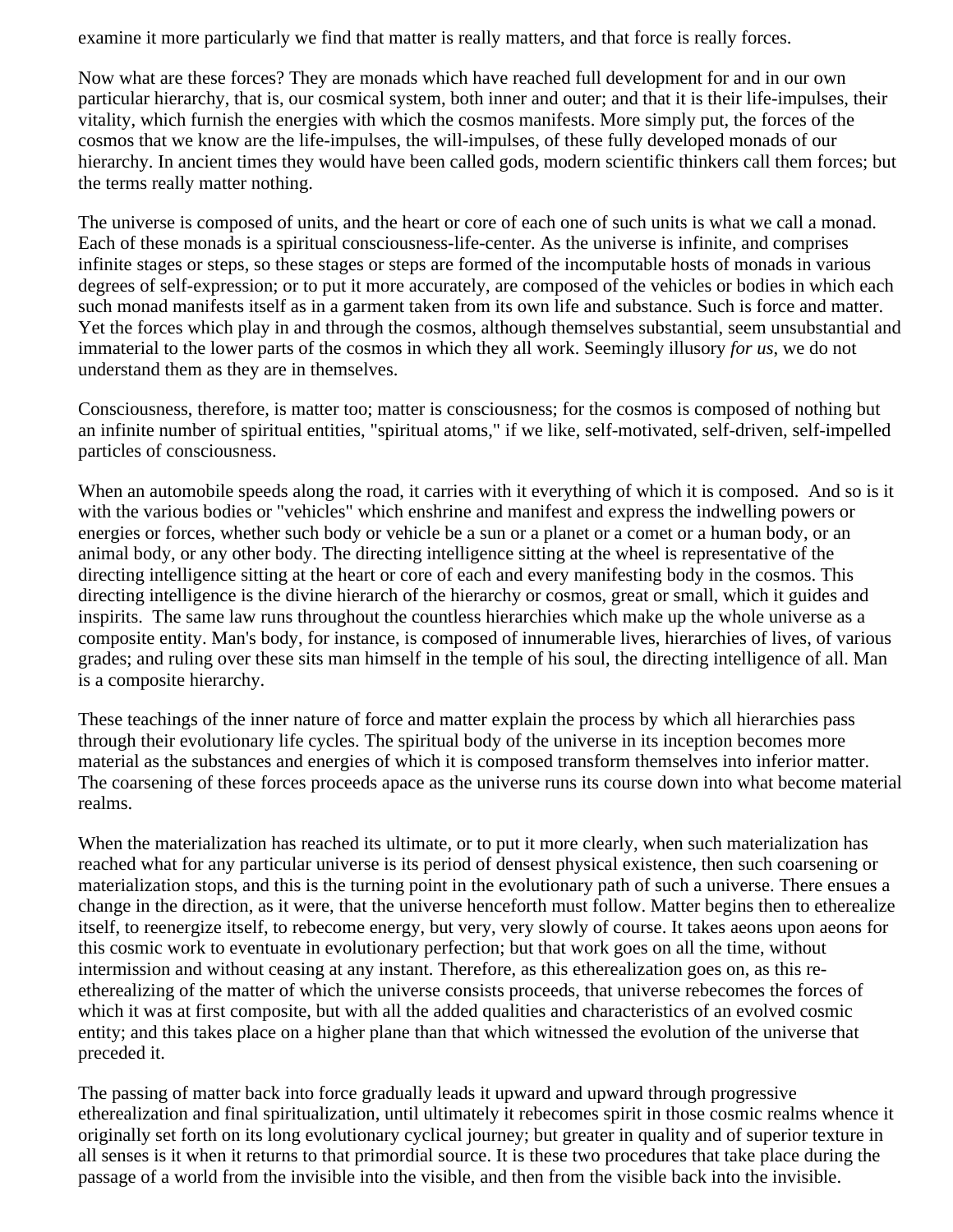### <span id="page-6-1"></span>FOOTNOTE:

1. The periods of evolutional activity are called in theosophy *manvantaras,* a Sanskrit term which means periods of manifestation when the universe is not "asleep." In the periods of rest or of "sleep" it reposes. These latter are called *pralayas*, another Sanskrit word, meaning "dissolution." Yet if we were to analyze these periods of rest we should find that they are not a state of mere "nothingness" but are made up of condition after condition through a complete cycle, which closes only as the new cycle of activity begins. [\(return to text](#page-4-0))

# <span id="page-6-0"></span>**Chapter 2**

# **Evolution and Transformism**

Man is a mystery, a mystery to the investigating mind of the researcher into nature; but more so indeed is man a mystery to himself. Yet there is a solution of this mystery — a solution which is not new, which is older than the enduring hills. Man, child of the universe, nursling of destiny, stands between two immense universes, between the vast sphere of cosmos and the atom of physical matter — one of cosmical, the other of infinitesimal magnitude. It is on account of his having attained this present stage in his long evolutionary journey that he so conceives of himself as holding this intermediate point, and from these two universes he draws the life-springs of understanding which dignify him as man. Yet the majestic philosophy-sciencereligion of the ages teaches us that there are beings so much greater and higher than man is, and beings so much smaller and less than he, that in reality he himself in turn stands in his world and cosmos as the one or the other of these extremes to such greater or smaller entities.

It is a question of relativity. In order to understand it more clearly we must cleanse our minds of old ideas instilled into us by false education, both religious and scientific, and philosophic too; also must we understand that man's is not the only mind which can conceive universal things, and that our status in the cosmos is not the only one of supreme importance, as we foolishly but perhaps naturally imagine it to be.

Universal life is infinite in its manifestation in endless forms, and manifested beings are incomputable in number; and no one may say that man, noble thinker as he truly is, is yet the only one in the boundless fields of space who can think clearly and imagine rightly and intuit truth. Such egoistic notions of our uniqueness in the scheme of life are really a form of insanity; but the mere fact that we can understand this egoism and struggle against it, shows that we ourselves are not insane.

Therefore, since both in the very small and in the very great, consciousnesses exist and fill all space, we are their children, their evolving offspring. Moreover, insofar as the small universe is concerned, the microcosm, within certain frontiers we as individuals are likewise parents of offspring occupying to us the same relative position that we occupy to those greater consciousnesses.

Biologists today compute that in the body of man there are some fifty trillion cells, more or less — living things, physiological engines — out of which his body is built. These cells in their turn are composed of chemical molecules, which in their turn are composed of atoms; and these atoms in their turn are composed of things still smaller, today called protons, neutrons, and electrons; and for all we may know, these subatomic particles, supposed to be the ultimate particles of matter, are themselves divisible and composed of entities still more minute. Is this the end, the finish, the jumping-off place? Are there particles still smaller than these? If we are to judge by the past, we are driven to suppose that there is no end.

Where dare one say that consciousness ends or begins? Is it of such a nature that we must suppose that it has a beginning, or reaches an end? If so, what is there beyond it, above it, or below it? If consciousness of any kind, man's or any other, have a true limit in itself, then the power of our understanding would not be what it is even in our present relatively-undeveloped stage of evolution. We could have no intellectual or spiritual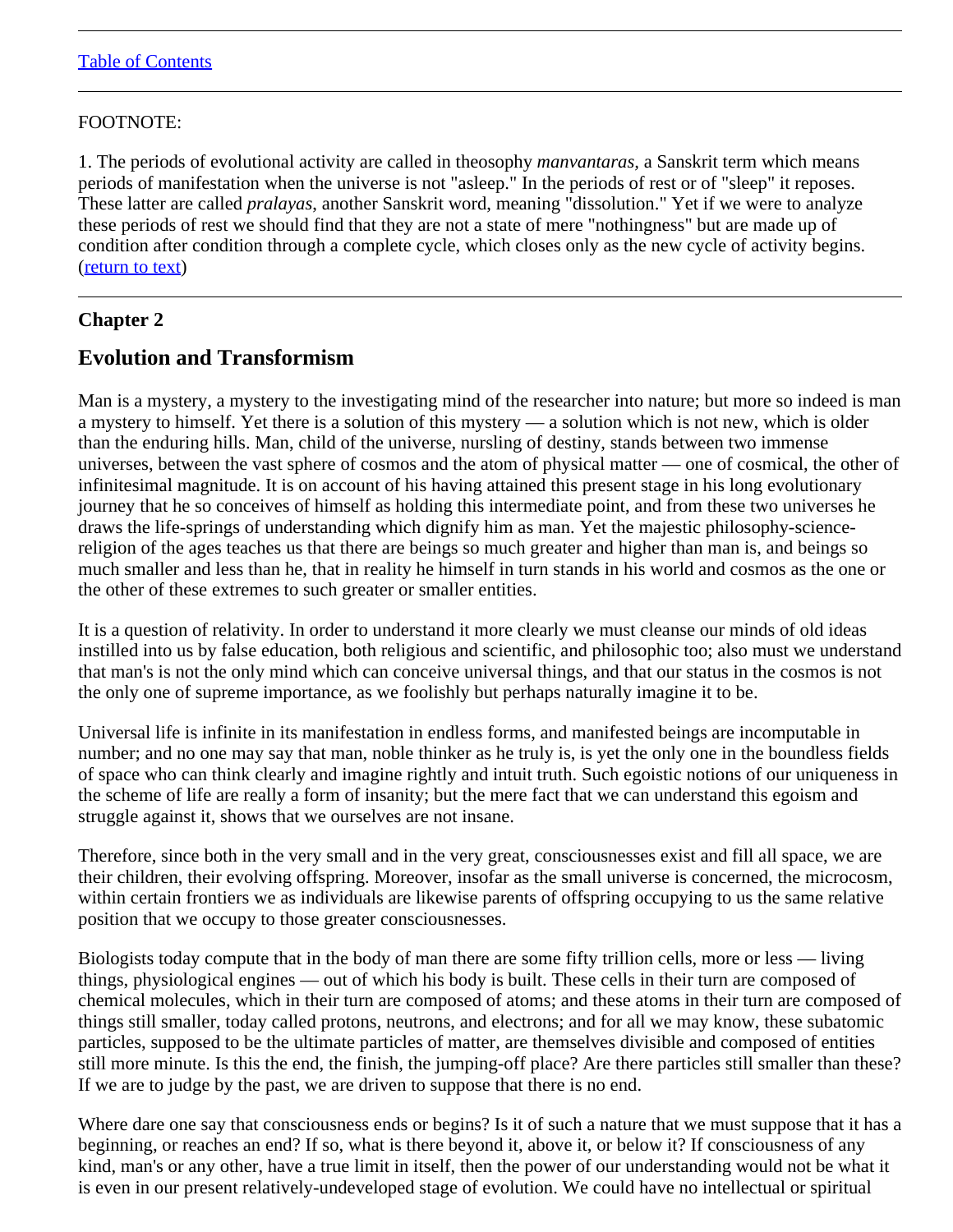reaches into these wider fields of thought.

We sense something of limitations along these lines in our ordinary brain-functioning, because our brain is in itself limited; but every thinking individual, if he examine himself carefully and study his own experiences, must realize that there resides in him something which is boundless, something which he has never fathomed, which tells him always, "Come up higher. Reach farther and farther into the beyond. Cast all that has a limit aside, for limits do not belong to your higher self." This consciousness is the working in man of the spiritual self, the operation in his psychological nature of his spiritual monad, the ultimate for him in this our hierarchy of nature only, for that spiritual monad is the center of his being, and in itself knows no limits, no boundaries, no frontiers, for it is pure consciousness.

Evolution — the drive to betterment. If we look at it as a selfish materialist, then it means superiority over our fellowman for our own advantage; but if we look at it according to the instincts of our own being, it then means self-superiority in the sense of rising on the ladder of life ever higher, with expanding vision, with expanding faculties and sympathies — growing greater from the spiritual core of our being. In other words, it means opening up for that spiritual essence within us wider doors for it to pass its rays through, down into our personal minds, enlightening and leading us upwards and onwards, illimitably through the various cosmical periods and fields of evolution which the monad follows along the courses of destiny.

Man, as one of the spiritual-psychical-physical corpuscles in the living cosmos — as the microcosm of the macrocosm — merely follows the same operations of nature that the cosmos is impulsed, compelled, to follow: development, growth from within outwards, throwing outwards into manifestation as organic activity, as expression in organs, so far as his physical body is concerned, the functions, the impulses within, the drive, the urge to manifest what is within. That, in a few words, is the ancient teaching of evolution.

Now let us take up the question of the evolution of animate beings on this earth more definitely from the theosophical standpoint. We use the word strictly in its etymological sense, as an unwrapping, an unrolling, or a coming out of that which previously had been inwrapped or inrolled. Nor do we mean by evolution the mere adding of physiological or morphological detail to other similar details, or of variation to variation or, on the mental plane, of mere experience to other mere experiences; which would be, as it were, nothing but a putting of bricks upon an inchoate and shapeless pile of other bricks.

No, evolution is the manifestation of the inherent powers and forces of evolving entities, be those entities what they may: gods, or humans, or other animate entities below the human. It is a coming forth of that which formerly had been involved or inwrapped. It is the striving of the innate, of the invisible, to express itself in the manifested world commonly called the visible world. It is the drive of the inner entity to express itself outwardly. It is a breaking down of barriers in order to permit that self-expression; the opening of doors, as it were, into temples still more vast of knowledge and wisdom than those in which the entity previously had learned certain lessons. It is this rather than any mere adding of detail to detail, of variation to variation. Evolution is a cosmical, a universal, movement to betterment.

All entities that infill space are following a path to higher things, all are delivering themselves of that which is locked up within them. All are pouring forth the myriad-form lives which they contain — their inner selves and their thought-forms — their vehicles slavishly following the courses that these entities run. Contrast with this conception the encyclopedia definition of evolution as a "natural history of the cosmos including organic beings, expressed in physical terms as a mechanical process."

The theosophist rejects that definition; first, because it leaves out the main characteristic of evolution, which is unfolding from the less to the greater; it says nothing of development towards higher things. Second, it is a merely mechanical and purely theoretical explanation of things that should be considered by the different sciences in their own various departments, and it expresses no unification of those sciences or does so only in terms of dead matter, formed of atoms — driven together by fortuitous action.

The main thought is that at the core or heart of every animate entity, there is a power, an energy, a principle of self-growth, which needs but the proper environment to bring forth all that is in it. You may plant a seed in the ground, and unless it has its due amount of water and sunshine, it will die. But give it what it needs, let it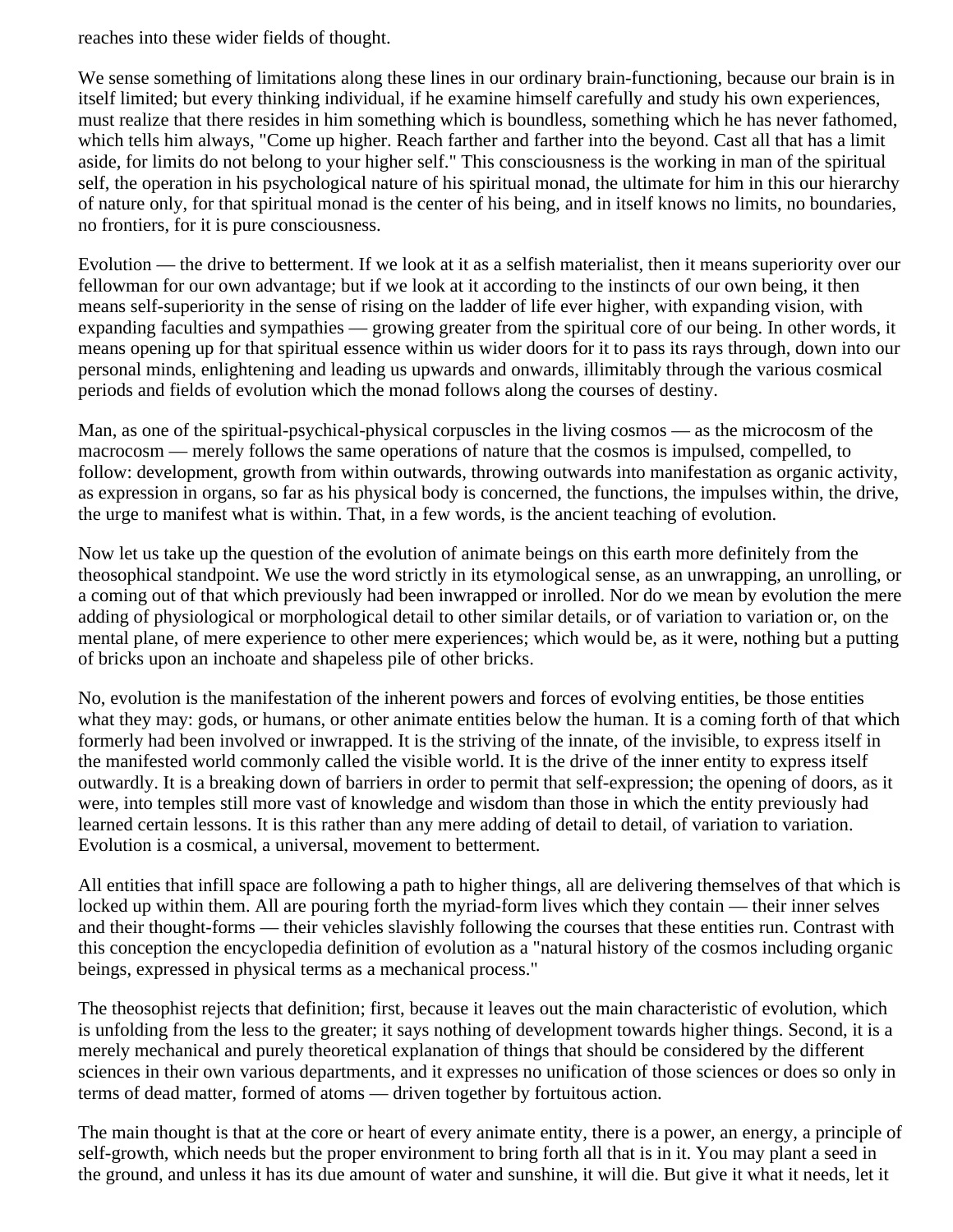have the proper environment, and it brings forth its flower and its fruit, which produce others of its own kind. It brings out that which is within it. Yet environment alone cannot produce the flower. *There must be an intelligent entity to act upon environment*.

Thus man, the evolving monad, the inner, spiritual entity, acts upon nature, acts upon environment, upon surroundings and circumstances, which automatically react, strongly or weakly as the case may be. Environment in a sense is an evolutionary stimulus, allowing the expression, as far as its influences can reach, of the latent powers of the entity within the physical body. Herein we find the true secret of evolution.

True evolution is the unfolding and flowing forth of that which is sleeping or latent as seed or as faculty in the entity itself. This works along three lines which are coincident, contemporaneous, and fully connected in all ways: an evolution of the spiritual nature of the developing creature taking place on spiritual planes; an evolution of the intermediate nature of the creature (in man the psychomental part of his constitution); and a vital-astral-physical evolution, resulting in a body or vehicle increasingly fit for the expression of the powers appearing or unfolding in the intermediate and spiritual parts of the developing entity.

Hence, the theosophist of necessity considers the destiny and evolution of the inner parts of the being as by far the most important, because the evolution or perfecting of the physical body has no other purpose or end than to provide a vehicle, progressively more fit to express adequately the powers of the inner nature. Evolution is thus the drive or effort of the inner entity to express itself in vehicles growing gradually and continuously and steadily fitter and fitter for it.

William Bateson, a British biologist, expressed the idea by calling it the "unpacking of an original complex." Turn to a flower or to the seed of a tree. The flower unfolds from its bud and finally attains its bloom, charming both by its beauty and perfume; we see here the unwrapping of what was latent in the seed, later in the bud, later in the bloom. Or again, take the seed of a tree: an acorn contains in itself all the potentialities of the oak which it will finally produce — the root-system, the trunk, branches and leaves, and the numerous fruits, other acorns, which is its destiny finally to produce, and which in their turn will produce other oaks.

Evolution is one of the oldest doctrines that man has ever evolved; because evolution properly described is merely a formulated expression of the operations of the cosmos. But this ancient doctrine of evolution is not the evolution of modern science, either in its view of man or of the cosmos. What then is the so-called evolutionism so popular today? It is really "transformism" — an adopted French word. So what is the difference between this and the theosophical doctrine of evolution?

Reduced to simple language, transformism is the doctrine that an unintelligent, dead, nonvitalized, unimpulsed cosmos, whose particles are driven hither and yon by haphazard chance, can collect itself into the forms of innumerable sub-bodies, not only on our earth, but everywhere else, these sub-bodies on our earth being called animate entities, all of which grow to nobler things, how no one knows, therefore no one can say. It is a theory, an hypothesis. It is, in short, the doctrine that things grow into other things unguided by either innate purpose or inner urge.

How can a haphazard, helter-skelter universe produce law and order, and follow direction, and suffer consequences, results strictly following causes? We reject the idea because it is unphilosophical and unscientific. Theosophists are evolutionists but not transformists. The idea that one thing can be transformed by random changes into another thing is like saying "give me a pile of material — so much wire, so much wood, so much ivory, so much varnish, and a few other things — and just watch that pile evolve into a piano!"

There is an old Qabbalistic axiom which runs as follows: "The stone becomes a plant; the plant a animal; the animal a man; and the man a god." So it is; but the literal form of these words should not be construed as expressing a perfect Darwinism; not at all.

First, the allusion is to the monad expressing itself through its lowest vehicle, not living in it, but overruling it, working through it, sending a ray down into its lowest body, in this case the "stone." The monad provides the invigorating life force, giving to the stone, which is composed of other hosts of infinitesimals, its vital ray. When it is said that the stone becomes a plant, it means that the infinitesimal entities forming and composing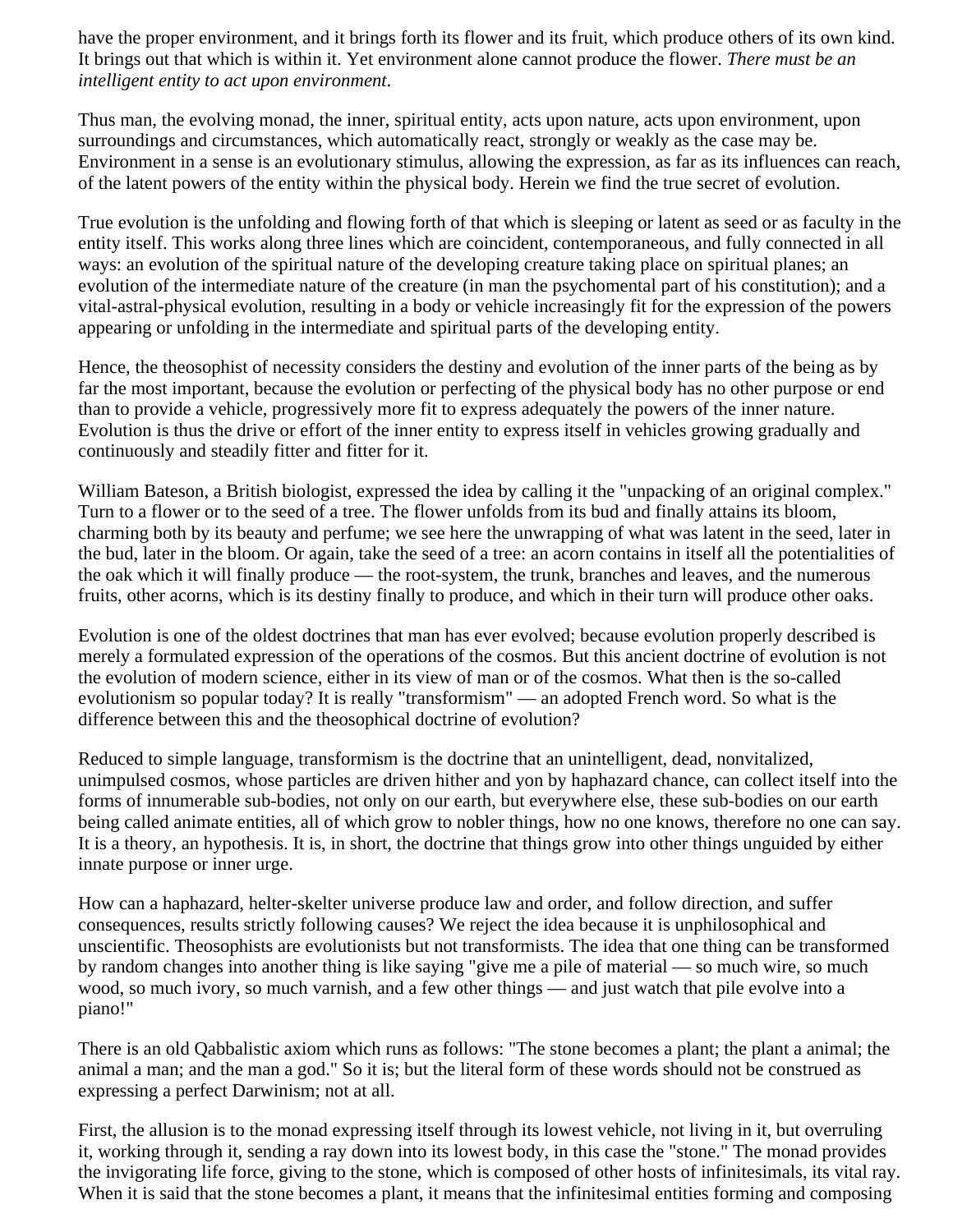the stone have been evolved to express that invigorating ray on a higher plane as a plant; but the inner life and illumination of the monad directing the whole procedure as a unity never abandons its own high plane.

When the plant becomes an animal, the vehicle expressing the invigorating ray from the monad has become fit for that still higher work. The infinitesimal entities forming the plant have become still more evolved or more expressive of the vital ray, and when this occurs they compose and form the animal body, having passed beyond the stage of expressing the plant or the stone.

When the animal becomes a man, it does not imply that man sprang from the animals, whether from apes or monkeys, or beneath these from the lower mammals. No; it means two things: first, that the inner sun, the inspiriting and invigorating monad — abiding always in its own sphere, but sending its ray, its luminousness, down into matter — thereby gives matter kinetic life and the upward urge, and in this way builds for itself ever fitter vehicles through which to express itself. And second, that each such fitter vehicle was built up by and through the infinitesimal lives which at one period of their existence had lived previously in the animal body which they composed; and before this in the plant which they composed; and before this in the stone which they composed; and lower than the stone these infinitesimal lives manifested the monad in the three worlds of the elementals.

The idea of this progressive development from within outwards is easy to understand in principle. We do not teach that a stone literally metamorphoses itself into a plant and then into a animal at some specified time. Or again, from an animal to a man; or from a man into a god.

The physical body, an aggregate of living infinitesimals, itself never becomes a god. It is a transitory aggregate; in reality a form and a name and nothing more — the *nāma-rūpa* of Hindu philosophy. But these infinitesimals which compose the body, being growing and learning and advancing lives, grow ever more fit to express the nobler faculties of the genius overruling and illuminating them, and thus pass by what the ancients called *metempsychosis* ([1\)](#page-10-1) into the composition of the bodies of the respective higher stages. That genius, in the case of the infinitesimals composing man's body, is man's spiritual nature, for genius and monad are virtually equivalent in the meaning I am using here.

<span id="page-9-0"></span>Compare this logical and comprehensive doctrine with the scientific hypothesis of transformism: i.e., that, following various supposed "laws of nature" operating in individuals, one body is transformed into another. Thus stones will transform into trees, trees into animals, and animals into men. Biological scientists do not put it in that fashion, but it illustrates the precise meaning of the word transformism.

Charles Darwin, for instance, argued that man evolved from the animal kingdom by small, successive modifications, that is, random variations favored by natural selection, resulting in the survival of the fittest in their particular environment. His ideas were partly based in but generally superseded the speculations some of them exceedingly fine — of the Frenchman, Lamarck, who taught what has since been called the theory of acquired or favorable characteristics; that is to say, that an animate entity, by acting upon nature and from the reaction of surrounding natural entities and laws upon it, acquired certain favorable characteristics, which were inherited and passed on to the offspring. As these characteristics were always for the betterment of the individual acquiring them, therefore there was a gradual advance and progress of that particular racial strain. Let me illustrate this idea of acquired or favorable characteristics by a bit of old doggerel:

A deer had a neck that was longer by half Than the rest of his family's (try not to laugh), And by stretching and stretching became a giraffe, Which nobody can deny!

But both theosophists and Darwinists deny it. If we inquire into the nature of elongate-necked deer, we shall most certainly find that their offspring are perfectly normal. Acquired characteristics by an individual are known not to be transmitted by physical heredity. Individuals of course are tremendously affected by environment and circumstance, by their action upon nature and by the reaction of nature upon them; and through long periods of geologic time it is probably true to say that the body of the acting individual, or succession of individuals, would slowly acquire specific modifications. But this would invariably be along the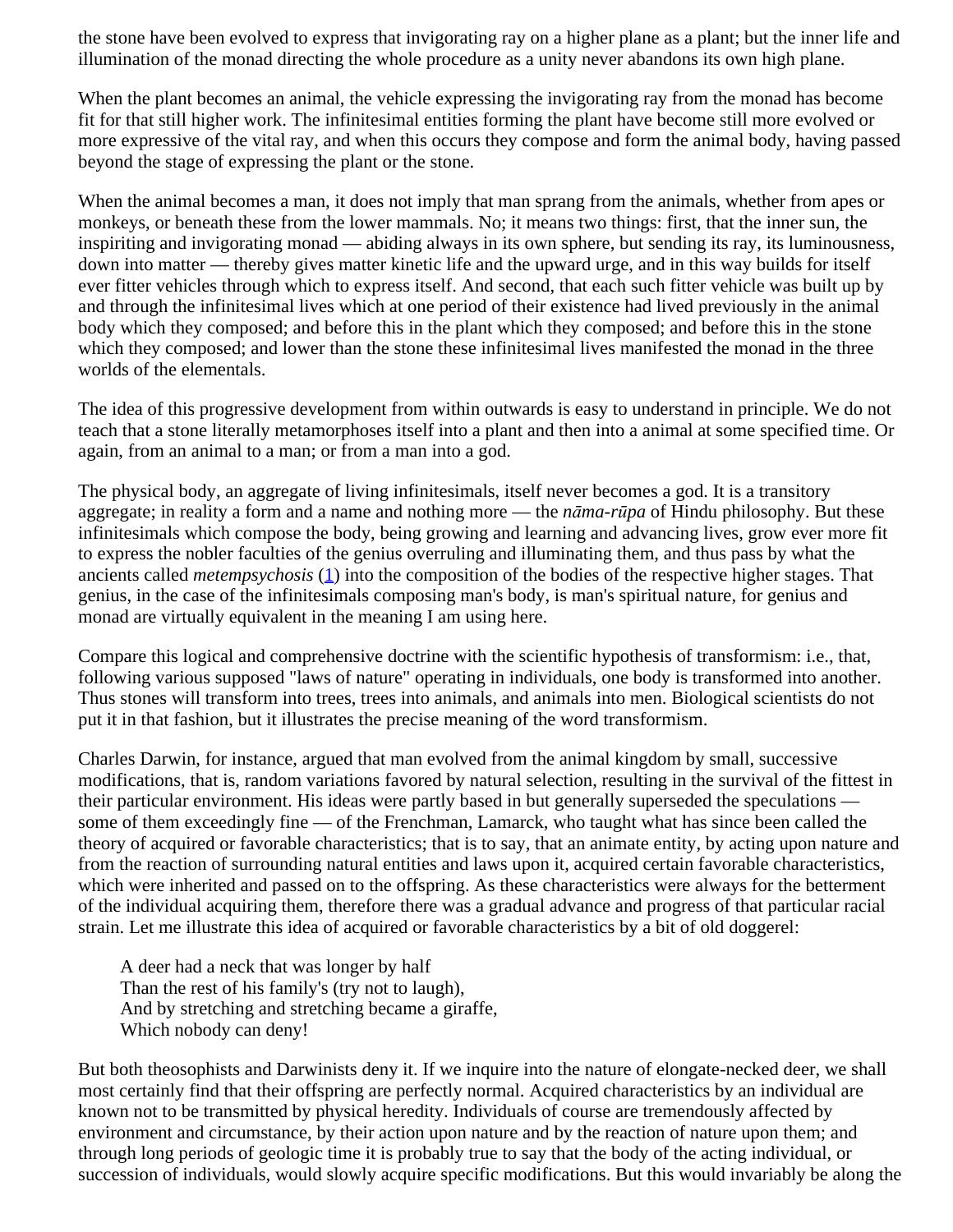lines of functional tendencies or capacities inherent in the genes. But if all the representatives of any particular phylum live and die through long generations in some particular environment, do they or do they not acquire characteristics or modifications which become so much a part of their physical being that these modifications are transmitted by heredity? This is precisely the question so warmly disputed.

While evolution is a fact, the main question is whether the fortuitous action through long periods of time of individuals upon nature, and nature's fortuitous reactions upon those individuals, suffice adequately to explain the process. The idea is steadily growing more and more unfashionable, because the problems of the origination and growth of self-consciousness, and of intellectual development, are inexplicable by it. The real question at issue is this: is there not behind the evolving human race, as expressed in its individuals, a vital urge or drive to betterment, working from within outwards? If so, it is true evolution. If the materialistic transformist denies this fact, he has the tremendous *onus probandi* before him, the almost insurmountable difficulty of explaining whence and why and how these marvelous faculties arise and increase in power and expression with the passage of time. No transformist has yet succeeded in meeting this issue.

The Darwinists talk of the struggle for life, but we claim that this so-called struggle has been greatly overdrawn. It has now become quite popular to believe on proved facts that there is just as much mutual assistance and helpfulness in the animate portion of the cosmos as there is combat and struggle; indeed, more. Do we deny, then, that natural selection, the struggle for life and the survival of the fittest are factors in evolution? The simple answer is no. There is nothing new whatsoever about that idea.

The theosophical philosophy-science-religion is based on nature; not alone on the material physical nature which we know with our physical senses, but on that greater nature, of which the physical nature is actually but the vehicle, the expression, of indwelling forces. By nature we mean the entire framework and course of the cosmos, from the ultraspiritual down to the ultraphysical — limitless in each direction. From all the above we can see that to the theosophist evolution extends over far wider fields, and reaches to far greater heights, and we observe it operative in nature in a far more complex manner, than does the relatively simple teaching of modern scientific transformism.

### [Table of Contents](#page-0-1)

### <span id="page-10-1"></span>FOOTNOTE:

1. See Chapter 10, "Reincarnation and Evolution," for a fuller explanation of the term metempsychosis; see also the author's work, *The Esoteric Tradition,* where the subject of reimbodiment in its several forms is treated in depth. [\(return to text\)](#page-9-0)

### <span id="page-10-0"></span>**Chapter 3**

# **The Evolutionary Stairway of Life**

The psychology of the times following the publication of Darwin's works was so strong that most thinking men could not then be brought to admit that there were any alternative explanations of the phenomena of progressive development in life — human, animal, or plant life — to the scheme of transformism which he set forth. This psychological phenomenon was brought about mainly by the efforts of two men, men of large culture, but vociferously enthusiastic and more or less dogmatic in the presentation of their views; and they ended by convincing the world that the evolutionism, in reality the transformism, that they taught was the actual procedure of manifested life in producing development in all creatures.

These two men were Thomas Henry Huxley and Ernst Heinrich Haeckel. Both were fervent Darwinists. Their influence, on the whole, has not been good upon the mentality of the human race. We do not question the bona fides of either of them, but we do question their influence for good upon thinking and unthinking minds. They taught things that in many important essentials were not true, and taught them in such fashion that their hearers were led to believe that they were true. This influence was brought to bear upon the minds of the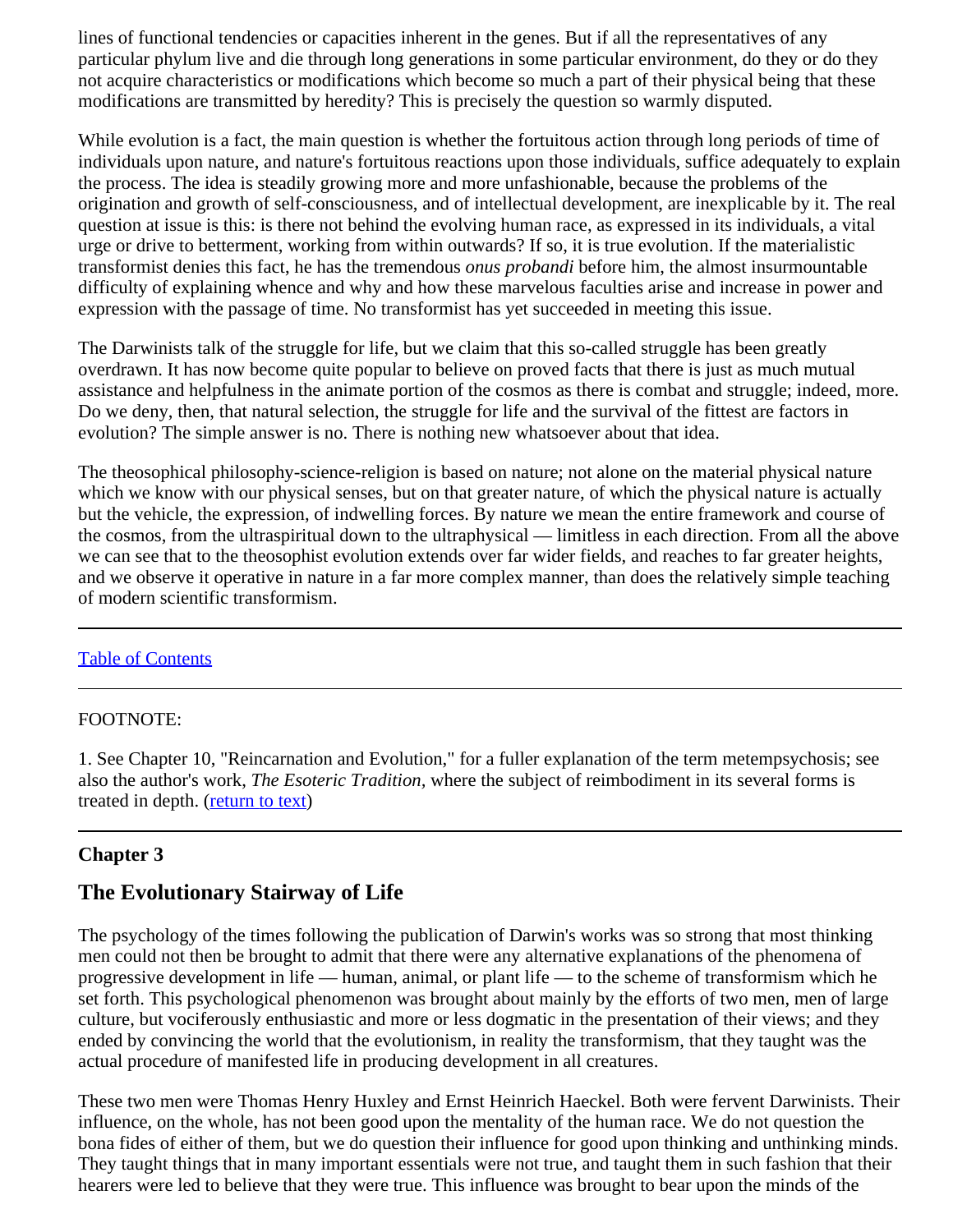people of those days by means of the great literary and scientific standing which these two men in particular had. These two men were exceedingly able; but they spoke with the voice of authority on subjects which they themselves, in many particulars, were merely guessing at. These conclusions are not mine alone. They are also the conclusions of many scientific researchers and thinkers of today.

Take, as an instance, Haeckel. In our sense he was the more dangerous of the two, for the reason that he had a vein of mysticism running through him; and when a peculiar type of mysticism is combined with blind, crass materialism, it inevitably produces certain doctrines which actually degrade psychologically those who hear and follow them. A man who will say that there is nothing but intrinsically lifeless matter in the universe, striving chance-like towards better things; and who in the same breath will talk of "plastidular souls" — the "souls" of cells — these "souls" being explained apparently as the fortuitous offspring of lifeless matter; and who will, in order to complete his schemes of genealogical trees as regards man's developmental past, invent, suggest, and print imaginary stages of development in his books without also calling attention to the fact that they were his own inventions, is not, we submit, truly scientific.

One of these inventions is to be found in Haeckel's book, *The Last Link*, published in 1898. In it he divides the evolutionary history of mankind into twenty-six stages. His twentieth stage he gives as that of the "Lemuravida" (who were placental mammals), which might be translated from its hybrid Latin form as "the grandfathers of the lemurs" — the lemurs being a very primitive type of mammal, supposed to antedate the monkeys in evolutionary time, and often called *Prosimiae* (Prosimians). Now, no one ever heard of these particular "Lemuravida" before, and they have never been found since; and, as Professor Frederic Wood Jones, the British anatomist said, they were simply "invented by Haeckel for the purpose of filling in a gap." (*The Problem of Man's Ancestry,* pp. 19-20.)

Huxley was a man of very similar scientific type of mind, but with another psychological bent to his genius. He was psychologized with the idea that there was an end-on or continuous or uniserial evolution in the developmental history of animate beings; that is, that one type led to another type — the highest of the lower order or family or group passed by degrees into the lowest of the next following or higher group. His whole lifework was based on this theory; and all his teachings — backed by much biological research and anatomical knowledge, and other factors that make a man's words carry weight — had immense vogue for these reasons.

<span id="page-11-0"></span>With this viewpoint in mind, he was continually trying to find connecting links by considering likenesses between man, for instance, and the various stocks inferior to him  $(1)$  $(1)$ ; and it must be admitted that in his attempt a great many unlikenesses and dissimilarities and fundamental differences, all of extreme importance, were either ignored entirely, or — may I say it? — willfully slurred over. It was the old, old story, both in Huxley's case and in Haeckel's: what was good for their theories was accepted and pressed home to the limit; and what was contrary to their theories was either ignored or suppressed. We submit that, great as these men were each in his own field, such a procedure is not a truly scientific one. We can excuse their enthusiasm; but an excuse is not by any means an extension of sympathy to the mistake.

The idea which governed and directed the entire lifework of Huxley was not the offspring of his own mind. There is little doubt that he was influenced by the Frenchman, de Buffon, who said, for instance, in speaking of the body of the orangutan, that "he differs less from man than he does from other animals which are still called apes" (*Histoire naturelle,* vol. xiv, p. 30, 1766; quoted by F. Wood Jones, op. cit., p. 21). And Huxley in 1863 wrote the following in *Evidence as to Man's Place in Nature*:

[T]he structural differences which separate Man from the Gorilla and the Chimpanzee are not so great as those which separate the Gorilla from the lower apes [i.e. monkeys].  $-$  p. 123

Please note that I refer to end-on or continuous or uniserial evolution only insofar as Huxley thought it existed in the subhuman beings and their progenitors that he knew or thought must exist in order to conform with his theory. As a matter of fact, end-on, continuous, or uniserial evolution per se, is also fully taught by theosophy, but not in the particular line or course which Huxley took for granted: that is, that the beings below man formed or provided the evolutionary road eventuating in modern man.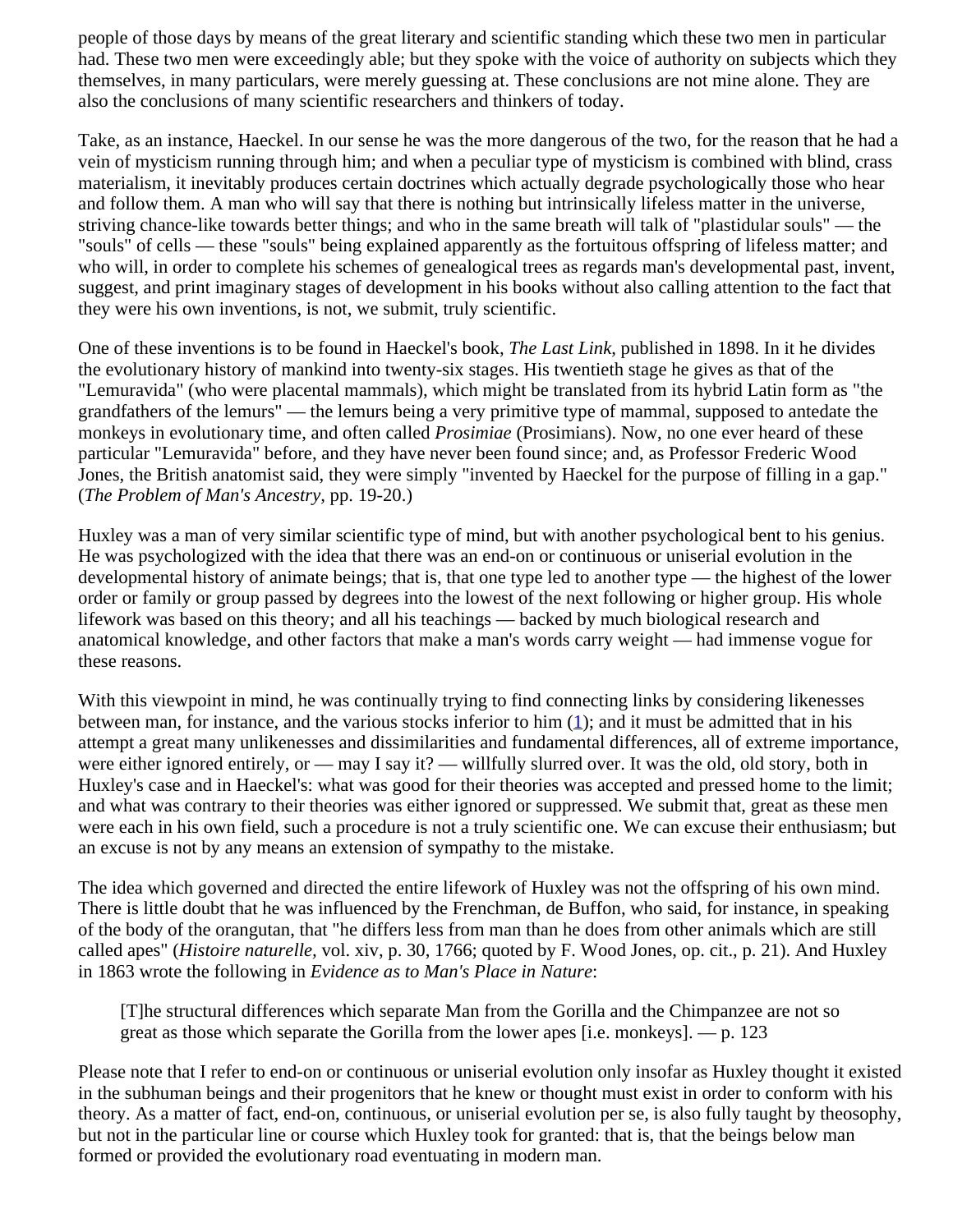This the theosophist emphatically denies, for the reason that the ancestors of the simian, and of other mammalian entities now existing, were themselves stocks following their own line of development, even as the human stock now does and then did. In other words, instead of there being one single line representing the ascending scale of evolutionary development passing through the geological progenitors of present-day mammals, towards and into man, there are several, and indeed perhaps many, such genealogical trees.

The theosophical teaching in brief is this: the human stock represents one genealogical tree, the Simiidae another stock, each following its own line of evolution. Yet the latter, the simian stock, originally sprang from the human strain in far past geologic times, and also, indeed, the other genealogical trees of the still lower mammalia; while the classes of the *Aves* or birds, the *Reptilia* or reptiles, the *Amphibia* or amphibians, and the *Pisces* or fishes, may likewise truly be said to have been in geologic times still more remote, very primitive offsprings from the same prehuman (or man) stock.

Huxley thus assumed, because there are undisputed and indisputable likenesses between man and the anthropoid or manlike ape and the monkeys still lower than the ape, that therefore man sprang at some remote period in the geologic past from some remote (but totally unknown) ancestor of monkey and ape. He had never seen such a missing progenitor, but he deemed that there must be one because it was necessary for his theory; and he so taught it, and taught it with emphasis and with enthusiasm. His voice rang out over the entire English-speaking world, and his ideas were accepted as established facts in organized knowledge science.

We must not imagine for a moment that the natural truth of progressive development, modernly called evolution, is something new in our age or in the age of our immediate fathers, nor that it originated in the mind of Charles Darwin, whose great work, *The Origin of Species,* was published in 1859. The Qabbalistic axiom cited in the previous chapter is but one example.

The idea of there being a ladder of life, a rising scale of entities, some much more advanced than others, some more retarded in development than others, is also a very old one. There have existed in the world among the different races of men, in ages preceding our own, various systems accounting for what man plainly saw among the animate entities of earth — a rising scale of beings: First man, supposed to be the crowning glory of the evolutionary scale on earth; and underneath him the anthropoid apes, and underneath them in descending order the monkeys, lemurs, and quadrupedal mammals; and underneath these, various classes, orders, genera, and species of vertebrate and invertebrate animals; and so forth down the scale.

This idea of a progressive development of all animate entities on earth in present and past geological periods is, indeed, a very old one. Leaving aside for the time being allusions to teachings as to evolutionary development in the archaic writings, such as in the Pūraṇas of India, or in the so-called speculations of Greek and Roman philosophers and thinkers, let us come down to periods more near our own.

For instance, Sir Thomas Browne's *Religio Medici* — quite a remarkable book of its kind and published in  $1643 - says:$ 

. . . there is in this Universe a Stair, or manifest Scale, of creatures, rising not disorderly, or in confusion, but with a comely method and proportion.

Just so. There is a stair of life, what the Swiss philosopher and biologist, Charles Bonnet, and the French thinkers and biologists, Lamarck, de Buffon, and especially Jean Baptiste Réné Robinet, called *l'échelle des êtres* — "the ladder of beings." It was the very recognition of this scale of animate life, swaying the minds of these earlier investigators, that led to the culmination in our time of the theory of evolution; and it was Charles Darwin who is responsible for having formed a more or less coherent structure of argument, building up a logical outline, as far as he could understand it, of the facts of nature — his theory explaining the method or process of change attaining almost immediate acceptance.

While we see this ladder of being, and must take it into a full and proper consideration in any attempt to ascertain the rising pathway of evolutionary development, is that a sufficient reason for imagining — and teaching these imaginings as facts of nature — that there has been a progressive development running through these particular and especial discontinuous phyla or stocks, and eventuating in man?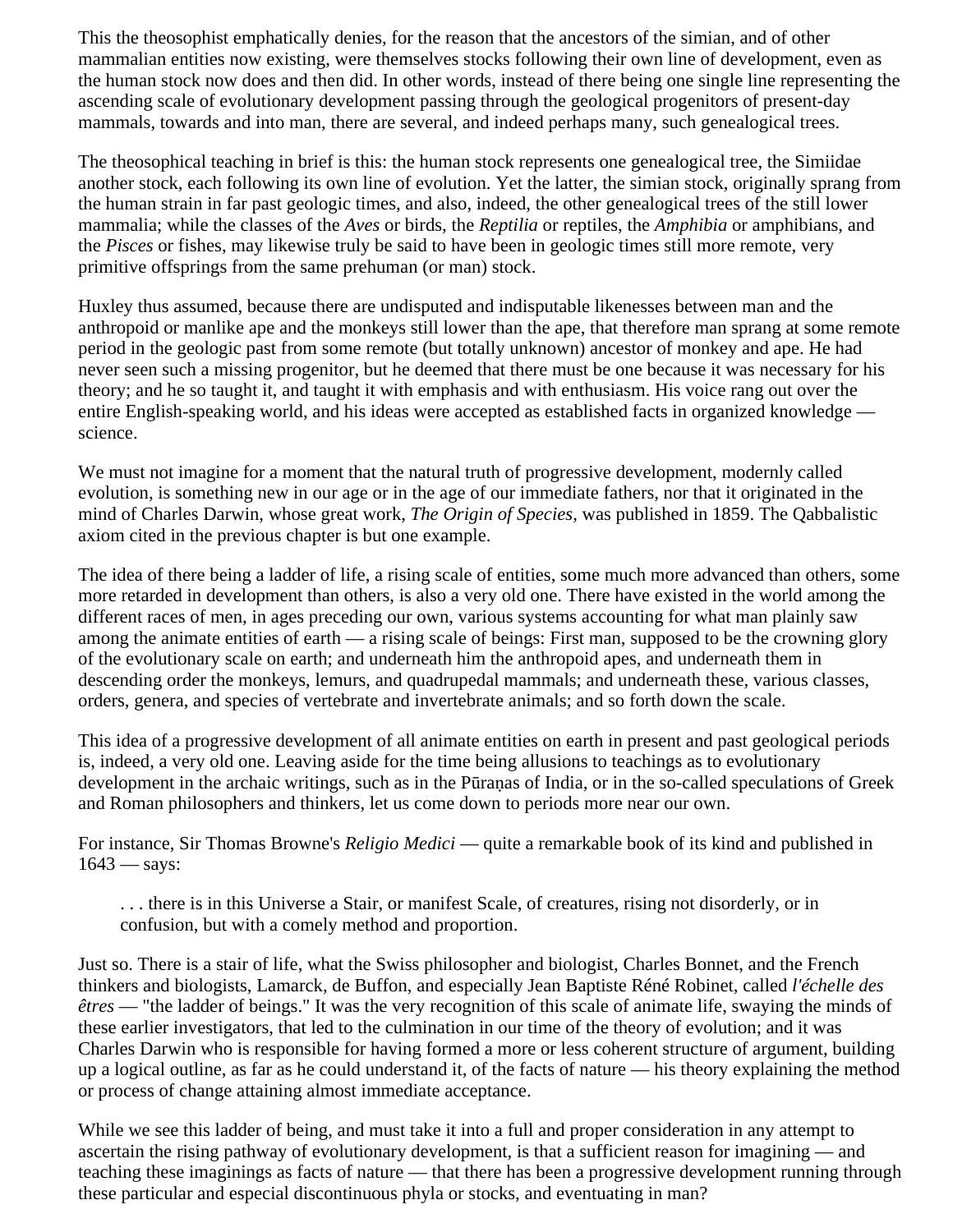This is one side of our quarrel with modern transformism. The series is obviously discontinuous; none of the steps of this ladder melts into the next higher one, or inversely into the next lower, by imperceptible gradations, as should be the case if the transformist theory were true. Biologists themselves soon found that this so-called stair or ladder of life was discontinuous. As their knowledge of nature increased, they saw that none of these great groups — invertebrates or vertebrates or the classes within them — graduated into each other.

Between these various groups there were vast hiatuses without known connecting links; and researchers hunted long and vainly for "missing links," and found them not. They found them neither in any living entities, nor in those forming the formerly animate record of the geological strata; and those missing links have not yet been discovered. These gaps, therefore, made the biological series of living entities discontinuous instead of continuous, as Darwin's method requires.

Darwin and his followers imagined that they had perceived, by investigating various stages in this presently existing ladder of life, the route to present-day man. But every attempt to find missing links — that is to say, links binding the highest of one particular phylum or stock to the lowest of the next superior phylum or stock — has always broken down. There are wide hiatuses where, according to the transformist theory, these missing links should be. One of Darwin's maxims was *Natura non facit saltum*, "Nature makes no leaps" which by the way is exactly what theosophists assert. Evolution is a steady progression forwards, he said, from the less to the more perfect, from the simpler to the more complex. There is here no ground for dispute between our two otherwise extremely diverse views as to the nature and course of evolution.

What then is the explanation of this discontinuity — of this lack of connecting links between the phyla or stocks? For we find this discontinuity in every instance where we pass from one great stock or phylum to the next. It is not the case of a single instance; it is not a unique situation, explainable perhaps by certain causes, of which we are ignorant; but this discontinuity is repeated between every one of the great stocks.

The fact is that there is not, as regards the beings existent today, or rather as regards their progenitors in geological eras of the past, an end-on evolution or uniserial evolution up to and including man, the supposed crown of that biological series, *in the manner that we have been taught.* Instead, there are a number of discontinuous stocks, each passing through various stages as marked out by their different orders and families and genera and species. Research has shown that instead of the highest of any subphylum passing into the lowest of any higher subphylum, it is almost invariably the lowest or oldest representatives of each phylum which are most alike in primitive features. It is so with all the groups, particularly so in the case of the vertebrates or animals with backbones, that is to say the fishes, amphibians, reptiles, birds, and mammals.

The simple reason is that the farther we go back in time, the nearer we approach the junction point or starting point of the various mammalian (or, for that matter, premammalian) genealogical strains. In other words, the farther we go back towards the origin of any such mammalian group, the nearer we approach to the general and common point of departure — and the nearer those earliest progenitors of each such great group will resemble each other in basal mammalian simplicity. On the other hand, the farther or later we recede from that common point of departure, in other words, the nearer we approach our present age, the more widely separate the representatives of these various great stocks are from each other, on account of the differing natures and the inherent forces evolving through them.

What is this common point of departure? It is the human stock. The human race considered as a whole is the most primitive of all the mammalian stocks on earth today, and always has been so in past time. I mean by this, that it is the primordial stock; it is the originator of the entire mammalian line, in a manner and according to laws of nature which we shall reserve for a future study. The human stock was the first mammalian line; obviously it is at present the most advanced, and the logical deduction would be that it is likewise the oldest in development. Having started first, it has gone the farthest along the path. But we will not press that point for the present.

Man is, in fact, the most primitive of *all* stocks on earth. Remember, however, that in the present great evolutionary period on earth, or what in theosophy is called the present "globe-round," it is the mammals only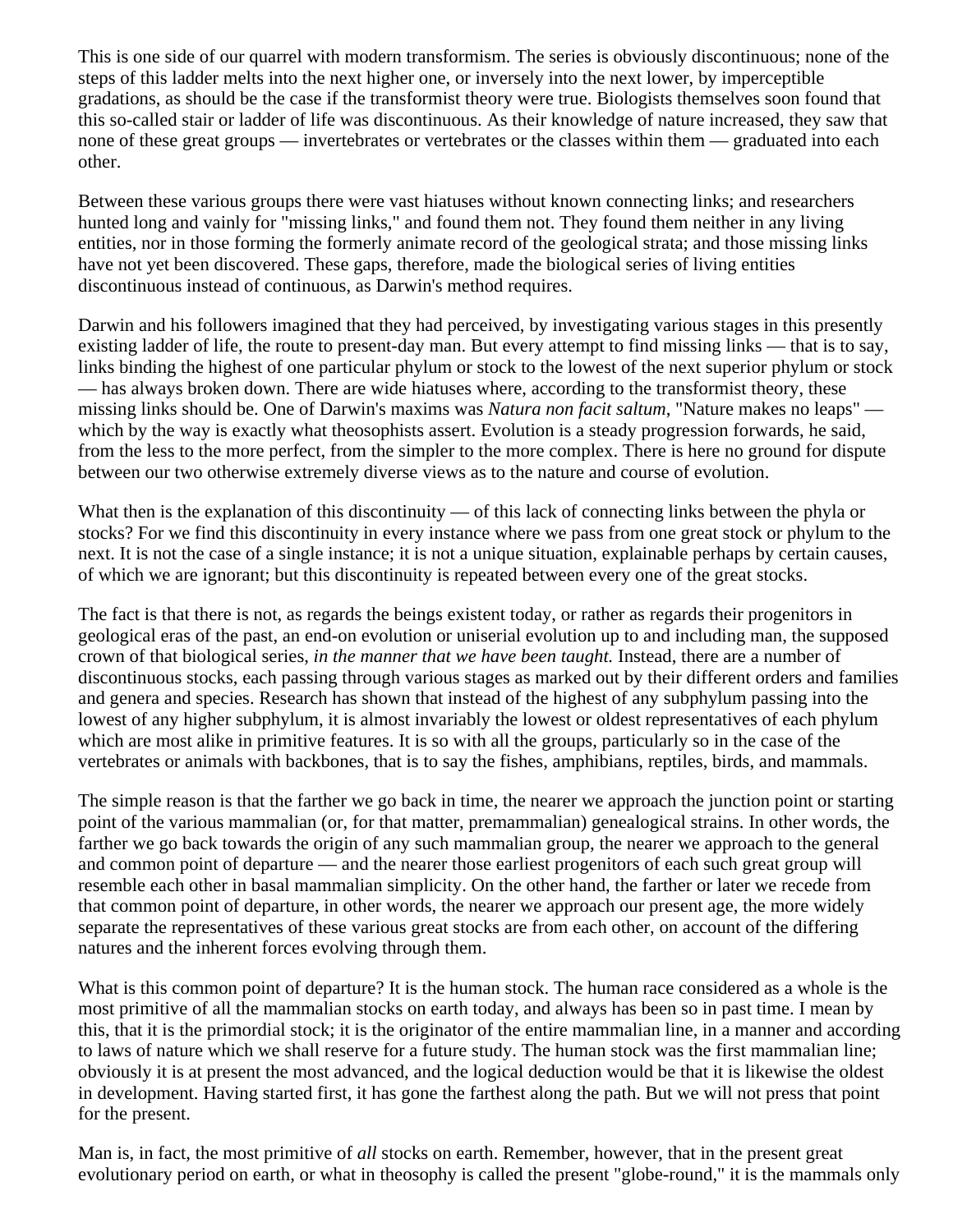<span id="page-14-3"></span>that trace their origin from the primitive human line.[\(2](#page-14-2)) The other vertebrates, as well as the great groups of the invertebrates, likewise were derived from the "human" stocks, but in the previous globe-round comprising a vastly long cycle of evolutionary development, which was ended aeons upon aeons ago, and which itself, i.e., the former globe-round or great tidal wave of life, required scores of millions of years for its completion. Evolution as taught by theosophy calls for a time of vastly long duration; indeed, many hundreds of millions of years.

The Darwinists have never been able adequately to prove the thesis of Charles Darwin, considered as the mechanism or method of evolution, because they could not prove an end-on, continuous, or serial developmental growth from any one of the lower great groups into the next higher great group; or, more generally speaking, from the lowest life up to man. There is along *that scale,* let me repeat, no end-on evolution, and none knows this better than modern biologists themselves.

Yet theosophy teaches that evolution must be an end-on, continuous, or uninterrupted serial evolution. An evolution of form which consists mainly of jumps from great group to great group is no evolution at all, and presents anew the very riddle which the Darwinian theory was expected to explain. The problem is cleared up when we remember that evolution is continuous for each stock *along its own particular pathway.* Instead of there being one ladder of life, leading up to man who is the crown of that ladder, as it were, there are many such ladders of life, each such being composed of one of the great groups of animate entities. Instead of there being one procession of living entities pursuing an uninterrupted course from the protozoa or one-celled animals up to man, there are various ladders of life along each of which a procession of its own kind climbs. It is essential to understand this idea, because it expresses some of our main points of divergence from the Darwinian theories.

### [Table of Contents](#page-0-1)

### <span id="page-14-1"></span>FOOTNOTES:

1. [Throughout this book the author's generic use of the term "stock" may refer to any biological group, from phylum to species.] ([return to text\)](#page-11-0)

<span id="page-14-2"></span>2. [See ["The Rounds and Their Subdivisions](#page-58-0)" in Appendix 1]. [\(return to text](#page-14-3))

### <span id="page-14-0"></span>**Chapter 4**

# **Man the Repertory of All Types**

"Man is his own history." This is a profound epigram which covers the entire outline of the evolutionary progress of the human soul. All things reside in man. He is the epitome of all that is — the microcosm or replica, the duplicate, the copy, of the macrocosm. Therefore he has everything in him that the macrocosm has, although not necessarily fully developed. On the contrary, many of the higher forces, qualities, potentialities, as yet but very feebly show through the veils which enshroud his higher nature; nevertheless he possesses all the elements that his Great Mother — the universe — has, either latent or sleeping, or expressing themselves through his self-conscious side.

Man also holds within himself the history of all inferior types. Man is, and has been, and will be, the foremost of the hierarchy of evolving entities on our earth, the foremost in evolutionary development; and as the leading stock, he therefore is the repertory, the storehouse, the magazine, of all future types, even as he has been of all past types. He throws off these types as he evolves through the ages; each of them becomes in its turn a new stock, and follows thereafter its own individual line of evolutionary development.

It was in this manner that were originated all the stocks below man. Every inferior or subordinate stock was originated as the vital off-throwings of man, these off-throwings being composed of cells of man's body. And each one of these cellular organisms, succeeding its derivation or independent origin from the human stock,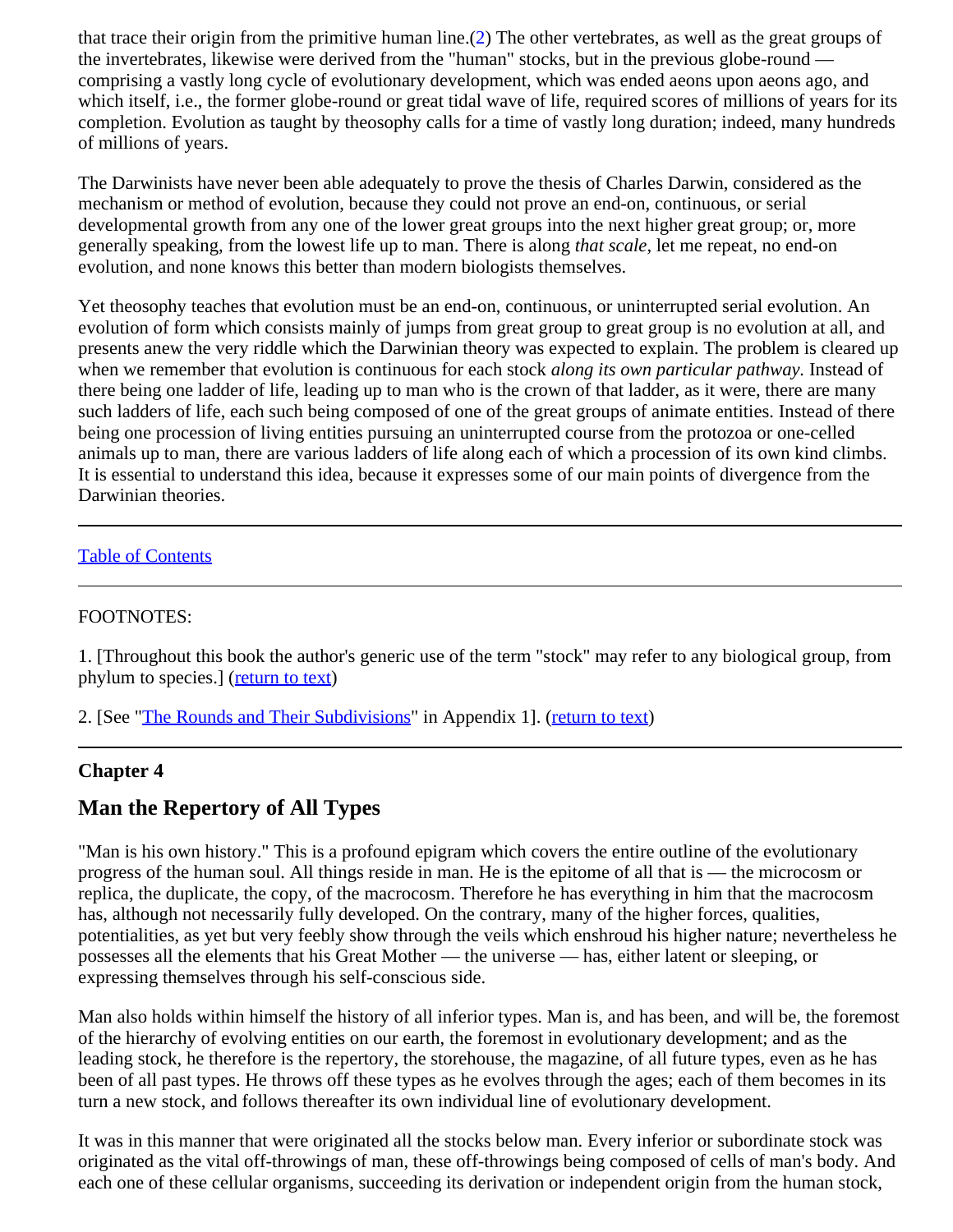immediately began to produce its own stock from the forces inherent and latent in the cells which composed it.

It was these buds, these cellular off-throwings of man from his body, which originated all the stocks below the mammalia in the *preceding* globe-round or great tidal wave of life, hundreds of millions of years ago. Those particular classes were the birds, the reptiles, the amphibians, the fishes, and the vast range of biological life included under the general term of the invertebrates.

The mammalia, however, were the off-throwings from man in the *present* great globe-round or great tidal wave of life, and had their origin from prehuman man in the very early part of the Mesozoic, and very probably in the last part of the preceding or Paleozoic era, when man himself had become a physical from a semi-astral being. $(1)$  $(1)$ 

<span id="page-15-0"></span>I do not mean by what I have said above that these types were or are the bodies in which man once lived, or will live. Not at all. The whole matter of the vital off-throwings is a fascinating and mysterious one, mysterious simply because not yet fully understood.

The human body is an exceedingly absorbing subject in any consideration of the manner in which evolution works. Physical evolution deals with it but in a secondary or effectual manner, not in a primary or causal manner. I mean by this that the human body merely reflects the various changes in progressive development which actually proceed on interior or causal planes. I have already pointed out that evolution, as we use the word, means the unfolding, the unwrapping, of that which previously had been infolded and inwrapped as potencies in the structure of the cells of which the body is composed; for in the infinitesimal lie the seeds of the world we see about us.

Each cell is, in fact, a living entity, a physiological organ, with inherent capacities, inherent tendencies, each possessing its own inherent urge or drive towards self-expression. According to theosophy, this inherent urge or drive originates in the invisible entity from which it proceeds; because, unless there were some cohering power, some force of coherence working in the structure of the individual, no such thing as even a simple cell could exist; it could not even come into physical being or manifestation. It is held together and controlled by the invisible entity behind it, which expresses itself through the finer or more ethereal part of these tiny cells, because that finer or more ethereal part is the nearest in ethereality to its own nature.

A cell is, in fact, an infinitesimal focus of cosmic forces, a channel through which they pour forth into manifestation on our physical plane, each possessing an incomputable capacity for change and growth, being in very fact a dynamo of forces. The incarnating entity is a bundle of such forces and expresses itself through the finer or more ethereal part of the cells, because that finer part is the nearest in ethereality to the nature of the force or forces that are seeking expression.

These forces working in the ethereal realms of matter are extremely subtle; their rates of vibration are highly individual. Yet with all their subtlety they have tremendous power. Could such a force be focused directly, let us say, upon the outer physical cell, such a cell would vanish, because it would be disintegrated; the atoms of which the cell is composed could not stand the strain of the forces pouring through them, and the structure of the cell would be wrecked, the component parts of the atoms wrenched apart. But it is very rare indeed that a force is so focused in animate entities, although it does happen constantly and continuously in the cosmic labor. The operation of these ethereal substances which we know as forces is, as a rule, more generally diffused.

Now every cell in man's body is man's own child. Every one of the estimated fifty trillions of cells sprang from him, from his inner self. The dominating entity, the inner man, gave birth to them all. As common parent of them all and working through them, he is their "oversoul." He in a very true sense is their god, even as the divine beings who gave us spiritual birth we call our gods; and just as these divine beings in their turn sprang as spiritual atomic corpuscles from entities still more sublime, and so forth, still higher — an endless hierarchy of ascending and descending intelligences and lives.

It can be seen from the above that in a cell, or in the atoms of which a cell is composed, there are uncounted and actually almost innumerable possibilities of development, locked up or latent potentialities, all seeking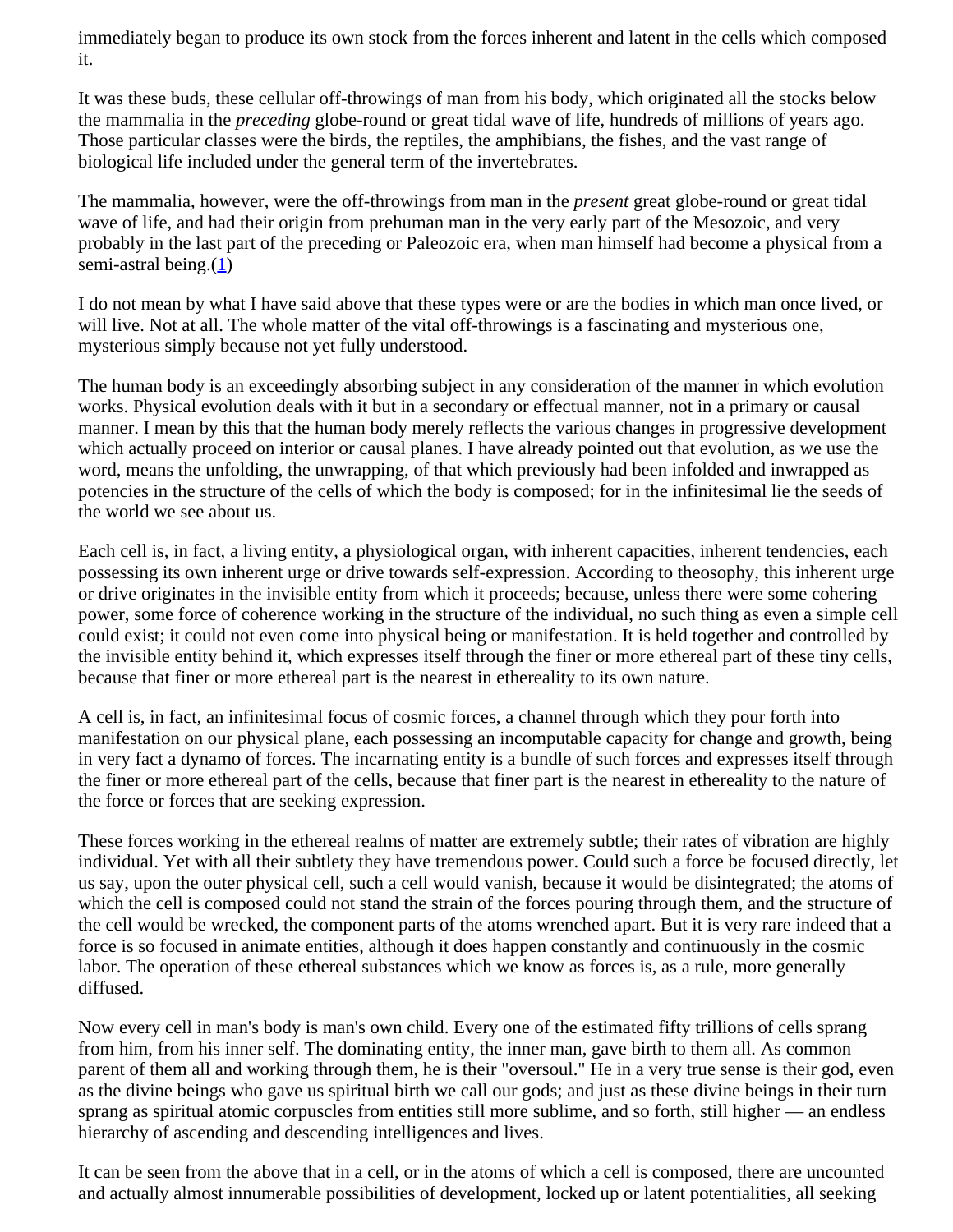expression. Many have to bide their time for ages before that opportunity comes, if their opportunities ever do come; and if and when these potentialities find in their environment an open door for expression, out they go, a rushing tide of life.

Therefore, the cells that man once threw off resulted in the lower creatures, who are not at all degenerate men, as might be supposed, but actually lower types, beginning their evolutionary course towards higher things, springing from man, the repertory or magazine of all types beneath him.

Let us remember that the physical encasements of early men were far more loosely coherent than they are now, and of a much more subtle and ethereal matter than that of man's present physical body. This was because the psychical and physical dominance of the human kind over the cells composing those primitive human bodies was far less strong and less developed than it is now. In consequence of this relatively weak control over the physical cells, each one of such cells was more free than now it is to pursue its own particular individual drive or urge.

Hence, when any one of the cells forming part of such early human bodies freed itself from the psychical and physical control that then existed, it was enabled to follow, and instinctively did follow, the path of selfexpression. But in our days when the psychical and physical dominance of the human incarnated entity over the human cells composing the human body is so strong, and because the cells have largely lost their power of individual self-expression through the biological habit of subjecting to that overlordship of the human entity, such an individualized career of a cell in self-development is a virtual impossibility. However, in those early days of the primordial humanity, the case was very different. A cell or an aggregate of cells could separate itself from the then human frame — if "human" is the proper word to use in such connection — and begin an evolutionary career of its own. This in large degree explains the origin of the various stocks now inferior to the human.

Man has been the storehouse (and still is) from which these other stocks originated and towards which, moreover, they are ultimately straining — towards which they are ultimately evolving. These cells which compose his body, had they not been held in the grip of the forces flowing from the inner dominating entity, man himself, for so long a time that their own individual lives, as it were, have been overpowered and bent in his direction and can now follow almost no other path than his; had they not been so dominated they would, by the amputation of a limb for instance, immediately begin to proliferate along their own tendency-line, to build up bodies of their own kind, each one following out that particular line of life force, or progressive development, which each such cell would contain in its cellular structure as a dominant, thus establishing a new ancestral or genealogical tree.

What is the reason that today a free human cell or an amputated human limb or a bit of the human body cut off from the trunk does not grow into another human being or, perhaps, into some inferior entity, as was often the case in the zoological past? In all the vertebrate animals, that is to say, the higher animate beings in the evolutionary scale, the psychic and material grip of the dominant entity over the cells of its body is so strong that these cells obey the more powerful drive communicated to them from the dominant entity working through them, and hence can follow only that dominating drive which they do through the force of the acquired biological habit. They have largely lost the power of self-expression and self-progress along what would be under different circumstances their own individual pathways. But that liberty of action and that free field for self-expression were theirs in greater or less degree in past times.

In some of the lower creatures there exists today a faculty of self-repair by which a creature, if it lose a limb or a tail, will reproduce for itself a new limb or tail. A certain kind of worm well known to zoologists will, if divided into two, become two complete worms. Here is a case where the faculty of dominance, or the dominant as Mendel called it, is still weak in its control over the entire cellular structure of the body through which it works, and each cell composing that body, if left to itself — even more so if you could take such a cell out of the body and give it appropriate food and environment — would have an exceedingly good chance of starting upon a line of evolution of its own, following its own inherent tendency or potency or urge, and thus bringing forth some new stock. But as this case rarely now or perhaps never arises, the cells are impelled to follow the reproductive tendency of the limb only to which they belong.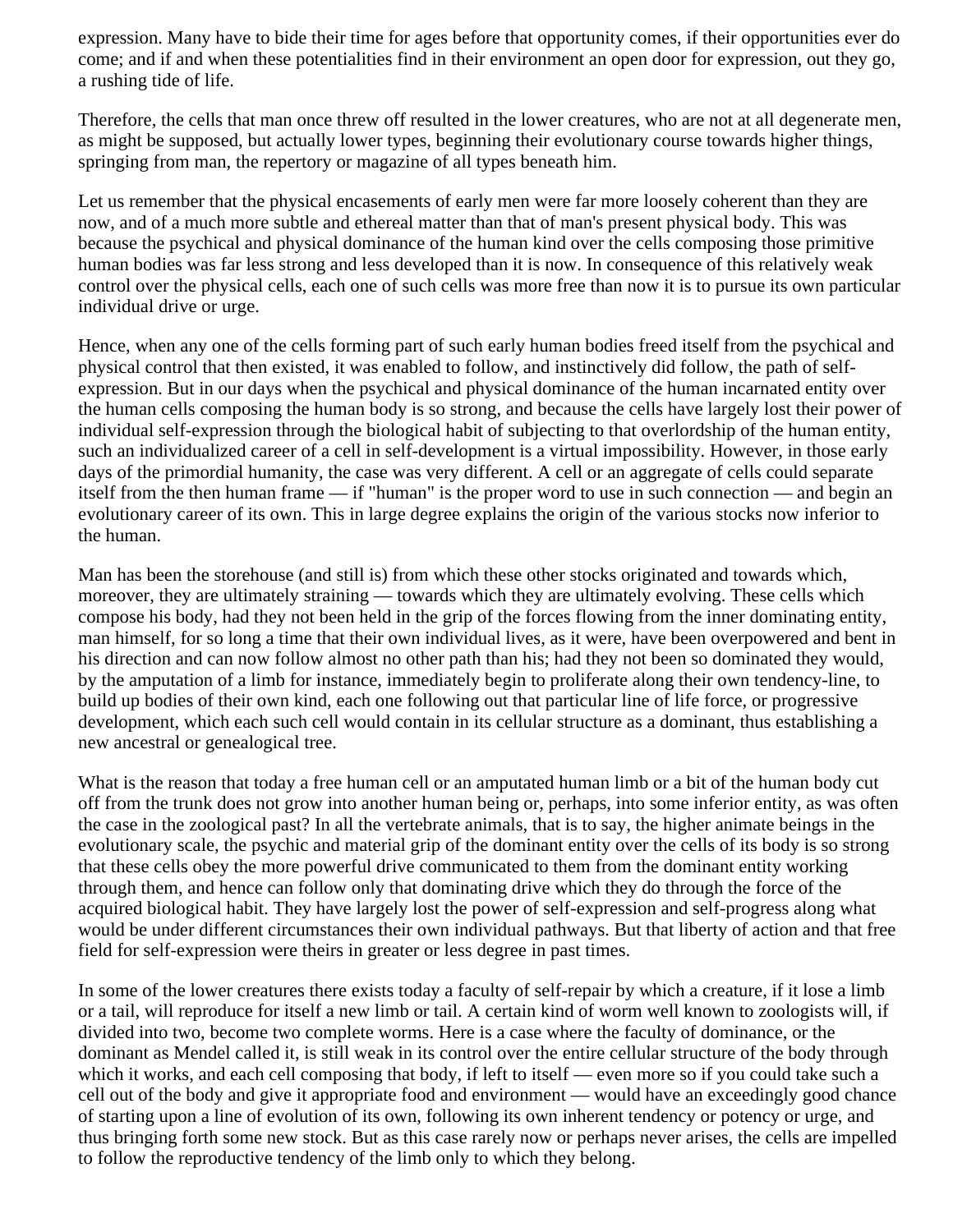This method of the regeneration of lost parts, or of reproduction, prevailed in a past time in the human frame, as much as and as fully as in the cases of the lower creatures to which I here allude. And it was this general method of reproduction which gave rise to the various animate stocks, the highly specialized descendants of which we find on earth today (except those stocks which have become extinct). But this cannot happen in our period of evolution. The cellular structure, the inherent tendencies or potencies of the cells belonging to the bodies of the higher creatures, have the possibility of following only that particular line of unfoldment or of growth which the dominant entity allows them to have.

It is a case where the individual svabhāva, i.e., the individual capacities or latent tendencies of the cell, are submerged by the overlording or dominance, so to say, of the invisible entity which works through those cells. The inherent potencies of those cells have become recessive, the consequence being that the cell's own individual potencies can express themselves, if at all, only when the power of the dominating entity is withdrawn, perhaps not even then if the submergence of the cell or native cellular potencies has been too great. In this last case they die.

Man still remains the storehouse of an incomputable number of vital or zoologic tendencies latent in the cells of his body; and though the old method of their manifestation has ceased, new and different methods will supersede the old. The urge of life working through the tiny lives of man's physical body will nonetheless inevitably find new methods of expression, and these latent or sleeping tendencies will in far distant future ages find appropriate outlets, thus, perhaps, giving origin to new stocks in that far-distant future. It should not be forgotten, however, that such originations of new stocks will grow fewer and fewer as time goes on towards the end of our globe-round, due to the growing dominance and ever-larger and wider exercise of the innate powers of the evolving human being, swamping and submerging all tendencies of a minor kind and of inferior biologicalenergy.

This fact that a cell or aggregate of cells is subjected to the dominance of an oversoul, the incarnating and incarnated entity, is simply the manifestation of what the theosophical teachings call the action of the law of acceleration and retardation, one of the subordinate lines, so to speak, of the general operation of karma or the law of consequences. This law of acceleration and retardation simply means this: when a thing occupies a place of authority in the evolutionary scale, or a position of dominant power over other and inferior or subordinate entities, through the operation of its own inherent forces, or indeed through the inertia of its physical being, no other entity under its sway can find a free field for self-expression while so placed. And every entity so constituted — or, what comes to the same thing, every other entity of which that dominating entity is composed — must obey the dominating urge, the dominating impulses of that overlord. The dominant entity pursues an accelerated course; while the inferior entities under its sway or composing its various parts are retarded in their individual courses of development, which they otherwise freely would follow.

I will give you a poor but perhaps graphic illustration of my meaning. When a railway train rushes along the rails, what does it carry with it? All the living entities in the various coaches, each one on its own errand, yet all for the time being helpless in the grip of the power to which they have subjected themselves. In somewhat similar manner the cells of the human body are subjected to the law of retardation in evolutionary development, so far as they are individually concerned, until the time comes when they shall have reached, through obedience to the dominating power, self-consciousness of their own, and thereafter grow into nobler learners and more individualized evolvers. Evolution is not merely an automatic response to external stimuli, but it is first of all action from within, unceasing attempts in self-expression; and each response to the external stimuli, which the natural environment provides, gives opportunity for a larger and fuller measure of self-expression.

But I feel that I must add, that while the word *evolution* is usually used, and correctly used, of progressive advancement from the less to the more perfect, yet the term likewise includes all orders of manifestation which bring out merely that which is inwrapt; consequently, there is in one sense an order of inverse evolution which the word itself fully covers. This may seem a little irrelevant, but it actually is important as being an explanation as to why certain animate stocks persist in life, from generation to generation, without showing any obvious or indeed actual advancement of type. This is another aspect of the law of acceleration and retardation. An entity in accelerated evolution proceeds steadily, serially, step by step, from the less to the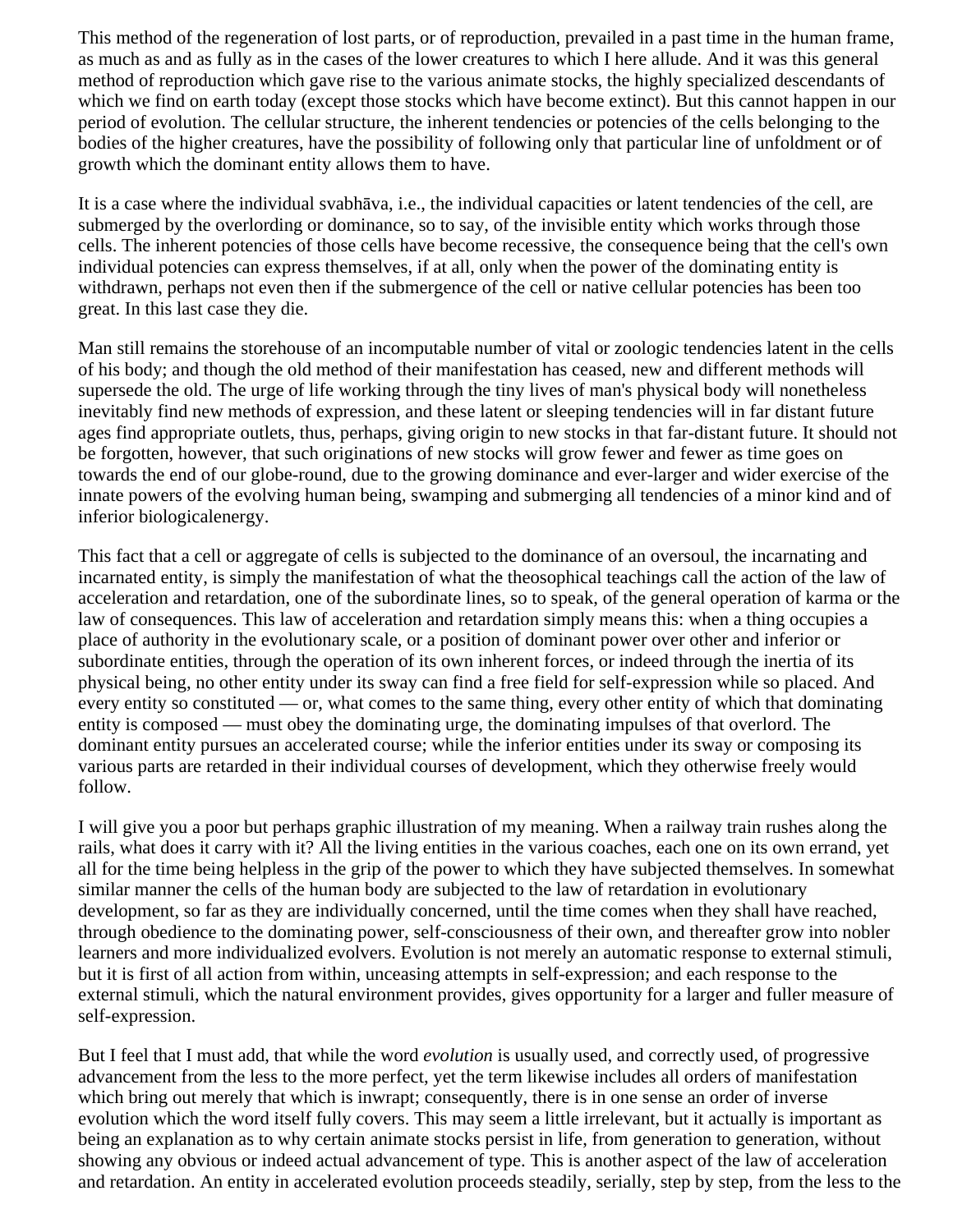more perfect; but a stock under the action of the law of retardation may remain for ages more or less stationary — an interesting and indeed important side issue of our subject.

The law of retardation operates on a stock, or on any individual animate entity, when a more evolved stock appears on the scene. The law of acceleration, on the other hand, operates in the cases where an evolving stock finds the field free and without barriers or hindrances to the full expansion of its innate potencies, faculties, powers. The animate entities below man have descended to our own time, or in some cases their dwarfed representatives[\(2](#page-19-2)) have so descended, though evolving far less fast than the human stock has done because they are under the operation of this law of retardation.

<span id="page-18-0"></span>The progenitors of the lowest animate beings sprang from man in the preceding globe-round, as I have already explained. The mammalians, however, came from the human stock in this present globe-round, during the latter part of the second great root-race and the early part of the third root-race. Man is of course himself a mammal, and therefore these other stocks necessarily partook of the nature of their originating strain.

All these various stocks of animate mammalian entities on earth, all following their own especial lines of development, along their own genealogical trees, were the offsprings of the primitive human stock in that immensely distant past — a time when what we call the "mindless races" lived, before godlike entities descended from the spiritual spheres in order to enlighten the waiting human material organisms with their divine rays. These earliest mammals were originally buds or offspring from that mindless and imperfect human stock; but, as the human spiritual entity was not yet then dominant in the human bodies of that time, and could not fully hold in abeyance the vital potencies of the cells which composed those buds which sprang from the bodies of early man, therefore each one of such bud-bodies or aggregates of buds immediately began to grow, following its own evolutionary tendencies or inherent urges, each producing only that which it could produce, that which was inherent in itself; evolving, unrolling, unwrapping, its own inherent character or nature.

The apes and the monkeys sprang from man likewise, but in another manner. The monkeys were born from the mindless human race which, having no self-conscious mind, having but instinct and a vague and diffused physical consciousness, in many cases allied themselves with animal beings who also originally had sprung from the human stock, though not manifesting the dominant evolutionary tendencies for growth into humanity. The results of this union were the lower simian stocks, the monkeys, and this occurred during the Mesozoic or Secondary era, probably during the Jurassic period.

At a later date, towards the end of the great fourth stock-race, during the Miocene epoch, when that race had already far passed its climax of evolution and was represented by many degenerate remnants, some of the degenerate Atlantean or fourth-race men repeated "the sin of the mindless" with the lower simian stock then existing; and this second and shameful union originated the anthropoid apes. Hence it is small wonder that they resemble man, their half-parent, in so many particulars, even though that human half-parent was at the time degenerate.

Yet even during the late Miocene epoch, and in fact reaching into the Pleistocene, the great fourth root-race was represented still by brilliant local civilizations in various parts of the earth. But these were sporadic afterglows, so to say; for the culmination of fourth race evolution had occurred long before — in the early Miocene.

As pointed out earlier, though there is a resemblance between man and the apes and monkeys, the two latter are more widely and divergently "evolved" along their own line than man is along his. By now, however, their progressive evolution has very largely ceased, because the door into the human kingdom, towards which all the great stocks below man have ever tended, was closed eight or nine million years ago, more or less, while man will continue to progress as long as this planet bears its groups of living entities.

When I say that the lower groups have almost ceased to follow the path of progressive evolution tending towards man as a goal, I do not mean a transformation of an animal body into man; nor do I mean that they are standing perfectly still in an evolutional sense, but only that their rising along the ladder of life has ceased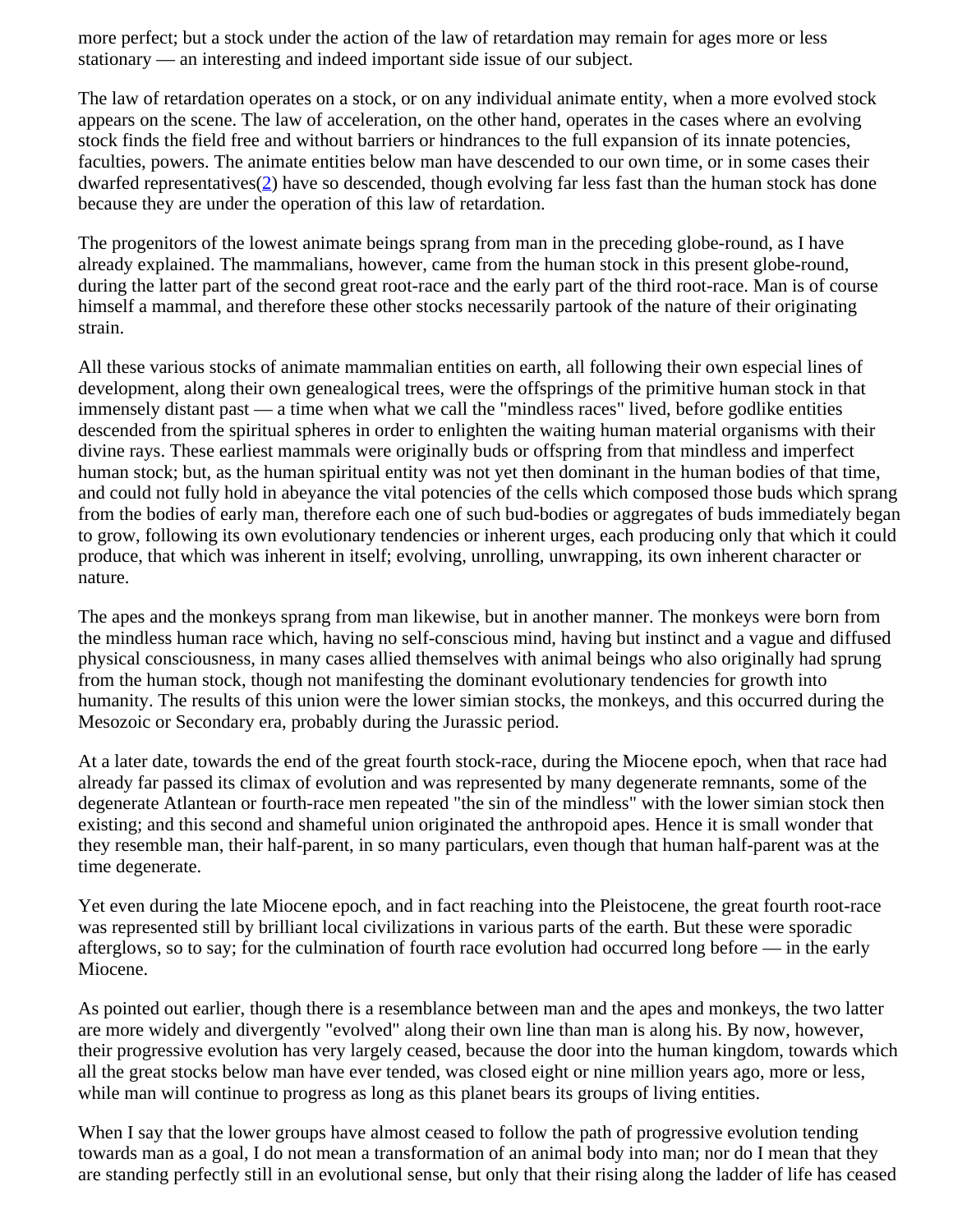for this globe-round.

Man's destiny, on the other hand, is to draw steadily and progressively, and as time passes ever more rapidly, away from the lower kingdoms. The destiny of these latter is to die out as time passes, to reappear at the proper time in the next great globe-round.

### [Table of Contents](#page-0-1)

### <span id="page-19-1"></span>FOOTNOTES:

1. In speaking of the different geologic ages, I am here following *The Secret Doctrine* (2:688, 693, 709-16), where H. P. Blavatsky adopted the nomenclature of the system used by Lyell and Lefèvre. Modern geologists have increased the length of the geologic periods enormously since H. P. Blavatsky wrote, and it should be clearly understood that throughout this book her shorter time-periods are used. [See [Appendix 1](#page-57-0)]. [\(return to](#page-15-0) [text](#page-15-0))

<span id="page-19-2"></span>2. There are, of course, certain groups of animals which now live no more but which once did live on this earth: for instance, the gigantic reptiles of the Mesozoic or Secondary era. We may say, however, that they are represented today by their dwarfed and pygmy descendants still among us, such as the lizards, probably the serpents, frogs, etc. [\(return to text](#page-18-0))

### <span id="page-19-0"></span>**Chapter 5**

# **Proof of Man's Primitive Origin**

The theosophist, although he places the body of man squarely in the animal world, does not mean by this that man's physical encasement is evolved from the animals. He means, on the contrary, that actually the animal world, and in fact the worlds below it, were originally derived from man himself in far past ages of the life history of our globe.

This means that man is the most primitive of all the stocks, and that he is thus the most highly evolved. He has been able to evolve the inner vehicles, the inner organs, which give him power to express his inner faculties and spiritual parts. In the animal, indeed, lie the potencies of everything in the universe, latent or active, in germ or in manifestation as the case may be. It has all the possibilities of evolutionary growth that man has, but the animals have not yet evolved the inner organs suitable for the expression of these inner powers.

It is because of man's superior status, as an *inner* entity, that we elevate the human stock into a kingdom of its own, a fourth kingdom — that of man; for man possesses unique intellectual and psychological faculties, which no other creatures known to us possess in anything like so great a degree.

Now what proof have we that the human stock is the most primitive on earth? To answer this question, we shall have to go into a number of technical biological details. I have made notes from various biological works of a number of interesting skeletal and muscular features which man has, in order to show the extreme primitiveness of the human stock, more particularly with relation to his mammalian peculiarities. $(1)$  $(1)$ 

<span id="page-19-3"></span>1. The bones of the human skull articulate at the base of the skull and on the sides of the braincase in a manner which is characteristic of primitive mammalian forms, but they show a very marked contrast with the arrangement of those same bones in the anthropoid apes and the monkeys. However, the human skull in these respects exactly resembles the same handiwork of nature as is found in the case of the lemurs, a group of primitive mammals preceding the monkeys in evolutionary development and time, according to the Darwinists. Hence the conclusion that we can draw from this anatomical fact is that since the arrangement in the human skull is primitive, therefore the anthroproids and other simians show an evolutionary development away from the primitive mammalian base, which man in common with the lemurs far more closely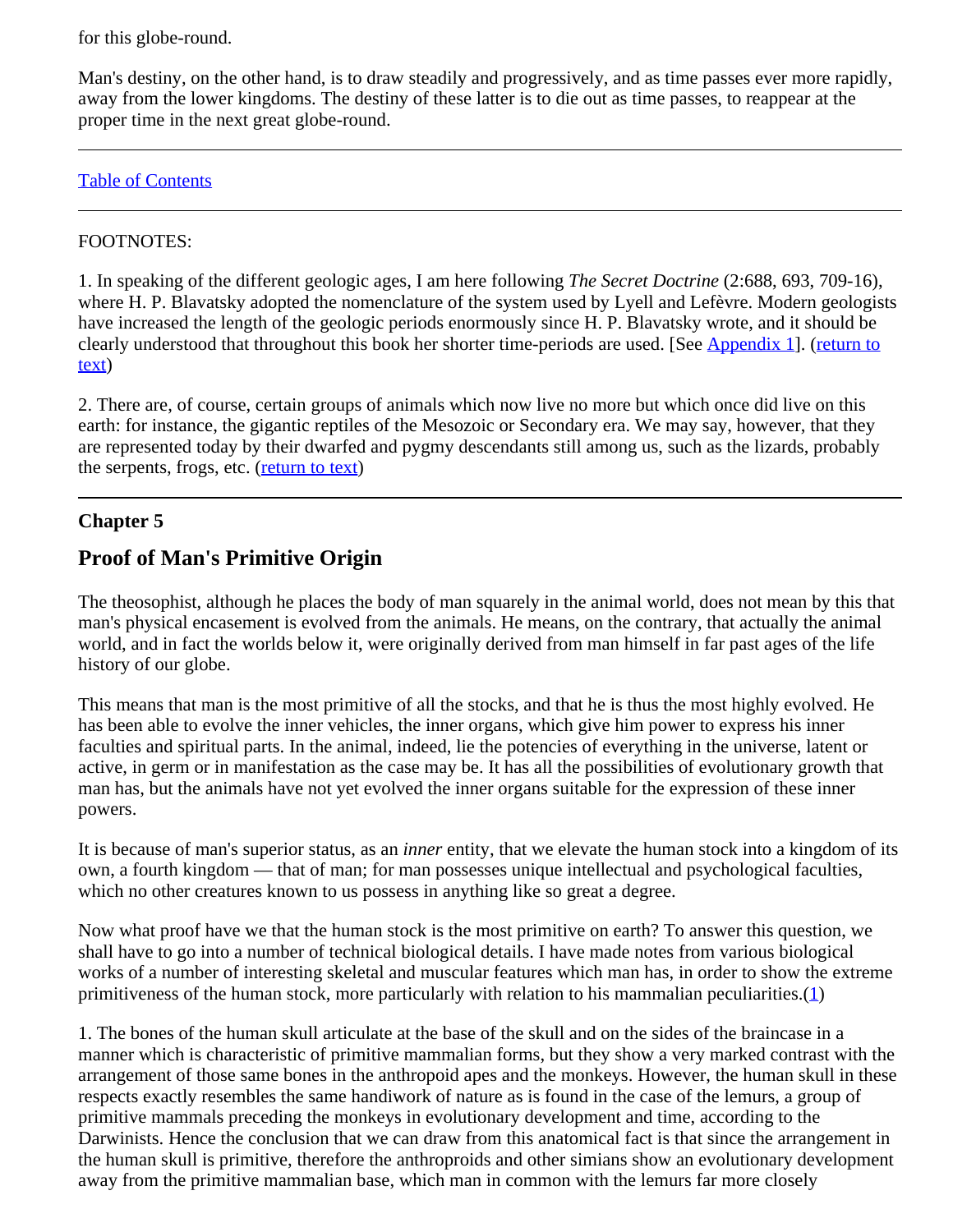represents.

2. The nasal bones in man are exceedingly primitive in their simplicity, while those of monkeys and anthropoid apes are not, resulting for them in a wider departure from the original or primitive strain.

3. The primitive architecture of the human skull is likewise shown in a number of features in the face. Professor Wood Jones in *The Problem of Man's Ancestry* (p. 31) says:

The structure of the back wall of the orbit, the "metopic" suture, the form of the jugal bone, the condition of the internal pterygoid plate, the teeth, etc., all tell the same story — that the human skull is built upon remarkably primitive mammalian lines, which have been departed from in some degree by all monkeys and apes.

4. The same anatomist likewise points out:

The human skeleton, especially in its variations, shows exactly the same condition [of primitive mammalian simplicity].

5. Another quote from the same source:

As for muscles, man is wonderfully distinguished by the retention of primitive features lost in the rest of the Primates.

As regards man's primitive muscular features, let me first point out that in skull, in skeleton, and in the arrangement of his muscles, man in many respects is an entity of very primitive type, and has not the same large and wide specific variations that the monkeys and apes have followed in their respective line. Let us take the *pectoralis minor* muscle, as an instance. This is a muscle which runs from the ribs towards the arm. It is attached to the coracoid process of the shoulder girdle. In the anthropoids it is attached to the coracoid in part, and in part to a ligament passing downward to the humerus, that is to the bone of the upper arm. In the monkeys it is attached still farther down the same ligament, but also to the humerus; while in many quadrupeds it is attached to the humerus altogether.

Now, the usual way of attempting to prove the evolutionary development of man from lower animals is to trace skeletal or muscular identities, variations, or analogies, first in the apes, then in the monkeys, then in the lemurs, then in the quadrupeds; and if the researcher find similarities or identities or analogies in this examination, the conclusion is immediately drawn that these animals form a part of the evolutionary road up which the human stock has climbed in its development. In other words, that man is the latest in the series of living forms, and that these and other creatures were his predecessors and formed the links of the evolutionary chain, the lowest being the original or primitive form.

In our present instance, that of the *pectoralis minor* muscle, the coracoid process is the primitive attachment of this muscle, and man and some other primitive animals retain today this very ancient type of insertion. The transformists would say that in its evolutionary development this muscle has climbed up from the humerus, which according to them is its primitive attachment, and having risen along the ligament has finally reached the coracoid process in its highest form of development in man. But this is an exact reversal of the truth as shown by an anatomical examination.

6. The human tongue is also very primitive in type. The chimpanzee's tongue resembles man's in some degree; yet man's tongue is far more primitive than that of any monkey or anthropoid ape, the nearest to man of the animal entities beneath him in the supposed ascending but yet discontinuous scale of evolution, through which, according to the Darwinists, the human stock evolved.

7. The human vermiform appendix is curiously like that of some of the marsupials or pouched animals of Australia. It is very different in monkeys and in apes.

8. The great arteries arising from the arch of the aorta in man have the same number, are of the same kind, and are arranged in the same order, as is the case in a most curious and very primitive little animal, some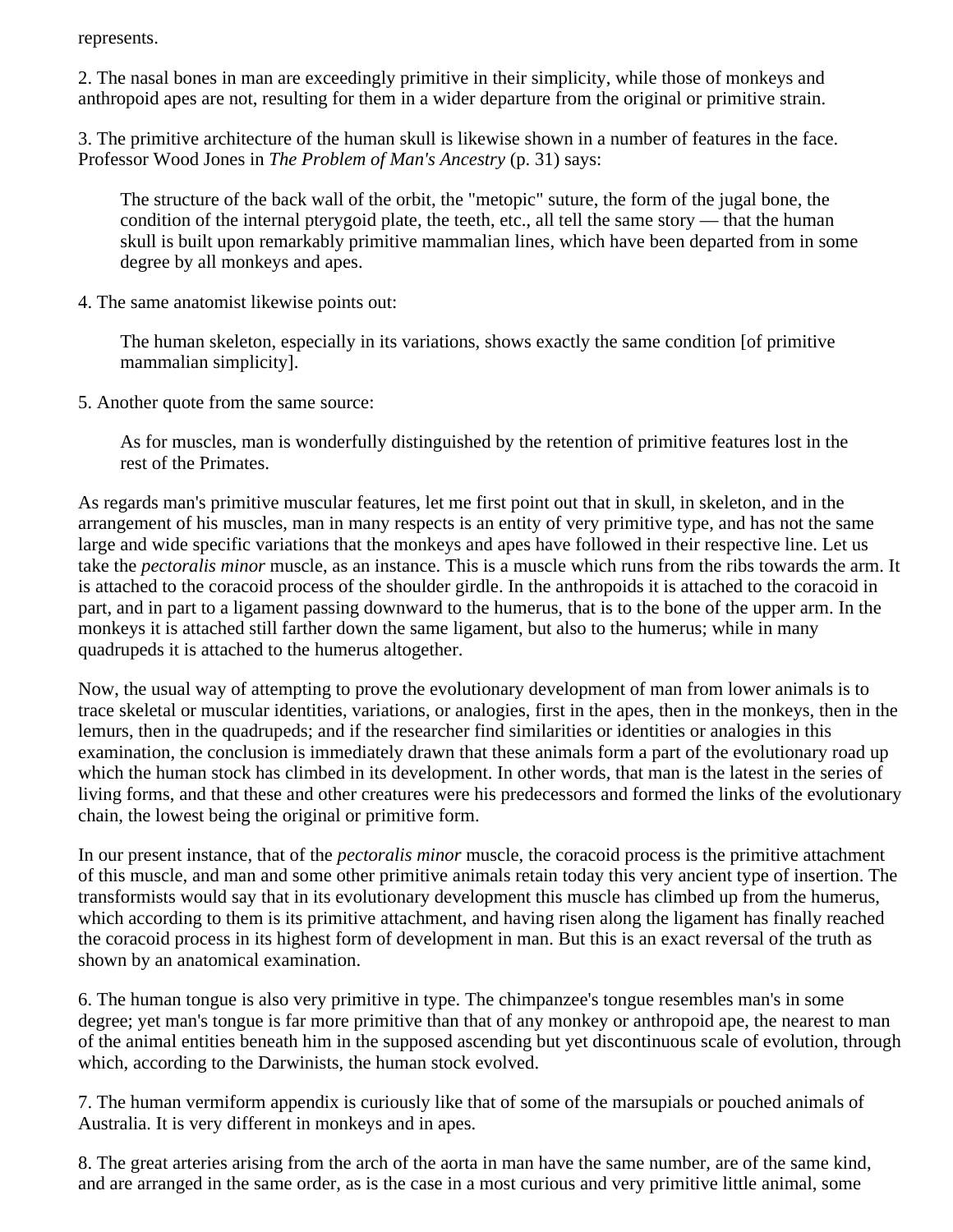eighteen or twenty inches long, found in Australia and Tasmania, the *Ornithorhynchus anatinus* commonly called the duckbilled platypus. It is the lowest of all known mammals, because of its mammary glands, which are without nipples; yet it lays eggs. As said, the number and kind and order of the great arteries named are the same in man and in these primitive mammalians. On the other hand, the arrangement of these arteries in the anthropoid apes and the monkeys is departed from.

9. The human premaxilla, or the bone which carries the incisors or chisel-teeth, that is to say the front teeth, no longer exists as a separate element in man, if it ever did so exist; but in all the apes and monkeys and in all other mammals, this premaxillary element is shown on the face by suture lines, marking the junction with the maxillary bones. Because in man it is not a separate element, but is a separate element in all other mammals, it is therefore a specific human character. With regard to this bone, please mark that it is already established as a distinguishable character in one of the earliest stages of the development of the human embryo, when that embryo is no more than three-fourths or seven-eighths of an inch long.

The earlier a specific character appears in the embryo, the farther back in time must it be searched for in the evolutionary history of the stock to which the embryo belongs. Further, it is said that the embryo repeats in its growth first the grand features of the class to which it belongs; then come the features, as the embryo grows, of the order to which it belongs; then those of the family; then those of the genus; then those of the species and these specific characters come last of all. That is the alleged biogenetic law of embryonic recapituation. Hence, if we find any character, any specific feature, which appears in the early stage of embryonic growth, this law says that we must search far back in the evolutionary history of the stock to which the embryo belongs in order to find its first appearance there.

10. The human foot is another primitive character. An ape's foot is in some respects more like the human hand than its own hand is. Instead of being a foot in its function, it is really a hand in function, because it operates like one on account of the opposability of the big toe, which can be made to diverge or stick out almost at right angles to the digits of the ape's foot.

But turn to the ape's hand, to that of the gorilla, for instance, and you will see that the thumb is short as compared with the human thumb. If you will look at your hand, you will find that the third finger, the third digit, is the longest of the five digits; it is likewise so in the hand of the ape, and in the hand of the monkey. It is likewise so in the foot of the ape, and in the foot of the monkey. It is for this reason that I prefer the old descriptive term given to the anthropoid apes and the monkeys in 1791 by Blumenbach, who called them *quadrumana*, or four-handed creatures, because the feet of these animals can be used as hands as readily, or perhaps more so in some respects, than the hands themselves.

T. H. Huxley in his enthusiastic championing of the Darwinian theory did a great deal to belittle the unique and specific character of the human foot, and this work must be thoroughly undone. Man's foot is, as just said, unique in nature; no other animate entity has a foot that can compare with the typically specific features of the foot of a man.

The typical human foot is arranged so that the big toe is the longest of the five digits; and the other toes usually range in a progressively shorter sequence to the fifth and shortest. It has been said that this specific shape of the human foot is the result of wearing shoes — and I cannot but feel that this rather extravagant guess is a desperate effort to attempt to account for the wide divergence of the human foot from that of the apes and monkeys and of the supposed monkey-ancestors of man.

A baby's foot shows exactly the same character that I have spoken of; the unshod savage's foot also shows exactly the same character; and while it is true that on some old Greek statues of the gods or of human beings, the second (but not the third) digit is occasionally slightly longer than the big toe, that happens also today in some living individuals. In any case, it is not the third digit of the human foot which is ever the longest of the five, which it invariably is with the apes and with the monkeys.

Let us now turn to the human embryo in search of further proof of our point. An examination of the growing infant *in utero* shows that from the very first period when its foot is outlined in embryonic growth, exactly the same unique character is seen as in the foot of the human adult. Hence it must have appeared early in the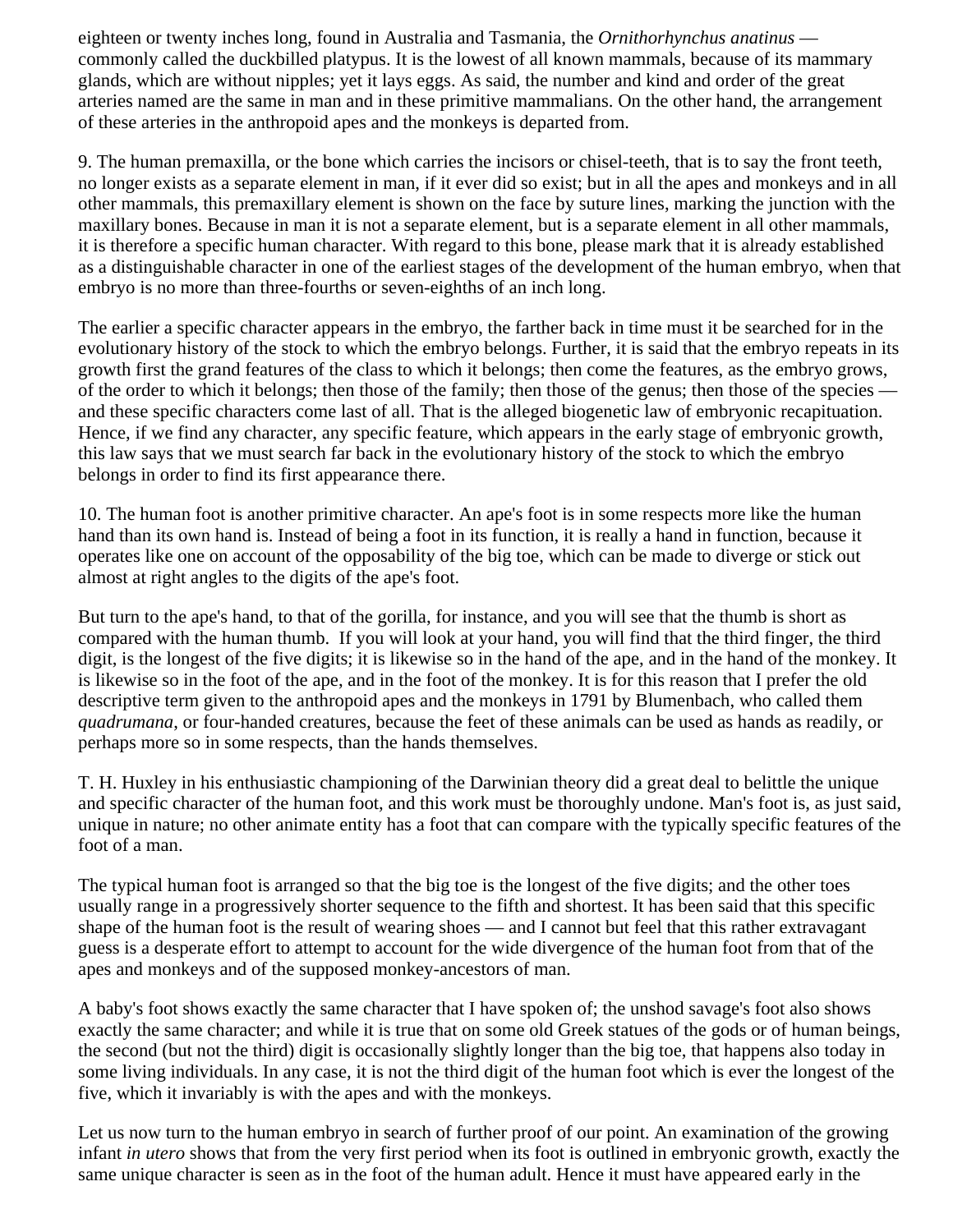evolution of the human stock. Further, the foot of the embryo is never at any time in its growth an ape's or monkey's foot; it is typically human from the time of its first appearance, and must have been acquired early in the evolution of the human stock.

11. Let us now turn to another example, to the *peroneus tertius* muscle or third peroneal muscle of the leg, leading down into the fifth metatarsal of the foot, into which its tendon is inserted. This is one of the important muscles which aid a man to stand upright and to walk; but it is found in no other mammal whatsoever. It is purely human. Further, it is found in the human embryo early in its development. Therefore, it, like the foot to which it belongs, must be a specific character evolved early in the growth of the human stock. From this we again draw the conclusion that man's upright posture must have been his posture from the very origin of the human stock, or nearly so.

The old theory was that man only a relatively short time ago was but an improvement upon his alleged apeancestor, which, in its halcyon days of freedom from any moral responsibility whatsoever, ate fruit and insects between intervals of swinging from branch to branch of some primeval forest tree; and which, on the rare occasions when it came down to the ground, ran around on its knuckles as the ape does today.

This picture of the Saturnian Age of man, in late Miocene or in the Pliocene epochs, may be an interesting exercise of human ingenuity, but we search the geological record and the skeleton and muscular system of man in vain for any real proof of it. It was a theory, a speculation, doubtless enunciated in good faith by the vocal proponents of Darwinism in their efforts to trace man's ancestry through the anthropoids. A man may be very enthusiastic and sincere, and yet not be a truthful exponent of the facts of nature if he allow his imagination to run before his scientific caution. Enthusiasm and truth do not necessarily clasp hands together.

12. The human hand and forearm are likewise primitive in many features. Professor Wood Jones further says, concerning the human hand and forearm, that in their muscles, in their bones, and in the joints, they are astonishingly primitive, and therefore could not have been evolved at a late date in man's evolutionary history. If you have ever examined the pictures of extinct reptile fossils you will see that the hand or paw and the forelimb bear an amazing resemblance in general appearance to the human hand and forearm.

The transformists have often told us that the line of evolutionary development of the human stock ran back through the apes and the monkeys into the quadrupedal mammalians. If this theory were true, man should even today show in his forearm and hand distinct traces of his passage through that alleged line of ancestry. In other words, man's arm and hand should still bear remnants or traces of formerly having had to support his body when he was a pronograde mammal, like the horse and the dog and the ox, etc. The fact is, however, that this idea has now been given up by transformists, as far as I know, thus creating another wide hiatus in the supposed ladder of life given in the Darwinian or neo-Darwinian theories setting forth the ascending evolution of man.

Professor Wood Jones, who is an anatomist by profession, nevertheless believes that while man never was a quadruped in his past evolutionary history, his developmental line diverged from a small arboreal animal, the tarsier. This is still a very primitive creature showing little development from its remote ancestors geologically speaking; and is represented in the early Eocene epoch of the Tertiary period by *Anaptomorphus,* a genus of creatures closely resembling the present-day tarsier in all essentials. He points out that the tarsier and man are astonishingly alike in a number of primitive features such as the architecture of the skull, the peculiarities of the arteries which arise out of the aortic arch; and also with regard to the kidney of the tarsier which is formed on the same type that the human kidney follows.

We have adduced a number of anatomical instances in proof that man is the most primitive mammal on the globe today, and always has so been. Further, we have pointed out that each of the stocks below man specifically the anthropoid and simian stocks — has wandered far more widely from that original primitive basal simplicity than man has; that man retains more of the basal mammalian features or characters in his body, that is, in his muscles, and in his skeleton, than any other animal now living on earth; and that the apes and monkeys have wandered far afield in that respect, far more so than man has wandered from the primitive mammalian stock, *which was early man himself.*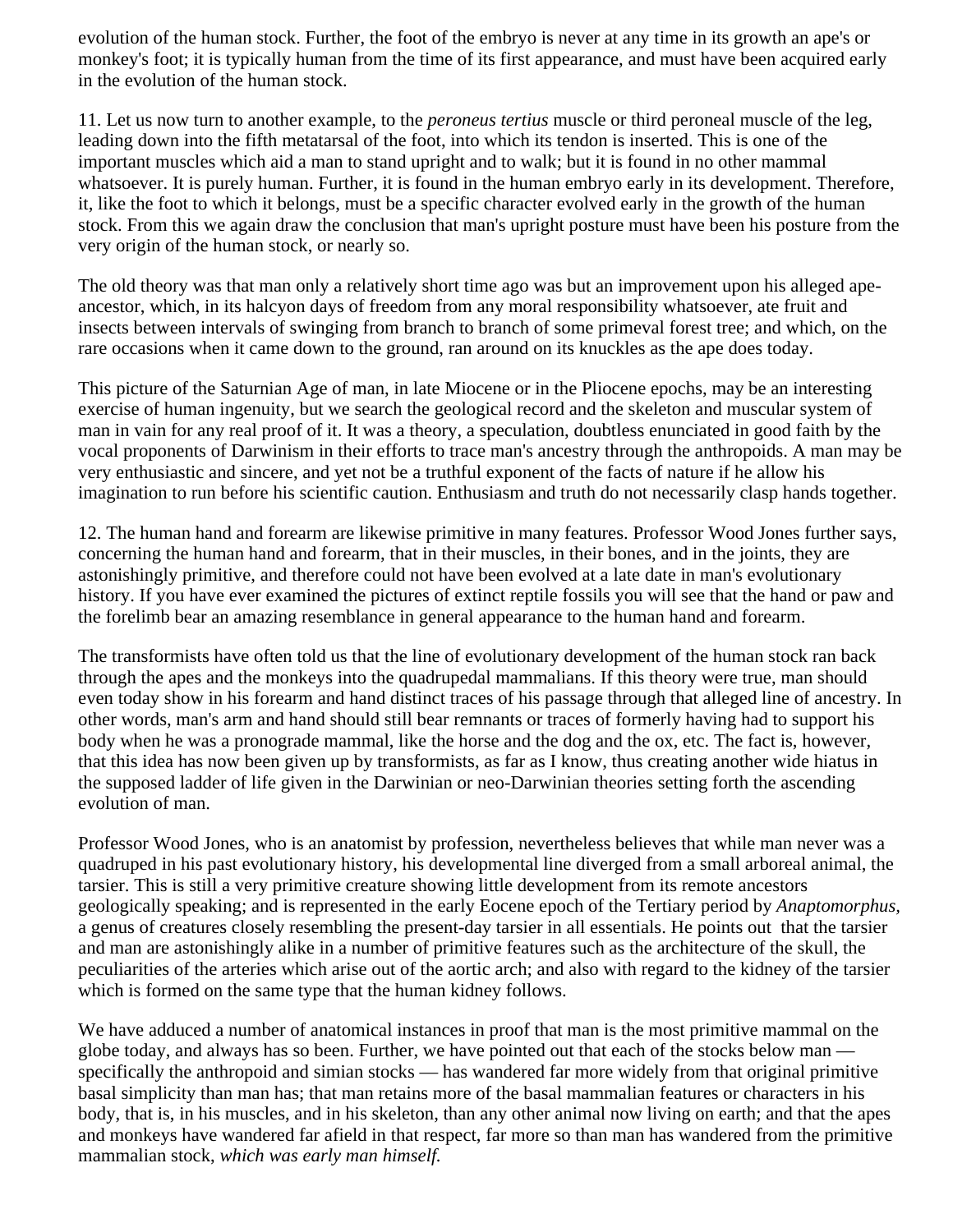With all this evidence before us to prove man's primitive origin, what becomes of the Darwinian "ascending" ladder of beings," each stage of which is more complex than the one preceding it, and which is supposed to have eventuated in man as he is today? The two theories cannot exist side by side. One or the other must go by the board; and modern research and deduction is moving, albeit slowly, away from the Darwinian theory, towards the more enlightened conception that man leads in the evolutionary history of the various stocks that this earth has produced.

### [Table of Contents](#page-0-1)

### <span id="page-23-1"></span>FOOTNOTE:

1. Drawn chiefly from *The Problem of Man's Ancestry* (1918), by Frederic Wood Jones. This subject is more fully handled by the same author in two other works: *Arboreal Man* (1916), and *Man's Place among the Mammals* (1929). [See Appendix 2 subhead, "**Simians Stem from Man**"; also Wikipedia entry for biographical information about Frederic Wood Jones.] [\(return to text](#page-19-3))

### <span id="page-23-0"></span>**Chapter 6**

## **Man and Anthropoid — 1**

So far as the ancestral derivation of man is concerned, we assert that he has not one drop of anthropoid or simian blood in his veins, and never had. I wish to emphasize this, because we must free our minds in many important respects from that teaching which a very large part of the public has unconsciously accepted as a true statement of the facts of man's ancestral tree. We must make our minds receptive of and more concordant with new discoveries, newer truths which the great researchers into nature's mysteries have found out for us.

It is true that theosophy does not teach that primitive man was physically fashioned as he is at present. On the contrary, man himself has evolved from a more primitive to a more perfect form even as other and lower creatures have so evolved. And it is a fact that though he possessed the same general type of physical structure that he now has, he actually was apelike in appearance, but he never was an ape. I repeat, *at no time was man ever an ape,* for the simple reason that the ape appeared in geologic time far later than did physical man, being in part an offspring of an early human stock. The ape in some degree even today resembles in physical appearance his human half-parent of that distant time.

It should be remembered, moreover, that the apes, being of half-animal and half-human origin, are far more beastlike in appearance than man ever was, even in those early ages. Therefore, when we say that man, in early geological periods was "apelike in appearance," we merely mean that the evolving human monad passed through human bodies which at one stage of their evolution had what now would be called certain modified yet apelike looks; but these, as time passed, became more and more refined and human in appearance until they are what they are now.

Professor Wood Jones corroborates this viewpoint:

we may say that not only is he [man] more primitive than the monkeys and apes, having become differentiated specifically in an extremely remote past, but also that he has been a creature which walked upright on his two feet for an astonishingly long period. — *The Problem of Man's Ancestry,* p. 38

Likewise Professor Boule of Paris concludes, from a close study of the skeleton-fossil of the individual discovered in 1908 at La Chapelle-aux-Saints, that man had

been derived neither from the Anthropoid stem, nor from any other known group, but from a very ancient Primate stock that separated from the main line even before the giving off of the Lemuroids. — "L'Homme fossile de la Chapelle-aux-Saints," *Ann. de Palæontologie,* 1912;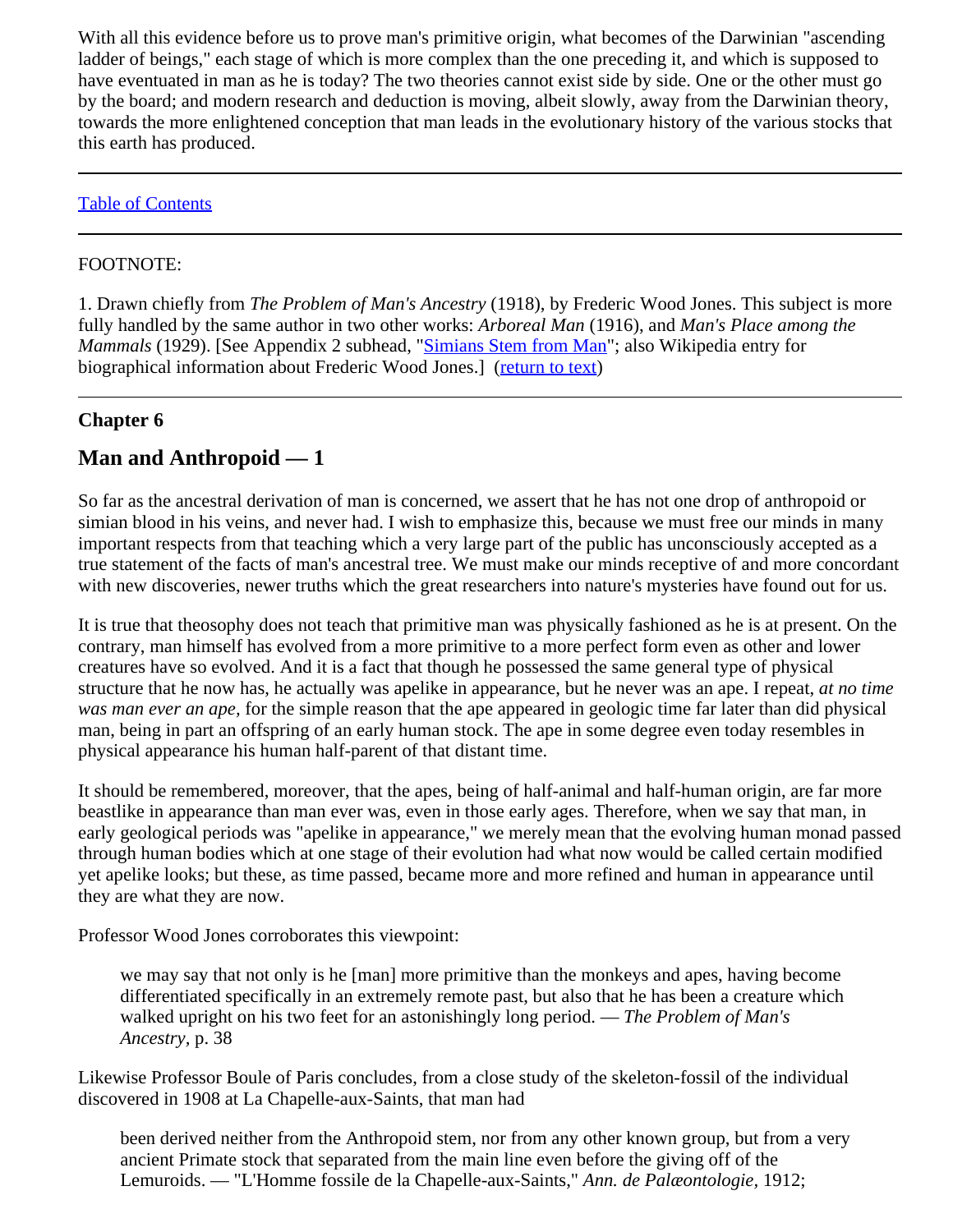quoted by Wood Jones, op. cit., p. 34

Yes, provided that we add that that "very ancient Primate stock" was man himself — not man as we now know him, but the man of that geologic period which theosophy states to have been in the Secondary times; more definitely in the early Jurassic. Nor did the human stock "separate from the main line," because man was himself that "main line."

It is unfortunate that a calm, conservative attitude has so often been departed from by enthusiastic proponents of accepted scientific theories. Haeckel, for instance, the anthropologist, paleontologist, and zoologist, used to teach — and it was accepted because the great Haeckel taught it — that in the respective embryos of man and of ape the differences between them could not be distinguished until the fourth or fifth month of pregnancy a teaching which was not true. As Professor Wood Jones says, it is a teaching whose results we now must take time and energy to undo. The differences between the embryo of the ape and the embryo of man are noticeable far earlier than the fourth month of intrauterine life.

A gorilla fetus a short time preceding birth is more humanoid in appearance than its parents, more humanlike than it would become. The braincase is relatively larger, the forehead taller and nobler than the receding forehead of the adult gorilla. Its foot likewise approximates much more closely the normal human foot, and whereas these are but superficial resemblances, yet they can be employed in argument; and the neo-Darwinists are the last to object to it, because their own theories are so widely based upon resemblances between man and ape. As growth of an infant ape proceeds the forehead recedes, the mouth becomes still more bestial, the foot becomes more typically the hand-foot of the anthropoid stock; and in many other respects, for instance the protruding jaw, the typical ape-appearance is acquired.

What is the explanation of this larger departure from the humanoid towards the more anthropoid? And also towards the type, now extinct, which furnished the other half-parent of the ape strain? The theosophist says that the more human appearance of the early ape embryo is a reversion to its former type of a far past geologic time, towards the human half-parent of the progenitors of the present ape stock. Because the anthropoid strain — indwelling in the germ plasm which brings the ape to grow into its adulthood — as that cellular strain or potency seeks to express itself, it follows the only path open to it, its own path. It climbs its own ancestral or genealogical tree.

Nature always follows grooves; it always takes the path of least resistance, the path of the pioneers who have gone before. All forces in universal nature do this: electricity is an example in point. Nowhere in nature do you find a natural force or an evolving entity following the path of greatest resistance. A biological habit once established will prevail until it is succeeded by the growth and dominance of a succeeding habit; and it is the essential work of evolution to produce ever nobler courses, ever nobler habits, than those which had preceded the newer. Consequently, the pathway which has once been opened is automatically taken by all evolving entities that are included in any particular group or stock or race or strain coming along behind.

It is the teaching of theosophy that the anthropoid or ape stock in a far remote past, in the Miocene of the Tertiary period, sprang from the human stock on one side and from a quasi-animal — simian — ancestry on the other. This explains why the ape so closely resembles man in some things and shows such immense dissimilarities in other things — in the nobler characters and features which man has. [\(1](#page-26-1))

<span id="page-24-0"></span>Similar was the case with regard to the lower simian stocks, the monkeys; but that event happened at a period still more remote in geologic time, to wit, in the Mesozoic period, during the period of existence of what we call the "mindless" human races. In those far back days, these particular crossings were almost invariably fertile, for the simple reason that matter was then far more plastic than it now is; matter had not yet set into the grooves that it now follows. Thus the apes and the monkeys have traces of human blood in their veins; the monkeys a single dose, so to say, of the nobler strain, and the apes a double dose of the same. But *no man* has one drop of either simian or anthropoid blood in his veins.

I weigh on this point with emphasis because the other idea, that of the ape ancestry of man, is so difficult to eradicate. People are averse to changing their minds in relation to what they think are proved facts. Old and worn-out ideas, ideas which are actually behind the knowledge, scientific and other, of the day, still remain in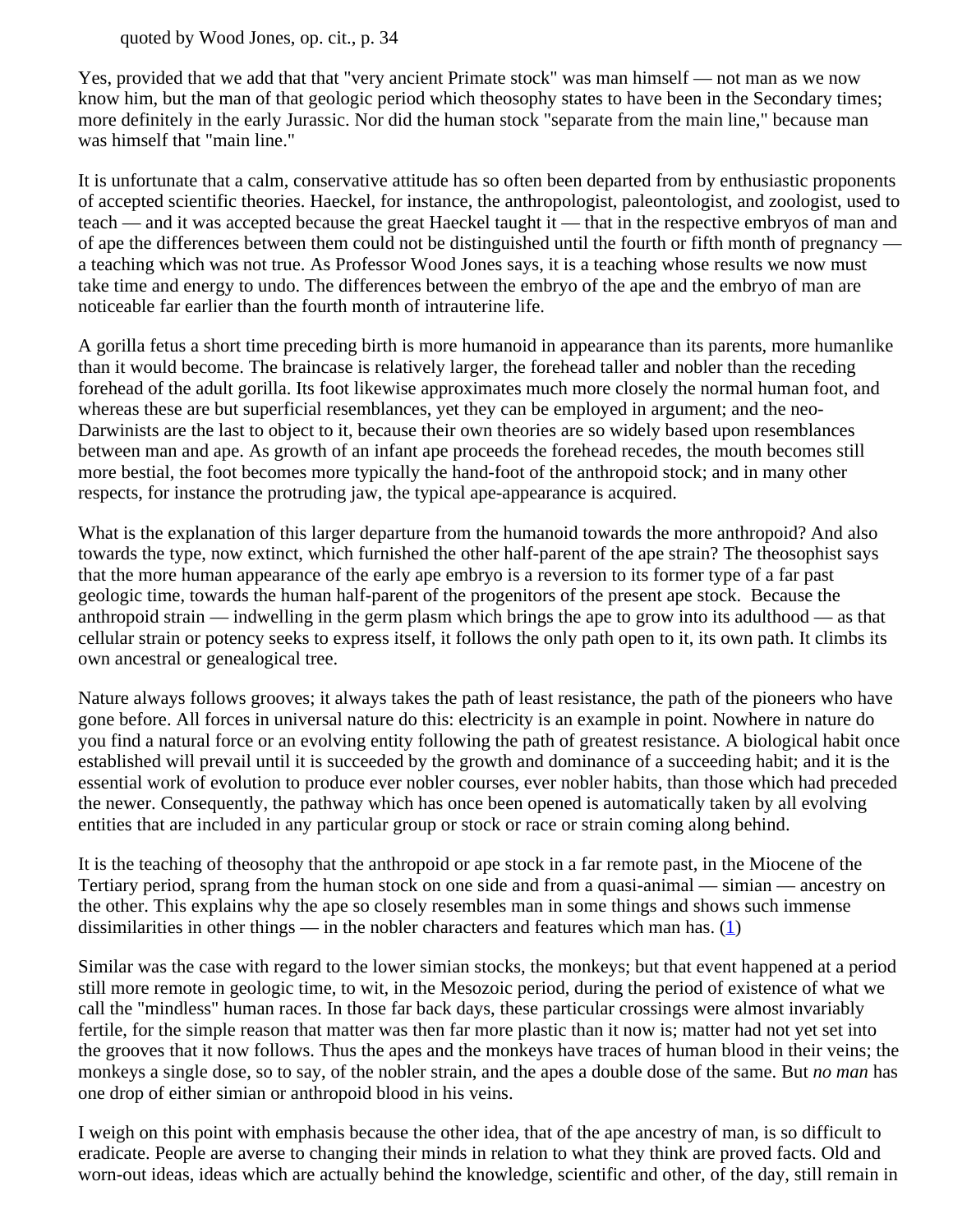our minds and plague us.

Darwin's *The Descent of Man* gave further voice to the opinion that the origin of man is to be found in an anthropoid ape living in a remote geological period. Despite the vastly wider light thrown on the problem of evolution by modern research, this outworn theory is still taught in many of our public schools as being a resumé of the facts of nature, as far as man's evolutionary past is concerned. Let me quote here a few passages from *The Descent of Man* in which this theory is expressly stated. In chapter six, Darwin says:

Now man unquestionably belongs in his dentition, in the structure of his nostrils, and some other respects, to the Catarrhine or Old World division [of monkeys]. . . . There can, consequently, hardly be a doubt that man is an off-shoot from the Old World simian stem. — p. 153

If the anthropomorphous apes be admitted to form a natural sub-group, then as man agrees with them, not only in all those characters which he possesses in common with the whole Catarrhine group, but in other peculiar characters, such as the absence of a tail and of callosities, and in general appearance, we may infer that some ancient member of the anthropomorphous sub-group gave birth to man. — p. 154

But we must not fall into the error of supposing that the early progenitor of the whole Simian stock, including man, was identical with, or even closely resembled, any existing ape or monkey.  $-$  p. 155

We are far from knowing how long ago it was when man first diverged from the Catarrhine stock; but it may have occurred at an epoch as remote as the Eocene period. — p. 156

### And finally,

The Simiadæ [in Darwin's classification, all anthropoid primates] then branched off into two great stems, the New World and Old World monkeys; and from the latter, at a remote period, Man, the wonder and glory of the Universe, proceeded. — p. 165

The rival and more enlightened theory — that the ancestor of man sprang from the mammalian line far earlier than the anthropoid apes and monkeys — this theory in differing forms is in greater or less degree upheld by a number of eminent zoologists before and after Darwin, each of course after his own manner. I may mention the Frenchman Armand de Quatrefages, several German biologists, and the anatomist Wood Jones, also Hermann Klaatsch of Heidelberg University, and apparently Henry Fairfield Osborn of Columbia University. [See Ch. 7 [note 2](#page-29-0) and [Appendix 2](#page-61-0) for more recent and similar findings.]

According to Professor Klaatsch, "Man and his ancestors were never quadrupeds as the dog or the elephant or the horse." This respected anthropologist further stated that monkeys and apes are best regarded as "degenerated branches of the pro-human stock" (quoted in Wood Jones, pp. 24, 39). Such, as far as it goes, is precisely the teaching of theosophy, which, however, claims that this is but half the truth, adding that the primitive human stock was but the half-parent of the original ancestors of the modern anthropoids. This does not mean, however, that monkeys and apes are or were degraded men, but that they were in part human, and in part animal — derived from an early human stock on one side, and from an early animal stock on the other.

If man belongs to the same subphylum or stock as the apes and monkeys, he is either their descendant or their ascendant. As mentioned in the previous chapter, if man sprang from the apes, how is it that he has lost the specific characters or features which mark the anthropoid and lower simian stocks, and has wandered back in so many respects to an identical basal mammalian simplicity of structure? This violates the "law of irreversibility" which sets forth that no entity, losing an organ or a character or a feature, regains that identical organ. Louis Dollo, a Belgian paleontologist, has done some remarkable work in proof and in demonstration of this law.

Darwinism became the favorite scientific evolutionary theory of the time. Nowadays it is more or less moribund, although there are still a number of "won't-give-ins" who cling to old Darwinian ideas; yet they belong rather to what is called neo-Darwinism, which is Darwinism more or less modified by other natural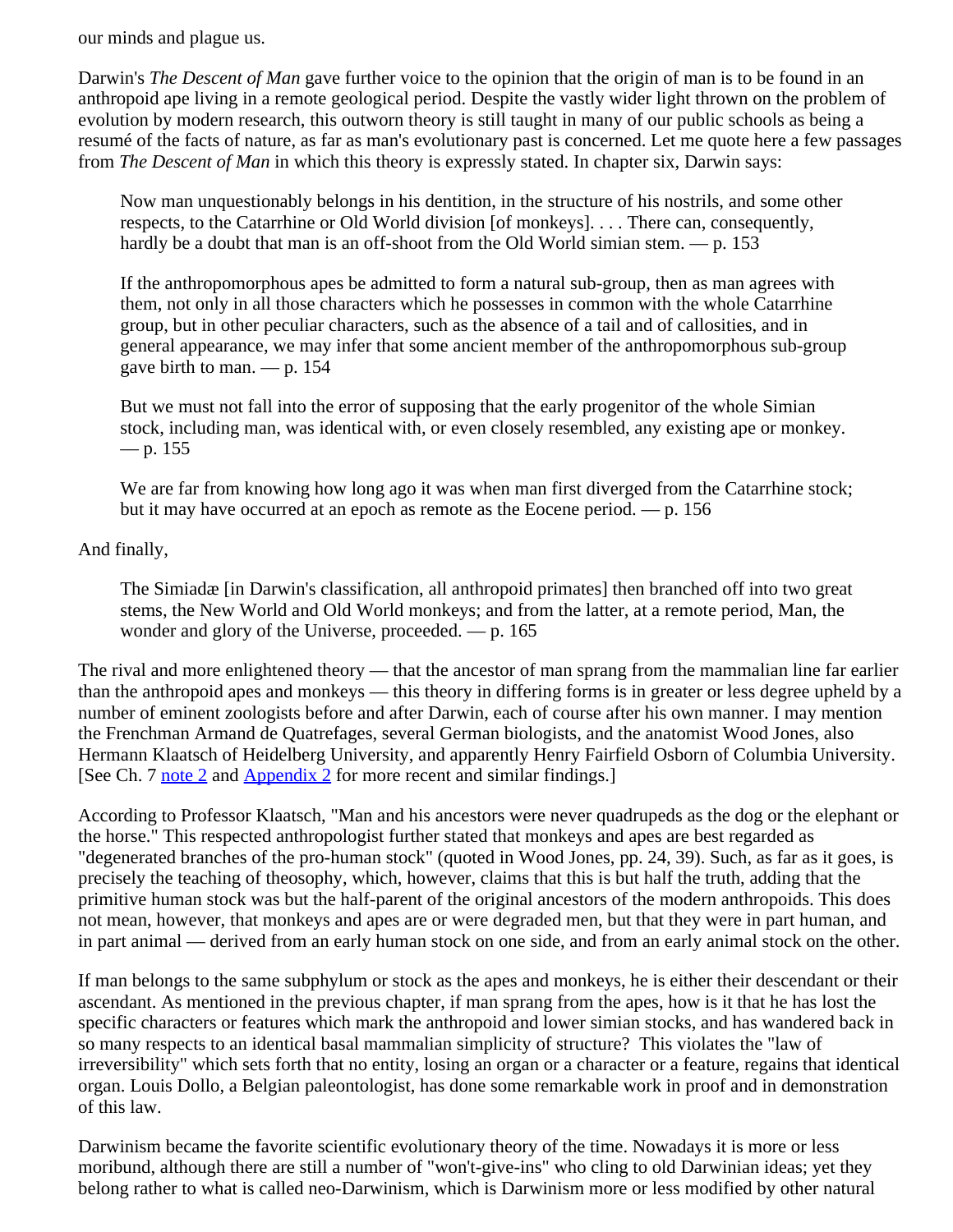facts which have been discovered and investigated since 1859 when Darwin published his *Origin of Species.*

No one can rightly say that all that Darwin taught is wrong, or that all that the neo-Darwinians teach is erroneous. That position would be absurd. On the contrary; there is some truth in the explanation of the facts of nature which Charles Darwin and his followers investigated. Nor can one say that the theories of Lamarck, Darwin's predecessor, are altogether wrong. There is some truth in them both, particularly in Lamarck's idea or intuition of the the inward urge of the evolving organism striving in its environment.

What theosophy claims, however, and what we have been teaching for many decades, is that the evolution of man and of the beings below him, and of the universe itself, cannot be logically and completely explained as depending solely upon physical and chemical agencies. These are not the only factors working in the evolution of beings. The main divergence between the theosophical view of evolution and current theories is that the latter refuse to admit a psycho-vital engine or motor behind and within the running physical machine — or rather engineers, call them spiritual entities if you like.

We claim that there are designers in the world — designers of many degrees, vast hierarchies of them, infilling and, in fact, forming the invisible part of the cosmos itself. They are the origin of the life forces working through the life-atoms of all evolving entities; and it is in these designers that we live, and move, and have our being, even as the cells and atoms of a man's body — those small and elemental lives — live and move and have their being in him; further, that the working of these designers is de facto neither fortuitous nor haphazard, but is essentially the result of the purposive and teleological striving of these designers towards a larger and more perfect expression of their indwelling and native powers.

This again is one of the largest differences between the theosophical and the accepted scientific view of evolutionary development. We assert that natural forces, the indwelling powers in these designers, work towards a definite or purposive end; while, on the other hand, the popular scientific theories avoid or disregard this vitally important question and, usually tacitly, postulate fortuity, chance, or the random origination of species and biological variations.

Charles Darwin himself, in the opening words of the fifth chapter of his *Origin of Species,* explicitly declares that he wrongly uses the word "chance" in connection with the origination of species, saying that it is "a wholly incorrect expression," but that this word "chance" nevertheless suffices to set forth our ignorance of the actual cause of specific variations. Strangely enough, he then immediately proceeds to set forth the cause of evolution — natural selection acting on random variations of which he has just confessed he was completely ignorant — resulting in the survival of the fittest.

#### [Table of Contents](#page-0-1)

#### <span id="page-26-1"></span>FOOTNOTE:

1. Such is the case with the anthropoid apes. The touch of humanity from their early human half-parent still works within them, but is overshadowed in power, in influence, and therefore in biological consequences, by the stronger animal evolutionary strain. Nevertheless, because our earth and its entire groups of inhabitants of all kingdoms are even now beginning what in theosophy is called the ascending arc of evolutionary development, the human influence in the ape stock now surviving will become still stronger in power as future ages roll by into the ocean of the past. This means that in distant future time the apes will slowly become more humanlike than now they are. [\(return to text](#page-24-0))

### <span id="page-26-0"></span>**Chapter 7**

### **Man and Anthropoid — 2**

In the *Scientific American* some years ago there appeared an interesting article called "Dawn-Man or Ape?" by William King Gregory, then professor of vertebrate paleontology at Columbia University. A neo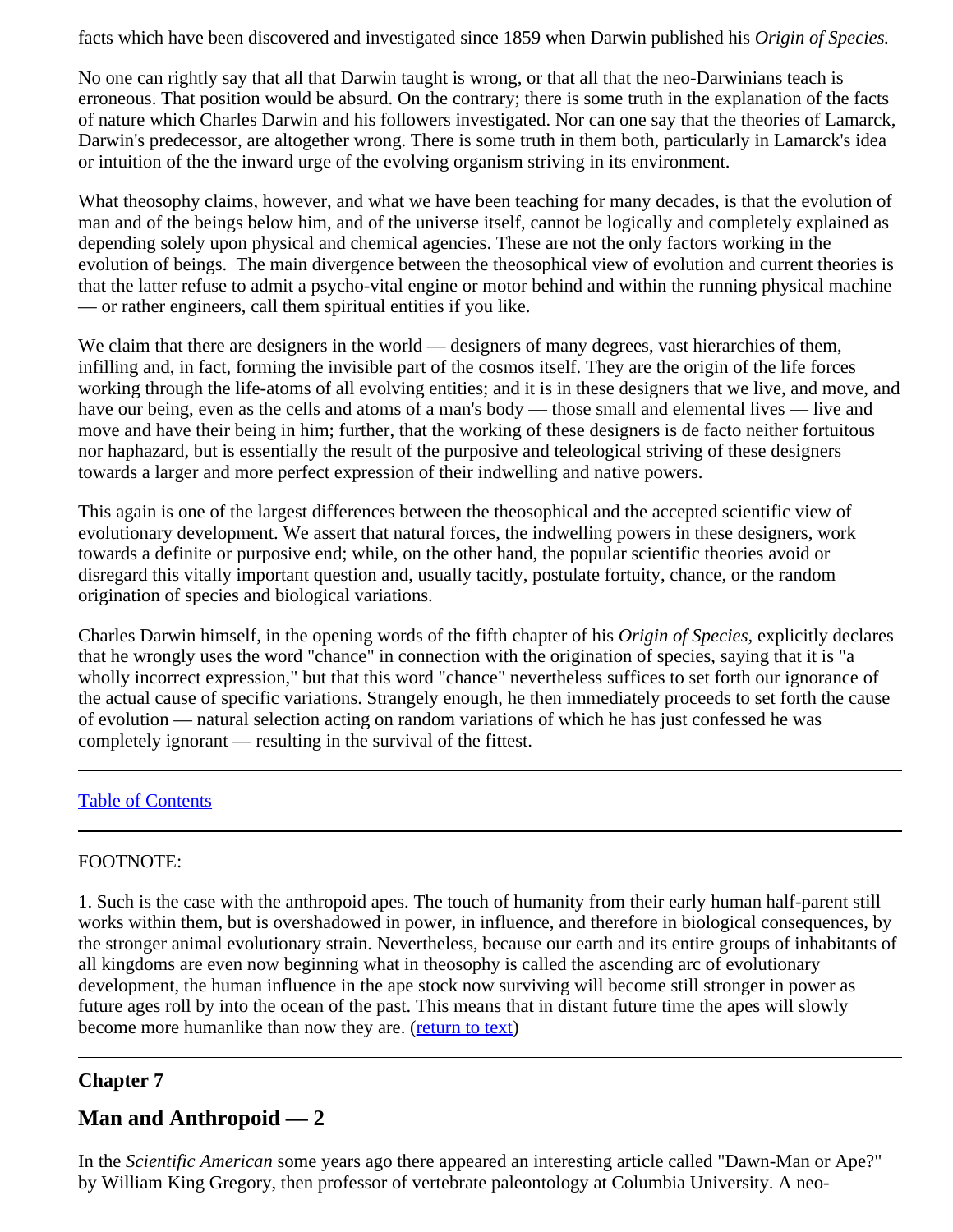Darwinian, he says:

*In other words, even if we did not have the chimpanzee we should have to infer its existence as a sort of half-way station in the long road of ascent from the primitive Eocene primates.* Darwin's theory that man is a derivative from the anthropoid ape stock, although not from any existing type of ape, accounts for hundreds of such peculiar resemblances between man and ape. And what other scientific hypothesis can do this? — September 1927, p. 232

We have here the same spirit of enthusiasm that was manifest in Huxley in England and Haeckel in Germany — inventors of imaginary steps in their evolutionary ladder of life. "Even if we did not have the chimpanzee we should have to infer its existence."

As regards the "hundreds of such peculiar resemblances between man and ape," such resemblances most unquestionably exist, though hundreds seems to be a large number. This is but another example of the Darwinian method, just as Huxley and Haeckel followed it: they emphasized the manifold points of resemblance between man and his younger brothers — or rather his degenerate half-children, the apes and the monkeys — but they omitted to point out the dissimilarities, the wide divergences, that exist in even greater number between the human stock and the anthropoid and lower simian stocks. They recognized them in some cases, but denigrated their value, underestimated their importance, or slurred them over as things which are so obvious they need scarcely to be mentioned with more than a passing allusion to their existence. Suggesting the unimportance of differing features or characters between the two stocks has a direct psychological influence: people take such statements at their face value, without further examination, as established facts of nature, which most emphatically they are not.

In an address to the British Association for the Advancement of Science, Sir Arthur Keith, held by his colleagues to be "the most brilliant anthropologist of the day," said:

The evidence of man's evolution from an ape-like being, obtained from a study of fossil remains, is definite and irrefutable, but the process has been infinitely more complex than was suspected in Darwin's time. Our older and discarded conception of man's transformation was depicted in that well-known diagram which showed a single file of skeletons, the gibbon at one end and man at the other. — "The Evidence for Darwin is Summed Up," *The New York Times*, September 4, 1927, sec. 8, pp. 1, 10

We all know that picture: it is still in many of our museums, and is still taught in many of our biological books. These also show intermediate stages of bestial or subhuman creatures, which are announced as having actually been the intermediate steps or stages of man's evolution from the ape. Yet in no case are these creatures announced as being mere offsprings of the scientific imagination, reconstructed perhaps from a portion of a fossil skull, or perhaps from a portion of a jaw or from a tooth, or one or two or three of these together. From these scanty fossil remains have been built up the various pictures of more or less manlike creatures, growing gradually more beastly and apelike as they descend the scale towards the gorilla, chimpanzee, and gibbon.

I may add here that the mistakes and faults of these imaginary reproductions are rarely or never obvious to the trusting student; and yet a striking instance of such false reconstructions may be shown with regard to Neanderthal man, who has always been pictured as having a flat, squat nose, somewhat like those of the Old World Catarrhine apes. Yet we now know that this is not true: the fossil skeleton discovered in 1908 at La Chapelle-aux-Saints, France, had prominent nose bones, the skeleton belonging by unanimous consent to a Neanderthal man.

Sir Arthur continues:

In our original simplicity we expected, as we traced man backward in time, that we should encounter a graded series of fossil forms — a series which would carry him in a straight line toward an anthropoid ancestor.

We should never have made this initial mistake if we had remembered that the guide to the world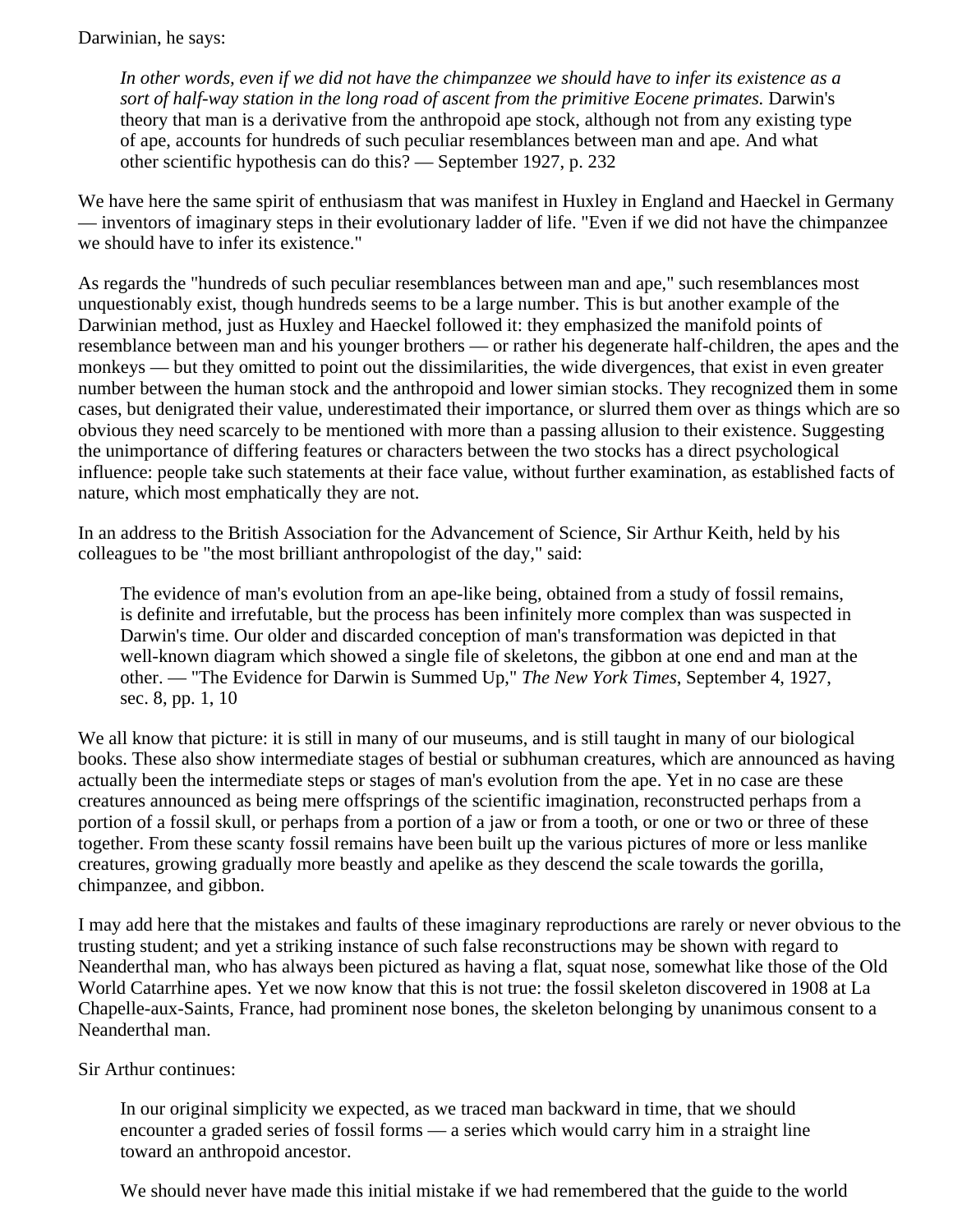of the past is the world of the present. In our time man is represented not by one but by many and diverse races . . .

Our searches have shown that in remote times the world was peopled, sparsely it is true, with races showing even a greater diversity than those of today . . . We have to thread our way, not along the links of a chain, but through the meshes of a complicated network.

A few years ago it was a scientific heresy to suppose that man had evolved in any other manner than in that outlined in scientific books, and supposedly along the line of ascent set forth in reconstructive work on skeleton and muscle in our museums. Such evolution, we were taught as an axiom, as a scientific dogma, had proceeded along that certain and particular pathway from the protozoan to man which Professor Keith now very aptly calls a "discarded conception."

We have made another mistake. Seeing that in our search for man's ancestry we expected to reach an age when the beings we should have to deal with would be simian rather than human, we ought to have marked the conditions which prevail among living anthropoid apes. We ought to have been prepared to find, as we approached a distant point in the geological horizon, that the forms encountered would be as widely different as are the gorilla, chimpanzee and orang, and confined, as these great anthropoids now are, to limited parts of the earth's surface.

That is what we are now realizing: As we go backward in time we discover that mankind becomes broken up, not into separate races as in the world of today, but into numerous and separate species. When we go into a still more remote past they become so unlike that we have to regard them not as belonging to separate species but different genera. It is among this welter of extinct fossil forms which strew the ancient world that we have to trace the zigzag line of man's descent. Do you wonder we sometimes falter and follow false clues? [\(1](#page-29-1))

<span id="page-28-0"></span>In tracing back from the present the history of the human stocks, it is true that they appear more distinctive and differentiated up *to a certain period,* which in theosophy we call the fourth root-race. At about that time the world was teeming with a large number of evolutionary strains, because material evolution had reached the acme of its power. The various types of mankind were more widely separated from each other.

But in times *preceding* this great fourth race, the farther back we go in geologic time, the more closely do the stocks begin to approximate towards each other, so far as type is concerned. In other words, they become more and more generalized the nearer we approach their origin at the common point of departure in ages far preceding that of the fourth root-race. It is in those more generalized and far earlier types that we find a greater kinship, biologically speaking, among the various stocks.

Professor Keith ends his address:

Was Darwin right when he said that man, under the action of biological forces which can be observed and measured, has been raised from a place among anthropoid apes to that which he now occupies? The answer is yes! and in returning this verdict I speak but as foreman of the jury — a jury which has been empaneled from men who have devoted a lifetime to weighing the evidence.

That declaration sounds extremely convincing. But let us point out that other juries, empaneled from other men who likewise have spent a lifetime in the study of the evidence, tell us a different tale; and the ranks of these latter are growing daily greater.[\(2](#page-29-0))

<span id="page-28-2"></span><span id="page-28-1"></span>The paleontologist Henry Fairfield Osborn, in an address given before the American Philosophical Society in Philadelphia on April 29, 1927,([3\)](#page-29-2) said:

I regard the ape-human theory as totally false and misleading. It should be banished from our speculations and from our literature not on sentimental grounds but on purely scientific grounds and we should now resolutely set our faces toward the discovery of our actual prohuman ancestors. . . .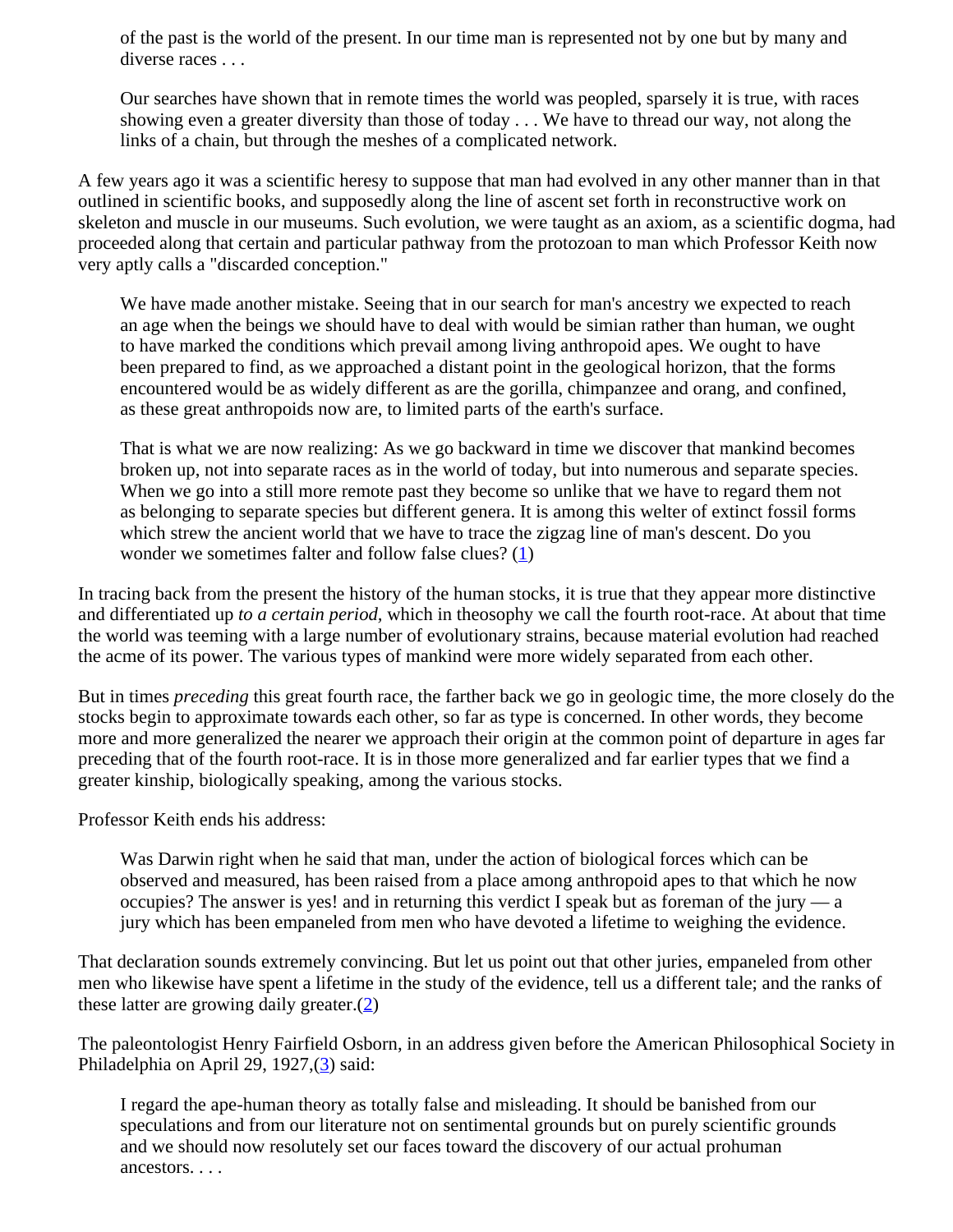<span id="page-29-3"></span>The prologue and the opening acts of the human drama occurred way back 16,000,000 years ago  $(4)$  $(4)$ ... At this period, or before, the family of man sprang from a stock neither human nor ape-like . . .

In my opinion, the most likely part of the world in which to discover these "Dawn Men," as we may now call them, is the high plateau region of Asia embraced within the great prominences of Chinese Turkestan, of Tibet and of Mongolia.

Could the contradiction between these two eminent biologists be more absolute? While Professor Osborn speaks of the ancestors of man as having been neither human nor ape, he merely asserts that these two stocks were derived from an earlier primate common ancestor. But the theosophical teachings tell us, and the facts of anthropology and biology seem to prove the case, that that common ancestor was *man himself* — not man as he now is, of course, but man as he then was; less evolved than present mankind, but yet no animal as we understand that word, and no ape in any sense, but original, primitive man himself.

You may call him prehuman, if you limit the term "human" to man as he now is. But the strain from which humans come, from which men are derived, was human to its source on this earth, and its origin was in godlike creatures, who came to our earth in the earliest days of the planet's life; and, as it were, casting the seeds of their lives into the developing germs, originated the human stock. These developing germs or lifeatoms were those with which these godlike creatures were spiritually, psychically, and therefore magnetically connected in a former period of evolution, in times so vastly far-distant that we call it another *manvantara* or cycle of manifested life.

To conclude with Dr. Osborn:

The term "ape-man" has been forced into our language along a number of lines, and even the term "anthropoid" has come to lose its significance. "Ape-man" gained prestige through early explorers and travelers who represented the anthropoid apes as walking on their hind feet. We have since discovered that no anthropoid ape walks upright; the gibbon balances himself awkwardly when he comes down from the trees, but all the other apes are practically quadrupedal in motion, except possibly in defense, when they rear as a horse would rear. . . .

Of all incomprehensible things in the universe man stands in the front rank, and of all incomprehensible things in man the supreme difficulty centers in the human brain, intelligence, memory, aspirations, and powers of discovery, research and the conquest of obstacles.

#### [Table of Contents](#page-0-1)

### <span id="page-29-1"></span>FOOTNOTES:

1. Please understand that different "races of men" means men much more like each other than does different "species of men," and that different "species of men" are more like each other than are different "genera of men." ([return to text](#page-28-0))

<span id="page-29-0"></span>2. [See William L. Straus, Jr., "The Riddle of Man's Ancestry," *The Quartely Review of Biology*, University of Chicago Press, 24:3, September 1949, pp. 200-23, for an excellent history and analysis of theories of evolutionary descent. It includes sections on Anthropoid and Non-anthropoid Theories of Human Origin, citing work by Wood Jones, Gregory, Keith, Osborn, and others. Straus (1900-81) taught at Johns Hopkins University, specializing in anatomical studies of apes and monkeys, and the evolution of erect bipedal posture. He was also one of the main investigators who demonstrated that Neanderthal man was relatively modern (see Appendix 2 [note 10](#page-74-0)).] [\(return to text](#page-28-1))

<span id="page-29-2"></span>3. Excerpts from "Recent Discoveries relating to the Origin and Antiquity of Man," read by Vice-president Osborn on the occasion of the bicentenary anniversary (April 27-30) of the American Philosophical Society. See *Proceedings*, vol. 66, pp. 373-89. ([return to text\)](#page-28-2)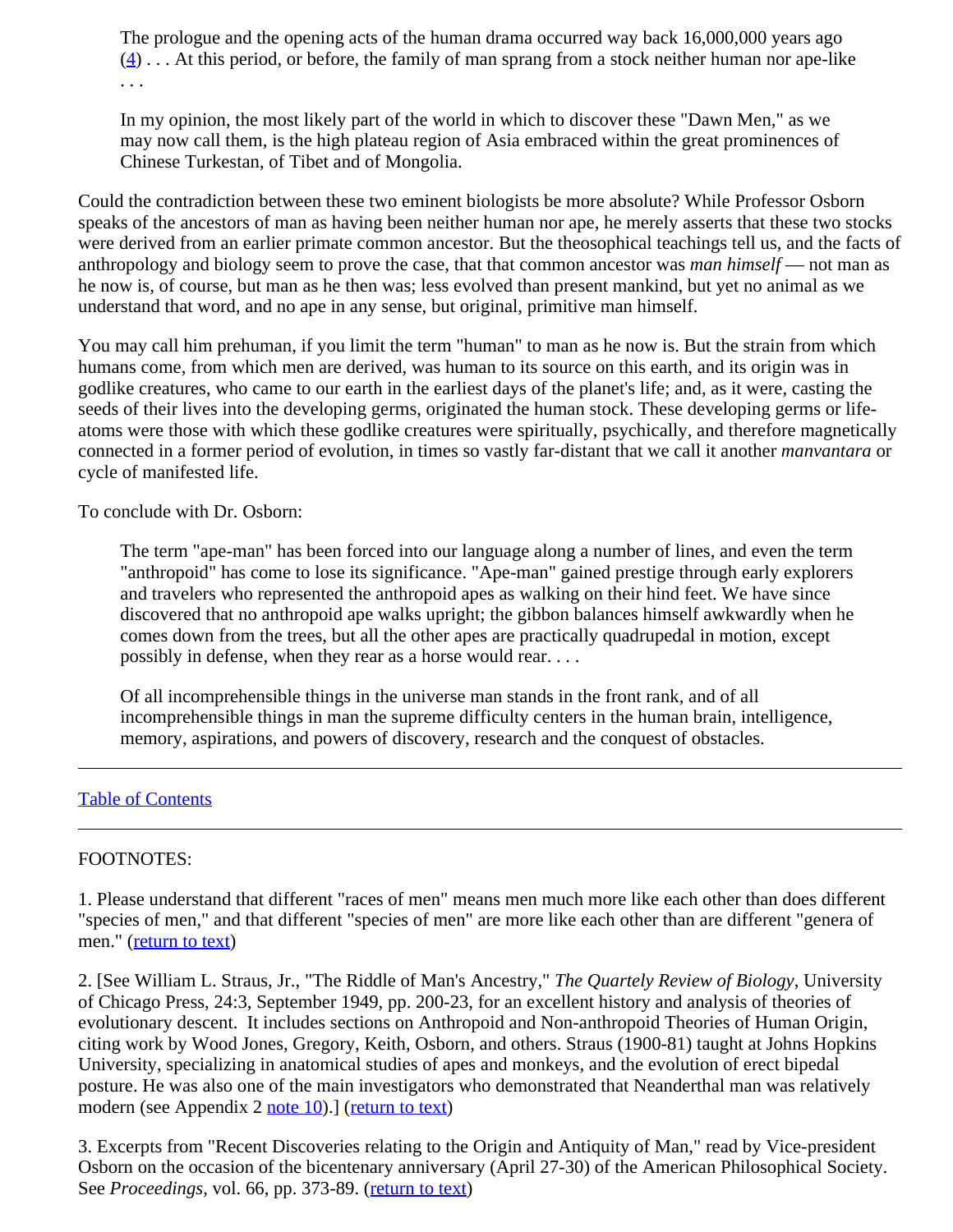<span id="page-30-1"></span>4. It is remarkable that Professor Osborn gives almost the exact length of time — sixteen million years ago required to reach primitive man, that theosophy teaches as having been the period of the first appearance of truly physical man, who had been preceded by semi-astral man, and before that by astral man. The first truly physical men existed eighteen million years ago.

Professor Osborn further places the age of man, *in his present stage,* at one million years. It is also the theosophical teaching that man, as he now is in his *present evolutionary cycle,* has been so for one million years more or less. It should be noted, however, this "one million years" applies to our present humanity or fifth root-race in its present evolutionary stage *only since the time when it became a race sui generis*, i.e., a race with its own typical racial characteristics, and more or less separated from the previous or fourth rootrace. Actually, the origins of our present humanity or fifth root-race extended several million years farther back than this "one million years" mentioned.

Professor Keith says that it is only about one million years since man diverged from the ape stock, or perhaps, rather, from that common ancestor of man and the ape about which so much is said and so exceedingly little is known; and that this separation of the two stocks occurred, as alleged, in the beginning of the Miocene epoch of the Tertiary period of geology. Professor Keith is very modest indeed in his biological computations of geologic time. Only one million years, according to Keith, since the beginning of the Miocene. Other authorities, equally great, differ widely from Keith's time period. For instance in *Organic Evolution* by Richard Swan Lull (1921), various dates are given as estimates of the duration of these various geologic periods; and the Tertiary, to which belongs the Miocene epoch, is given by W. D. Matthew as of nine million years in duration — while Joseph Barrell is not satisfied with less than sixty million! ([return to text](#page-29-3))

# <span id="page-30-0"></span>**Chapter 8**

# **Specialization, Variation, and Speciation**

No one has ever succeeded in bridging the gaps separating the great groups or phyla of animal stocks, and therefore no one has been able to find that alleged continuous stairway up which man is supposed to have climbed to his present evolutionary status. Doubtless there have been in the past intermediate beings, or rather intermediate stages of life between these great groups; but the geologic record, so imperfect, has not yet revealed them. Should they ever be discovered, they would no doubt be acclaimed by transformists as the long sought for and always missing links. It is probable that these particular scientists would ignore the more likely possibility that they are simply specimens of specialization of one or more of the great stocks below man; for we already know that all these great stocks have exhibited examples of evolutionary specializations.

Thus these findings would in no sense be de facto missing links, but offshoots from one or more of these great stocks, which offshoots have followed certain minor lines of progressive variation. In fact, each one of the great phyla or groups or stocks, as we now see each one of such today, is but the point of evolutionary variation which they have reached at the present time, and by no means precluding still greater specializations in variability in the future. To put the matter in a nutshell, each of these great groups or phyla is simply a large evolutionary development, a specialization, from the elementary zoologic roots.

Evolution and specialization are, in one sense, almost synonymous. If evolution means the unwrapping of that which is dormant or latent or sleeping, so does specialization mean the same thing. One great group may take on the specialized forms or variations which are typical or type forms of another great group, frequently lower. A mammal, for instance, may take on variations of a bird type or of a fish type, and yet remain a mammal in both cases. Consider the whale, which for some unknown reason went down to the sea. The shark is a fish, and the *ichthyosaurus* of the Mesozoic era was a reptile. Fish, reptile, and mammal: three widely different stocks which have approached each other in general shape and habit through the influence of environment. Though radically different anatomically and derivatively, they yet have the superficial likenesses.

The bat is likewise a mammal, and yet it has all the appearance and many of the habits of a bird; but the bat is almost helpless unless it is in flight. Its movements on the ground or on the floor are extremely awkward.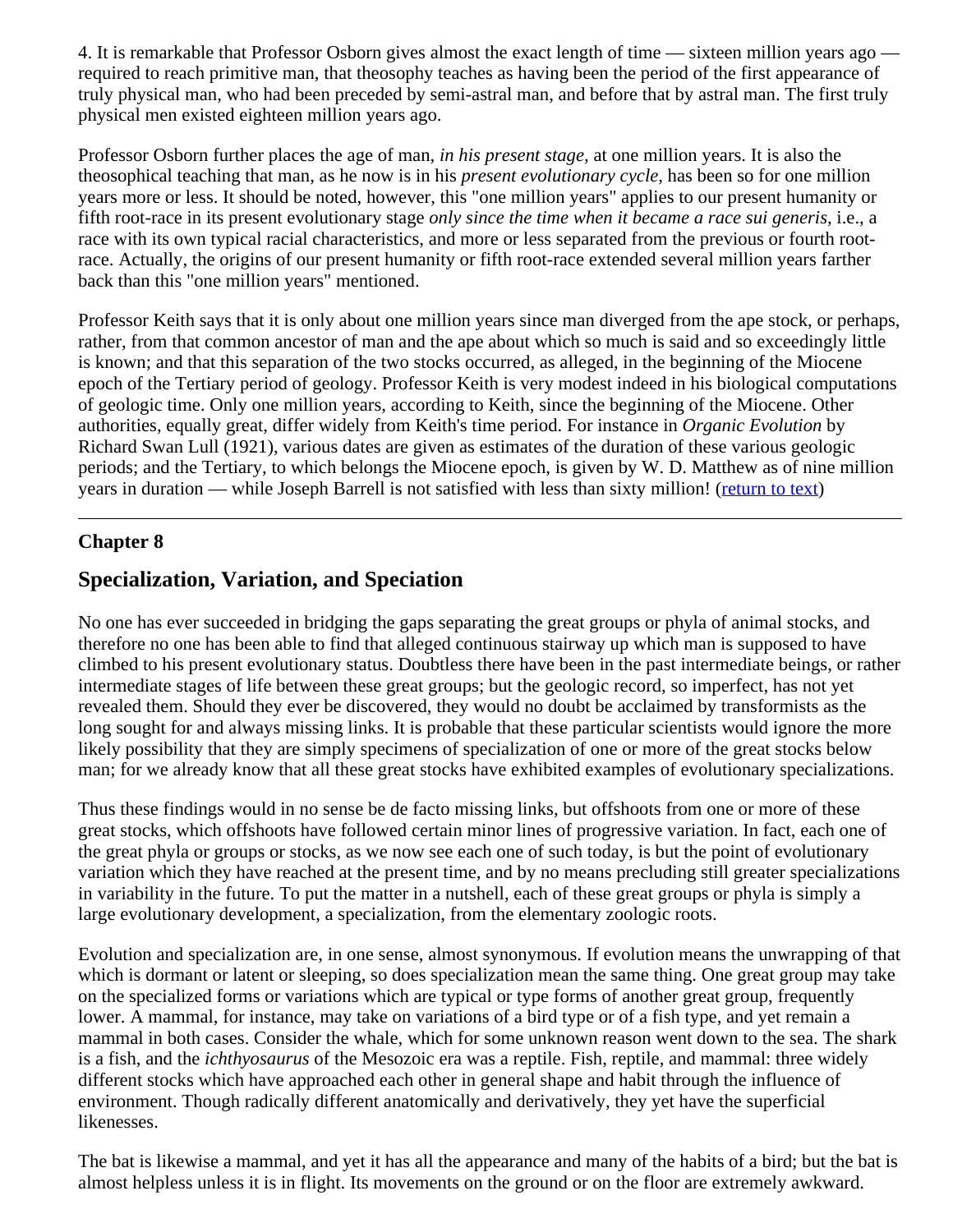What induced the bat to leave the ground and take to the air? What was the cause of this wide divergence of form and habit from the ancestral mammalian stem?

Please remember in this connection that "evolved" or "specialized" does not necessarily mean higher or superior, if we use the technical term of scientific books. It merely means the bringing out of that which is seeking expression, a larger degree of "specialization." Such multitudes of forms, diverging ever more from the primitive or root stock, are always instances of type-specializations. Specialization is in all cases a mark of a greater distance from the origin of any such stock.

Specialization is always a side issue. It is the following of a path which does not lead in the main evolutionary direction. It indicates at least a temporary arresting of *inner* evolutionary development, a running off into unessential bypaths — unessential, that is, from the standpoint of spiritual evolution. Thus, in a sense, all developments of the animal stocks away from the primitive human strain may be said to be specializations, as they diverged more and more widely from the main trunk, each following its own genealogical branching. Their opportunity, indeed their capacity, to forge ahead along psychological lines was limited, though there were infinite possibilities in the way of physiological variations for them to pursue.

Meanwhile the human race, most primitive of all, retained its comparative simplicity of bodily structure and function, because it was not solely concerned with mere experimentation and adaptation along physical lines. Once it had built for itself a suitable vehicle, it abandoned that line of evolution *as a distinct line of evolution for its own sake,* in order to bring into outer expression the far more important *inner* psychological, intellectual, and indeed spiritual factors locked within it.

This same principle works out in the sphere of human life itself. Wherever you see a too great specialization in any branch of science, for instance, you may know that there forward progress is likely to be in abeyance; because running off exclusively into bypaths of specialized study cuts one off from the main course of human thinking, that broad stream which has been fed through the ages by all profound thinkers adding their contribution to the forward evolution of human thought.

Remember that evolution proceeds in all cases by means of two agencies: the inner drive or urge in the evolving entity, acting upon surrounding circumstances or environment, which react against the creature expressing such inner drive or urge. The resultant of these two forces or conditions is the animal, or the human being, or any other entity, at any moment of its developmental course. Thus we mean by evolution the unfolding or rolling out of potentialities or potencies or latent capacities inwrapt in the creature itself. And when the environment permits an outflowing or unwrapping of these latent powers, they immediately flow forth into manifestation, or assert themselves, the resultant in the case of the animal kingdom being a change in some one or more respects in the physical vehicle or body; and in the case of the human kingdom in its present stage, a fuller expression of the inner psychological entity.

Now I have stated elsewhere that there was no uniserial or end-on evolution of the human stock through and across the great classes of animate entities beneath the human; and that it is the various gaps or lacunae between the stocks that have formed the main stumbling blocks for the transformists in their attempt to prove their hypotheses. Every attempt to bridge these gaps by an appeal to nature's record has broken down of necessity. But fixed ideas die hard, and there has been much work in an endeavor to offer some further explanation by which the early transformist theories of evolution could be proved.

Consequently there has arisen a more modern evolutionary school, which we may call the "Saltatory" school, based on the idea that evolution frequently pursues a "leaping" or jumping course. Sudden and large variations do occur, but no satisfactory explanation has been given as to why these leaps or saltatory variations take place. Prominent among the proponents of this school are Hugo de Vries and William Bateson. They have found that certain plants and animals show in their biological history wide steps from one stage or variation to another, and the resultant entity is so specifically different, that they have called such wide steps mutations.

In theosophy, these are caused by the fact that the evolving entity had accumulated — if we may use such an imperfect expression — a "habit" or set of habits which remain latent for periods more or less indefinite. Such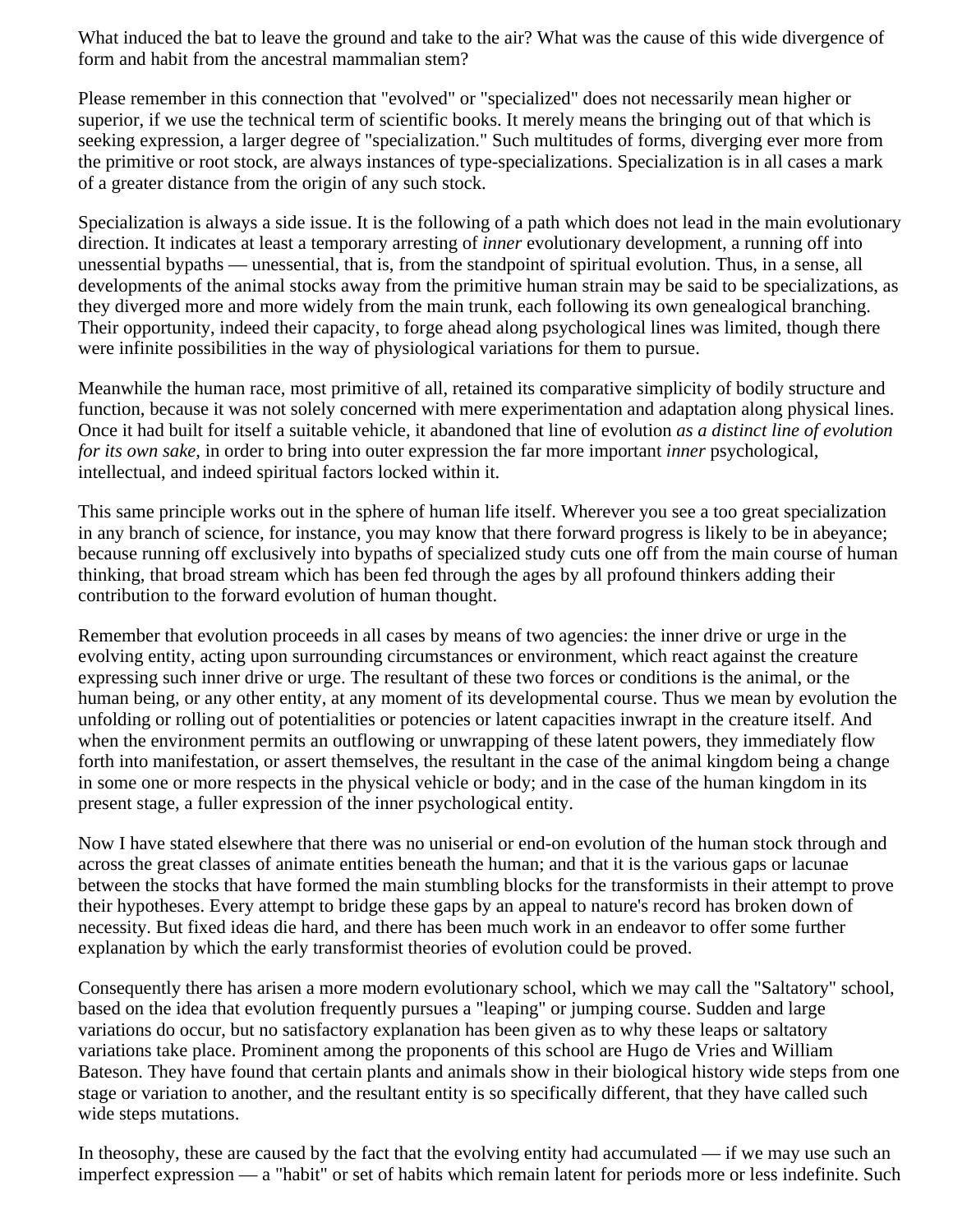habits we may call recessive or sleeping or latent; but when the environmental circumstances are appropriate for their manifestation, out they come, and to all appearances a new species has started its evolutionary course.

Obviously then, the law of evolution by slow and graduating stages, one into the other, has not been in any sense violated, for these habits or groups of habits or variations were accumulated and built into the biological architecture and history of the cell or cellular organism which produced them. Environment provides the path for their manifestation when the barriers hindering their appearance vanish, or are broken down, or for some other reason no longer oppose the outflowing of the inner forces or force hitherto asleep or latent or recessive.

The explanation of this fact of wide and sudden variations lies in the nature of the cellular structure in the body of each such evolving entity. I do not see how evolution can ever be understood if we limit our study of it solely to the variable and changing body; because it should be obvious to any reflective mind that the body can express only that which an inner and spiritual power has ordained in its endeavors at self-expression through the body, when an appropriate environment allows it to show itself.

We have already pointed out that the inner evolution of man, that is to say, the evolution of the inner powers of his being, is by far more important and interesting, because causal, than is the evolution or change in specialization of his physical frame. But we are limiting our present thesis more or less to the evolution of the vehicle or body through which man, or through which the entities below him, respectively evolve and work or express each its own inner drive.

The Austrian monk Gregor Mendel, in the garden of his monastery, experimented with the common garden pea extending over a number of years. He collated the results of his studies and found that heredity expresses itself along mathematical lines, in quantitative relations. He printed these studies in 1865, and they were promptly forgotten, if indeed they ever received any attention at the time. The world then was ringing with quarrels over Darwinism, natural selection, and survival of the fittest.

But in 1900, sixteen years after the death of Mendel, his studies of genetics were rediscovered more or less independently by three great botanists, Hugo de Vries, E. Correns, and G. Tschermak. They found that Mendel's work aided them greatly in explaining their own mutationist hypothesis, that is, the hypothesis of saltatory evolution or evolution by leaps or jumps. Mendel theorized that there exist in the reproductive or germ plasm of plants and of animals certain powers — "dominant" and "recessive" — seeking expression, and that they manifest in mathematical or quantitative relationships.

What is it that produces these mathematical relationships? Environment of course has something to do with it, because environment provides the stimulus, as it were, enabling the inner urge or potency to express itself; in other words, environment is the field within which and upon which these natural forces, inherent in the stock, work. But we must look into the inner nature of the individual itself under investigation if we wish to trace these secrets of nature to their origin and to explain them. The solution of this problem lies in the cell, that is to say, in the inherent, or indwelling, or innate, or inclosed powers of the cell itself.  $(1)$  $(1)$ 

<span id="page-32-0"></span>All matter — both the living and the so-called inanimate — is ultimately built up from atoms, each one of which possesses vast and incomputable capacities for change, which is evolution towards growth or retrogression, as the case may be. But it is always evolution, that is, the bringing out of that which is lying in it seeking expression. In many instances this evolving, this bringing out, of the inner tendency, potency, or capacity, is inhibited by various circumstances; and in such event, the atom or the cell falls under what in theosophy is called the law of retardation, and must bide its time until its own cycle for growth comes. But if its cycle be one under the action of the law of acceleration, it begins to grow in progressive development, always bringing out that which is within itself, lying latent within it, as potency or tendency.

Evolution therefore actually is self-expression. It does not proceed in a haphazard manner, but according to the inner urge or drive of the more or less conscious invisible entity or soul, which is the factor seeking to manifest itself through its vehicle or vehicles. It is in the very small that we should seek for the unriddling of the riddle of evolution — for solving of the problem of what causes expansive or forward or progressive growth.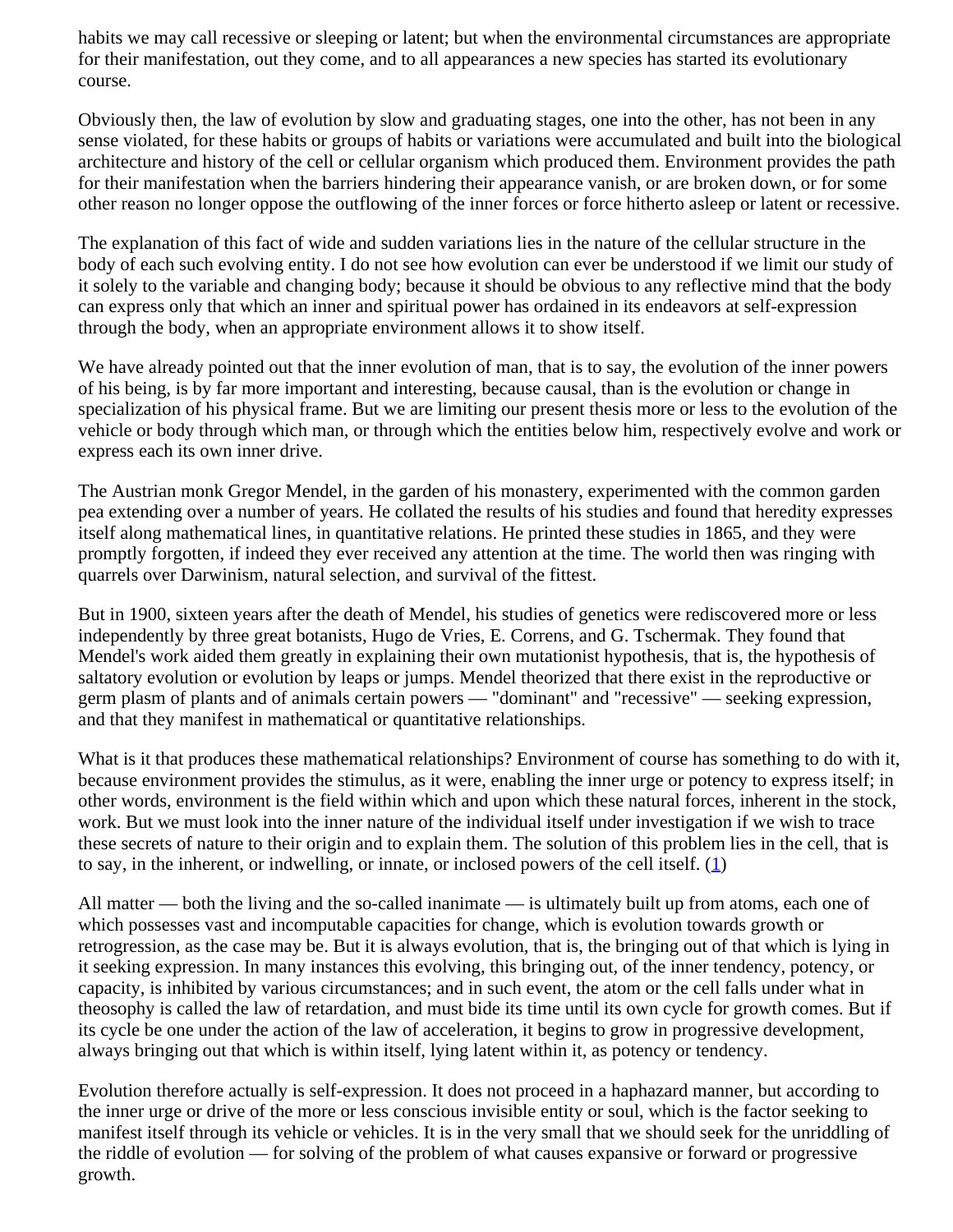Man being a child of the universe, being a part of that universe itself, he has in him everything — every force, every potency, every capacity — that the macrocosm or great universe has. He in his turn is a macrocosm to the cells which compose his body, for they are a part of him and therefore have everything in them which he has in him, albeit latent or dormant, and not yet kinetic.

The powers are there, and when the environment be fit and appropriate, when the barriers have been worn down through evolution, or rather cleared away by the working of the inner drive, then these potencies and capacities manifest this inner urge for self-expression; and behold! something new is produced — a new variety, a new species, or it may indeed be destined to develop a new stock. It all depends upon two factors in the biological equation: an inner urge expressing the inherent potency or capacity with a free path and uninhibited by barriers; and, second, an environment fit and appropriate as a field for their expression.

This is what I mean when saying that man is the repertory of all the animate entities on earth. Moreover, he has everything in him that he himself can ever in future be; and these potencies await the time and the place for their coming forth into manifestation. The process is evolution or self-expression; and when saying that man gave birth to all the animate creatures below him, I mean that in the beginning the roots or seeds of all the animate creatures below him existed in him as latent or dormant or sleeping things.

Please remember that we now are speaking of man's *physical* body. We do not mean that these animate creatures below him formerly existed in his soul or in his spiritual nature; but that they were sleeping elemental entities in his nature and derived from him as their parent. They took the manifold and many forms and shapes they had and have, because these most fitly manifest the particular kind of energy expressing itself in each and every case.

### [Table of Contents](#page-0-1)

#### <span id="page-33-1"></span>FOOTNOTE:

1. These mathematical relationships are more or less automatic as concerns the kingdoms of nature below man. But beginning with man and appertaining to the kingdoms above him, these relationships are then expanding into fields of evolving consciousness, or rather consciousnesses, and this brings about in the long courses of evolutionary history constant increments of individuality as appertaining to units or individuals. Individuality thus always tends to modify the details of a general law; but this does not mean that the general law is not operative. ([return to text\)](#page-32-0)

### <span id="page-33-0"></span>**Chapter 9**

# **The Moral Issues Involved**

The question of evolution has become a burning one, because men and women have come to realize that there is a moral question involved. Let me turn again to Dr. Osborn, writing as regards the causes of evolution:

The net result of observation is not favourable to the essentially Darwinian view that the adaptive arises out of the fortuitous by selection, but is rather favourable to the hypothesis of the existence of some quite unknown intrinsic law of life which we are at present totally unable to comprehend or even conceive. We have shown that the direct observation of the origin of new characters in palaeontology brings them within that domain of natural law and order to which the evolution of the physical universe conforms. The nature of this law, which, upon the whole, appears to be purposive or teleological in its operations, is altogether a mystery which may or may not be illumined by future research. In other words, the origin, or first appearance of new characters, which is the essence of evolution, is an orderly process so far as the vertebrate and invertebrate palaeontologist observes it. — "Palæontology," *Encyclopaedia Britannica*, XIth ed., vol. XX, p. 591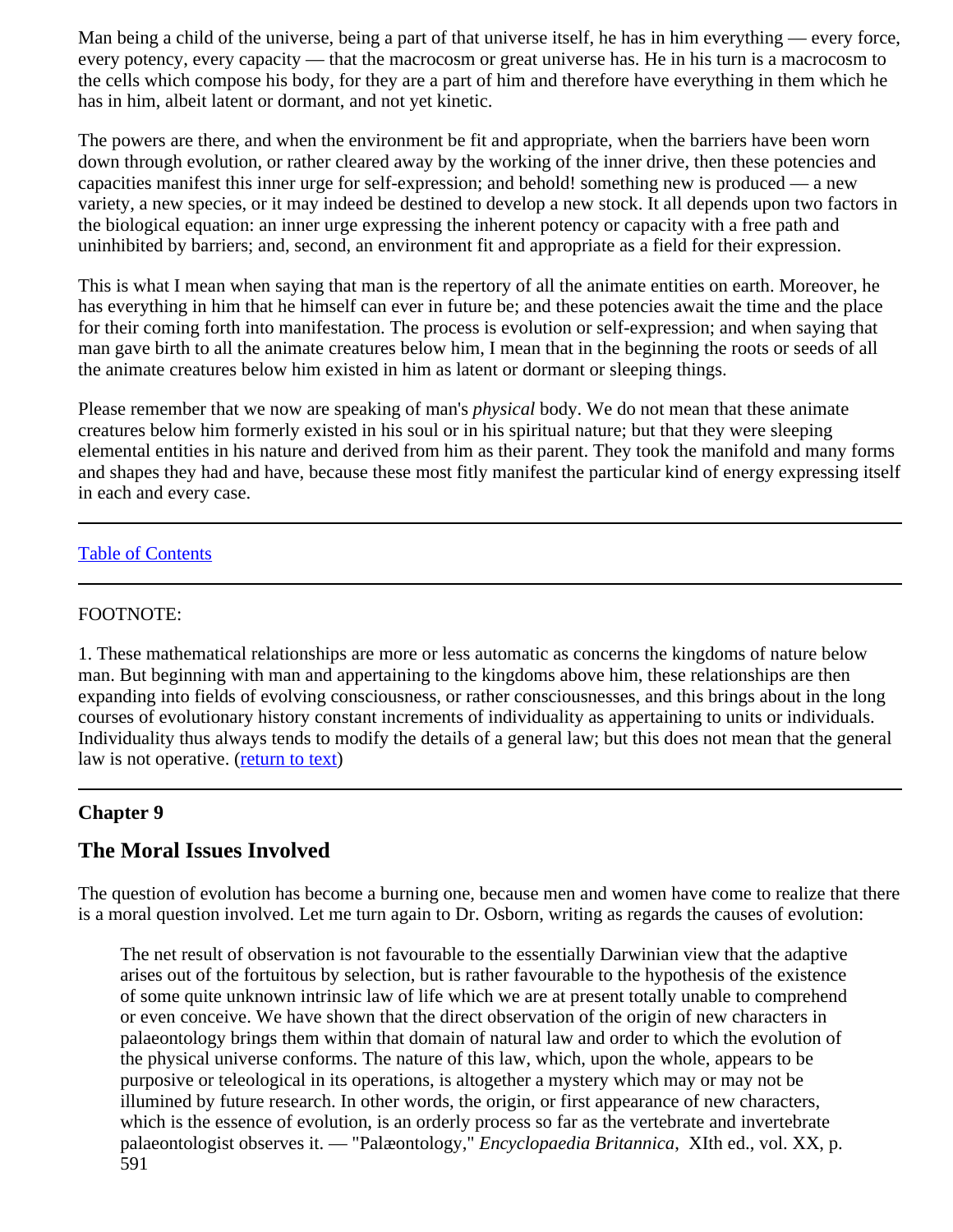What a change from the scientific views of the last century. I would like to point out in this remarkable paragraph the emphasis laid upon the purposive or teleological principle implicated. Professor G. W. Patrick of the University of Iowa, writing on the broader views of twentieth-century ideas of evolution, adds further:

Another feature of twentieth-century evolution is the lesser emphasis put upon the notion of nature as a battlefield — as a scene of sanguinary and ruthless struggle in which the fittest survive. This was one of the unhappy ideas associated with the name of Darwin, even until recently made the excuse and vindication of every evil thing in human society. It is unfortunate that a part of this precious twentieth century has got to be spent in "unthinking our convenient Darwinism." Professor Patten, writing as a biologist, says that the altruism and cooperation which we are coming to recognize as the absolutely indispensable condition of further social evolution are basal and primary factors in the grand strategy of evolution in nature itself.

In fact, there seem to be indications that the whole evolutionary nomenclature of the nineteenth century was unfortunate. Perhaps we need a new set of terms all around to describe that great world movement which for seventy-five years has gone by the name of *evolution.* Many biologists are beginning to question the presupposition of the nineteenth century that the concepts of the mechanical sciences have any special prerogative in the interpretation of life and mind and society.

. . . J. Arthur Thomson believes that the formulae of physics and chemistry are no longer adequate for the description of behavior or of development or of evolution. It is generally felt that Herbert Spencer "put something over" on the scientific world when he exalted a certain trio of concepts, namely, matter, motion and force, whose redistribution was to explain the whole world.

Biologists of the present time are largely engaged in patient and persistent investigation in the field of genetics, wisely refraining from speculation as to the causes and meaning of evolution. But it is difficult to refrain from all speculation, and when biologists do enter the field of philosophy and speak of theories of evolution, it is interesting to notice the new terms which they are using. We hear much of creative evolution, not always in the strict Bergsonian sense. We hear of "emergent evolution." We hear evolution described as "a struggle for freedom," or as a process in "self-expression." We hear of the material fabric of nature as being "alert" rather than "inert." We hear of "the grand strategy of evolution." We even hear of evolution as a process of achievement, in which life and mind and moral conduct and social organization and science and art are values which have been won. — "The Convergence of Evolution and Fundamentalism," *The Scientific Monthly*, July 1926, pp. 12-13

Professor Louis Trenchard More of the University of Cincinnati, writing on "Man's Nature," has this to say about the inadequacy of the mechanistic theory of transformism, miscalled evolution, and of the misuse of that theory by most of the popularizers of scientific hypotheses:

For many decades the world has been governed by the philosophy of progress and evolution which was established by the work of the biologists of the nineteenth century. To them we owe not only the solid foundations of the science of biology, but also the dogmatic assumption of the Darwinian theory of natural selection and a philosophy of monistic naturalism.

In the meanwhile later biologists have proved, by their own experimental work, that the Darwinian theory is entirely inadequate to explain the appearance of new species, and they have found no other satisfactory cause of variations. They are thus reduced to the position of asking us to accept a general theory of evolution on faith.

While these results are known by all well-informed biologists, they have permitted, without protest, the popularisers of science, the sociologists, and the clergy to present the subject as one founded on positive evidence. And, still worse, students in schools and colleges are taught biology in such a manner that they are convinced that the special theories of evolution are established as indisputable facts, and that the philosophy of naturalism is the logical conclusion of those facts.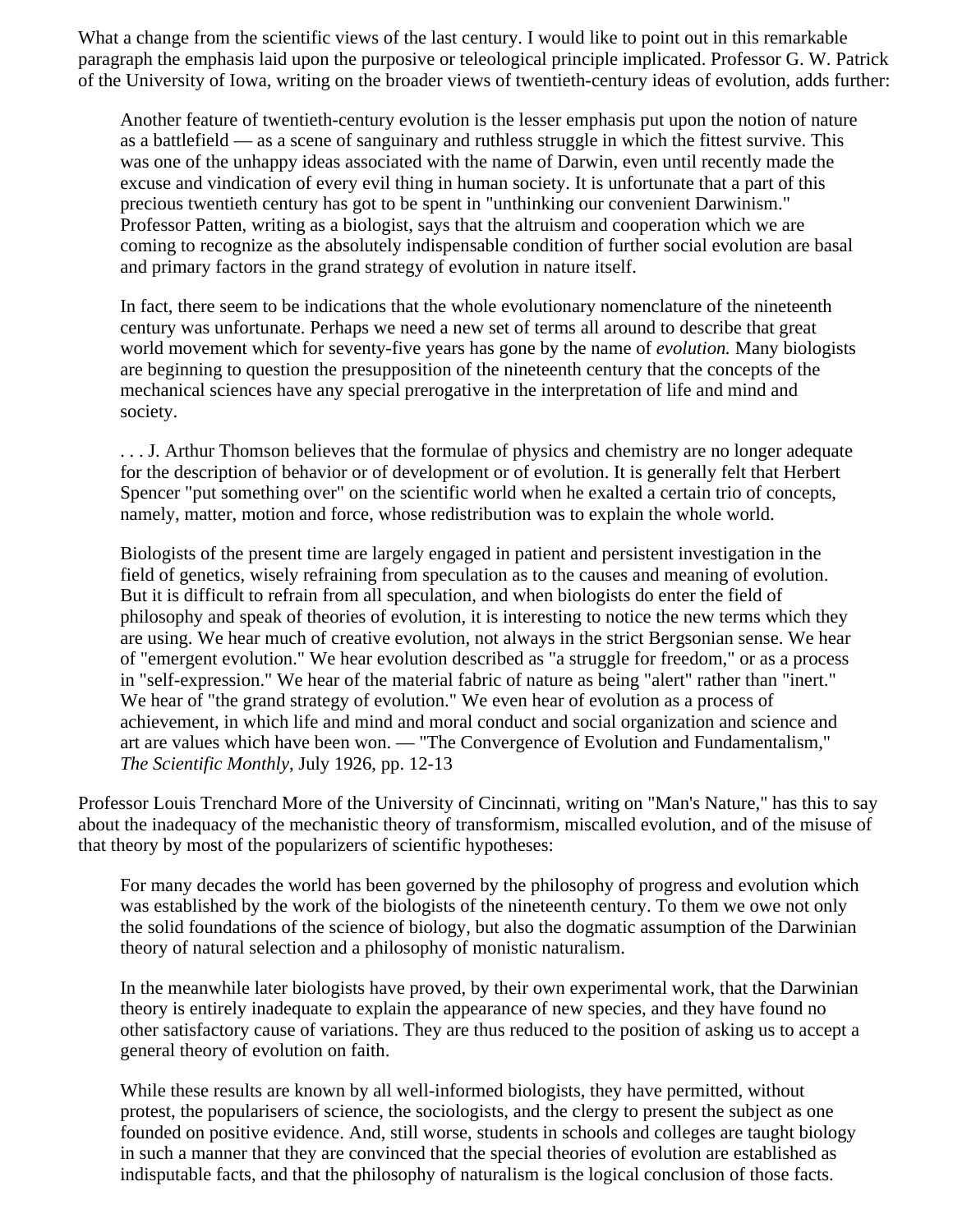There is little wonder that the world at large confuses Darwinism with evolution, and atheism with biology and scientific theory in general. Popular accounts of "missing links" are constantly appearing, and they are not contradicted authoritatively by biologists. And yet they know that to look for a "missing link" means that we have not only the two ends of a chain, but also most of the intermediate parts. The truth is, we have one end of a possible chain, ourselves, and we have certain fragments of fossil remains which have some of our characteristics. But biologists do not know what, if any, animal ancestor forms the other end of the chain, or what links connect us with the past. . . .

And since [the biologist] knows neither the cause nor the method of variations, he is unable to predict the characteristics of even the next generation. — *The Hibbert Journal,* April 1927, pp. 509-10, 522

Is not this a most remarkable plea of ignorance, and yet how honest and forthright it is. Evolution is indeed a fact of being. Growth, learning, advancement, progress, is the general law of the universe. That is one thing which any sane man today admits. But the theories, the ideas, the dogmatic assumptions, the teachings, the hypotheses, the fads, of any particular popularizer of science, be he small or great, are another thing; and we, as thinking men and women, have perfect right, and are upheld by leading biologists themselves, in accepting such ideas or in refusing to accept them.

It is the so-called popularizers of science, many of them nevertheless very earnest and sincere men, with whom theosophists have bones to pick; at any rate, these are the ones with whom we differ, and positively in some cases, because instead of confining themselves to the noble principles of natural research, they are too often given to dogmatic assertions concerning facts which have not yet been fully understood or explained.

Let me here repeat that theosophists do not admit the existence of any so-called inorganic or lifeless matter; everything is living because everything is a focus of force and therefore of life. Life is the living fountain, and energies and forces are the streams pouring forth from that fountain.

At a joint meeting of biology and chemistry teachers, physics and botany clubs of New York City, Dr. John M. Coulter spoke on the nature and foundation of evolution. His opening remarks follow:

The meaning of evolution is probably more misunderstood than any doctrine of science. The reason is that it has been discussed very freely by those who are not informed, and in this way much misinformation has been propagated.

The general meaning of organic evolution is that the plant and animal kingdoms have developed in a continuous, orderly way, under the guidance of natural laws, just as the solar system has evolved in obedience to natural laws.  $(1)$  $(1)$ 

We agree; only these "natural laws" are merely the manifesting activities of indwelling intelligences, "the gods," if we may use an unfashionable word. These laws are the expression of the activities of their vegetative or vehicular side, as it were, while the kinetic or active side which they possess, is that which manifests on their own higher planes, and is the expression of their high spiritual and sublimely intellectual activities. These latter activities are the root of the harmony, consistency, correlating nature which the universe manifests; while, on the other hand, it is the corporeal or vegetative side of their nature, so to say, which manifests the energies and forces which play through the physical universe that we know.

Dr. Coulter then points out that Darwinism is quite a different thing from evolution per se; and further, that Darwinism is only one of the attempted explanations of the evolutionary biological phenomena of life. Evolution, he says, is an undoubted fact; but it is quite a different thing, he adds, whether any proposed transformist or evolutionary theory is adequate as an explanation of the natural phenomena of growth and progress. Not a single hypothesis so far advanced, he declares, fits or covers all the facts known.

All this is exactly what we point out. But what I wish to lay emphasis on here is the unfortunate moral effect which these transformist teachings have had upon the world. When men believe that they have a common spiritual ancestry, and spring from a common vital-spiritual root, and are journeying on together through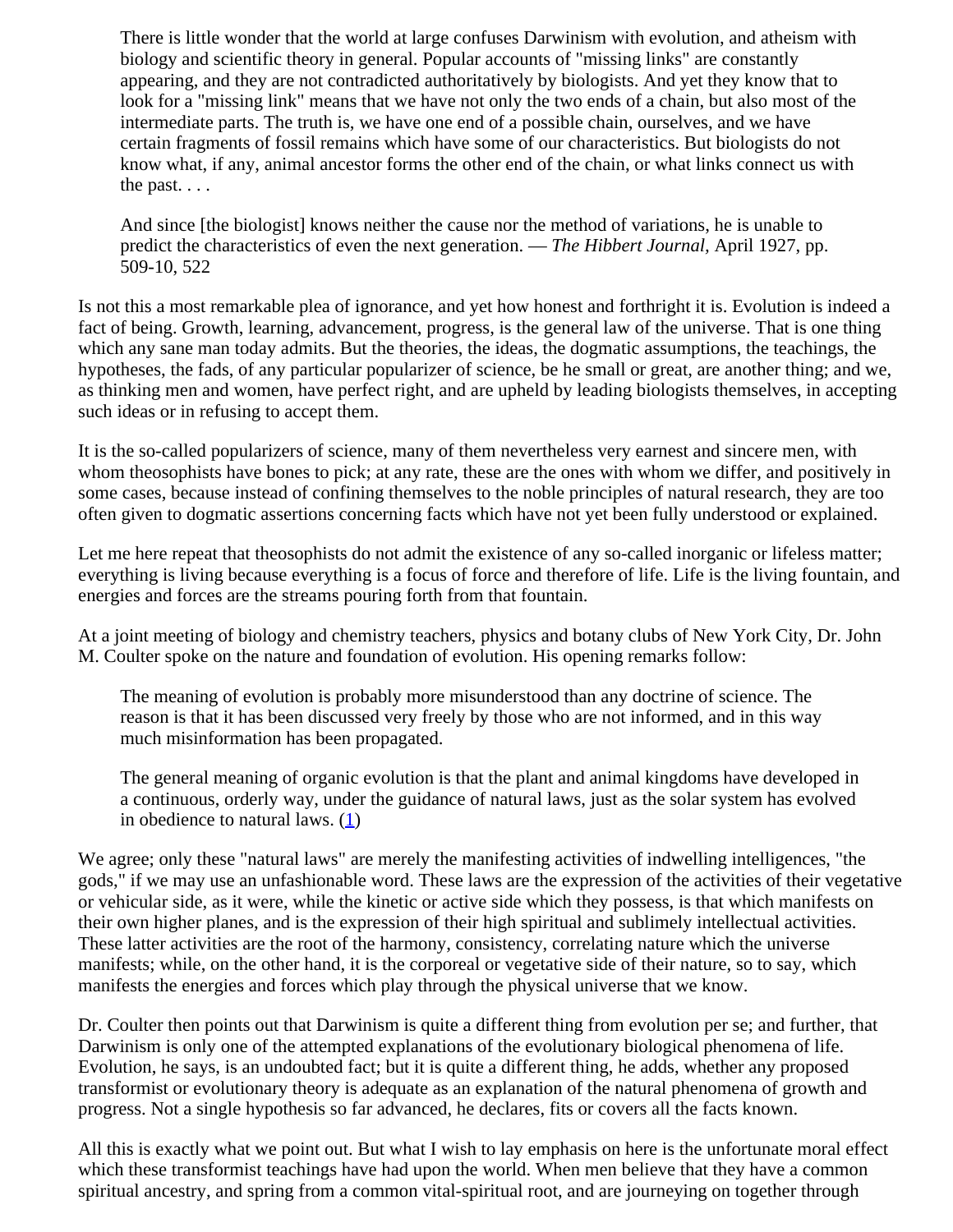vastly long periods of evolutionary development; when they realize that the blood which beats in the veins of each man is similar to, or perhaps almost identical with, the blood which beats in the veins of all men, no matter how great be the differences between the various races; then men have a spiritual conception of life, which functions as a strong anchor by which they can hold the ship of life in times of stress or danger.

Inwardly knowing this, they are not swept away from their moral moorings by false biological teachings eventuating in the belief that life is a desperate struggle for superiority, in which each man must succeed through selfishness — in the idea that man, being nothing but a transformed animal without a directing soul or an overshadowing spirit, is a creature of haphazard chance, without hope of a spiritual future, and ungoverned by any innately moral sanctions; that the only restraining forces are those of social conventions or an intangible kind of moral code arising out of opportunism and the fear of being caught if his innate aberrant selfishness wanders too far from the straight road. Or again, in the idea that if indeed man has a soul, that soul is only some kind of effluvium arising out of chemico-physiological action in and on the brain. These nightmares of the imagination are largely responsible for the terrible struggle for material supremacy and power which the world is passing through. In contrast, Professor Wood Jones concludes his study, *The Problem of Man's Ancestry*, thus:

Man is no new begot child of the ape, born of a chance variation, bred of a bloody struggle for existence upon pure brutish lines. Such an idea must be dismissed by humanity, and such an idea must cease to exert any influence upon conduct. We did not reach our present level by these means; certainly we shall never attain a higher one by intensifying them. Were man to regard himself as being an extremely ancient type, distinguished now, and differentiated in the past, purely by the qualities of his mind, and were he to regard existing Primates as misguided and degenerated failures of his ancient stock, I think it would be something gained for the ethical outlook of humanity — and it would be a belief consistent with present knowledge. — p. 48

It is a lack of recognition of our essential oneness in our spiritual origin that allows the growth in the human heart of selfishness, of self-seeking. This is the root of all evil and of all evil-doing, so far as humans are concerned, as it is the cause as well of all individual misery and unhappiness. From this child of our lower nature, when released from the benign and restraining influences of the higher nature, there pours forth all the things which make life dark and sad and unhappy.

Ethics and morals are founded on the laws of the universe, because they are naught else than rules of harmony in human conduct, copying the harmony prevailing in the cosmic spaces. All that we need to do is to understand those laws, to realize them in our hearts, to take them into our consciousness; for then we shall be able consciously to follow the fundamental operations of the universal life.

And we cannot be in touch with these universal laws until we banish from our minds utterly the idea that man is merely his physical body, a body unensouled, and evolved in the mechanical and uninspired method taught by the transformists. Rather we must recognize man as a spiritual entity, a monadic center, whose origin is the heart of universal life. It is this inner spark of light, in man as in all beings, that furnishes the evolutionary urge towards producing ever fitter vehicles of self-expression.

### [Table of Contents](#page-0-0)

#### FOOTNOTE:

1. "The History of Organic Evolution" presented on March 27, 1926, at the request of the science committee of the Board of Education, New York City. For full text see *Science,* vol. LXIII, May 14, 1926; also *Annual Report Smithsonian Institution, 1926. ([return to text](#page-35-0))* 

### **Chapter 10**

# **Reincarnation and Evolution**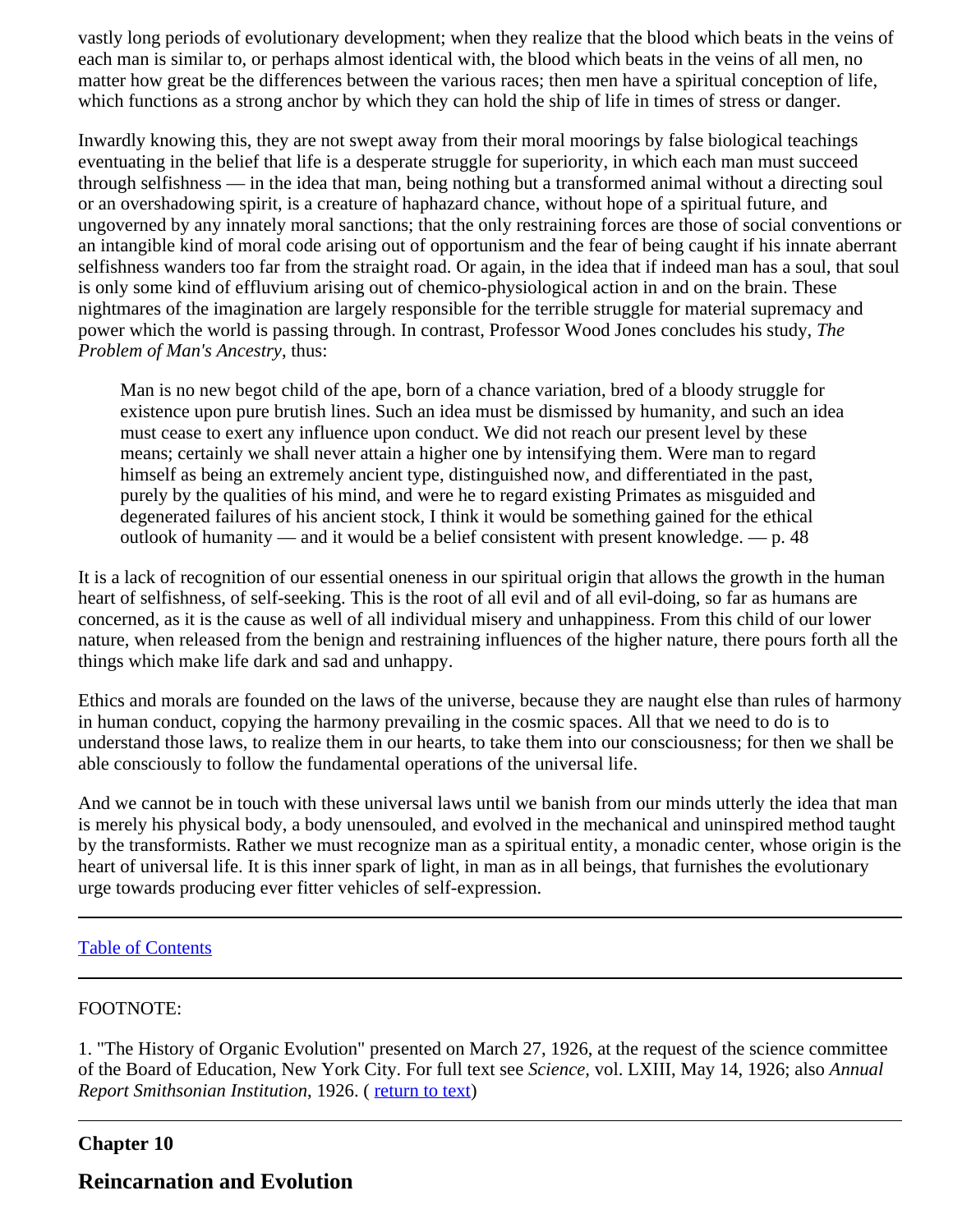The philosophical principles, or the laws of nature, which lie behind the processes leading to the formation and the eventuation of the human species are a copy in miniature of what takes place in the universe, the cosmos; the reason being that this universe in which we live is guided from within and acts outwards, and this guidance is by law, that is, by perfect consistency in action.

Given definite circumstances, certain operations of nature always follow the same courses; and these being universal laws, they must therefore likewise affect everything in the universe in which they operate, because everything therein is a part of that universe, a part of its composition, a part of its constitution. Hence, since we ourselves are a part of that universe, we have everything in us that the universe contains, either latent or active. We have all capacities and faculties, developed or undeveloped as the case may be, for understanding it; and we follow those same laws because being a part of that universe we cannot do otherwise. From this fact, so simple, so easily understood, depends the doctrine of cycles as carried out in the evolutionary development of the human kingdom — as indeed of all the kingdoms of universal nature.

Have you ever reflected over the idea of nothingness? of the meaning of the words "an utter end"? or coming out of somewhere, without object or aim, and vanishing again into an infinite nothingness — a useless and futile course of life? Yet all our common sense, as well as our intuition, tell us that we are here for purposes. We came here in response to an operation of nature.

The secret of the origin of the making of man lies in the making of the universe. We children of the universe, intrinsic and inseparable parts of it, must ineluctably follow its course; yet likewise do we follow, each one for himself, his own particular life cycle. In man the evolutionary cyclic course is carried on by means of repeated incarnations. When the period of death or rest has been achieved and run through, and rest no more is needed, then we return to this earth in order to take up again our interrupted work, further to develop, further to evolve. This advancing, this unfolding and pouring forth of the energies of the inner generating life is what we mean by evolution.

It is through the lessons which each incarnated entity learns on this material earth that evolution actually takes place. I may add that death itself, which follows a hidden process, is actually another school of evolutionary progress by which the soul, passing along its pathway of experience, also learns.

Throughout a single lifetime we do certain acts, using the forces innate in us, and reacting against the stimuli of nature around us; and thus we lay by seeds of action in our characters which become modified by such use of the powers within us. These seeds must some time fructify and bring forth their fruit, even as we here today are the fruits of former actions, former thoughts, former aspirations that we followed or did not follow. Either of the two cases is equally important, because our sins of omission are often as serious in their effects upon our character and the lives of others as are our sins of commission, and in both cases we are responsible.

Man expresses through his various vehicles, visible or invisible, through his physical vehicle, for instance, his inner forces, thus following the imperative drive of his character. This is evolution, which as a procedure has two aspects: (1) the unfolding or unwrapping of the inner powers in response to (2) the multitude of stimuli arising out of the world around him. It is thus that man learns, ever going step by step higher and higher, until from his present stage of imperfect development, he will finally reach a state of divinity, each ego becoming a fully self-conscious god, a fully self-expressing god.

But is this the end, the final culmination of his destiny, a complete stoppage of operation of all forces and powers and faculties which he unfolds? No, there is no absolute end, no absolute ultimate.

Man is in his essence a spiritual being, a monad, adopting the old Pythagorean term meaning a unit, an individual. Hence he is a consciousness center, a life-consciousness-center, eternal in its essence, because it belongs to those parts of the universe — the higher worlds of the cosmos — which die not, nor do they pass away. It is what is called in philosophy pure substance, and is not the composite matter of which our physical universe is built, but belongs to the more ethereal and the invisible parts of our universe which lie within and behind our physical universe of phenomenal appearances. Yet while these inner and invisible worlds are the spheres of the monad's activity, in its own essence it is far higher than these are, for it belongs to the divine in the roots or heart of its being.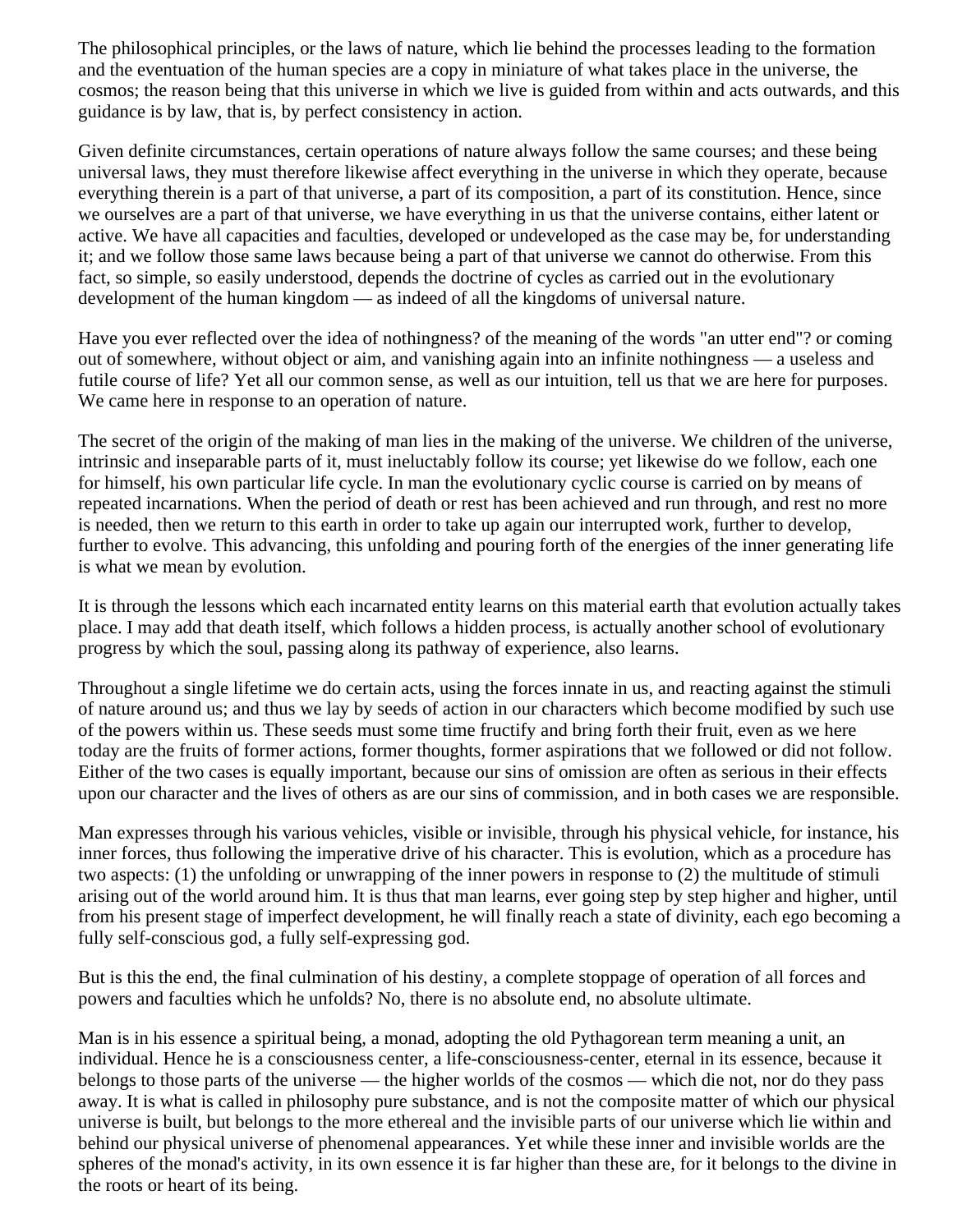Now this monad, this spiritual life-consciousness-center, when the time comes for its reimbodiment, is subject to a coarsening or materializing of its outer vestures. Itself remaining always as divinity pure and simple on its own plane, nevertheless it clothes itself in the lower spheres with vestures of light, as they would seem to our mental and psychical senses. This is not a metaphor, but an actuality, for light is substance, although to us it manifests as an energy merely because it is a substance superior to the matter of our own physical plane.

Thus the real man passes through the spheres intermediate between his physical vestures and the plane of the monad by means of a ray emanated from the monad. This monadic ray is the ego-self, and it is this ego-self which passes down through these intermediate spheres, and in so doing takes upon itself garments or vestures or vehicles appropriate to these spheres, each to each. These are its intermediate bodies which, using a generalizing term, we may collectively call the "soul"; until finally the moment comes when that soul, as the aggregate activities of these intermediate spheres, is enabled to influence the forces and matters of our physical world. Thus the ray or soul passes into physical incarnation and takes unto itself a physical vehicle or body, much as it took unto itself appropriate vehicles on the intermediate planes through which it passed, each such vehicle or body thus acting as a carrier of the monadic ray or ego-soul.

A purely spiritual being could not live or express itself on a plane of physical matter, for its energies are not appropriate to such a sphere. The monad must have an appropriate vehicle or body in order to manifest itself, and in which it may live and work. In other words, there must be an appropriate temple for the enshrining of our inner god, which the monad is. This is what is meant in the old teaching: "Know ye not that ye are the temple of Divinity, and that the Divine dwelleth in you?" (*1 Cor* 3:16).

When man, as an ego-soul or monadic ray, thus passes into physical incarnation he is born into the physical world and runs through his life courses on earth. What causes these courses which a man follows? What is it that is behind the things that he does and the things that he leaves undone, thereby making for himself a character which culminates in a destiny? What are all these forces in man? What is the drive behind him? Collectively speaking, it is what he has built into himself in preceding lives, and which is now finding its outlet, now finding its fruitage-ground, and it is in this manner that man works out his karma.

A farmer sows seed in a certain field and the seed takes root and grows, and produces its crop. Where? In some other field? No, but where it was sown. In similar fashion do our thoughts and actions plant seeds of future activities into ourselves, into our characters through the action of karma, the law of cause and effect, which more accurately is expressed as the law of consequences.

Man likewise is greatly affected by the general karma of the race to which he belongs, and by the general law of consequence appertaining to the universe in which he lives. It is the working out of all these latent potentialities that he has inbuilt into himself that makes his life in any one incarnation. It is the working out of these which directs what a man will call his struggles to betterment and his aspirations to higher things. Then, when his course is run in any one lifetime, he passes to his postmortem rest; and when this repose in its turn is ended then he returns to this sphere in a new cycle of activity, yet in each new incarnation he gains fresh experiences. Always does he more largely develop his inner faculties and power; always, therefore, has he evolved to a point farther along the pathway than where he was before. It may be little, or it may be much.

Some people object to the teaching of reimbodiment, which in the case of human beings is called reincarnation. Yet it is such an old teaching, and has had the common consent of universal humanity. Some people say: "I do not like the idea of being reincarnated. My life has been very sad. I have suffered deeply; this earth has been the scene of my sorrows; I don't want to come back here again." Others say: "I like reincarnation as a theory; I recognize it as the most logical explanation ever offered to thinking man of the problems of life; but I don't like the idea of coming back into this world and having to go through all that I have been through; and the thought of making the same mistakes over again repels me." In their own minds resides the thought that they will have the same old name, be in the same old station of life, and have the same old troubles, and do the same old work. No.

In the first place, reincarnating before eighteen hundred or two thousand years have passed, as our teachers have taught us, is an exceedingly rare thing — so rare that we may forget the exceptions. Look at the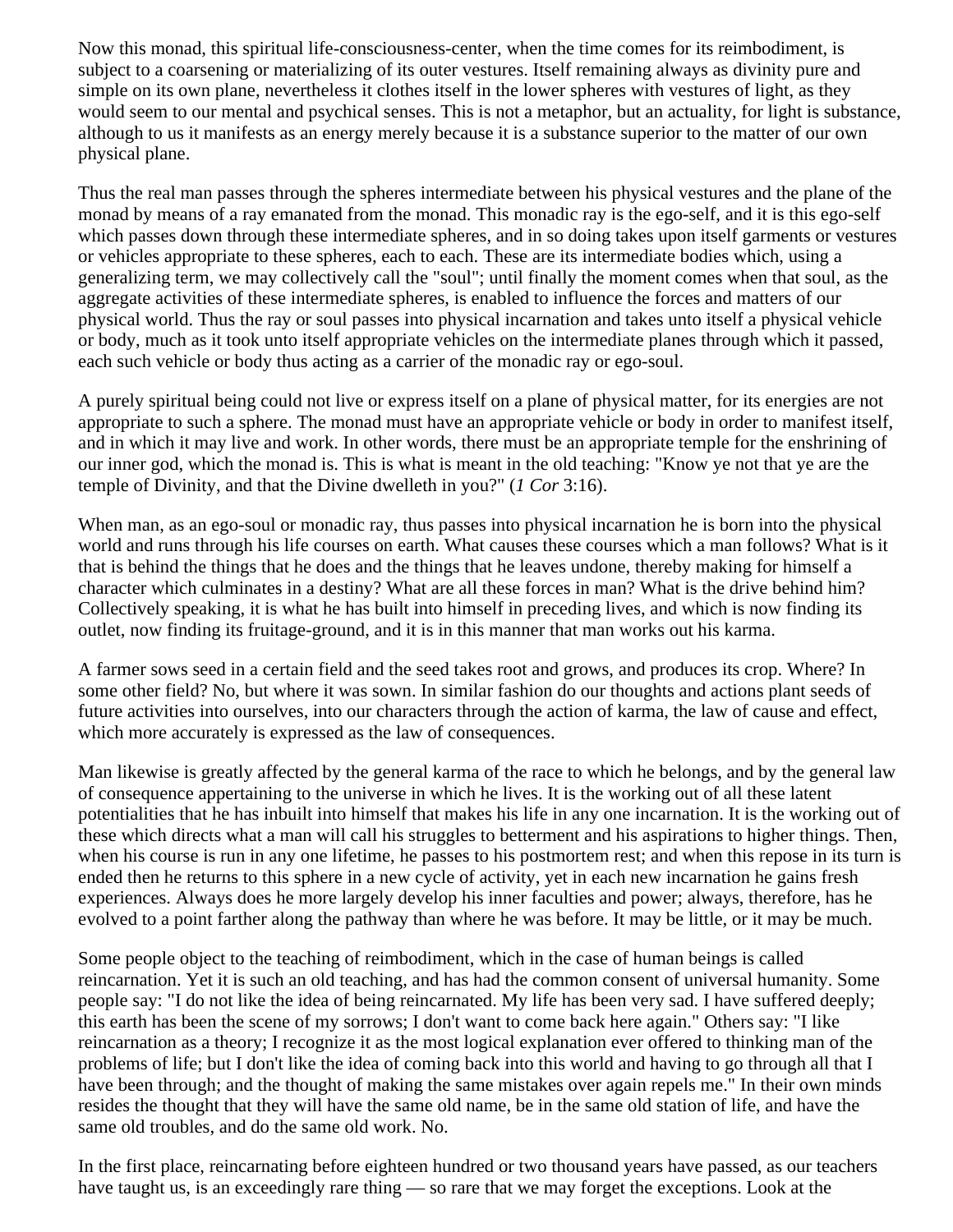differences in the conditions of life as they exist in our own present world, and what they were around two thousand years ago. Yet few indeed complain of being in this life, and most people seem to cling to it rather fervidly. The objectors forget that the laws of life are not what we at any one particular moment of time may think that they ought to be, or what we in our blindness might wish them to be. We cannot change the courses of existence by our likes and dislikes.

We do not come back into the same old body. We have a new body, obviously. We do not come back into the same old house, which by the time of our return will have become forgotten dust. Our condition in life may, in our next incarnation, be very much better, or it may be very much worse than the present; for if we do not improve ourselves now when we have the chance of bettering conditions, we certainly will have to take the consequences.

This is the meaning of karma, the doctrine of consequence. We reap what we sow, and where we have sown; and if we have sown seeds of good and evil in this life and on this earth, it is only in this or another life on this earth that we can reap what we have sown.

Our universe is ruled by law and order; and this word karma expresses that fact of universal harmony and consistency manifesting as what we call law and order. Everything that we do, everything that we think, is a productive cause, affecting us and those around us, yet leaving the seeds and the fruits of such thoughts and actions in ourself. We have laid up for ourself in past lives treasures for happiness; but we may have also laid up for ourself a treasure house of another kind, and we are doing similarly in our present life. We are going to have a body and a character in our next incarnation which will be the exact fruitage or consequence of the entire sum total of what we have thought and done in this life, as modified only by the as yet unexpressed and unworked-out consequences of previous lives.

I have heard an objection of another kind, running in the contrary direction, and it is this: "I do not like the idea that I am going to come back and be another person. I want to be myself. I do not want a new body: I am satisfied with this body of mine. It has treated me well, and I have tried to treat it well." Those who make this objection also do not understand. As a matter of fact, they are going to keep that same body. Now this sounds like a contradiction of what I have just said, but it is not; it is a paradox.

The fact is that our body is composed of hosts of lives, of smaller and inferior entities, which are nevertheless learning entities just as we are. And I may add in passing that we too are hosts of smaller lives, smaller and inferior to cosmic entities far greater than we are. But these hosts of lives inferior to us and which compose our bodies — what are they? Are they for all eternity just standing still as they now are? No, they are evolving even as we are evolving. They came from us originally; they are our own children; they are what we call our life-atoms. They sprang from us; we sent them forth, and we shall have to meet them again when they return to us at our next incarnation, through and by the action of psychomagnetic attraction. They will provide for us when they reaggregate themselves into a physical form for our next incarnation; and we shall have a body consisting of just what we have impressed upon them today and in past lives by our thoughts, by our acts, and by the consequences of our thoughts and acts.

So that the next body that we shall get will be — not the same old body that we had before; not the same John Smith or Mary Brown. Our new body will be composed of those same life-atoms in which we lived and worked and expressed ourself in the preceding incarnation. And remember that these life-atoms exist not merely on this physical plane where our physical body is, but they exist likewise on the intermediate planes; that is to say, on the astral and emotional planes, as well as on the intellectual and spiritual planes.

It is by means of these life-atoms on all the different planes that the ego-self, emanated from the monad, is able to build for itself new bodies, inner and outer, in the new incarnation. It passes through all the intermediate planes, building up for itself from the same old life-atoms that it before had — its own children, waiting for it there — a vehicle or body appropriate to each such plane. Similarly is it on the physical plane where the physical body is. Here we have the original and correct explanation of the much misunderstood Christian doctrine called the Resurrection of the Dead.

Now there are three methods, we are told, by which reimbodiment proceeds, and these three work together in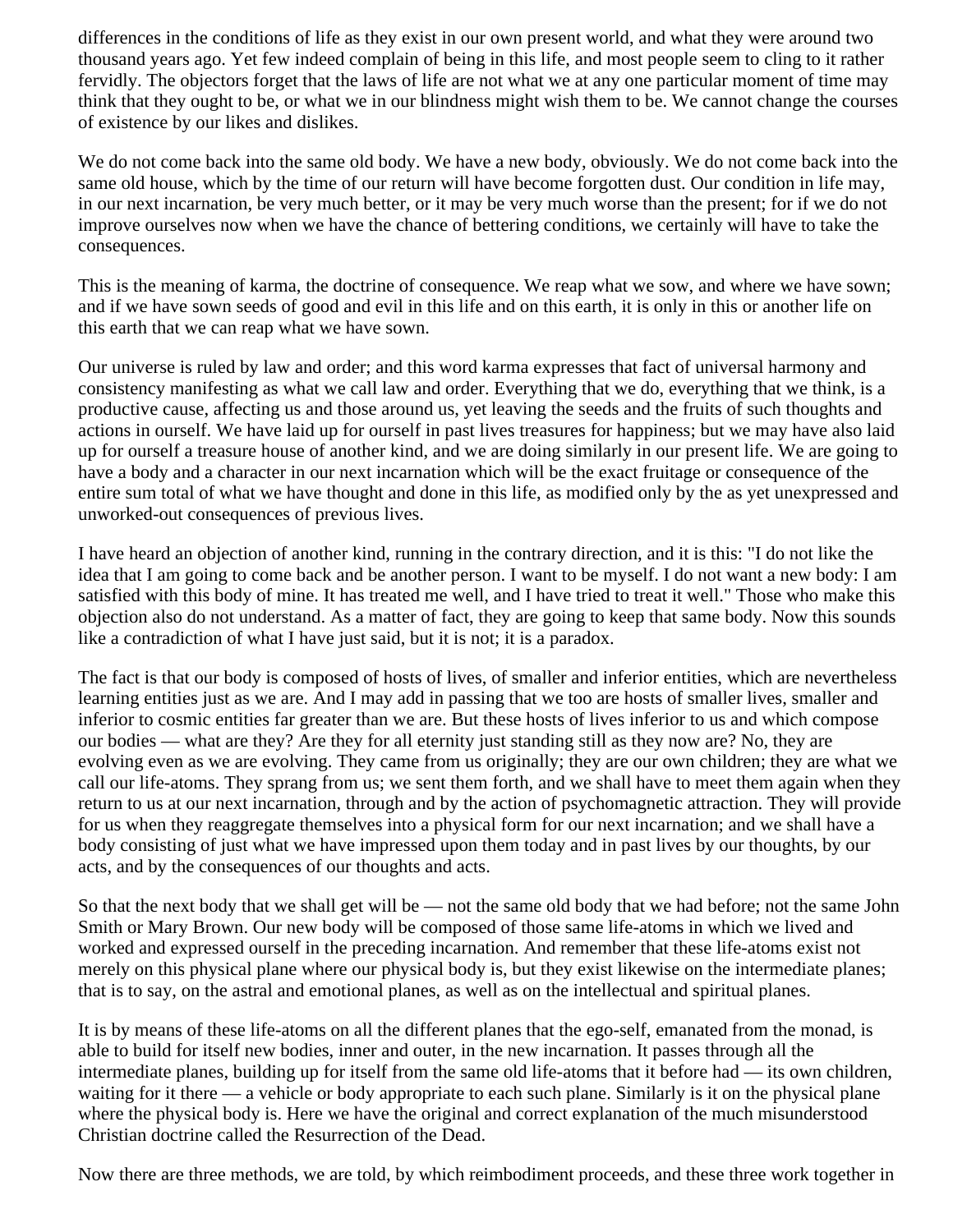strict harmony. One method is what we commonly call reincarnation, which the mystics among the ancient Greeks spoke of as *metensomatosis,* that is to say, coming again into body after body, "re-imbodying." This word was taken over from the Greek Mysteries by Origen, one of the earliest of the Christian Fathers, although with certain modifications due to his Christian bias.

The second method is the procedure called *metempsychosis*, that is to say, coming again into a soul, or psyche — "re-ensouling."

The third method, which the Greeks kept secret in their Mysteries, but which certain of their philosophers such as Pythagoras, Plato, Empedocles, and later the Neoplatonists more or less openly hinted at or taught, is the activity of the monad, the spiritual fire at the core or heart of each one of us. This monad manifests our spiritual self, because it is that spiritual self, a consciousness center which is the fountain of our being, whence issue in flooding streams all the nobler energies and faculties of its own character, and which, considered as a unit, furnish the urge or drive or impulse behind all evolutionary progress.

First, then, there is the activity of the monad, the highest. During the process of incarnation the activities of this monad develop the intermediate nature which ensouls soul after soul, and this is the real meaning of this old Greek word metempsychosis; and these souls thus invigorated, inspired, and driven by the ensouling monad, ensoul body after body, which is metensomatosis, or reincarnation, as the word is commonly and properly used.

Hence, evolution proceeds on three general lines: the spiritual, the mental-emotional, and the astral-vital; and the physical body is the channel through which all these inwrapped capacities, tendencies, and powers, express themselves on the physical plane, if the environment at any particular moment or at any particular passage of time be appropriate and fit for the expression of this or that or of some other such attribute, power, or faculty. The combination of these two — the inner urge, the drive, and a fit and appropriate environment or field — means the evolving, the coming out into manifestation, the expression, of those inner forces or powers.

As is evident, this includes a far wider and vaster conception of evolution than any that has hitherto been entertained in the ranks of scientific researchers.

The strength of the doctrine of reincarnation lies in itself, in its appeal to our intellectual and logical faculties, in its own persuasiveness, in the manner in which it answers problems, in the hope that it gives, in the light that it sheds upon collateral questions of human life, and indirectly upon the problems of the physical world surrounding us. It is through and by reincarnation as a natural fact, that we learn the beauty of the inner life and thereby grow, developing a larger comprehension, not only of ourselves, but of the loveliness inherent in the harmony of the universal laws. For there is back of all things beauty, and bliss, and truth.

What men call evil and misfortune and accidents, and the disastrous phenomena of the physical world which sometimes occur, arise out of the conflicts of the wills and powers of the various hosts of imperfect but evolving entities, one of such hosts being what we collectively call humanity.

Reimbodiment is a universal fact because it is a law, that is to say, a continuous and consistent operation of nature, running throughout all being. The universe reimbodies itself when its course has been run, and after its period of rest which thereupon follows. Men do likewise; not because reincarnation is for them alone, but because it is the same fundamental law of cyclic beginnings and endings, and in the case of man it means only that he returns to pick up again the threads which he had dropped at a certain turn of that cycle which we call death.

Its procedure is strictly lawful, there is in its working no haphazard chance, no fortuity, no favor; it is merely the succession of state following upon state in strict accordance with cause and subsequent effect. Nobody and nothing operates it. It simply is; and its working is set in motion in every individual case by the action of the will of the entity upon the nature surrounding it. No god created the law of our reimbodiment. It is an intrinsic function of nature, and it acts in that way only because it can act in no other way, being simply a statement of the doctrine of consequences — of consequences following upon originating causes.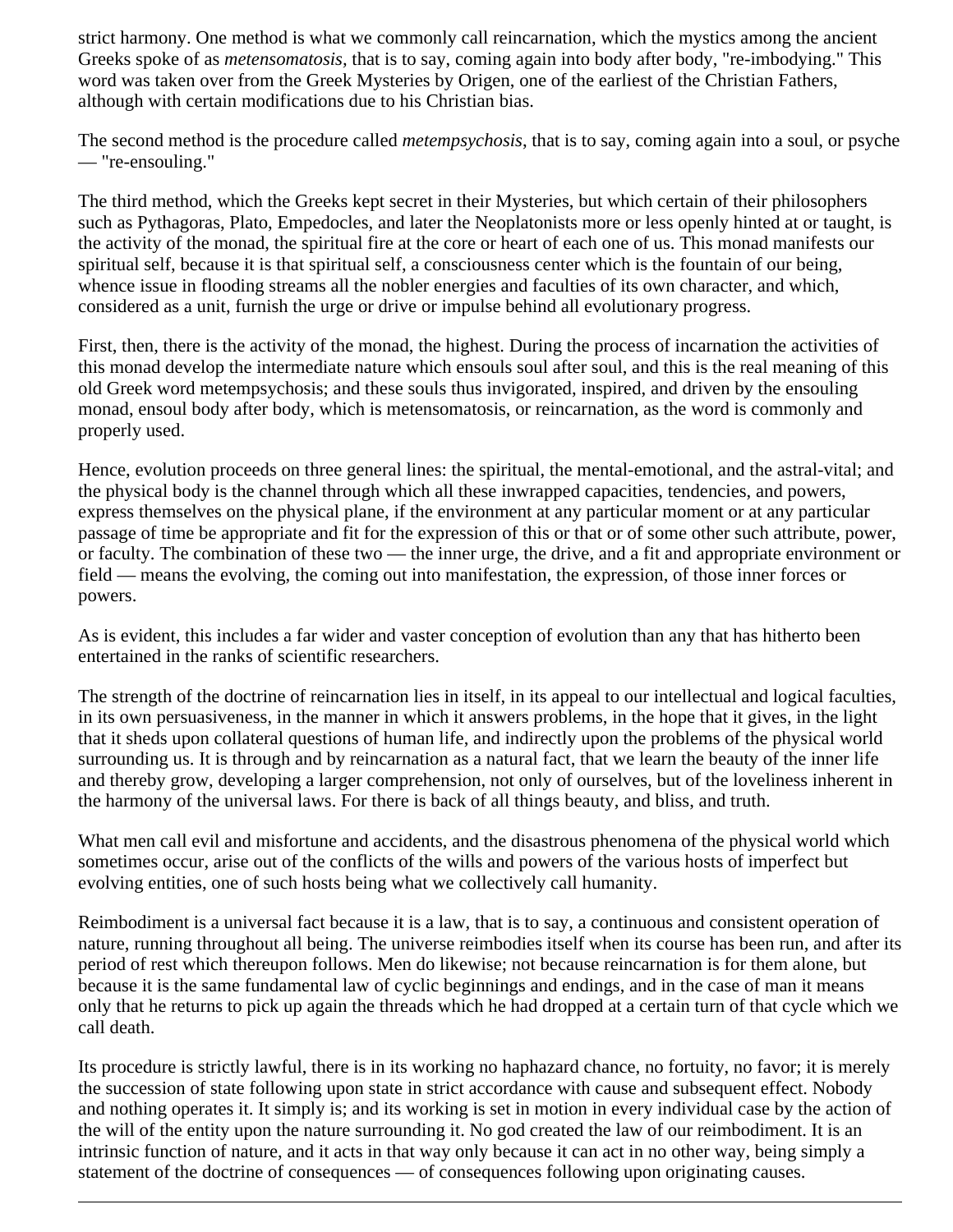# **Chapter 11**

# **Karma and Heredity**

Karma is a companion doctrine to reincarnation. The one without the other is meaningless. It is the law of consequences, sometimes called the law of cause and effect; yet more strictly speaking, it is the operation of effects or consequences, for *karma* is a Sanskrit word meaning "action" — as cause plus effect.

The originating cause is the consciousness of the individual who acts upon nature; nature reacts against that action upon it, and that reaction ensues immediately or at a later date, or even in a future incarnation of the original actor, or in a still more remote imbodiment of that actor in a garment of flesh. When the proper opening appears, when the links, so to say, are ready, when the doors open to the entrance of the forces of nature constituting that reaction, then it comes. And the individual may say: "What have I done that I should suffer so? I know no reason for it." Or, on the other hand, he may exclaim: "What have I done that my destiny should be so great? I remember nothing in my life causing or meriting this!"

We readily recognize the fact that although our own karma may be physically "good," it will not remain so if we selfishly live in it and take no thought of our brothers' misery. The best karma that can possibly be made by any human being is that which follows on recognition, and consequent appropriate action, of the fact of our intrinsic kinship with all others, this feeling and sense of unity urging us to work to alleviate suffering and sorrow wherever they are found.

Karma is in reality character. It is that which a man has made himself to become, not just in the one life, but throughout the succession of lives which the invisible entity, *the man himself*, undertakes in his progressive evolution. This process involves the working out of karmic effects and explains the problem of heredity as no modern biological theory has been able to do.

In his book *Evolution and Ethics* (1894), Thomas Huxley, champion of materialistic biology though he was, speaks almost like a Buddhist when he says:

Everyday experience familiarises us with the facts which are grouped under the name of heredity. Every one of us bears upon him obvious marks of his parentage, perhaps of remoter relationships. More particularly, the sum of tendencies to act in a certain way, which we call "character," is often to be traced through a long series of progenitors and collaterals. So we may justly say that this "character" — this moral and intellectual essence of a man — does veritably pass over from one fleshly tabernacle to another, and does really transmigrate from generation to generation. — p. 61

Huxley is here speaking of the biological doctrine that a man passes on to his offspring his own characteristics, not merely of body but also his psychical tendencies, for these characteristics are supposed to lie latent in the germ plasm, that is, the reproductive cells which father and mother pass on to their children. It is perfectly true that this aggregate of physical and psychical characteristics and tendencies actually does transmigrate from the parent to the offspring; and "transmigrate" is exactly the proper term to use here. We say that it is the life-atoms, or rather a portion of the life-atoms in a lower state of evolution, which do transmigrate from parent to offspring, for these particular life-atoms are they *which inform and vitalize the transmitted* germ plasm.

Huxley continues:

In the new-born infant, the character of the stock lies latent, and the Ego is little more than a bundle of potentialities. But, very early, these become actualities; from childhood to age they manifest themselves in dulness or brightness, weakness or strength, viciousness or uprightness; and with each feature modified by confluence with another character, if by nothing else, the character passes on to its incarnation in new bodies. — Ibid., pp. 61-2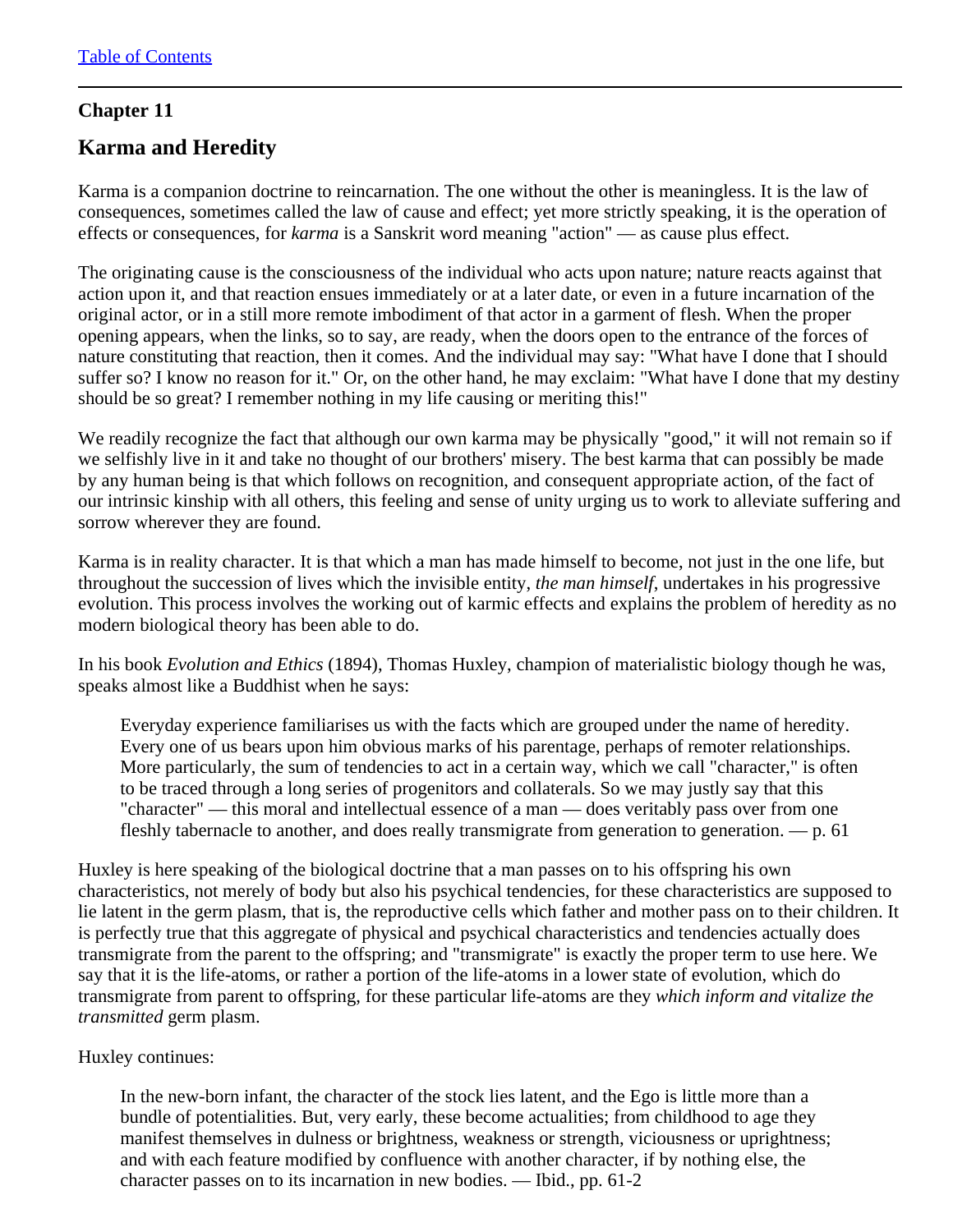Now the above is indeed a statement of a part of heredity, but only a subordinate part. It belongs to that aspect of it which involves the transmission of the vehicles preparing for incoming souls, and this is accomplished by the passing of the atoms of life, the life-atoms of a lower grade, through their transmigration from parent to offspring.

Transmigration covers a field of thought much wider than this. It has to do with the life-atoms composing the various vehicles in which man clothes himself — not merely his physical body. These vehicles are his sheaths of consciousness, the veils of his understanding; for remember that man possesses various bodies ranging from the spiritual to the physical, these bodies being on the different planes in which and on which he lives and moves and has his being and works out his destiny. $(1)$  $(1)$ 

<span id="page-42-0"></span>The action of karma finds place on all the planes — most of them interior and invisible — with which man's inner constitution is linked: spiritual, intellectual, psychical, emotional, astral, pranic, and physical; including, in short, all the various encasements or vestures in which man lives on these various planes, and which ensheath the glory which man is in his spiritual nature. And of this glory, we in our physical brain-workings get but a faint reflection, somewhat as the moon gets a faint reflection of the glory of the sun and transmits it as moonlight to our earth.

What then is heredity from the standpoint of the theosophical student? It is unquestionable that children take after parental and ancestral types. What we call heredity is simply the carrying on from generation to generation of certain traits or biases or peculiarities or deformities or symmetries from father to son to son to son. But what are the causes behind this procedure?

The theosophist points out that assemblings of similar individuals is brought about by psychomagnetic attraction. The facts of heredity are no mere fortuitous or chance happenings, nor are they merely a mechanical process, but they are the consequences of likes attracted to likes; and reincarnation is the means by which such aggregating similarities of character in a family are brought about. Thus ABC, GHI, XYZ, are all individuals with characters resembling each other, and consequently sympathy arises amongst these what we call attraction. These egos, therefore, drawn by such psychomagnetic attraction to each other, incarnate or take imbodiment in the same family milieu; and thus we have a picture of what scientists call heredity passing on from generation to generation.

When an entity is ready to reincarnate, it is drawn psychomagnetically, instinctually if you like, to the family, to the womb, most sympathetic to its vibrational rate. Thought and reflection will show the immense likelihood that you will be attracted to the family milieu, to the family environment, which offers the rate closest to your own. There is less difficulty synchronizing with that family than with some other. Here we have a reason for similarities of character types in families. It is not the parents who give the traits to the child. It is the child, *bearing these traits within himself,* that is attracted by sympathy to the parents who will give him a body best fitted to express the character he already possesses *in potentia;* and thus the general family type of character is continued, though with constant modifying variations.

Thus it is the imbodiment in generation after generation of any single family strain, of egos already possessing similarities bringing these similarities into earth life, and carrying them in and through such family, which brings about the phenomenon called "heredity." And this is as true of physical heredity as of psychical heredity, the life-atoms in every case, under the dominant urge of the different imbodying egos possessing similarities, more or less slavishly following these communal egoic sympathies or character traits.

Being a bit more specific, one may point out that the psycho-astral fluid emanating from the ego of the reincarnating entity flows through, permeates, washes all the life-atoms which build the cells with the latter's stock of chromosomes, genes, etc. The dominant psychical power of the reimbodying or already reimbodied ego forces these emanated cellular bodies in conformity with its dominant urges.

<span id="page-42-1"></span>We have seen that character is not something given to the child by the parents, but is carried over from life to life of an imbodying entity and brought with it into earth life. How is this carrying-over brought about? The answer is to be found in a study of the *skandhas*.[\(2](#page-43-1)) When a man dies he takes with him into the invisible worlds the essence of that character which he had been building for himself in the life just ended and in other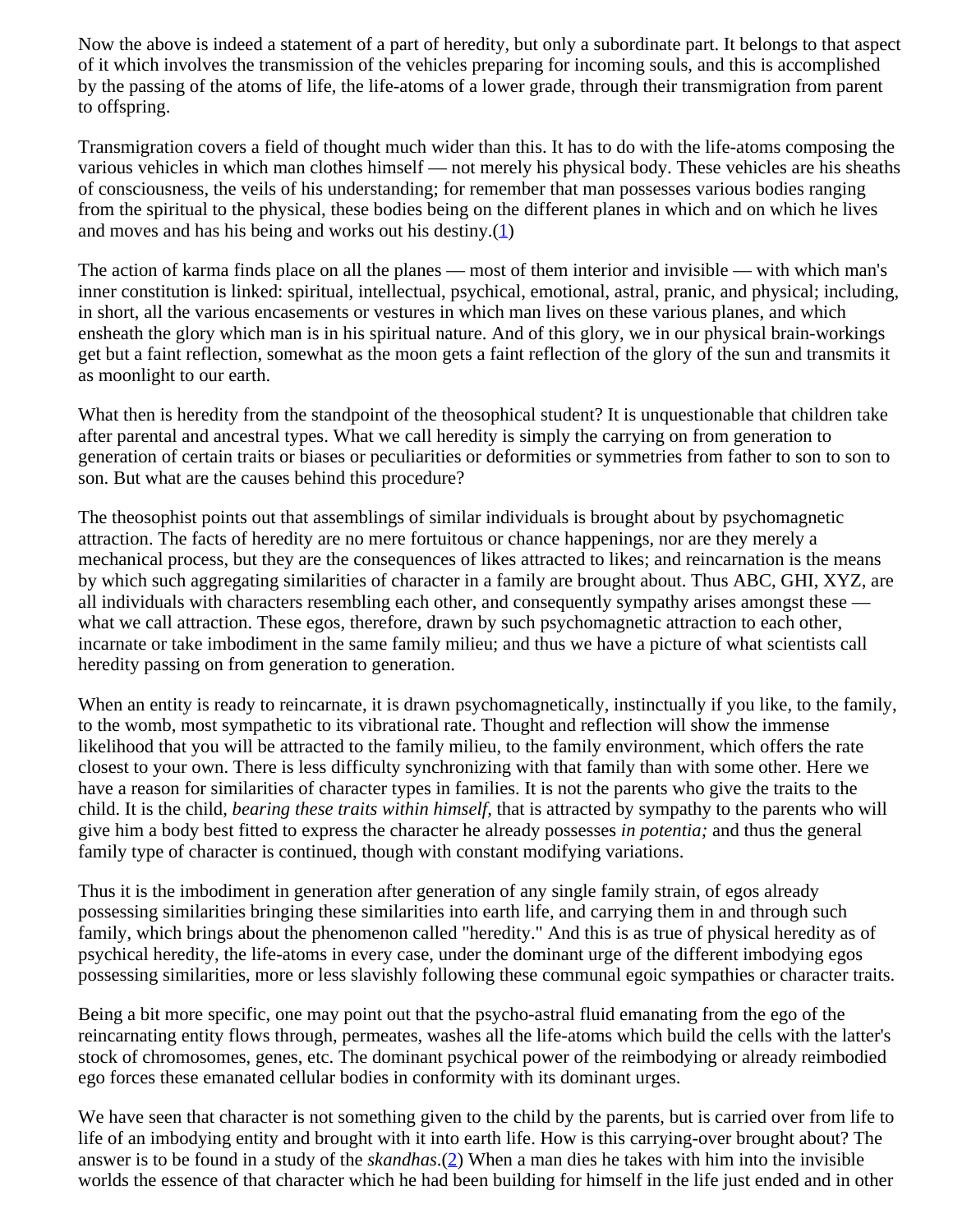lives before that. These attributes are his skandhas, and they remain as seeds of unfulfilled impulses lying latent until the time comes when they shall have an opportunity for further flowering in the field of another earth life. The reincarnating entity attracts them together again as it descends anew through the portals of birth, and as the child grows they gradually manifest themselves as his personality, his biases, his tendencies, his strengths and his weaknesses, in other words, the sum total of the character of his "personality," to use a technical theosophical term, which must not be confused, however, with the immortal *individuality*, the essential self or fecund root of himself on all planes.

Now then, if all the above is true, how is it that children born of the same parents sometimes differ not merely in small degree but even in very noteworthy degree? In every case it is *character* from other lives, to be sure, that is manifesting itself. But why does an ego sometimes find itself born into a family to which it is entirely antipathetic? It sometimes happens — and this is a paradox — that strong antipathies actually attract each other, it being an old saying of philosophically-minded observers that hatred has its attractions as well as love. So that in a single family we may see two or more children developing on the one hand most affectionate sympathies for each other, or on the other hand even violent antipathies which link certain individuals together by ineluctable karmic bonds.

In the last analysis we see that man inherits *from himself.* Heredity is character and character is heredity. Even in the case of purely physical heredity, it can be said that man makes his own body, the parents merely providing the workshop and to some extent the materials with which it is built. The incarnating entity is the directing power behind the scenes. And environment is simply the magnetic field that we have chosen in which we may best work out those aspects of character which are the "dominant" for that particular incarnation.

Man is an individuality. He has free will. He is changing from day to day, from year to year, from life to life. He is not static. He is building now what his character will be in his next incarnation, and when that next incarnation arrives he will bring *himself* with him into the new life. He is thus his own heredity, his own character, his own karma.

### [Table of Contents](#page-0-0)

### <span id="page-43-0"></span>FOOTNOTES:

1. This subject is extensively dealt with by me in *The Esoteric Tradition*, chapter 15, 3rd & Revised Edition. [\(return to text](#page-42-0))

<span id="page-43-1"></span>2. *Skandhas* (Sanskrit): "bundles," groups of attributes which compose the material, mental, emotional, and moral qualities forming the constitution of a human being. ([return to text\)](#page-42-1)

# **Chapter 12**

# **Man's Body in Evolution**

The theosophist, a thoroughgoing evolutionist or, perhaps more accurately speaking, emanationist, looks upon the evolution or the perfection of the physical body of man with profound interest. But with a far more profound and wide-reaching searching of his heart does he study the evolution of the inner evolving monad which expresses itself through its physical vehicle, the body, and which on that account furnishes the drive, the urge, the impulse, ever upwards and forwards, causing that body to change its form slowly as the ages roll by, becoming with every new era, with every new aeon, a more fit vehicle to express the indwelling intellectual and spiritual forces and potencies of that monad.

These spiritual forces or potencies seeking an outlet, seeking to express themselves, work through the infinitesimal particles of man's inner constitution, the life-atoms, which exist on many planes, on at least four below the intellectual part of that monad.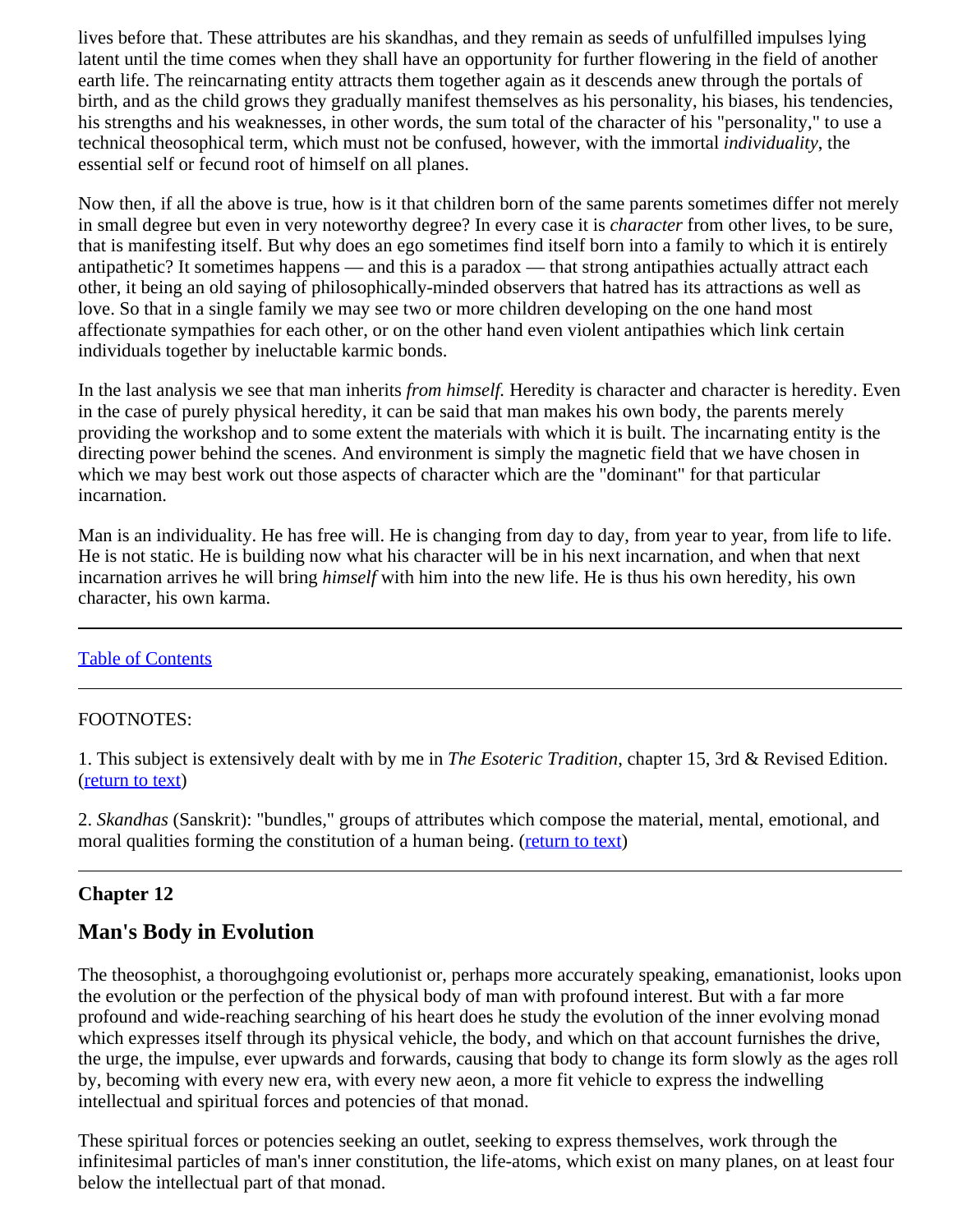In the physical body these life-atoms are enshrined within the cells of that body, working through the atoms of which those cells are composed. Thus is it that the evolutionary drive finds its outlet; it comes from within, expresses itself through the intermediate nature of man, then finds an expression through the physical vehicle, in order that the thinking entity may see this world of matter even as we do see it, and draw such lessons from companionship with it — as a master, if you please, not as a slave — which it may and can draw.

It is to the thoughtful mind a palpable absurdity to suppose that all thinking entities must have a physical encasement in all respects, or indeed necessarily in any respect, identic with the human physical body today. This would be equivalent to saying that no entity could have consciousness or intelligence or the power of consecutive thinking, or the moral sense, unless his physical frame were in all respects identic with our own.

Intelligence and consciousness and the moral sense could live and express themselves quite as easily in physical bodies of an entirely different type from ours. Indeed, it is the theosophical teaching that selfconscious, intellectual, and even *spiritually* self-conscious beings live and follow the courses of their respective lives and destinies on certain other globes of our solar system.

On this earth, self-conscious beings, or what we call humans, currently have the bodies they have as the fruitage of a long evolutionary ancestry, as the necessary resultant, evolutionally speaking, of bygone workings of the inner urge or drive inherent in man's inner constitution and working thence through the physical matter existent at our present epoch. The same thing applies, historically speaking, to all preceding geologic periods and to all zoologic periods which are destined to follow our present one.

For instance, would man be less human if he had a tail? Not at all. A tail neither makes nor unmakes an animal, nor would it make or unmake a man. What is man? Man is the inner consciousness, a thinking entity, the source of the moral sense, the source of the intellectual power, the center of the spiritual aspirations which we all have. Man's body, on the other hand, is but the physical encasement in and around which he lives, selfexpressing himself through it; and the manner of that self-expression through this physical body forms a part of the subject of our study.

As a matter of fact, hundreds of millions of years ago, during the third globe-round, i.e., during the preceding great planetary period, the earth bore its appropriate and characteristic fruitage of lives, and many and various were the classes and groups of evolving beings in different degrees of development. At that remote time man did indeed possess a physical body or encasement of which a tail was then a more or less useful appendage. All record of that zoologic fact is at the present time completely passed from human memory; nevertheless our teaching is that the physical men of that period hundreds of millions of years ago, did have a tail, albeit a short one.

The old Hindu legends and mythoi relate how the gods and the men of a past age associated with intelligent beings who are described as monkey tribes, who spoke and constructed dwelling-houses and built cities, and whatnot. These myths, based upon half-forgotten memories of a geological past and handed down from generation to generation through the ages, acquired in far later times the legendary form in which we now possess them, as for instance in the very ancient and extremely interesting epic tale, the *Rāmāyaṇa*, detailing the adventures and loves of Rāma and his delightful companion and wife Sītā.

Indeed, if the mere lack of a tail as an appendage to man's physical body were the sole test of evolutionary progress, then the tailless gorilla — one of the anthropoid apes, and considered by some zoologists and anatomists to be man's most immediate animal ancestor — stands higher than man along the pathway of evolution, because the gorilla has but three coccygeal bones or caudal vertebrae, i.e., the bones at the end of his spine; but man has four and sometimes five. In addition to this interesting fact, we may point out in passing that it is well known that babies are sometimes born with a rudimentary tail, what we might call an automatic reversion to a former condition.

What is man, I ask again? Man is the inner entity, the thinking energy, the consciousness — all that bundle or aggregate of forces which is consciousness, which thinks, which has a moral sense, and which aspires. The animals have all these spiritual and psychological potentialities in them also, but they have them latent; they have not developed a proper vehicle for the self-expression of these noble powers and faculties. But in man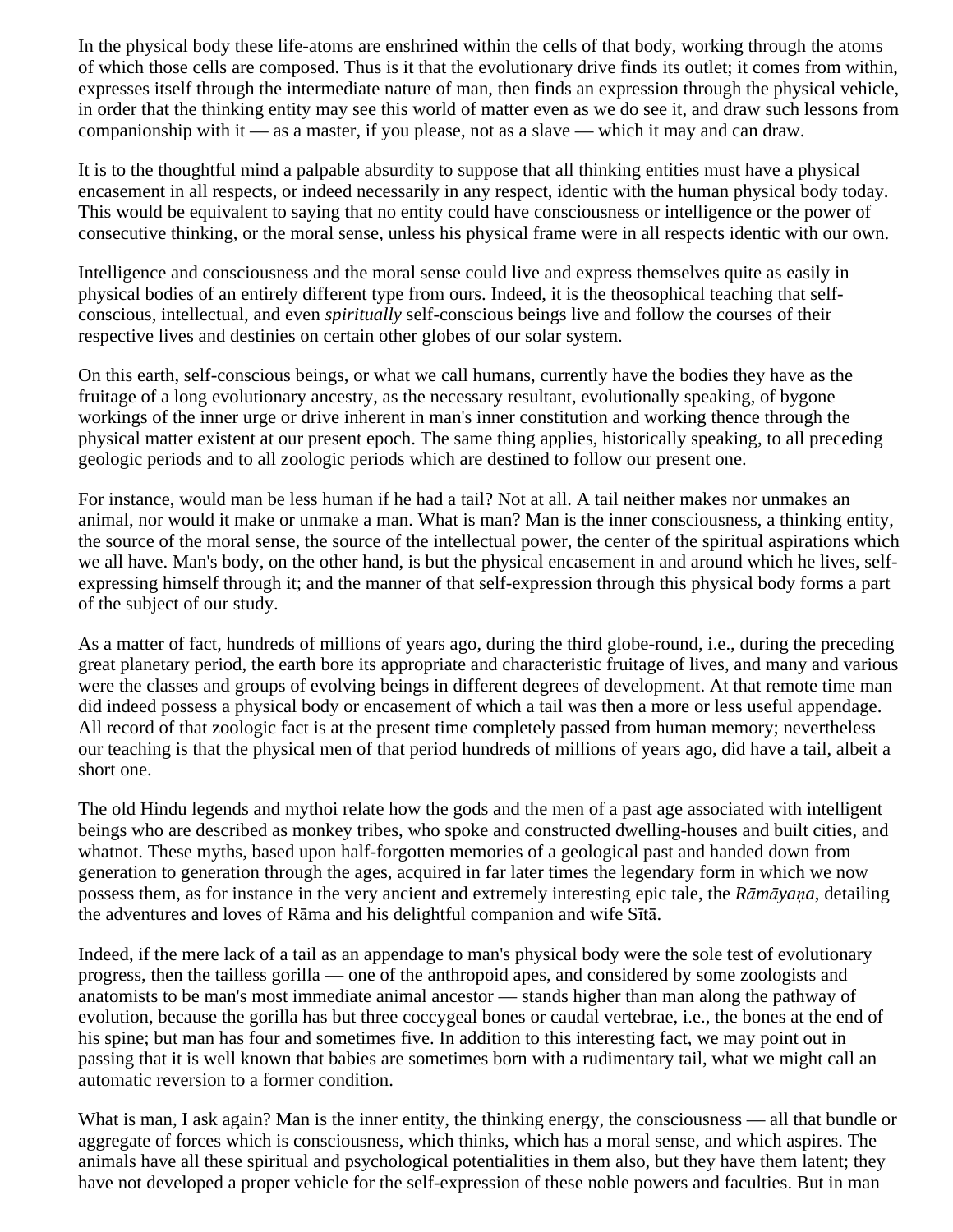those fine inner faculties have indeed possibilities of self-unfoldment through a vehicle which has been evolved and trained to manifest them. Hence man is what he now is both physically and psychologically.

The truth of this matter is that man's physical or corporeal encasement exhibits at any period of evolution exactly the state of self-expression on this plane which the indwelling monad has attained. Consequently, his evolution proceeds in stages that his power or facility in self-expression creates, from the smaller to the greater, the expressing vehicle in consequence following step by step and line by line the urge or drive of the inner impelling power.

Thus faculty always precedes organ; the organ is its representative, built up by the inner faculty for purposes of self-manifestation; otherwise, how could it exist? Whence could it come into being? What use would it have were there no preceding faculty which had built it for self-evolutionary purposes? Things do not just arise in the universe in haphazard fashion nor without a well-defined and expressing cause behind them. Hence, anything that appears or is manifest is an obvious proof of a forcible urge behind it that is thus showing itself. In other words, a phenomenon is a proof of a causal noumenon in the background which manifests itself through a phenomenon, which is thus its organ of self-expression.

It is a natural consequence of this that the physical body or encasement or vehicle must take on at different periods of evolution widely different and varying forms or shapes. Our bodies have not always been as they are now. What would you say to the statement that the original "human" corporeal sheath or body in the early ages of this planetary round on our globe was of a quasi-spherical shape, of an egglike or ovoid form, in the center of which the entity resided?

Further, it was not exactly luminous but luminescent and translucent, starlike, we might say highly phosphorescent. It is for this reason that we speak of that particular grade of matter as "astral," because such matter resembled the luminous nebulae that we discern in the blue dome of night; for astral means "starlike."

Since that far remote epoch of geological time, the bodily shape of the physical encasement has varied and changed step by step according to the calls of evolutionary necessities and progress, before attaining the form that it now has; and this change will continue progressively throughout future time, following faithfully every increase in power for self-expression that the inner entity acquires.

In the future, man's body will be far different in shape, in texture, and power of expressing the inner faculties, from what it is now. In the distant aeons of the future, our body will change equivalently with the passage of time, responding accurately to new needs, to new calls for self-development, and to new stimuli from the outer environment to which the inner man automatically answers; and, further, that outer environment itself will slowly change to a much more ethereal and refined condition.

Aeons upon aeons hence, during the last part of the seventh globe-round, the outermost covering of the entity which man shall have become will have returned to an ovoid or egglike form and will be, for the far more refined and spiritual matter of those future times, the physical or corporeal — if such words can be used encasement of the self-expressing divinity at the heart of each such ovoid body. Of course in those days, instead of being composed of gross, coarse, physical substance such as our bodies now are, this ovoid outer form will be a garment of dazzling light, sunlike, glorious, resplendent, and the entity at its heart will be that godlike inner man which man will then have become through self-evolving the spiritual powers which he is in his inmost self.

Thus it cannot be too emphatically reiterated that the physical body springs from, is a result of, the spiritual and invisible forces inherent within. It is these forces which make that body and control it and govern it, and give it shape and hold it together. This force of coherence, and all the other physical energic phenomena which the body manifests, have sprung from the inner fountain; for it is within the individual that lie the springs of energy or force, and therefore of all action.

Each man ensouls his own body. He is the oversoul, so to speak, of each one of the molecules or cells or atoms composing that body. In like manner do we originate from our spiritual root, because our inmost self reaches back into the heart of the universe. It is, in fact, this self of us which is at the heart of the atoms themselves. It actually forms these atoms, and then casts them forth, excretes them as it were, and thereupon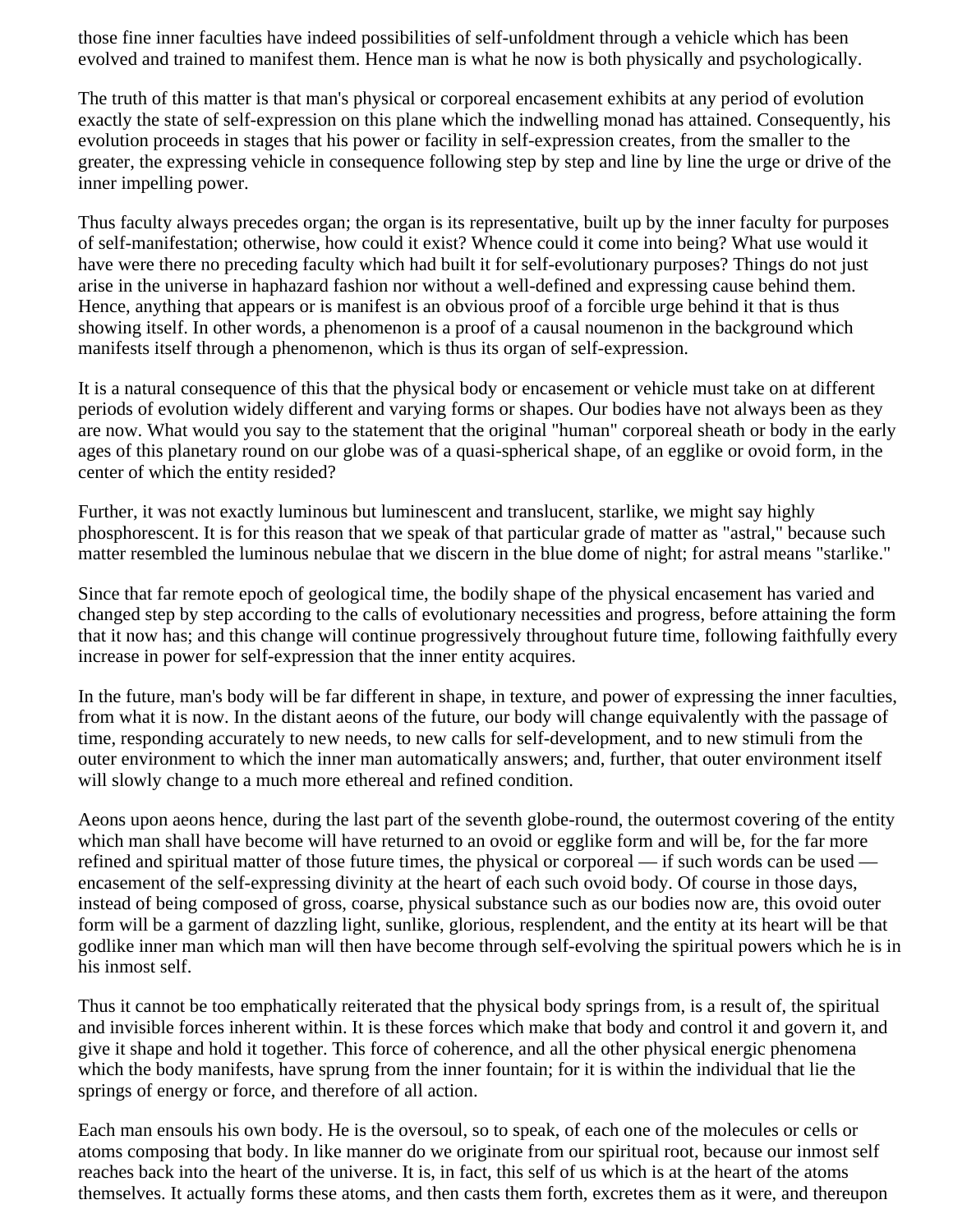lives in them. Thus does man build up his body from his own interior life forces, and works through it and manifests his various life fires in it.

Medical investigators into the mysteries of the human body used to search in it for an immortal soul, some tangible proof of human immortality. In the name of all conscience, what did they expect to find? An immortal body? A dead body, so called, neither speaks, nor breathes, laughs, thinks, or sighs. What then is death? What has happened when the body dies? Something did so act and manifest itself when the body was alive; that something once manifested all those powers which the living man shows, faculties transcendent with spiritual aspirations. What has become of them? The truth is they could not see the working of the inner entity on account of the manifold phenomena which it expresses in the living body. Consequently they passed over with unseeing eyes and uninterpreting minds the very proofs before them.

How did such ideas arise among Western European thinkers when science began to gather to itself some knowledge of the physical world, and the mind of man found itself more free to embark upon nobler thinking? Did these extremely limited ideas arise out of the fact that pictures and teachings which in the early days of Christianity were symbolic, finally came to be taken as literal facts — such for instance as the pictures that you may so often see in European Mediterranean countries of angels with human bodies, but possessing wings like gigantic birds; or beings with no bodies, and nothing but a head and a pair of bird's wings; or beings depicted as arising out of the corpse in the grave in the shape of a human form more or less outlined; or, as sometimes shown, of a mannikin issuing from the mouth of the expiring one with the last breath?

These very materialistic reproductions of the so-called human soul were originally purely symbolic, and never were intended, when first used, to be taken in their literal form. They were copied from the so-called pagan Greek and Roman symbolic reproductions of the passing of the inner entity at the beginning of the long sleep which they called and we also call death.

It is true enough that the inner entity, as compared with its gross physical vehicle, is an energy, a force, to our eyes invisible, intangible to our touch, and manifests in the living body as such an energy or force or power, the faculties which it shows during such manifestation being its intrinsic character. Is not this exactly what takes place as shown by the phenomena of the living, conscious, thinking, aspiring, emotional, psychical, passional, intuitive entity as it works through the body? Strange composite of heaven and earth, a compound energy, a bundle of forces, which death separates out and lets go, each of these along its own especial pathway.

Yet when we call the inner entity an energy, a bundle of forces, we likewise mean that it is substantially material in a nobler sense. And in this, the latest discoveries of physical science unknowingly corroborate the archaic teachings, for the scientists today teach that force and matter, or energy and matter, are fundamentally one, matter being, so to say, crystallized energy, or force; and energy or force being, so to say, subtle and moving matter. There are, as has been shown, many degrees or grades or stages of substance. There is, first, the physical; then what we call the astral, or ethereal; then the more ethereal; then the still more ethereal; then the intellectual, if you like so to call it; and then the spiritual; and at the acme, forming the summit of the hierarchical progression, is the divine substance. Even so is man built throughout his hierarchical inner and outer constitution.

This body of ours, though truly wonderful if we look at it from one viewpoint, from another viewpoint is a most imperfect vehicle for the self-expression of the reincarnating and reincarnated entity. It cannot manifest a thousandth part, not even a millionth, a billionth, part of what there is seeking self-expression in the inner man, the invisible human entity.

It is through the senses mostly that we seek to self-express ourselves; and everyone knows how imperfectly they receive impressions from the outside, to say nothing of their feeble power in unfolding the locked-up powers and faculties and feelings which are within.

There are five senses as we now have them. Each one is the fruit of long evolutionary labor; imperfect as they are, yet how well they serve us. But how much better will they not serve us as time passes, in the aeons of the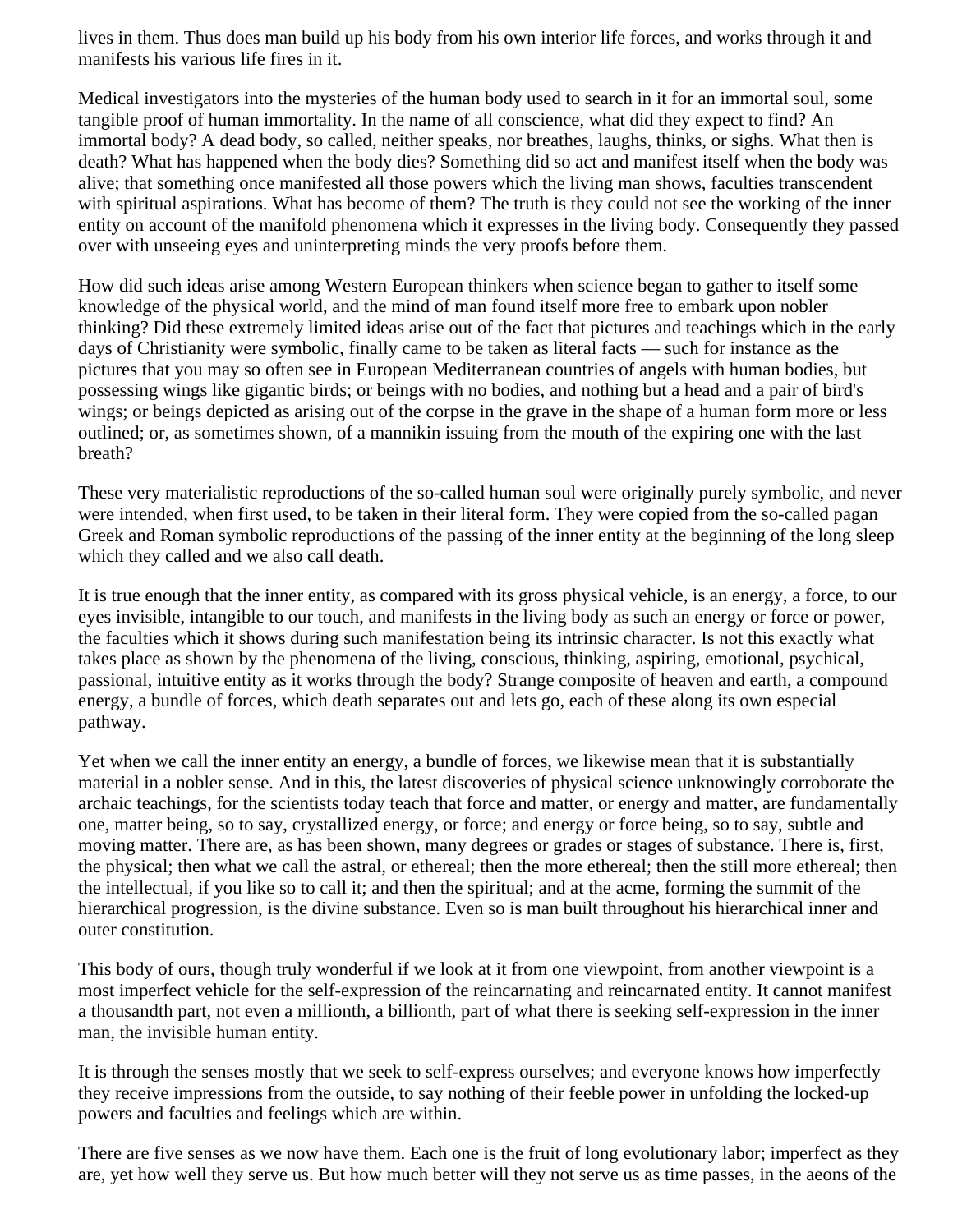far future when they shall have become much more perfected, much fitter instruments for the self-expression of the inner entity.

This entity, when it seeks incarnation, is essentially an aggregate of forces: spiritual, intellectual, psychical, emotional and astral-vital. When it finds its time for assuming (or reassuming) a new physical body, it is magnetically or perhaps electrically drawn into that family, more particularly into that mother cell, which closest presents in its own cell sphere the lowest rate of vibration of the reincarnating being. In this respect the attraction is magnetic and the incarnating entity is thereby drawn to the cell having a corresponding vibrational rate. Thereafter the rates of vibration coincide and become one in period. In this way developing life in the fertilized cell begins.

The atoms themselves are naught but equilibrated forces, and therefore the cells which they compose are essentially equilibrated forces. Thus it is easy to see how the communication between the visible and the invisible is naught but a question of similar or differing vibrational rates. It is all a matter of vibrational synchrony. You can make a piano wire sing if you strike its keynote on another instrument. You can break a glass, shiver it, by sounding its keynote on a violin or horn, as is well known, if you can catch and sound the vibrational rate that the glass is built on. I believe that in time to come physicians will discover and utilize the marvelous curative powers lying in sound, let us say in music which, after all, is in its physical sense harmonious sounds.

As the body grows, that is to say, as the growing aggregate of daughter cells forming the body of the individual-to-be receives in ever-larger quantity, and in ever-more specialized forms, the different forces of the entity coming into physical life once again from its long rest after its preceding life on earth; or, to put it in other words, as the growing body answers in continuously increasing perfection to the combined rate of vibration of the principles composing the entity then reincarnating, the individual characteristics of that reincarnating entity grow progressively more manifest.

While these rates of vibration are more or less diffused through the physical body when it attains adulthood, nevertheless there are foci in and through and by which the incarnating entity expresses itself, the channels, as it were, the open doors, through which it pours its lower aspects, thus self-expressing itself in that aggregated body of cells which is now in process of building and forming its physical encasement or body.

What are these foci? Generally speaking they are the various organs of the physical body. More specifically pointing out their location, we may say there are seven main foci or centers in the human body, each one fit and built for the purpose of expressing one of the six general principles — the physical body apart — of which man is composite, ranging from the spiritual to the vital-astral, the lowest.

Where are these foci? First, please understand that an ethereal force, a subtle and delicate force, however tremendous its power may be, does not of necessity need a large physical organ for self-expression. If there be in the human frame, in the physical body of man, a point as large as the point of a pin, it may be enough. What we may see with our physical eyes as so small a part of physical matter, from the atomic standpoint may contain heaven knows how many atoms.

These foci, then, these centers of etheric transmission in the human body, in the Sanskrit philosophical and other writings are called *chakras,* a word meaning "wheels" or "circles," and therefore what we might translate in this connection as ganglia or glands, perhaps. Of the seven, I will mention here only the two highest which are within the skull: the pineal gland, and the pituitary gland. These two little glands or bodies enable two different and yet co-working and interlocking forces of the man, that is the real man, to selfexpress themselves through the body. They were built for that purpose through aeons upon aeons of evolutionary labor, and in time to come they will be still more perfected than they are now, and therefore better able to express those spiritual and intellectual and mental and emotional and psychic and ethereal powers which in their aggregate are man.

<span id="page-47-0"></span>It is through the seven chakras, foci, channels, openings, doors — call them what you like — that the incarnating and incarnated entity expresses itself; and through them that the forces of which man is composed are diffused through the entire body, which is his physical being.  $(1)$  $(1)$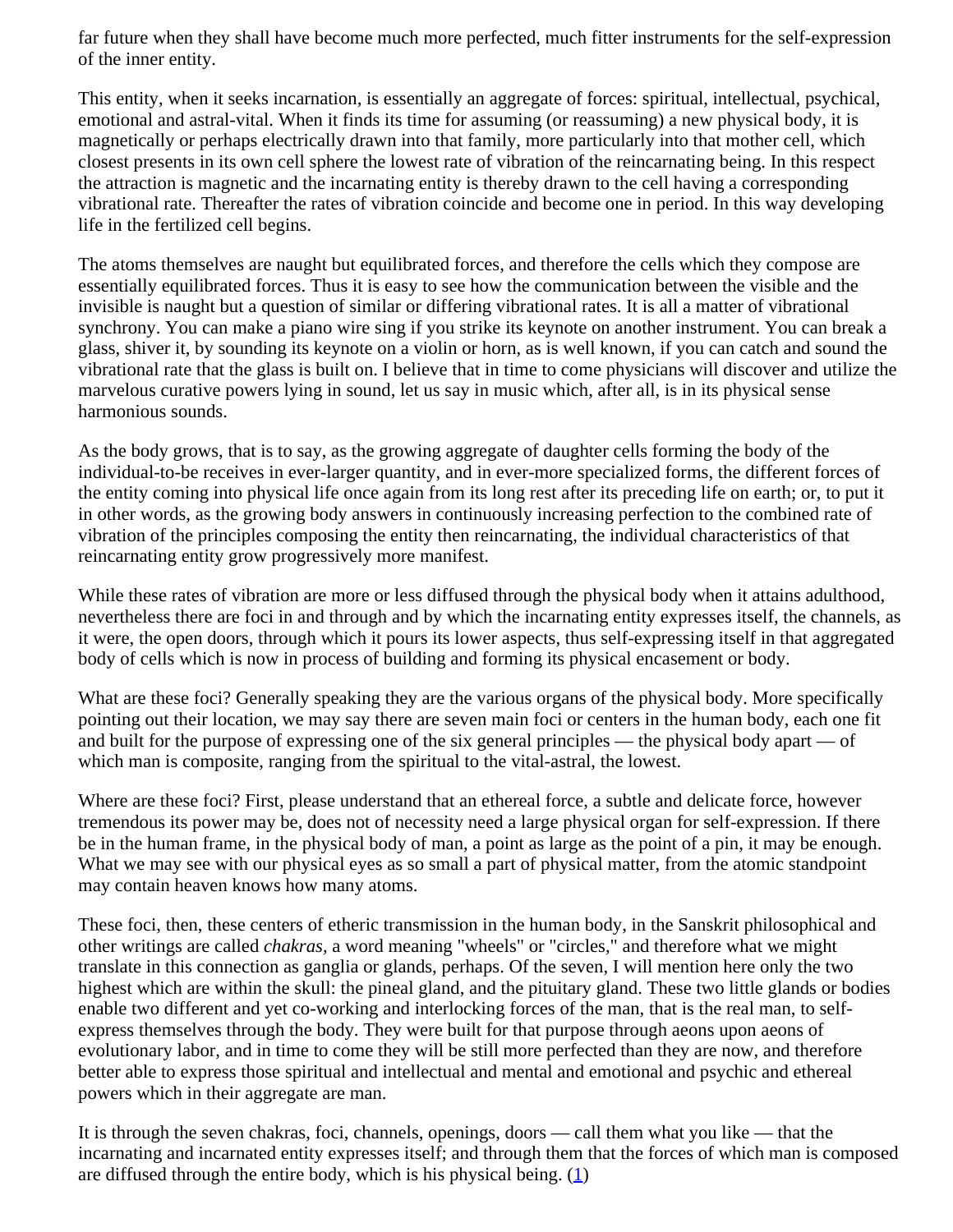Evolution is the breaking down of barriers, and coincidently the building of the vehicle ever more fit for expressing the interior faculties and powers of the inner entity. It is in part this breaking down of barriers, and in part the refining and building of the vehicle, which enable that inner entity to manifest its faculties proportionately. Evolution is not the adding of stone to stone, of experience to experience — not that alone; it is much more the building up of the vehicle, becoming constantly more fit and ready to express or manifest some part of the transcendent faculties of the human spirit. A highly evolved man has a vehicle more fit and more ready than has a man less highly evolved; and this applies not only physically, but even more strongly on the mental and psychical planes. The inferior man in evolutionary development has not so fit a vehicle, and consequently can express those powers but poorly.

Let us cleanse our minds of crystallized ideas that because things are as they now are, they always have been so, always will be, and always must be; for such would be the reasoning of a child. It is obvious that if things grow, they change; and change is always for betterment in the evolutionary journey — leaving aside all sidelines of growth, such as degeneration. We are now speaking solely of the general course of evolution.

We are all children of the earth in one very true sense, and at the same time we are the offsprings of heaven. Our earth has not produced that wonder-thing within us which directs and governs our lives, which gives us thinking and feeling and aspirations and longings for better things. No, that part which the earth produces is the physical vehicle; but the wonder-thing is we ourselves, and is native in the realms of spirit and ineffable light.

Therefore, while we definitely place man's body in the animal world, we do so because man's primeval physical form was the originant, the primitive source of that entire animal world — an earth product. But is this body of ours man? Man's physical body is but the poor shell enclosing and crippling the powers of a spiritual luminary.

Yet it is a wonderful instrument, if we look at it from another standpoint; but in comparison with the glory of the god which man inwardly is, the animal which is his body and through which this inner splendor seeks to shine, is as nothing. It is but an enshrouding veil, a limiting encasement. Still, it must be a fit vehicle, one appropriate to express those indwelling powers of a spiritual, intellectual, mental, psychic, and astral-vital nature, which in the aggregate are man. It is thoughts such as these which teach us to see the value of ethical rules in life — those fine and noble instincts of the inner being, whose collective mandate is one which we dare not disobey.

Slowly and very gradually do the various vehicles or garments or sheaths, in which the inner nature of man, as of all entities, lives and works, become more refined, more capable of expressing the inner powers and faculties. Behind all there is the general cosmic urge which commingles in action with the individual drive of the entity, always forwards and outwards in self-expression — for the general as well as the individual impetus is always forwards.

And what is this engine whence flow this general urge and the particular drive? It is a spiritual engine. It is, in fact, the monad — the divine root within us, taking its general life force from the universal life of which it is an intrinsic and inseparable part, and which at the same time is the fountain of the individual drive. Back of man, back of the animate entities on earth today, back of the many various stems of animate organisms, there is in each case the vital drive of a living monad. These monads are not soiled by the matter with which they work, and in and through which they work — not more so than the rays from the glorious sun are soiled or spoiled or lose their innate brilliancy by the water and scum and ooze and mud in the fetid swamp through which they may penetrate to some degree, cleansing and purifying all they touch.

It is this inner ray or spark of light in beings which furnishes the urge, the driving force, the innate impulse, to higher things. This light comes from the ocean of universal life; and from that universal life in the beginning of our evolutionary course we issued as unself-conscious god-sparks, so to say; passing through innumerably varied stages along the pathway of evolutionary progress. We learn in each stage lessons appropriate thereto, thus garnering understanding of any such stage of our cosmic journey. Passing thence forwards or, what comes to the same thing in the present instance, farther downwards into matter, we enter the human stage and there attain self-consciousness — a self-consciousness which grows and broadens ever more and more as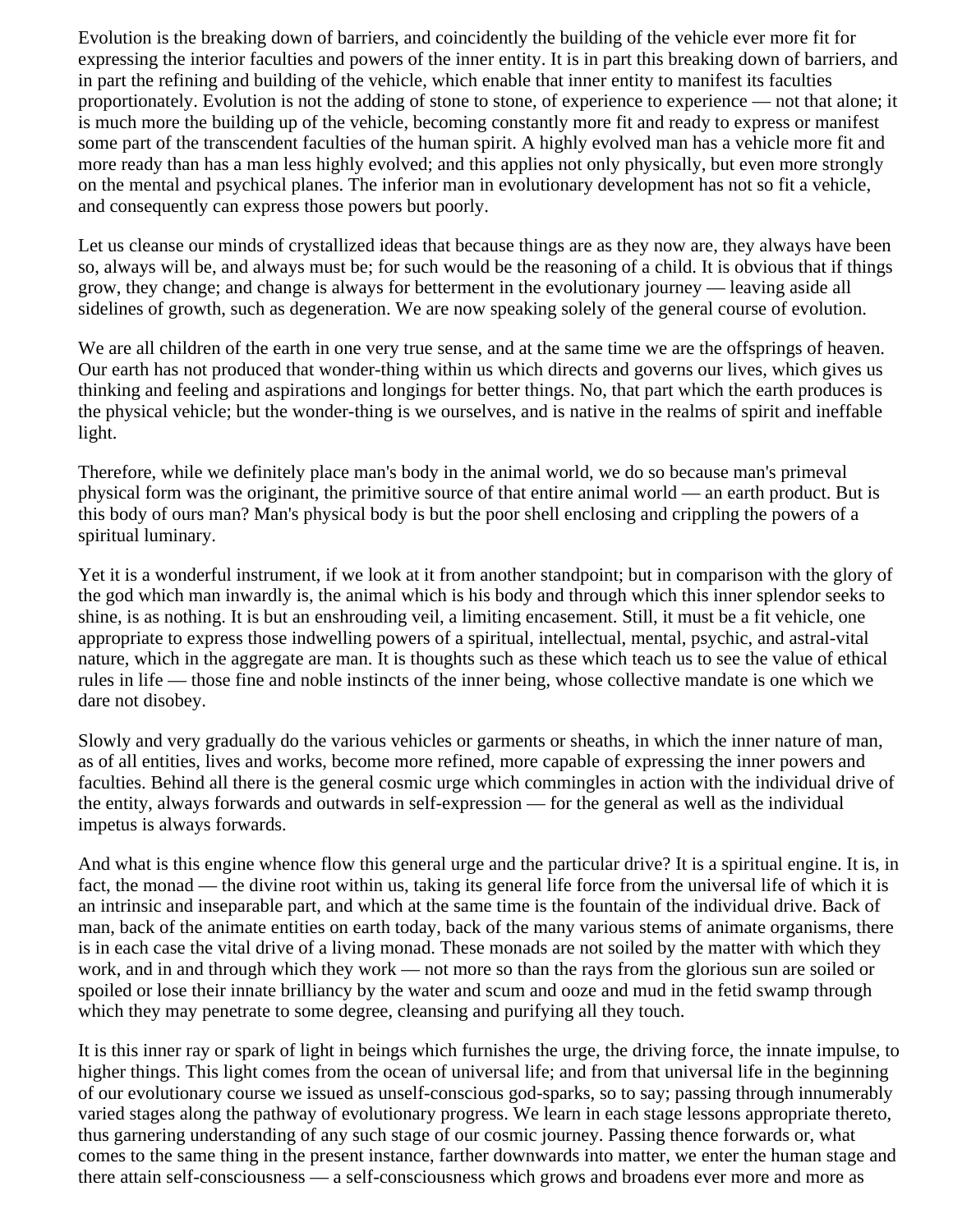time goes on; because with every step forwards, with every new lesson learned, our capacities have a larger field for self-expression; and evolution is nothing but progressive self-expression.

When self-consciousness has been won, each new step thereafter we can take with a more confident and stronger stride ahead; and thus at every step forwards we learn more than we knew during the last stage. It is thus that self-consciousness broadens into universal consciousness again, when we pass the turning point of grossest physical matter, and turn our faces ahead for the long, long upward ascent. So it is at the end of our planetary period that human consciousness rebecomes universal consciousness, returning after having reached the culmination of our evolutionary course back to the Source whence we originally came, no longer as unself-conscious god-sparks but as fully self-conscious gods.

### [Table of Contents](#page-0-0)

### <span id="page-49-0"></span>FOOTNOTE:

1. See [Chapter 13,](#page-49-1) "Man's Inner Centers." [\(return to text](#page-47-0))

### <span id="page-49-1"></span>**Chapter 13**

# **Man's Inner Centers**

The spiritual being that is the real man plays on the physical body as the master musician plays on a wondrous lute or harp. The strings of this instrument, this marvelously constructed physical frame, run from the coarsest catgut, which can produce heavy, sensual sounds, to the silver and gold, and finally to the intangible strings of the spirit; and the musician plays on these strings with masterly sweep of will when we allow it. Mostly we human beings refrain from playing on the nobler and higher strings, and play on the coarse catgut only.

As a matter of fact, this body of ours is one of the marvels of the universe. We at present have no realization of what it contains, of its powers to be developed in the future as evolving time will bring them forth, but which we can hasten in their growth now. These powers of the human being function through the seven main centers of energies in the body: seven organs or glands, sometimes called chakras. Strictly speaking, the chakras are the astral organs or functions, and their specific allocations to physical organs are surrounded in exoteric literature with mystery and uncertainty. They have been known and studied, however, in certain schools since time immemorial. To enumerate these generally, from the lowest up: the genital, the liver and spleen, the cardiac, the brain as a whole, the pituitary gland and the pineal gland. There are others subordinate to these, but the above are the most important. And strangely enough, they are as it were paired: the heart and the brain; the pineal and the pituitary; the liver and spleen; and the pair of the lowest couple, as a matter of fact, is the solar plexus — but this is a story by itself.

Every one of these organs or glands has its own appropriate function, activity, purpose, and work in the human frame. By our will, by proper study, by living the life, we can make the higher, the incomparably more powerful ones within us, active far more than they presently are, and thus become gods among men. Most of us do not do that. We live in the world below the human diaphragm as it were. And yet, despite our worst efforts to kill the god within us, to destroy its holy work, the pineal gland and the pituitary gland, and the heart, continue functioning just the same. We are protected against our own foolishness.

The lowest of these chakras can be made one of the noblest by changing its functional direction for creative spirituality. Waste brings loss; that particular organ in the human frame can be made the organ for the production of the mightiest and noblest works of genius. It has a spiritual as well as a physical side, as all these organs and glands have. But how many remember the holiness of spiritual creation, so to say?

The liver is the seat of the personal man, the kāma-mānasic individual; and the spleen, the lieutenant of the former, is the seat of the astral body, the liṅga-śarīra. Even at séances — which I would not advise anyone to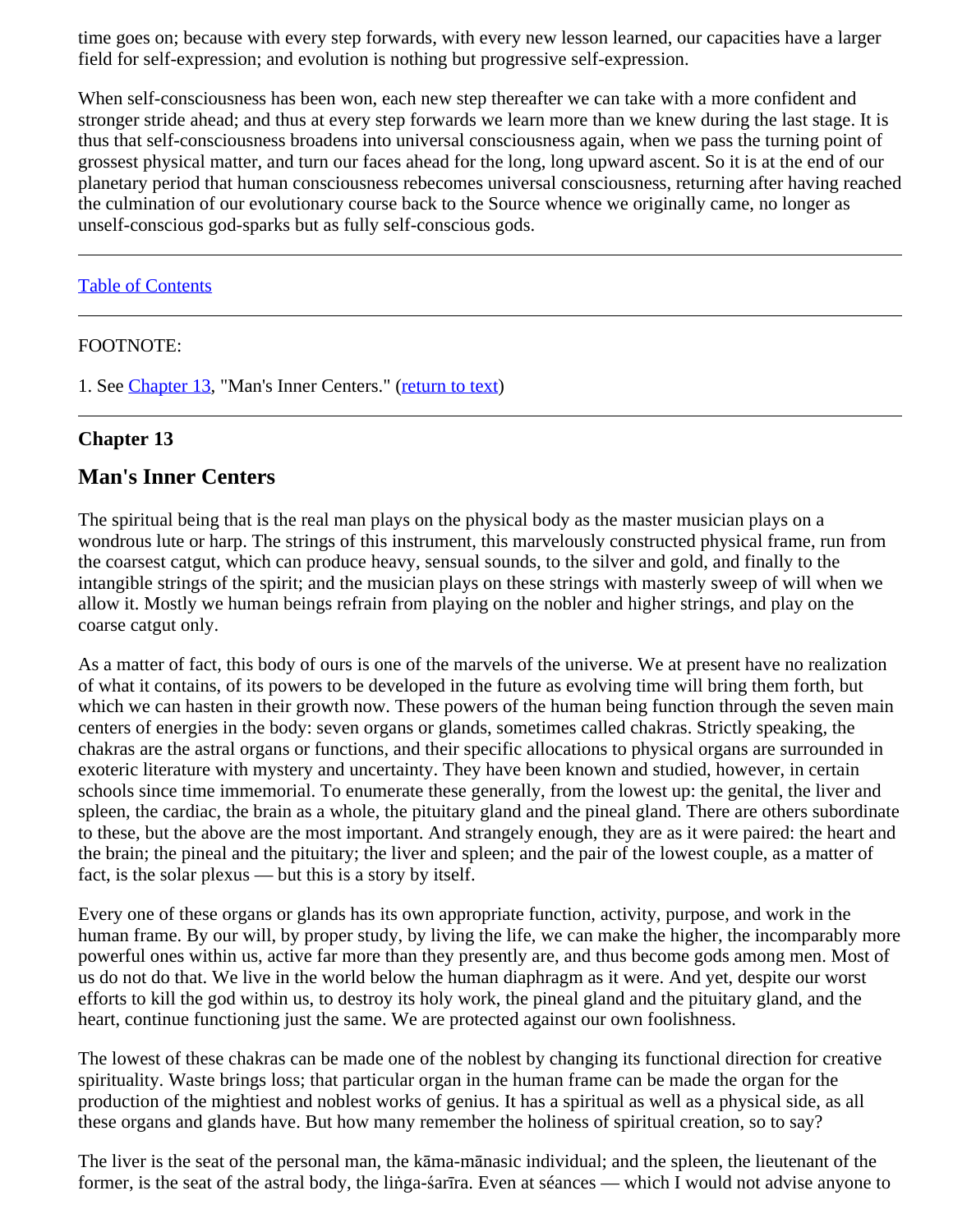frequent — it has been shown how the astral body of the medium oozes out, first as a slender thread, and then becomes, when the manifestation is *genuine*, what is now called "ectoplasm," really thickened astral stuff; and it is from the spleen that this astral body comes forth.

Then the heart, the organ of the god within us, of the divine-spiritual: here in the physical heart considered now as a spiritual organ — and not merely as a vital pump, which it is also — is the god within; not in person, but its ray touches the heart and fills it as it were with its auric presence — a holy of holies. Out of the heart come all the great issues of life. Here is where conscience abides, and love and peace and perfect selfconfidence, and hope, and divine wisdom. Their seat is in the mystic heart of which the physical organ is the physical vital instrument.

The brain *as a whole* is the organ of the brain-mind, the field of activity of our ordinary reasoning, ratiocinative mentation by which we think ordinary and even higher thoughts, and by which also we go about our daily tasks. But connected with the brain are the pineal and the pituitary, already mentioned. The pineal gland is as a casement opening out into infinite seas and horizons of light, for it is the organ that in us receives the direct *mahatic* ray, the ray direct from the cosmic intellect or *mahat.* It is the organ of inspiration, of intuition, of vision.

The heart is higher, because it is the organ of the individual's spiritual nature, including the higher manas or spiritual intellect. When the heart inflames the pineal gland and sets it vibrating rapidly, then so strong is the inflow of spiritual force that the man experiencing this has his very body clothed in an aureole of glory. A nimbus is behind his head, for as the pineal gland vibrates rapidly the inner eye is opened and sees infinity; and the aureole or nimbus is the energic outflow from this activity of the pineal gland.

The pituitary gland is the lieutenant of the pineal. It is the organ of will and hence also of automatic growth; the organ of will and urge and growth and impulse. But when the pineal sets the pituitary vibrating in synchrony with its own vibration, we have a god-man, for there is the intellect envisaging infinity. Then the divinity in the heart speaks and vibrates synchronously with the pineal gland, and the pituitary thus inspired to action of will, works through the other chakras or organs and makes the entire man a harmony of higher energies — relatively godlike!

All great spiritual leaders and teachers the world over, the great men-gods of the human race, have told us how to increase the vibration of the pineal gland in the skull. The first rule is to live as a true human. It is as simple as that. Do everything you have to do, and do it in accordance with your best. Your ideas of what is best will grow and improve. The next rule is to cultivate *specifically as units* the higher qualities which will make you superiorly human as contrasted with inferiorly human. Be just, be gentle, be forgiving, be compassionate and pitiful. Learn the wondrous beauty of self-sacrifice for others; there is something grandly heroic about it. Keep these things in your heart; believe that you have intuition; live in your higher being. When this can be kept up continuously so that it becomes your life, habitual to you, then the time approaches when you will become a man made perfect, a glorious buddha. You will manifest the immanent christ within you, you will imbody it. There is the spiritual physiology of the whole matter.

The pineal gland was in earliest mankind an exterior organ of physical vision, and of spiritual and psychic sight. But due to the evolutionary course that the human frame followed, as time passed on and our present two optics began to show themselves, the pineal gland or the "third eye," the "Eye of Śiva," the "Eye of Dangma," began to recede within the skull, which latter finally covered it with bone and hair. It then lost its function as an organ of *physical* vision, but has never ceased to continue its functions even now as an organ of spiritual sight and insight. When a man has a hunch, the pineal gland is commencing to vibrate gently. When a man has an intuition, or an inspiration, or a sudden flash of understanding, the pineal gland is beginning to vibrate still more strongly, albeit softly, gently. It functions still, and can be cultivated to function more, if we believe in ourselves and in our innate spiritual power.

As a matter of fact the pineal gland is connected with what will in time come to be our seventh sense. There are, according to the ancient wisdom, two more senses to be developed, making seven in all. It is a difficult thing to describe just what these senses will be, because as they are not yet existent and working in and through us as manifested activities, we have no names for these virtually nonexistent powers. The sixth sense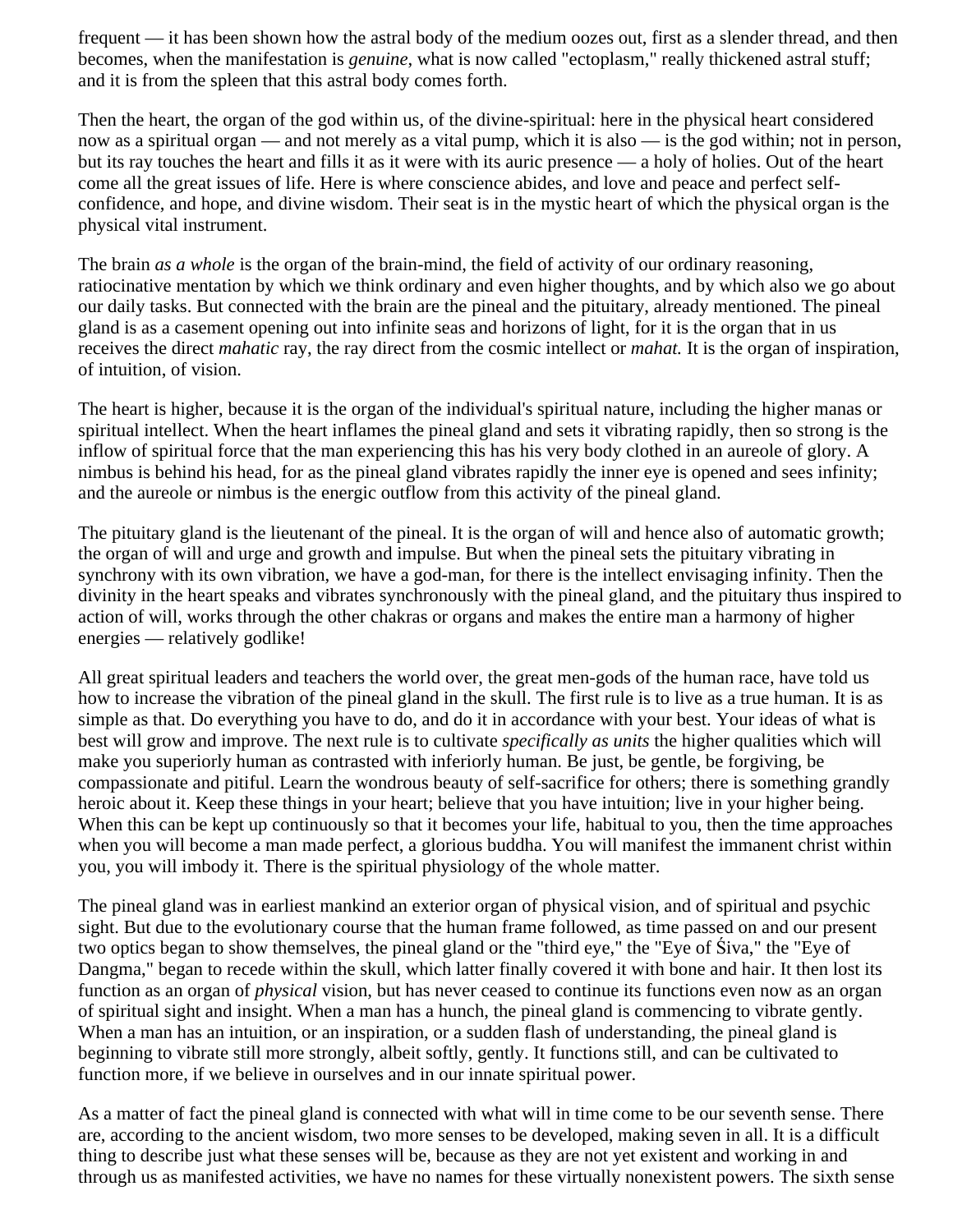might be described as psychic or psycho-spiritual sensitivity; just as touch is sensitivity of the skin. This psychic sensitivity does not mean knowing what everyone is thinking. It means impressionability, being subject to psychic impressions of many and various kinds, a sense therefore which can be very valuable, but likewise very treacherous and clothed with peril unless we be eternally on guard.

I think it is due to the infinite kindness of the gods above us that the sixth sense has not yet been developed. It is coming even now slowly into activity, very feebly as yet, but beginning to show itself; and this accounts for the large number of so-called psychics in the world, who are often unsteady people. If that sense were to come to us now *in its fullness*, it would be a gift such as that given to Hercules. It might burn us to death like the robe of the centaur Nessus. We are not yet sufficiently developed ethically to carry a sense like that with safety to our sanity, to our health, and highest of all, to our duty to our fellow human beings.

The seventh sense I would call the development of interior, instant, spiritual cognition, intuition, as far as it can be developed in us human beings in this round on this globe. Its organ, the Eye of Śiva or "third eye," should more correctly be called the "first eye," because it preceded the other two, and should not be spoken of as though it came in as a lame and limping third. It is, as said, even today partially functional, but it has very hard going, mainly due to the work of the two eyes which overcame it. As time passes the two eyes will grow slowly more perfect in function, but will recede in importance; and the "first eye" will come again into its own. It did function in other rounds, during the third and even the second, weakly during the first; because during the first round the monads which we call egos now were then spiritual and semi-spiritual beings, as it were in a samādhic condition on this plane, practically unconscious; but — strange paradox — because of the functioning of this direct consciousness from within in those earliest beings, they had thoughts which embraced infinitude, with scarcely any exterior consciousness of the outside world. This same condition of the first round was repeated in the first race of this fourth round.

It is this Eye of Śiva which will function again one day as the organ of our seventh and highest sense. And when that time comes to pass it will unite in function with the heart; and when these two unite their fluids and energies, we have a perfected man.

# [Table of Contents](#page-0-0)

# <span id="page-51-0"></span>**Chapter 14**

# **Lost Pages of Evolutionary History**

It is the teaching of theosophy that evolution — or the unfolding, unwrapping, self-expressing, progressive growth of an entity — proceeds in cycles both large and small. Each great cycle or tidal wave of life which sweeps over our earth lasts on this planet Terra for scores of millions of years; and each such globe-round, as we call such a tidal wave of manifestation, during the course of its activity gives new birth to numerous great stocks of beings, ranging from elemental beings to those quasi-divine entities beyond mankind.

Some of these stocks or kingdoms of nature below man are well known to everyone: the beast or animal kingdom, the vegetable kingdom, the mineral kingdom. Below these are the three kingdoms of the elementals. These last kingdoms, those of the three classes of elemental beings, modern knowledge knows nothing of except in this respect, that it recognizes certain forces in nature. These three elemental kingdoms are the channels through which these natural forces pour into our earth and work in it and on and through it and hold its component parts together, being, as it were, the vital cement or energies of coherence which bind together the hosts and multitudes of hosts of the conscious and semi-conscious beings composing our earth. These are the elementals.

There are likewise three other kingdoms of entities far more progressed than man is, which are above him in the scale of evolutionary advancement. These three superior kingdoms are the *dhyāni-chohanic*. They consist of spiritual beings who were all once, in far past ages, men also as we now are. They had passed through humanity to attain their present stage or status of dhyāni-chohanhood. And it is the destiny of humans similarly to follow this same path of upward progress, the destiny of every individual of the human stock — if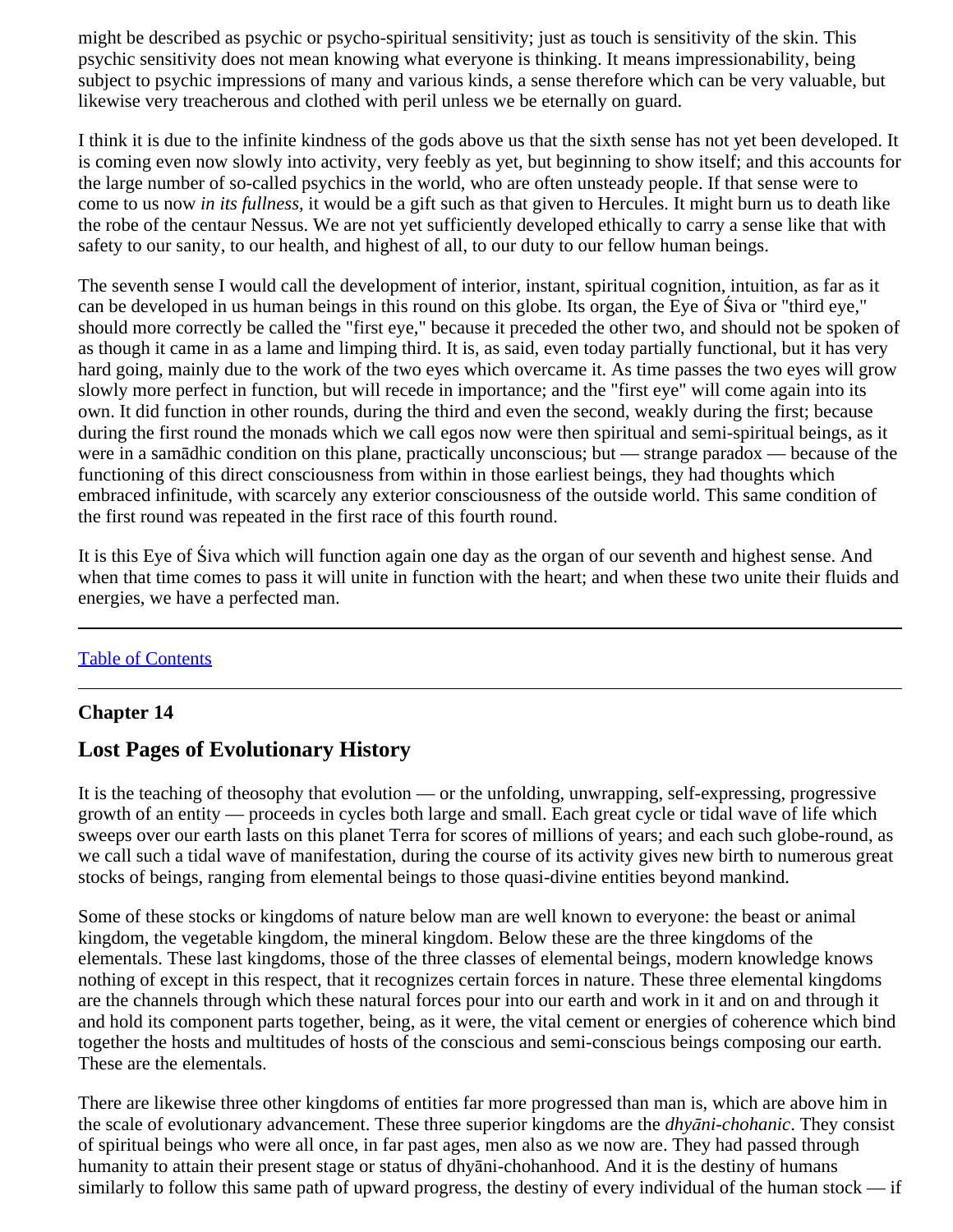it prevail over the down-pulling forces of matter along its evolutionary pathway upwards — in the future to become itself a member of these three nobler stocks above mankind.

The ancients called these three stocks superior to man, gods. In modern times, I suppose, they would be called spirits; not excarnate human entities to whom the noble term "spirit" is often grossly misapplied. But they are truly developed spiritual entities which we call monads.

These three kingdoms higher than man, which he is destined to join in future time, form the three stages of progress preceding other still more advanced hierarchies of beings, all evolving, all on the upward march, all ascending higher and still higher, illimitably in eternal duration — both in the past as it will be in the future — and finding their ineffably beautiful destiny in the boundless fields of spiritual space.

Each of these great stocks of beings produces entities of its own kind, of its own capacities, each one having its own inherent drive or urge or tendencies. Each stock, in other words, has its own individuality, just as man has, or an animal, or a tree, or a flower, or any other stock.

Here we shall discuss that great stock which we call the human kingdom. First it should be understood that the origin of man, according to theosophy, was not what most scientists are accustomed to call monogenetic, that is, the origination of man from a single point of departure. The archaic wisdom-tradition does not teach of a primitive Garden of Eden, or of a single couple, an Adam and Eve who gave birth to the human race. This old Biblical mythos was symbolic, as the Qabbalistic Jews well knew, and should not be taken in its surface meaning or in its literal construction. Man's origin was not monogenetic but polygenetic or, to be more accurate, a modified polygenesis; that is to say, the various stocks which form the human race as an entity did not derive from one couple, but arose from several contemporaneous zoologic centers or points of departure, from groups living on different zones of the earth's surface, aeons and aeons and aeons ago in the far bygone geologic past.

As nearly as we can give dates (due to the imperfection and uncertainty of interpretation of the geologic record) by studying the story of the rocks we may put back the origins of humankind into the so-called Paleozoic or Primary era of geology. (Again, we are here using H. P. Blavatsky's time scale of geologic eras based on 1888 estimates [see Chapter 4, [Note 1](#page-19-0), and [Appendix 1](#page-57-0)]). And this first race, this primordial race, composed of a number of subordinate individual strains, produced the various stocks which have descended even to our own day, albeit more or less mixed.  $(1)$  $(1)$ 

During all those long periods of development, which run back for scores of millions of years into the past, in the present globe-round the human stock necessarily passed through many varying forms, retaining, however, even from the beginning of true humans, the general type-plan of the human frame, yet varying greatly as it progressed and evolved towards a wider perfection with the passage of time down to our own day.

The evolutionary history of man is characterized by the development of what are called in theosophy *rootraces*. The root-races preceding our own were four in number. We are the fifth; and each of these root- or stock-races had its own physical characteristics or specific features.

The first of these great races which appeared on our earth during the present globe-round was in its beginning a race of astral entities, ethereal, invisible they would be to us in our present state of gross materiality.

This first great race was sexless, and propagated itself by fission; that is to say, it divided into two, each such fission producing a new individual. Consequently the daughter of such a fission was likewise the sister of its mother. That first great stock-race lasted for millions of years.

As time passed, and as the cycling race circled downwards farther into matter, seeking self-expression in the material world, this first root-race grew more solid, but it remained ethereal even to its end. It had no human shape such as we now understand it. Each of the individuals composing it was an ovoid body of light, luminous, pellucid, translucent. These individuals had neither organs nor bones.

Have you ever considered the gelatinous structure of the jellyfish, a medusa for instance? It may be to you perhaps a hint of something still more ethereal, still more luminous and translucent, than it. Life builds houses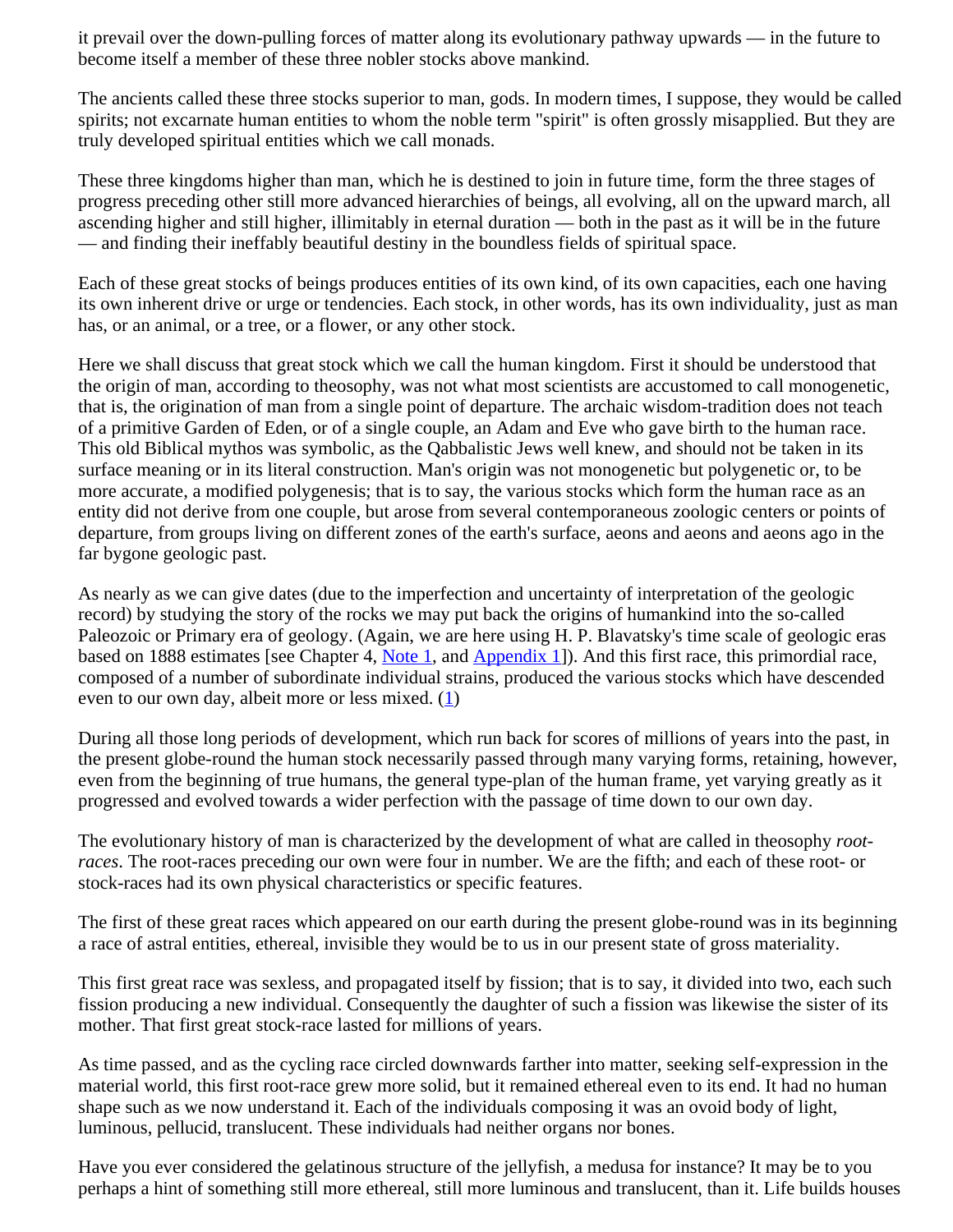for itself of many forms and kinds, nor are bones and organs necessary for the templing of the vital entity.

When millions of years had passed, the second root-race came into being. This second race was less ethereal than its predecessor, for the races following each other in time grew constantly more material, more solid, more opaque, down to the fourth root-race.

The second root-race was asexual and reproduced itself by a method which is still represented on earth among some of the lower creatures, that is by "budding" or gemmation. From a particular part of the individual a small portion of the parent entity broke off and left its parent body — the mother, if you can use the term "mother" of an individual which had no sex at all. The offspring or bud left it somewhat as a spore will leave a plant, or as an acorn leaves the oak, this bud or small portion of the parent entity growing into an individual in all respects like to the parent from which it had separated itself.

Even as the individuals of the first race had separated off from themselves a large portion of their body which was that race's method of reproduction, as said — this large portion growing to the size of its parent and duplicating it in all ways, so the second race reproduced itself by what zoology and botany call budding. A swelling appeared on the superficial or outer surface of the body of one of these entities; this swelling grew in size, and as it grew became constricted near the point of junction with the parent body, until at length the bond of union became a mere filament which finally broke, thus freeing the bud, which then grew into another entity in all ways like its parent.

The second race was more material in physical structure, and more humanoid in appearance, than was the first, but it still was more or less translucent, although growing more opaque because more dense with the passage of every one hundred thousand years of its long life cycle, which comprised many millions of years.

Towards the end of this second great stock-race, which by that time had become still more viscidly gelatinous and filamentoid in structure (although it was as yet more or less ovoid in form), this race even then began to show some vague approximation in shape to the present human form. Its filamentoid structure likewise covered and guarded deeply seated nuclei within it, which were condensations of the general cell substance, and destined to develop in the next race into the various organs of the body.

When this race had run its course, lasting for many millions of years, then the third stock-race came into existence, still more physical than were the first and the second, and constantly thickening, the gelatinous substance of the second race having become flesh, but flesh more delicate, thin, and fine even than our own of the present fifth race.

Let me add here also that, like the first race, the second had neither bones nor flesh (therefore no skeleton), nor organs (therefore no physiological functions of any kind). Its circulations, such as they were, and they did exist, were carried on by what may be called osmosis combined with magnetic attractions and repulsions for lack of better words to express the process — working in this fashion in the body-substance.

With the incoming of the third stock-race, the filamentoid structure thickened or condensed itself, and became the different parts of what is now the human body: the muscular system, the reticulum or network of the nervous system, and also the system of the blood vessels. The inner filamentoid parts, becoming cartilaginous as the third race traveled along its cyclic period, finally became bones; while the nuclei, which existed in the body-structure of the second race as merely adumbrated or foreshadowed organs, became now the true organs of the body of the third race, such as the heart, the lungs, the brain, the liver, the spleen, and so forth.

The method of reproduction of this third root-race was in its beginning androgynous or double-sexed; but about the middle period of this great third stock-race, hermaphroditism died out, and our present method of reproduction ensued.

<span id="page-53-0"></span>As regards the question of hermaphroditism or androgynism, it is already an established fact in physical science that the same condition exists in some of the lower classes of animate entities now on earth. Practically all antiquity taught it as a fact that early man must have been bisexual, if for no other reason than because of the rudiments of organs which even present-day human beings possess — rudiments of organs in the one sex which are more or less fully developed in the opposite sex, and vice versa.[\(2](#page-57-2)) Those very ancient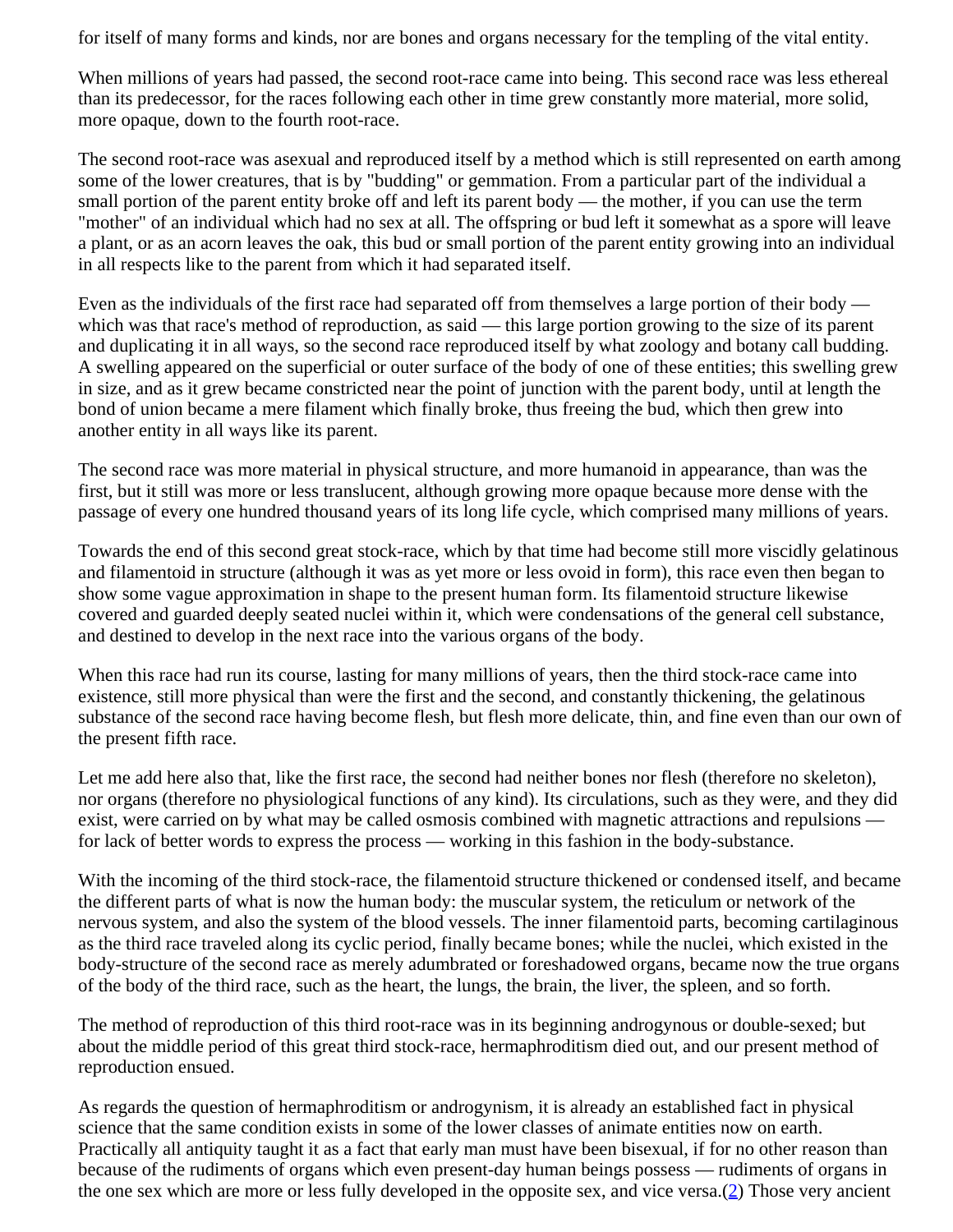human individuals reproduced themselves by laying eggs. The human germ cell even today is an egg, albeit microscopic. But in those days these eggs, in which the infants incubated and from which they finally issued, were of much larger size than is the case today.

To recapitulate: mankind first reproduced itself by fission in the first race; then by budding in the second race; then, in the beginning of the third race reproduction was insured by an exudation of vital cells, issuing from the superficial parts of the body, and which, collecting together, formed huge ovoid aggregates or eggs. This method of reproduction is alluded to in the archaic teachings by the term "sweat-born," meaning not that this race reproduced itself by sweat literally, but by an exudation of vital substance or cells which issued from the body in somewhat the same fashion that sweat issues from the sudoriferous glands, or as the oily substance of the skin and hair issues from the sebaceous glands.

As time passed and the condensation of the bodies of the individuals of the third root-race became greater and more pronounced, this exudation of vital cells slowly passed from the outward or superficial parts of the body into the inner parts, becoming localized in certain organs which the process of evolution had been slowly forming for that purpose.

This method of reproduction in its general line is nature's way even today in our own fifth race, only it now takes place within the protecting wall of solid flesh and hard bone, which wall nature has built about the reproductive functions of our race for its greater safety. But essentially the procedure is exactly the same as it was in the early middle of the third root-race.

As time went by, during the life cycle of this third race, reproduction by egg laying by the parent died out or passed away, as a method of propagation. Whereas formerly the drops of vital fluid were exuded from nearly all parts of the body, as was the case at the end of the second root-race, more and more as time passed they localized themselves in a functional part of the organism which was the root of the later reproductive organs. These vital drops collected together and became the egg in which the human infant incubated for a few years, and finally issued from it, and began life safely, walking and moving even from the opening of the shell, much as a chick does today among us — a still living example of the old method.

Such was the method of reproduction in the third root-race at about the midpoint of its evolutionary course.

Another point of interest that I might mention in passing is that each of these root-races had its own continental system and islands on the face of the earth, had its own long-enduring cycle of life, and likewise its own physical appearance, albeit all of them, beginning with the third, possessed the general type of the human frame even as we now know it, and of which each later race became a more perfect expression.

Then at the end of the third race, there followed the great stock-race which we call the fourth, which was the most material of all in its physical development — that race in which matter reached its climax of evolution, its highest point of unfolding. All the powers of matter were then functioning in every direction, but spirit was correspondingly in obscuration.

This fourth race lived its millions of years and produced some of the most brilliant civilizations of a purely material character that this globe has seen. Finally it passed away in its turn, giving birth to the fifth root-race: to us, who are still men of flesh and bones and organs, still retaining the old method of reproduction, which nevertheless is destined to pass away in its turn, giving place to a newer and a higher method. For sex is but a passing phase, and the next great race will see its end.

Towards the middle of the third race there occurred the most marvelous and epoch-making event in the history of humanity; and this was the infilling of the unself-conscious humanity with mind and its godlike powers. It was then that began the opening acts of the human drama which we call civilization; and in those remote days, even as early as the end of the third race, civilizations of real brilliancy succeeded each other in time, and have so lasted down to our own period.

The first race, though physically conscious, was yet mindless in a sense, that is to say not self-conscious as we understand self-consciousness. Its consciousness was somewhat of the nature of a man in a deep daze or a profound daydream. The individuals of that race had, as yet, no mental or intellectual or spiritual self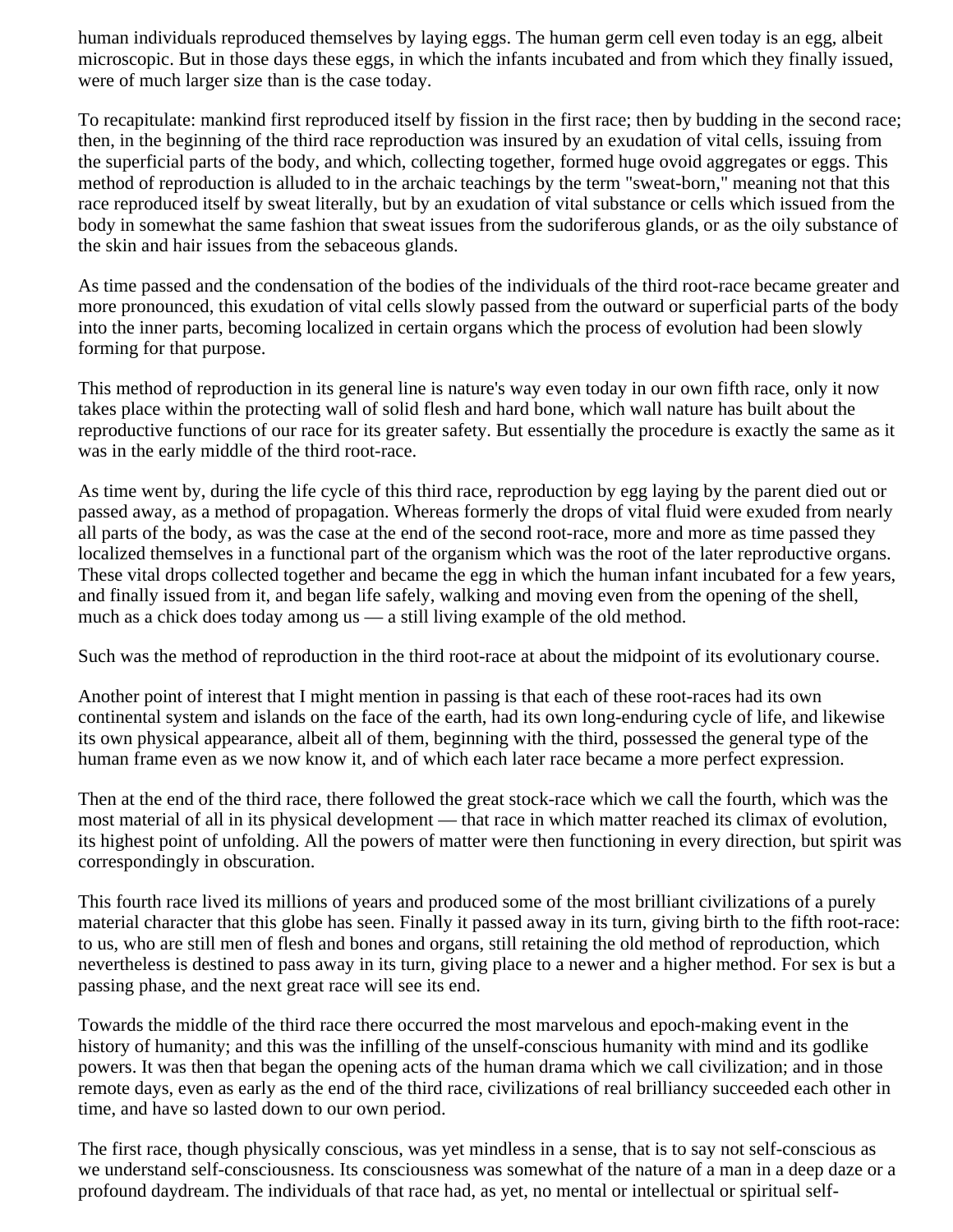consciousness. Similarly was it with the second race.

The animals today have no mental self-consciousness. All spiritual, intellectual, or psychological faculties that human beings possess are latent in the animals, but in them they are still nonfunctioning. In man only, at the present time, has the godlike function of self-conscious thought been awakened. That awakening will come to the animals below man; but because the door into the human kingdom has been closed for many ages, this awakening by them to human consciousness can come no longer in this period of planetary evolution. The animals will attain to it only in the next planetary manvantara or evolutionary great cycle, hundreds and hundreds of millions of years hence.

Nevertheless in a few of the higher animals, that is to say in the anthropoid apes, the divine powers of selfconscious thought are beginning to function in very minor degree. The reason is that the anthropoid apes are an exception in the evolutionary development of the stocks below man, in that they have a strain of human blood in them, which like everything else is inevitably destined to work out its own inherent capacities. Their minds are dormant, but it is hoped that the monads now indwelling in the bodies of these apes will have developed a true human albeit imperfect psychological apparatus of self-expression, i.e., of selfconsciousness, before the present planetary manvantara or great planetary evolutionary cycle is completed.

Please bear in mind, however, that when we call man of the first and second great races a mindless being, we do not mean that he was an animal. We mean only that the latent mind had not yet been aroused to function, through the partial incarnation in the waiting human individuals of godlike beings perfected in a preceding evolutionary period, billions of years before the present. The man of that early period, though mindless, possessed consciousness of a kind; he was, as said, in a sense like a man in a daze or in a daydream, deep, complete.

As I have said, towards the middle of the third race there occurred the awakening of mind; and this happened very largely by the incarnation in these now ready human vehicles of godlike beings, who had run their race and had attained quasi-divinity in far past preceding planetary periods of cyclic evolution. These godlike beings projected, by hypostasis, sparks, as it were, of their own full self-consciousness into the childlike humanity of that time, thus awakening also the latent native mental powers that had lain dormant or sleeping in the recipient humanity.

Whence came mind? Have you ever thought of it, of its wondrous mystery, of its power, of its illimitable possibilities, of its inherent connection with self-consciousness? Does any sane man really believe that selfconscious mind comes from what the old school of materialists called dead, unvitalized, unimpulsed, unurged matter alone?

Very few of the thinking men of today have no conception of some kind or other of the nature of selfconscious mind. The conception may be perhaps vague and inchoate; but it does represent some striving towards a rational and satisfying explanation of this most wonderous part of the constitution of man. Their longing to reach some explanation of what is to them the problem — whence came mind and consciousness? — must in the very nature of things find an answer, because that longing is an intuition of reality.

With this coming of mind through the incarnation of these godlike beings into the intellectually senseless human vehicles of the middle third root-race, came likewise the main characteristic of self-conscious intelligence which is, briefly, the steadily growing sense of moral and intellectual responsibility. It was at this point of the incarnation of the "Sons of Mind" or *mānasaputras*, to use the Sanskrit term, that man first became on this earth the truly self-conscious, morally responsible being he now is, although indeed, it is of course true that mankind has evolved since that now far-distant epoch of the past.

Because of this incarnation of mind, men became conscious of their kinship not only with the hierarchies surrounding them in all nature, but they recognized their spiritual unity with the gods; and from then on they began to understand that the direction of their own future karma or destiny lay in their own hands. At first almost instinctively, but as time passed with ever-growing self-realization, they understood that they were thenceforth collaborators with the divinities, and the hierarchies of beings below the divinities, in the enormous cosmic labor.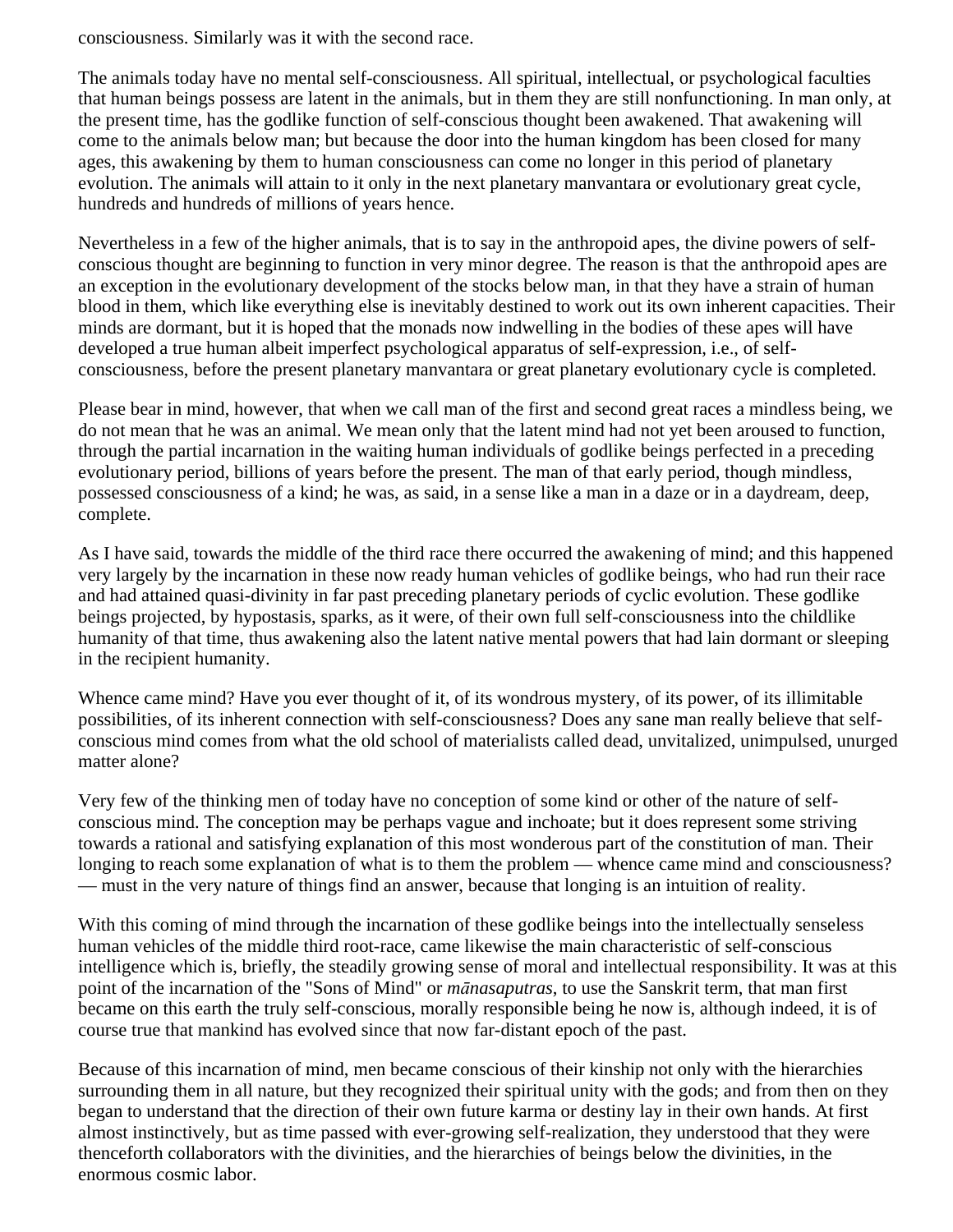<span id="page-56-0"></span>What a picture such realization brought! What immense sense, thenceforth, of human dignity must have entered into their souls! For this greater sense of self-identity with the *paramātman* of the universe,[\(3](#page-57-3)) with the cosmic spirit, provided vistas of future evolutionary grandeur which as of now man dreams of but has not yet even intellectually fully realized.

It was to this awakened humanity of the later third root-race that were given certain teachings which have been ever since in the guardianship of great men, true seers, who have penetrated behind the veil of physical matter and who, in addition, have received a body of teaching about man and the universe that today we call the ancient wisdom. This body of teaching stems back to those archaic days when spiritual beings from other and higher planes than ours consorted with the human race of that time; and it has descended in unbroken line from teacher to teacher even to our own day.

As we reflect over the evolutionary picture which we have thus far drawn in this and in preceding chapters, we realize that man is essentially composite of heaven and earth, as the ancient saying runs; and because he is a child of the universe, part spirit, part animal, therefore is he likewise a child of destiny — of that destiny which he himself is building with every breath that he draws.

Man is a child of nature. Nature has not so much "given" him his faculties by and in which he works, as he has them de facto as being a child of nature. They are not a gift; they are not a development of something outside himself which has come to him; nor are they merely produced by man's reaction upon something else in nature. They are innate in him. *They are he himself*. They form his destiny by evolving out.

And what is this destiny that man is slowly through the ages evolving? It is contained in these two noble sayings of the Christian scriptures: Know ye not that ye are gods and that the spirit of the Divine dwelleth within you? For verily each one of you is a temple of the divinity (*John* 10:34; *1 Cor*. 3:16).

These sayings to many have become a mere phraseology, because the spiritual sense lying in the words has been forgotten. Yet they have become favorites on account of the intrinsic beauty of the imagery. When they are fully understood these sayings show the pathway to the student, so that he may truly become what they assure him he may become, and in fact *is* at the core of his being. They contain a promise of immense ethical value, as well as teaching the very essence of what evolution is; because it is man's destiny some day to become what he here is promised.

In future ages, aeons upon aeons hence, when the human race shall have run its course for this great planetary life cycle, it will have developed into full-grown divinities, gods, spiritual forces on earth. Then we shall become like those now ahead of us, the leaders and teachers of the race, and the inspirers and the invigorators of those who will then be below us as they are even now; we shall become to them the transmitter of the universal fire, the spiritual fire, the fire of pure self-consciousness, the noblest activity of the universal life.

That is what the gods are at the present time. These spiritual beings, these high messengers of the universal life and transmitters thereof to those below them, were once men in far bygone cosmic periods. Through past earnest endeavor, work and inner research, honesty and sincerity, universal love and compassion, these higher entities have allied themselves with the inner spheres along the pathway which each one of us *is,* and which they have trodden farther than we have as yet gone.

It is the higher, working with and in the lower, who stimulate and help them always, give them light, awaken them, lead them on. Thus we have even among mankind those superior ones who are our guides and helpers. They are the fine flowers of the human race, the noblest fruitage that the human race has produced; and for them we often use the Sanskrit word *mahātman* meaning "great soul," more accurately perhaps, "great self."

Such great souls are well known in the world. Nothing is so common to us as some knowledge of them. The Buddha was one; Jesus, called the Christ, was one; Śaṅkarāchārya of India was one; Pythagoras was one; Empedocles of Sicily was one. They were and are relatively numerous — although not all are of the same degree or grade, for they vary among themselves, even as average men do. There are the greatest; the less great; the great; then in descending scale come the good and noble men — a hierarchy of intellect and mind and heart.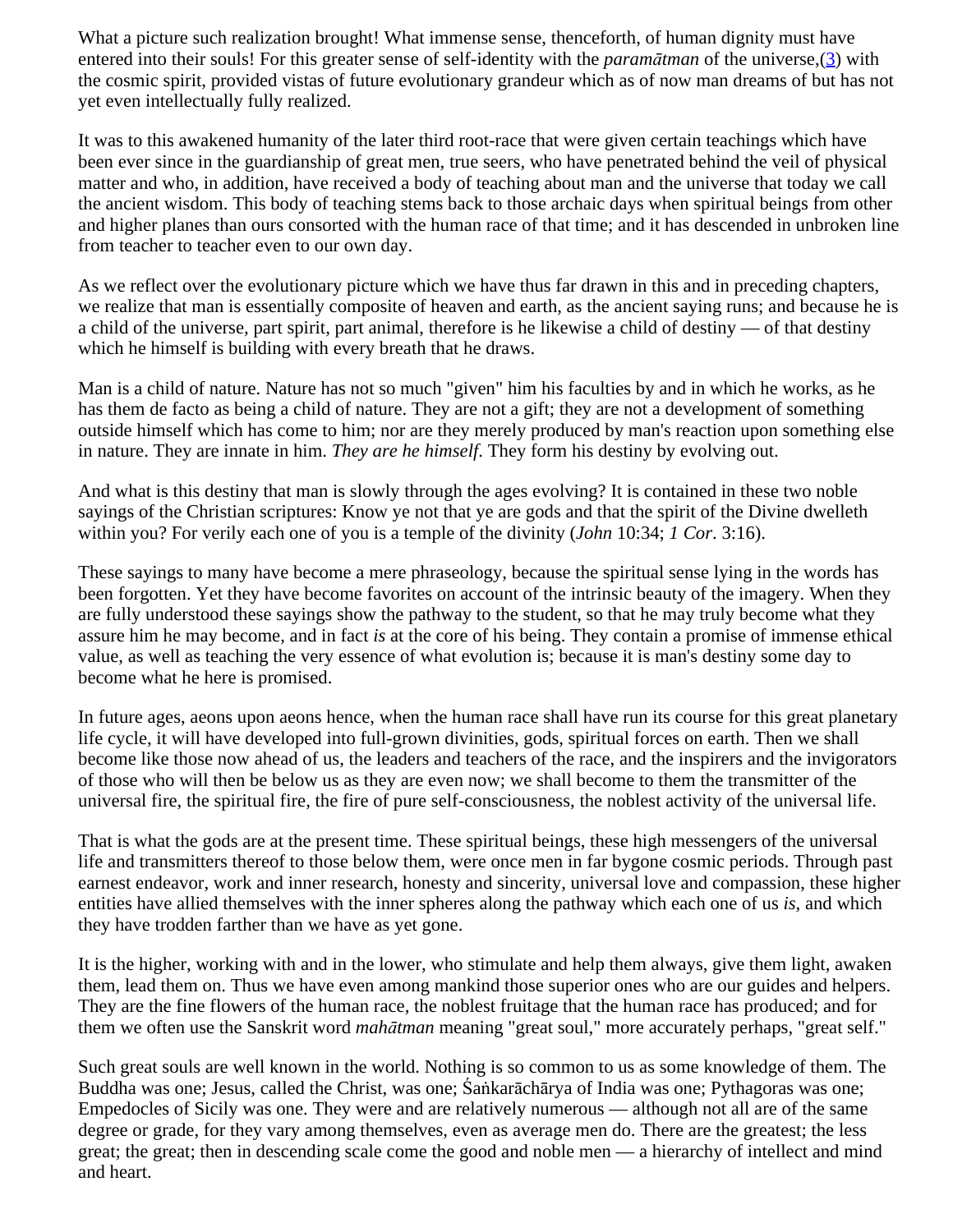The greatest of men have developed to its highest point of self-expression the human soul, so that it has become a perfect transmitter or vehicle for the inner god. But every man has within himself the potentialities of this inner god. When Jesus said "I am the pathway and the Life," he did not refer to himself alone as that pathway. He meant that every human being likewise who strives towards and endeavors to live that cosmic life, thereby becomes the transmitter of that life and its many, many powers to those below him.

Every one of us is a potential savior of his fellows; and it is our destiny some day to become an actual savior and teacher, one who has trodden that inner pathway successfully. For each one of us is potentially a god, a divine being.

### [Table of Contents](#page-0-0)

### <span id="page-57-1"></span>FOOTNOTES:

1. With regard to the various theories as to the origins of mankind, whether such be monogenetic or polygenetic, we quote again the eminent English anatomist, Professor Wood Jones, who writes in *The Problem of Man's Ancestry* as follows:

That all the races of mankind did not arise from one common point of departure [i.e., ancestor] is a view which has already been advocated (notably in more recent times by Klaatsch). It is one that carries high probability, and one which merits the expenditure of a great deal more patient research. — p. 41 [\(return to text](#page-53-0))

<span id="page-57-2"></span>2. In his *Descent of Man,* Charles Darwin had the following to say:

There is one other point deserving a fuller notice. It has long been known that in the vertebrate kingdom one sex bears rudiments of various accessory parts, appertaining to the reproductive system, which properly belong to the opposite sex; and it has now been ascertained that at a very early embryonic period both sexes possessed true male and female glands. Hence some remote progenitor of the whole vertebrate kingdom appears to have been hermaphrodite or androgynous. — Part I, ch. vi, p. 161 [\(return to text](#page-53-0))

<span id="page-57-3"></span>3. *Paramātman* (Sanskrit) "beyond ātman" or "Supreme Self." [\(return to text](#page-56-0))

# <span id="page-57-0"></span>**Appendix 1**

# **The Antiquity of Man and the Geological Ages**

### **By Charles J. Ryan**

When we compare various modern scientific estimates of the duration of the geological eras since the first undisputed traces of life in the rocks, we are impressed by large differences of opinion. Even the new method of measurement by the study of radioactive transformation in certain rocks has limitations and cannot be entirely depended on. The geological processes are not fully understood, and enormous gaps occur in the record. Darwin himself compared it to a book in which whole chapters are missing; those that remain are imperfect; and few of the leaves are unmutilated. In regard to skeletal remains of man, the subject is highly controversial.

When H. P. Blavatsky was writing about the age of the earth in *The Secret Doctrine* (1888), she found nothing but confusion and uncertainty among scientists as to geological figures. Nevertheless, she needed a suitable framework to present theosophical teachings:

It may make our position plainer if we state at once that we use Sir C. Lyell's nomenclature for the ages and periods, and that when we talk of the Secondary and Tertiary age, of the Eocene, Miocene and Pliocene periods — this is simply to make our facts more comprehensible. Since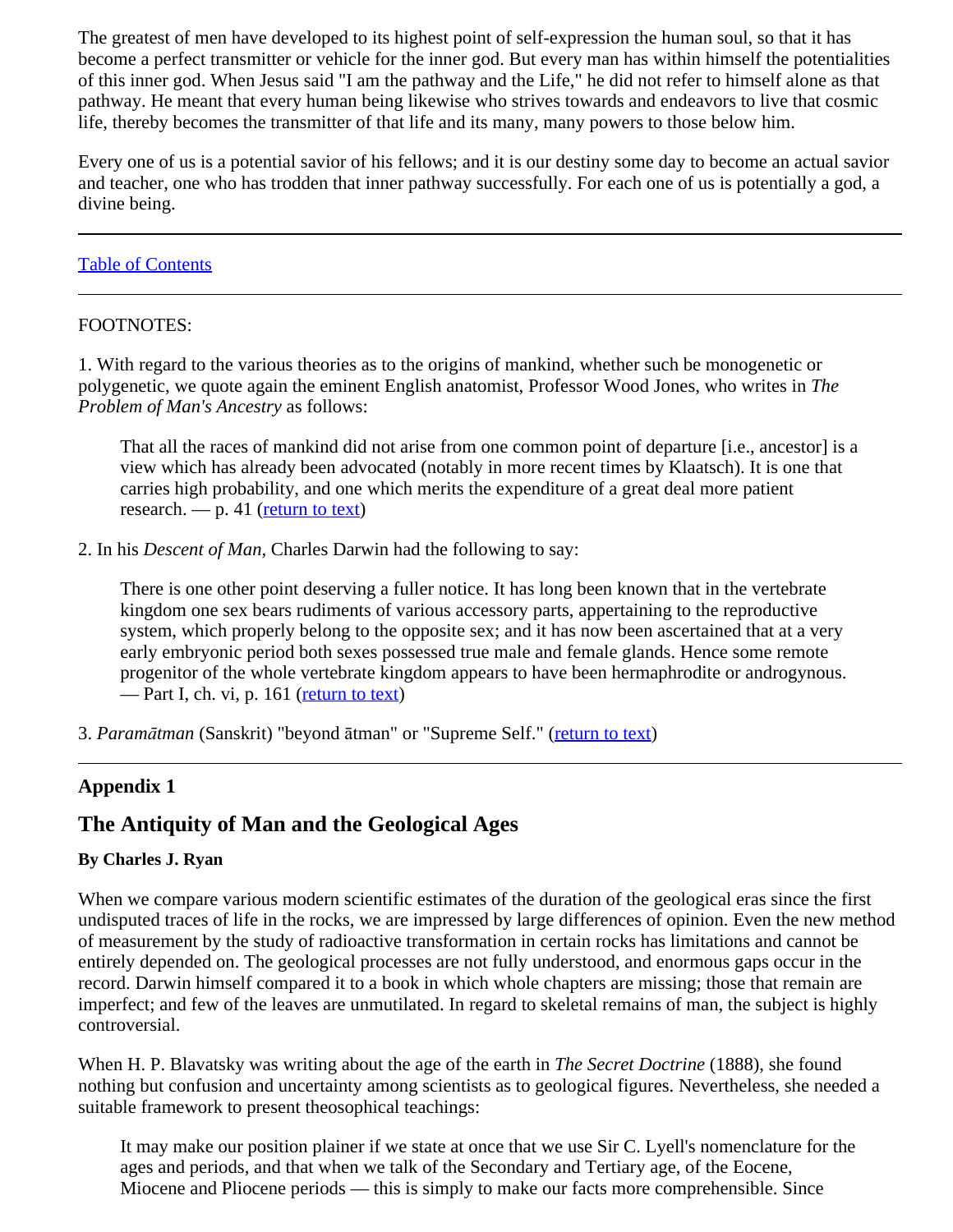these ages and periods have not yet been allowed fixed and determined durations, 2½ and 15 million years being assigned at different times to one and the same age (the Tertiary) — and since no two geologists and naturalists seem to agree on this point — Esoteric teachings may remain quite indifferent to whether man is shown to appear in the Secondary or the Tertiary age. — 2:693

There was one scientist, however, André Lefèvre, who in his *Philosophy: Historical and Critical* (1879) adopted an original method of interpreting the data available. Instead of trying to reach exact figures in regard to the length of the entire fossil-bearing period of sedimentation from the Laurentian (Precambrian) period to the present day, or of its subdivisions, he worked out the *relative* durations of the sedimentary deposits. With this for a background, the actual duration of the eras and periods could more easily be calculated when reliable evidence was found.

Lefèvre's studies were based on the erosion of rocks and the deposition of sediments, and his conclusions stood with little modification until radioactive dating superseded. H. P. Blavatsky noticed that his estimates of the *relative* duration of the geological ages agreed fairly well with the "esoteric" information in her possession; and so by adapting this to Lefèvre's proportional scale she constructed a timetable that "harmonise<sup>[s]</sup> with the statements of Esoteric Ethnology in almost every particular," adding that "sedimentation began in *this Round* approximately over 320 million years ago" — an estimate that is less than that of modern geologists by almost half. (*The Secret Doctrine* 2:710, 715n) .

A glance at the modern [table](#page-78-0) alongside hers shows how greatly geologists have extended their time periods. Two reasons are given for this great extension: first, the supposedly known and constant rate of radioactive disintegration in certain minerals found in the rocks; second, the belief that biological evolution by natural selection, etc., required far more time than formerly seemed necessary or permissible.

In her table H. P. Blavatsky, following Lefèvre's arrangement, combines the three oldest periods, the Laurentian, Cambrian and Silurian, into the Primordial era. The two latter are now placed in the Paleozoic era, and the Laurentian and older rocks are included within the preceding Precambrian era — now since subdivided into an enormously long complex of sedimentary, plutonic, and metamorphic rocks lying in tangled confusion below the Paleozoic strata, and in which forms of life are very scanty or altogether absent.

The Precambrian era was longer than all the subsequent eras combined, and covers much of the evolution of life on earlier rounds on this globe. In this respect, H. P. Blavatsky wrote that her 320,000,000 years of sedimentation, which approximates the time elapsed since the Precambrian era, refers to *this* round, for

it must be noted that even a greater time elapsed during the preparation of this globe for the Fourth Round *previous to stratification* — *SD* 2:715.

The tremendous cataclysms and the general transformations of the earth's crust that took place at the end of the third round (greater than any of the "revolutions" that have happened since) destroyed nearly all traces of the third round forms of life. A few "zoological relics" managed to survive the great disturbances and their fossils are found in the Precambrian and the earliest periods of the Paleozoic era associated with the more advanced forms which superseded them (*SD* 2:712).

# **THE ROUNDS AND THEIR SUBDIVISIONS**

Before the "rounds" can be understood it is essential to have some idea of the entire scheme of terrestrial evolution from the standpoint of the ancient wisdom given in *The Secret Doctrine.* In a few words, the earth we see is the fourth of a sevenfold "chain" of globes which constitutes a single organism, as we may call it. The other six globes are not visible to our physical senses, but the entire group is intimately connected. The vast stream of human monads circulates seven times round the earth planetary chain during the great cycle, encompassing approximately 4.32 billion years. Planetary evolution began about 2 billion years ago, and a period of approximately 1.6 billion years is given for "the first appearance of 'Humanity' " on the planetary chain (*SD* 2:68-70). We are now in the fourth circulation or *round* of the great pilgrimage on our planet; and so this period is called the fourth round.

While on this fourth globe in the fourth round we pass through seven stages called "root-races," each lasting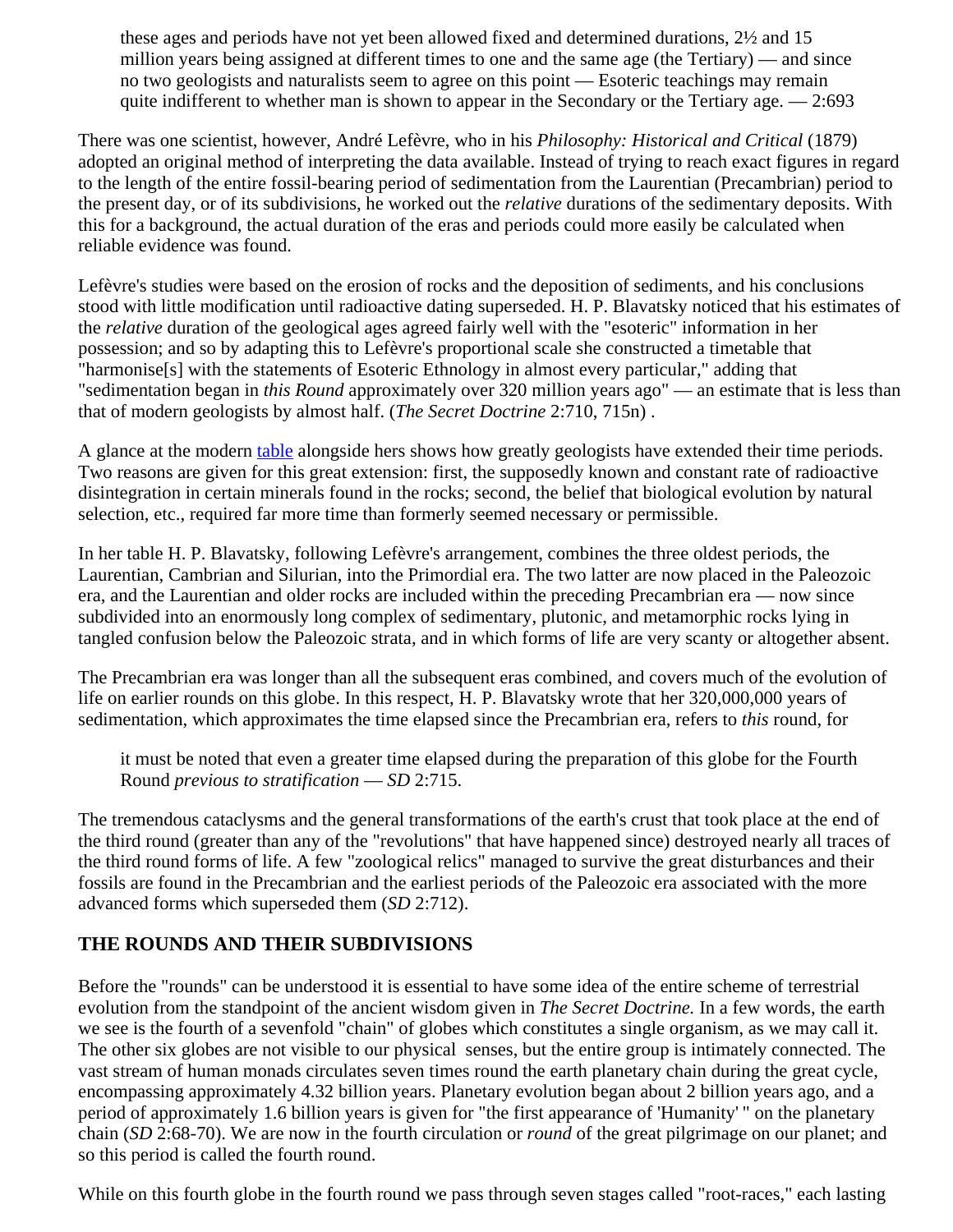for millions of years. This cycle of seven root-races is technically called a "globe-round," which is part of the larger "round" through all seven globes of the planetary chain (*SD* 1:160). Each root-race in its turn is subdivided into smaller septenary sections. Each succeeding root-race is shorter than its predecessor, and there is some overlapping. Great geological changes separate each root-race from its successor and only a comparatively few survivors remain to provide the seed for the next root-race.

The individualized life cycles in the rounds are associated with diversities in environment. Each round is a component part of a great serial order of evolution which may be summarized as the gradual descent of spirit into matter and the subsequent ascent. The first round, even on this globe, was highly spiritual and ethereal: the succeeding rounds are less so, until the middle of the fourth round is reached. After that axial period the process is reversed and by degrees the original state of ethereality is reassumed. A similar process takes place within each round, but on a minor scale — smaller cycles within a dominant one. The physical condition of the earth's substance is modified in a corresponding way. The amazing modern discoveries of the nature of the atom, of its transmutations, and of the transformation of matter into energy have removed any *prima facie* objections to such a process.

In studying this subject we must remember that the word "man" is used in two distinct senses which must be clearly distinguished in order to avoid confusion. It may refer to the spiritual monad in the earlier stages of evolution before the appearance of mind, and which H. P. Blavatsky calls "the pre-human man"; or to the thinking, rational, seven-principled man of the fourth and fifth root-races in this fourth round. In Hindu philosophy the latter is called "Vaivasvata's humanity." Vaivasvata is the Hindu Noah who allegorically saved the remnant of mankind after the Deluge and established a "new order of ages" on the earth (*SD* 2:68-70, 251, 309-10).

### **Additional Information on the Root-Races**

(See Chapter 14, ["Lost Pages of Evolutionary History"](#page-51-0))

<span id="page-59-0"></span>The first root-race of the fourth round was by far the longest of its seven root-races, because within it were included advanced monads from the third *round* or life-wave on this globe, called ś*ishṭas*[\(1](#page-60-0)), and other forerunners, who preceded by millions of years the main aggregation of monads that formed the first root-race properly so called.

The second root-race was not so long as the first, the third was considerably shorter, and so forth. We are now about halfway through the fifth root-race, and two-and-a-half root-races are still to come before the end of the fourth round on this globe. The fourth round contains the period of greatest materiality for the vehicles of the monad during the entire seven rounds, and during this middle round the ascent of the ladder of spiritual unfoldment begins.

Although the "physical" conditions, if we may use the word, of the entire fourth round were denser than those of its predecessors, the early part of the fourth, which includes the first and second root-races and most of the third, was still quite ethereal and no material traces of man have been left for science to discover (*SD* 2:68n). The records remain, nonetheless, in the astral light, the "Earth-Memory" as G. W. Russell (Æ), the Irish poet and mystic, called it. In the fifth subrace of the third root-race, the monad began to build less ethereal embodiments for itself in preparation for the "descent of Mind," and after many long ages the physical and other characteristics of "man," as we understand the term, appeared and were gradually perfected. In the fourth root-race, the "Atlantean" man was fully physicalized, as the earth itself became hard and dense.

In regard to the dates and duration of the earlier root-races of the fourth round we are given but little information. We can, however, place the early root-races approximately side by side with the periods and dates given by H. P. Blavatsky in her [geological table](#page-78-0) and reach a fairly close idea of their antiquity. From statements in *The Secret Doctrine* the first root-race on this globe began sometime in the Primary era (2:712, 715). According to the table this could be 150,000,000 years ago or even earlier. The ethereal first root-race, which did not know physical death, gradually blended with the second root-race.

It is noteworthy that there is some parallelism between the root-races and the periods beginning with great geological, climatic, and biological changes marking the transitions between eras. This applies even to the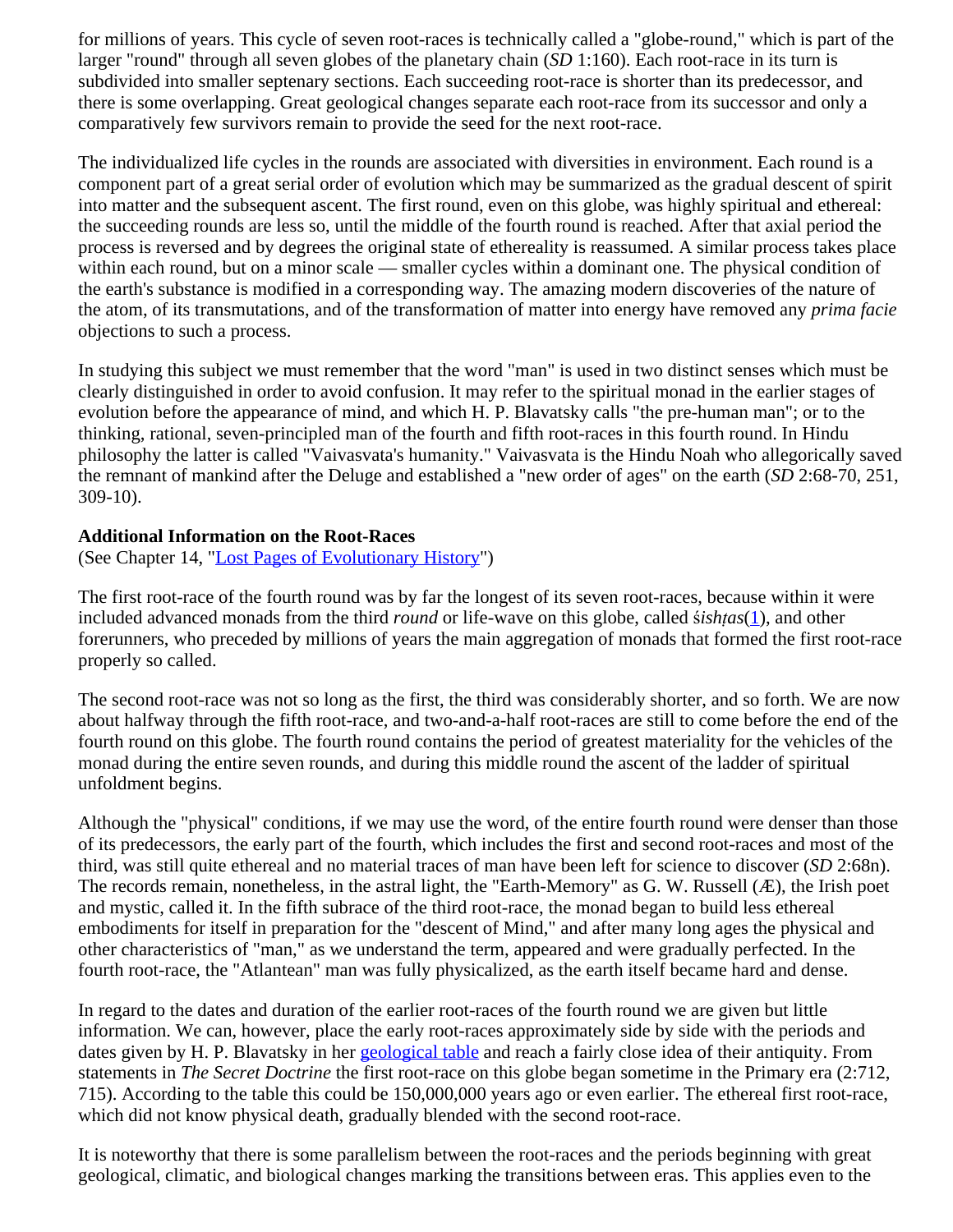earliest or ethereal races. At least four and possibly more have taken place, the most important being that which ushered in the fourth round (about the end of the Precambrian era). As we are only in the fifth root-race no doubt we shall experience other cataclysmic changes during the closing period of this round on this globe. We read in *The Secret Doctrine:*

As land needs rest and renovation, new forces, and a change for its soil, so does water. Thence arises a periodical redistribution of land and water, change of climates, etc., all brought on by geological revolution, and ending in a final change in the axis. — 2:726

The exact duration of the rounds or the root-races has never been given out; but there is no doubt of the actuality of the serial events or cyclic repetitions and of the order in which they occur, irrespective of the number of years that may be assigned to them.

<span id="page-60-2"></span>Nothing definite either is revealed about the chronology of the four earlier *sub*races of the third root-race, but figures are given for the time elapsed since we reached its fifth subrace: about 18,618,000 years (SD 1:150n, 2:69). This period is called by H. P. Blavatsky that of "our humanity" because the characteristics of mankind as we understand it — physically, emotionally and mentally — showed their first indications in the fifth subrace. This period is the age of Vaivasvata's humanity, as already mentioned.[\(2](#page-60-1)) We have, however, so greatly changed since the monad emerged from the shadowy ethereal vestures or vehicles of "pre-human man" that

that which Science — recognizing *only physical man* — has a right to regard as the *prehuman* period, may be conceded to have extended from the First Race down to the first half of the Atlantean [Fourth] race, since it is only then that man became the "complete *organic* being he is now." And this would make *Adamic* man no older than a few million of years. — Ibid. 2:315

As they grew more and more physical, the human embodiments of the monad or immortal spirit in man in the latest period of the third root-race gradually became illuminated with the light of mind, the mānasic principle, which really marks the "new order" of Vaivasvata's humanity. The separation of nascent mankind into two distinct sexes took place just prior to that. H. P. Blavatsky illustrates the transformation which changed the ethereal man into the physical by likening it to the materialization of "spirits" in the séance room from invisible astral substance to physical. At our present period of evolution the process is abnormal and very rare; but in the distant future the astral form now well hidden within man will be the outer body as it was in the early subraces (*SD* 2:174, 737)*.* On page 149 she makes the following significant remark:

*The whole issue of the quarrel between the profane and the esoteric sciences depends upon the belief in, and demonstration of, the existence of an astral body within the physical,* the former independent of the latter.

Although Vaivasvata's humanity — our humanity — has existed for some 18-19,000,000 years, and for less than half that time we have been complete organic beings, by the time we attain the seventh root-race of this fourth round, in the far distant future, our flesh will have become much more refined and almost translucent. Near the close of the manvantara or great life-period of planetary evolution in the seventh round we shall have risen so far above this lower cosmic plane in which our earth now functions that our highly ethereal bodies "will become self-luminous forms of light."

#### [Table of Contents](#page-0-0)

### <span id="page-60-0"></span>FOOTNOTES:

1. A Sanskrit word meaning "remainders," those left behind to serve as "seeds of life" for the returning lifewave in the succeeding round. ([return to text](#page-59-0)))

<span id="page-60-1"></span>2. See *The Secret Doctrine* 2:69, 197, and 312-13, which last says: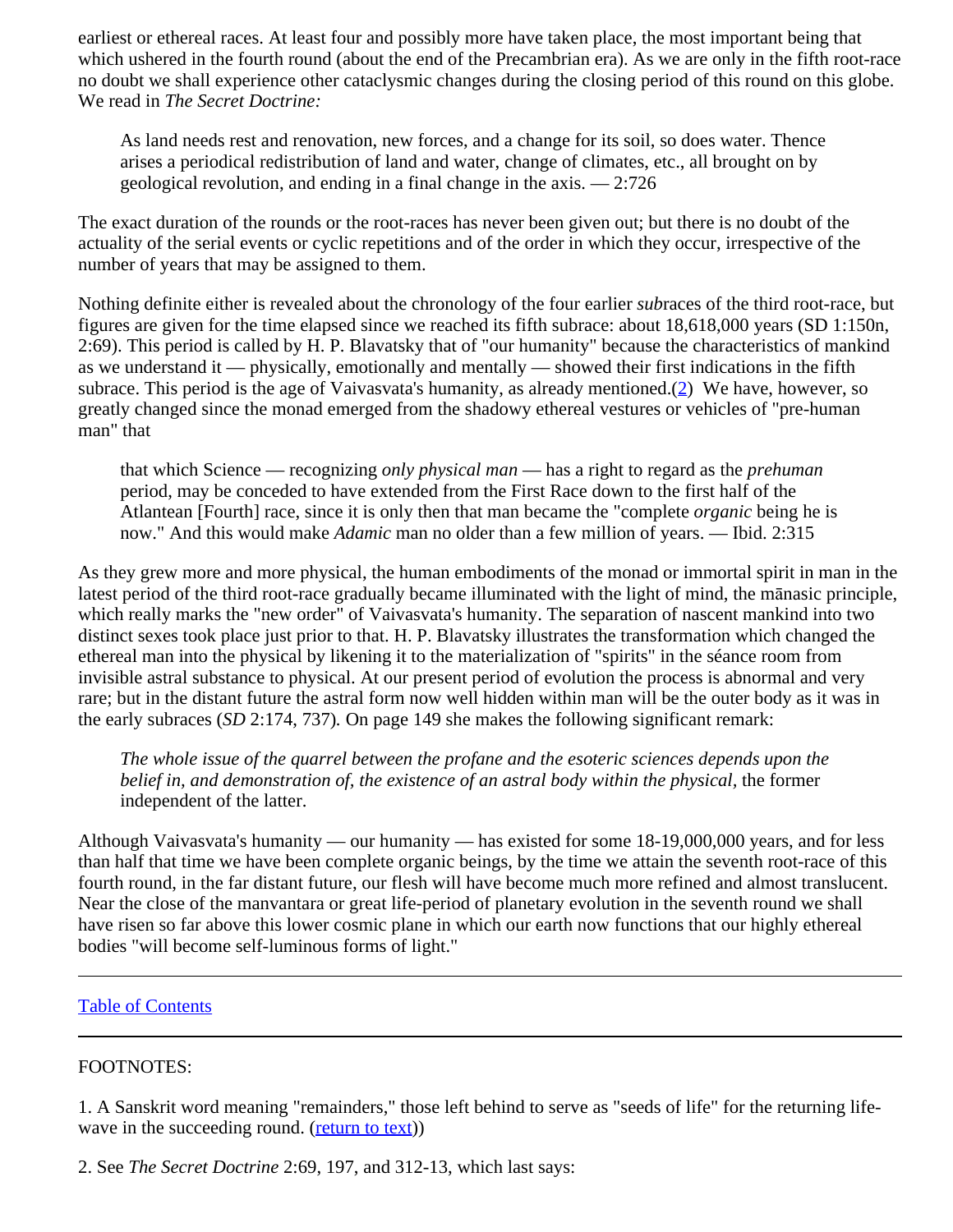The History of the Races begins at the separation of the Sexes, . . . and the subsequent sub-races of the Third Root-Race appeared as an entirely new race *physiologically.* It is this "destruction" which is called allegorically the great "Vaivasvata Manu Deluge," when the account shows Vaivasvata Manu (or "Humanity") remaining alone on Earth in the Ark of Salvation towed by Vishnu in the shape of a monstrous fish, and the Seven Rishis "with him." The allegory is very plain: —

". . . As to the Seven Rishis in the Ark, they symbolised the seven principles, which became complete in man only after he had separated, and become a *human*, and no longer a divine creature." ([return to text\)](#page-60-2)

### **Appendix 2**

# **Theosophy and the New Science**

### **By Blair A. Moffett**

[The Nature of Matter](#page-61-0) [Evolution and Darwinism](#page-62-0) [Simians Stem from Man, A Far Older Line](#page-63-0) [The Hominidae are Polygenetic](#page-65-0) [The Mystery of the Human Brain](#page-67-0) [The Contribution of Alfred Russel Wallace](#page-69-0) [Some Discoveries of the New Biology](#page-70-0) [Modern Science is Becoming Philosophy](#page-71-0)

The facts about man and cosmos enunciated by the ancient wisdom will stand, because they are derived from a matured vision not alone of the realm of physical matter and its transformations, but of the totality of being in all its multiple aspects and planes. Today scientists limit themselves largely to a method of inductive investigation, applied almost wholly to the phenomena of the physical universe. In the life sciences, research is concerned principally with our physical earth, considered as a single plane or sphere of life. The theosophist has an advantage in that he employs deductive thought to proceed from time-tested universals down to particulars and then, by reasoning from the known to the unknown, applies inductive analysis to test the axioms of theosophy by going from particulars back to universals.

The expectation is, however, that the findings of physical science, as these accrue over time, will corroborate and even verify elements of the more universal statements of theosophy, particularly those that concern earthplane phenomena. And such has been the case, in abundance, since the late 1920s when Dr. G. de Purucker first presented the lectures that were later edited for this book. We now have a New Science — a New Physics, a New Biology, a New Astronomy, etc. — and there are fewer basic quarrels between theosophy and this new science. Unhappily, most scientists and many theosophists are not aware that this is so. The material in this Appendix is intended to help both become more cognizant of some of the more significant convergences between the two perspectives. Both kinds of thinkers are, if open-minded, fellow searchers after truth; and truth must ultimately be one, not two.

### <span id="page-61-0"></span>**THE NATURE OF MATTER**

Little need be added to Dr. de Purucker's analysis showing modern science's dematerialization of the physical universe as a result of its own findings. Several developments in nuclear physics since the 1920s and '30s have more than confirmed the essential statements of theosophy regarding "matter." So illusive has the matter of science become that physicists now state that an electron is neither a particle nor a wave, "but an entity that defies every attempt at pictorial description." $(1)$  $(1)$  The electron, or any other so-called material particle, can be studied solely by giving up the quest for a unified description of all of its properties and confining attention to a restricted range of experience. Only then can its behavior be understood as either a corpuscle or a wave, depending on how the boundaries of the field of interest are defined.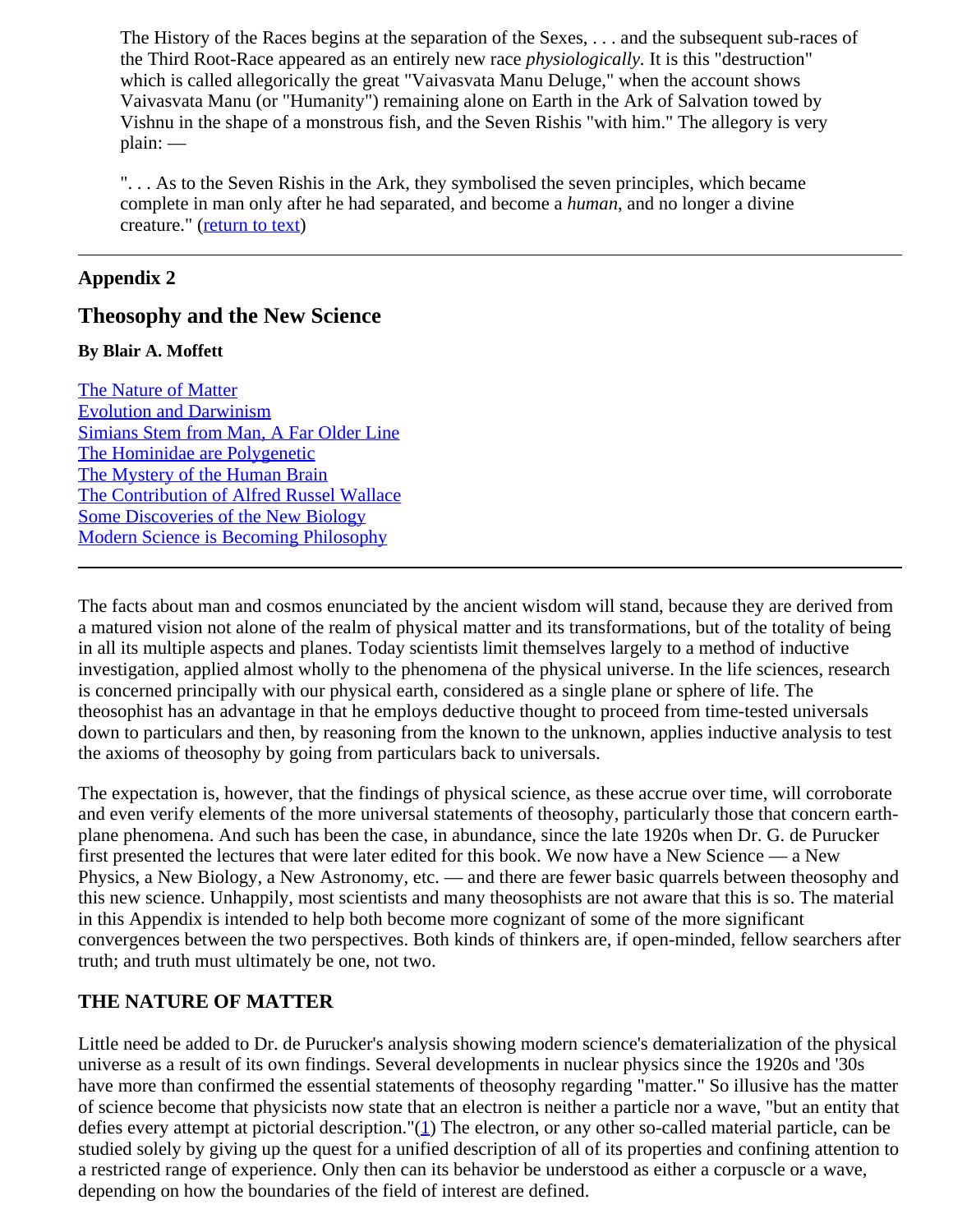It is no longer legitimate to ascribe to such elementary particles the substantiality of pellets of matter: they are nonmaterial structures, and in a very true sense the new physics has become *meta*physics because it deals with factors beyond visibility and seemingly beyond natural law, factors that can be coped with experimentally only by a statistical law. This is the famous "Principle of Indeterminacy," so named in 1927 by its formulator, the great German theoretical physicist, Werner Heisenberg. Individual particles in their motions and actions are found to exhibit an element of unpredictability — a kind of free will or choicemaking — so that even though they may be of the same kind or class, all do not do the same things. As a result, in atomic and subatomic phenomena strict causality, as this has been understood in classical physics, cannot really be applied. Predictability and determinism break down. [\(2](#page-73-1))

So malleable and uncertain has the material aspect of the universe become in the vision of modern physicists that as recently as 1971 a book was published, titled *The Search for a Theory of Matter* ([3\)](#page-73-2), which honestly acknowledges the inability of the new physics to devise a theory able to explain the phenomena it studies. We are indeed witnessing a revolution in science's view of the physical universe, one that has not yet reached its full course nor come anywhere near its destination. But the course has begun, and contemporary findings continue to shatter classical notions about the universe. Astrophysicists, for example, now realize that an evolution of the elements occurs within suns, beginning with the transformation or transmutation of hydrogen into helium, the next heavier element of matter; but they don't fully understand how this happens. In all the stars, processes are going on which build up the atoms one by one into more and more complex elements or material structures. Thus, as Jacob Bronowski put it: "Matter itself *evolves.* The word comes from Darwin and biology, but it is the word that changed physics in my lifetime." [\(4](#page-73-3)) That is a remarkable statement, reflecting as it does a dawning recognition by physical scientists of a definite evolutionary course in material substance. On the physical plane this very much resembles the more recondite process of emanation of substances and forces from inner or more ethereal and spiritual planes downward and outward to other, more material planes, as explained herein by Dr. de Purucker. The words of Bronowski epitomize perfectly how differently the new science views the universe, which in the 19th century was seen as simply a vast material machine in which every product was predetermined.

A good example is our sun, until recently regarded by science as a steady, well-ordered machine about which there remained little to be learned except the nature of the nuclear reactions believed to be going on in its heart. Now astrophysicists have been forced to rethink long-held theories about how the sun works. In 1974 Dr. Henry Hill of the University of Arizona, Tucson, trying to determine precisely the diameter of the sun, discovered that it is vibrating. Its limb or edge oscillates back and forth about every sixty minutes over a distance of about twenty kilometers. It is in fact breathing in and out in a natural vibration at various frequencies, a phenomenon that has been compared to the ringing of a bell.

Studies of the oscillating sun carried out at Birmingham University, England, suggest that the sun may be much less dense at its center than had been thought, and have only half the temperature assumed by current models: 7 instead of 15 million degrees. Many scientists do not believe such a low-temperature sun to be possible. Even the certainty of the eleven-year sunspot cycle has been upset. Carrying forward researches of the 19th century astronomers Gustav Sporer and E. W. Maunder, Dr. John Eddy of the High Altitude Observatory in Boulder, Colorado, found that between 1650 and 1715 ce, the sunspot cycle had disappeared. [\(5](#page-73-4)) Because our sun is a star, these findings have major implications for the study of any and all stars in the physical universe. Many other examples might be given, and we shall have more to say later on about contemporary scientific thought as *philosophy.*

# <span id="page-62-0"></span>**EVOLUTION AND DARWINISM**

Turning now to the idea of evolution itself, we find this is regarded by most people as a process restricted to animate life forms and generally equated with Darwinism and neo-Darwinism. But "Darwinism" strictly speaking should more properly be used to mean Darwin's theory of the *factors* of evolution. There were many evolutionists before Darwin, some of whom also propounded theories about the constituents at work in the evolutionary process. Just which factors really apply in animate evolution is, however, a still-moot question for modern science. It happened that Darwin and his fellow worker, Alfred Russel Wallace, thought out a coherent theory about certain factors which at the time appeared to fit the known facts so well that their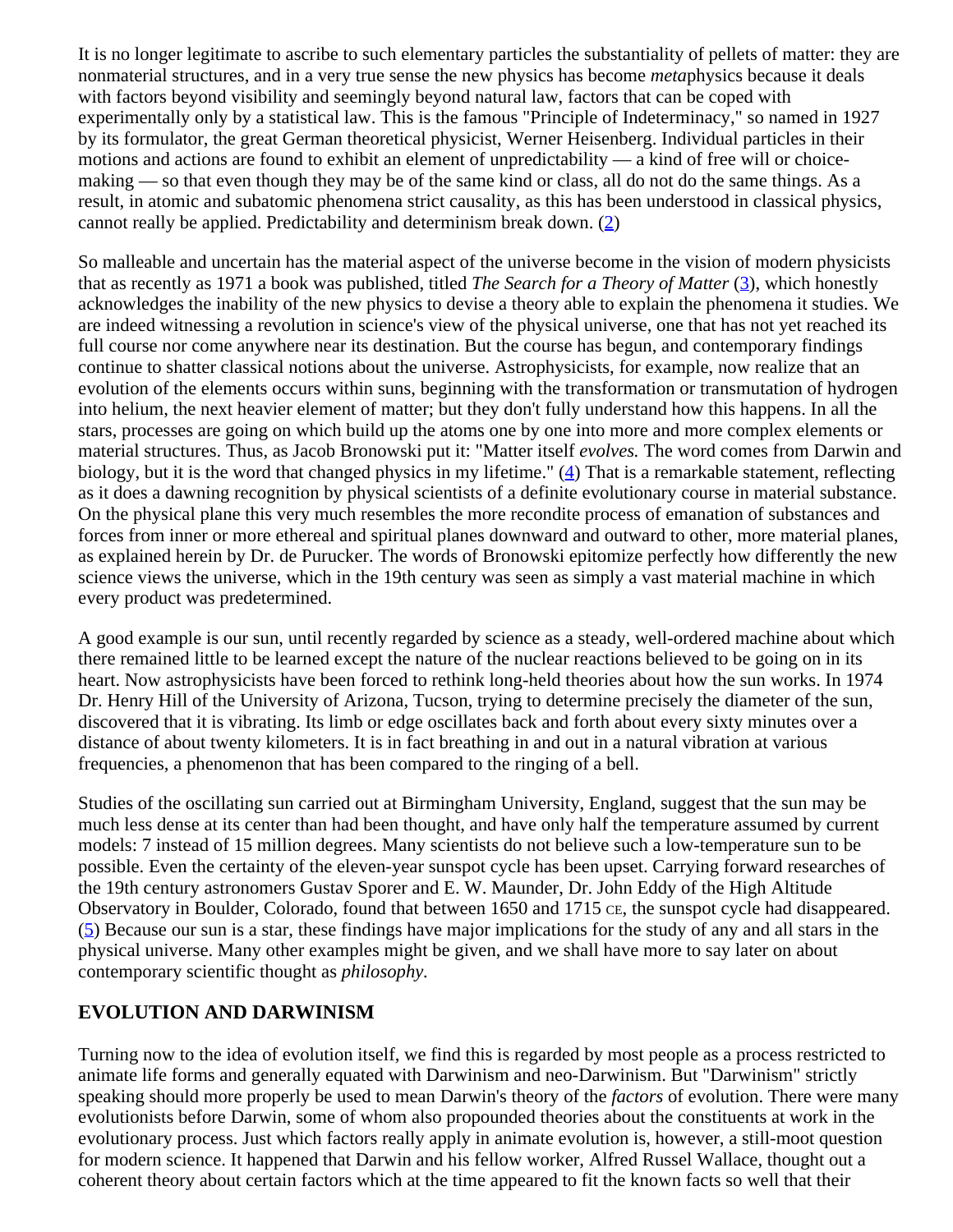hypothesis won the conviction of a large body of naturalists. The essence of Darwin's theory is in the two words *variation* and *selection,* and not all the agents he believed produced those results are accepted as the full explanation today. As Dr. de Purucker points out, no thinking person denies that a process of evolution takes place on earth; the debate has to do with the causes and the mechanisms. Very soon after their joint presentation of the theory, Wallace found he could not agree with some of Darwin's conclusions. He published several studies of his own which emphasized that Darwin's ideas were especially inapplicable in the case of man — and that other factors, particularly man's unique brain, became operative. In brief, Wallace contended that natural selection could have acted on man's body in any marked degree only *before* man acquired the intellectual capacities — the self-conscious awareness — which make him truly man. After that, this self-awareness became the principal and overriding determinant in his evolution, making him unique among all of earth's animate life forms. We shall discuss some of Wallace's arguments in more detail later.

With regard to *variation,* Darwin's teaching that acquired characters can be inherited had been disproved by biologists' studies and tests long before the 1950s. The findings of the new biology, well attested by all the available evidence, is that while a gene can make a protein, and a mutant gene a modified protein, the character of a protein cannot be communicated back to the genes. Genetics at a molecular level is a one-way street. Effects of the environment which alter the outward character of the animate life form cannot alter that organism's genes in any coherent way, as proposed by Darwin. Nevertheless, biologists recognize that a reciprocal influence between life forms and their environments takes place, but they admit their ignorance of the causes or exactly how the interaction works.

For want of any better theory most biologists still rely largely on Darwin's factor of natural selection as a broad description of the process of evolutionary change, some also continuing to maintain that it *explains* changes that arise in animate life forms. But in the late 1960s one school of evolutionary theory (Neutral Theory), led by Japanese molecular biologist Motoo Kimura, challenged the idea that natural selection offers any explanation at all of evolutionary change at the molecular level, because experimental results failed to show that a process of such selection could have any preference for this or that version of a molecule. Since then, many molecular biologists have in fact begun to take it for granted that natural selection does not always apply.  $(6)$  $(6)$ 

Mutations, which produce visible changes in life forms, arise in genes. Environmental factors appear to be responsible for some mutations, but there is no inclusive explanation for what causes change to arise in the DNA material. Having pursued to the atomic and molecular level the quest for the source and mechanisms of animation or "life," biologists find themselves reduced to chemical descriptions. They are back to a "random factor" — evolution governed by "chance," mutations which arise "spontaneously" — and most will acknowledge that these words, when applied to the phenomena they study, signify no more than that their actual *causes* remain unknown.

What this means in simple terms is that many if not all of the settled notions about the key factors affecting animate evolution, derived from Darwinism, are again at issue as a result of the new biology's observations and experiments. Thus a series of imposed theoretical conceptions, that long dominated all consideration of those things which make man what he is, have been cleared away. This could result in some measure of serious attention being given to those inner and spiritual factors *behind* the evolutionary phenomena especially of human beings — pointed to in this book.

# <span id="page-63-0"></span>**SIMIANS STEM FROM MAN, A FAR OLDER LINE**

This leads up to the theosophical teaching that man is the *originant* of the simian stocks, rather than the reverse; that man's origin was not monogenetic but took place through a modified polygenesis; and that man as a thinking being is far older than modern anthropology has thus far allowed him to be. Since Dr. de Purucker's book was issued, archaeology and anthropology have brought to light a wealth of new information on prehistoric man and anthropoid. Much of it upholds the theosophical material he discussed and helps to restore man to man — no animal, but a higher being poised between the animals and the gods, unlike any other on the face of the earth.

Modern anthropology, however, takes no account of man's spiritual ancestry nor of his ethereal beginnings on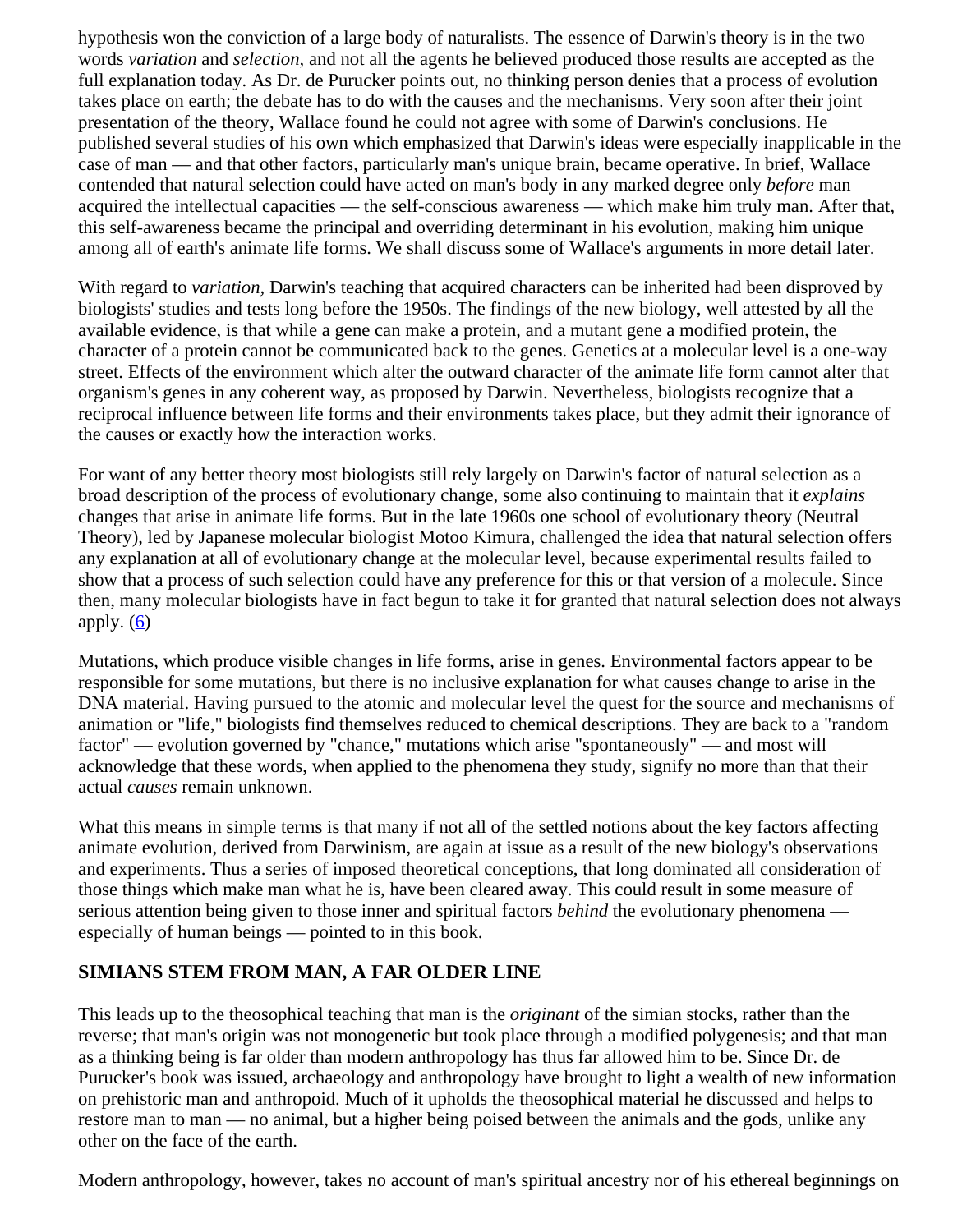this globe in this round as the *originant* of all mammalian stocks, as discussed by Dr. de Purucker. Not all anthropologists are even in agreement as to which fossil forms of primates fall definitely within the family of the Hominidae. This Appendix uses the term Hominidae, or hominids, for all of the forms man's *biological* ancestors have assumed here on earth — i.e., for the family of forms, both living and fossil, which are strictly human — as opposed to the Pongidae, the primate family composed of the tailless anthropoid apes which resemble man anatomically: gibbon, gorilla, orangutan, and chimpanzee, and *their* ancestors. Such a usage has the advantage that it accords with the theosophical perspective of the primacy of the human line both biologically and spiritually with respect to the mammals. [\(7](#page-73-6))

Several years ago the respected contemporary Finnish anthropologist, Björn Kurtén, affirmed that the evidence of primate fossils themselves (in contrast with any theory) points unmistakably to the fact that man never descended from apes, but that it would be more correct to say that apes and monkeys descended from early ancestors of man (cf. his book, *Not from the Apes,* Pantheon Books, Random House, New York, 1972). Like Drs. de Purucker, Frederick Wood Jones, and others, this scientist maintains that in all the traits under comparative examination, man is the primitive while apes and monkeys are the specialized form. Space does not permit anything like a full recapitulation of Dr. Kurtén's extensive, detailed anatomical comparisons in support of this thesis. Years of study have shown him that in all cases where sufficient fossil material is available to enable inspection of key skeletal features, there is no mistaking a hominid or early human form for a simian form. Dr. Kurtén observes that as far back as the earliest Australopithecines, which have been dated at some 4 to 6 millions of years before the present  $(8)$  $(8)$ , the anatomical evidence confirms an upright posture for man. This is not the case for the simians, whether fossil or living, no ape being a biped in the sense that man is. He considers it most unlikely that any human ancestor ever walked on all fours in apefashion, or knuckle-walked as do African chimpanzees and gorillas. The fossil record of the many specializations which all living apes exhibit (compared with man's unspecialized structure) shows these to have arisen independently.

Dr. Kurtén sums up his cogent analysis of the meaning of the fossil record by concluding that "the most logical answer suggested by the fossil evidence is this: hominids are not descended from apes, but apes may be descended from hominids" (op. cit., p. 42). His conclusion, based examination of "hard" evidence, closely parallels, as far as it goes, the theosophical view. Theosophy, or the ancient wisdom, avers that thinking, physical man as a distinct type has been in existence on earth for almost 19 million years. It is important, however, that such statements be properly understood when applying them to the anthropological record we are here considering. Theosophy does not say that *all* hominids gained self-consciousness at precisely the same period in far-past time. The process of lighting the fires of mind in man, which began between 18-19 million years ago among the karmically ready stocks, undoubtedly went on for millions of years thereafter for the less-ready, and cannot really be said to have utterly ceased until the "door" into the human kingdom was "closed" by nature at the midpoint of the fourth root-race, said to have been reached around 8 or 9 million years ago. Thus, a really enormous latitude is allowed for individual variation in development of the human mind and its physical focus — the brain — within the whole of the Hominidae, or *family* of man: that is to say, among its different genera.

What significance has all this for our discussion? First, the farther back we go, the fossil record shows no evidence of any tendency for hominid forms to display apelike characters, while, on the other hand, some exceedingly ancient fossil ape-forms are found turning up with certain *hominid*-like anatomical characters. How can this be explained? It is certainly susceptible of an explanation under the theosophical view of the origin and evolution of the simians: (a) that the monkeys arose from fruitful unions between a "mindless" or unself-conscious hominid stock and a high animal stock — which we can tentatively date at some 20-26 million years before the present; and (b) that the anthropoids resulted some 8 or 9 million years ago from fruitful unions of a degenerate human stock with descendants of the earlier miscegenations, quasi-animal stocks of types that have since died out. (Cf. *The Secret Doctrine* 2:184, 191-2, 689; *see* also [ch. 4](#page-14-0) in the present volume.) In far past geological times both these simian stocks, says Dr. de Purucker, resembled their respective human half-parents in much fuller measure than do their present-day descendants, the living monkeys and apes. The earlier stocks were much nearer in time to the dominant human influence taking its rise within their heredity. The living simians show the effects of specialization away from that influence over the intervening millions of years. This may be seen in the embryos as well as in the infant members of present-day simian stocks — especially the ape stocks. Both the embryo and the infant are much more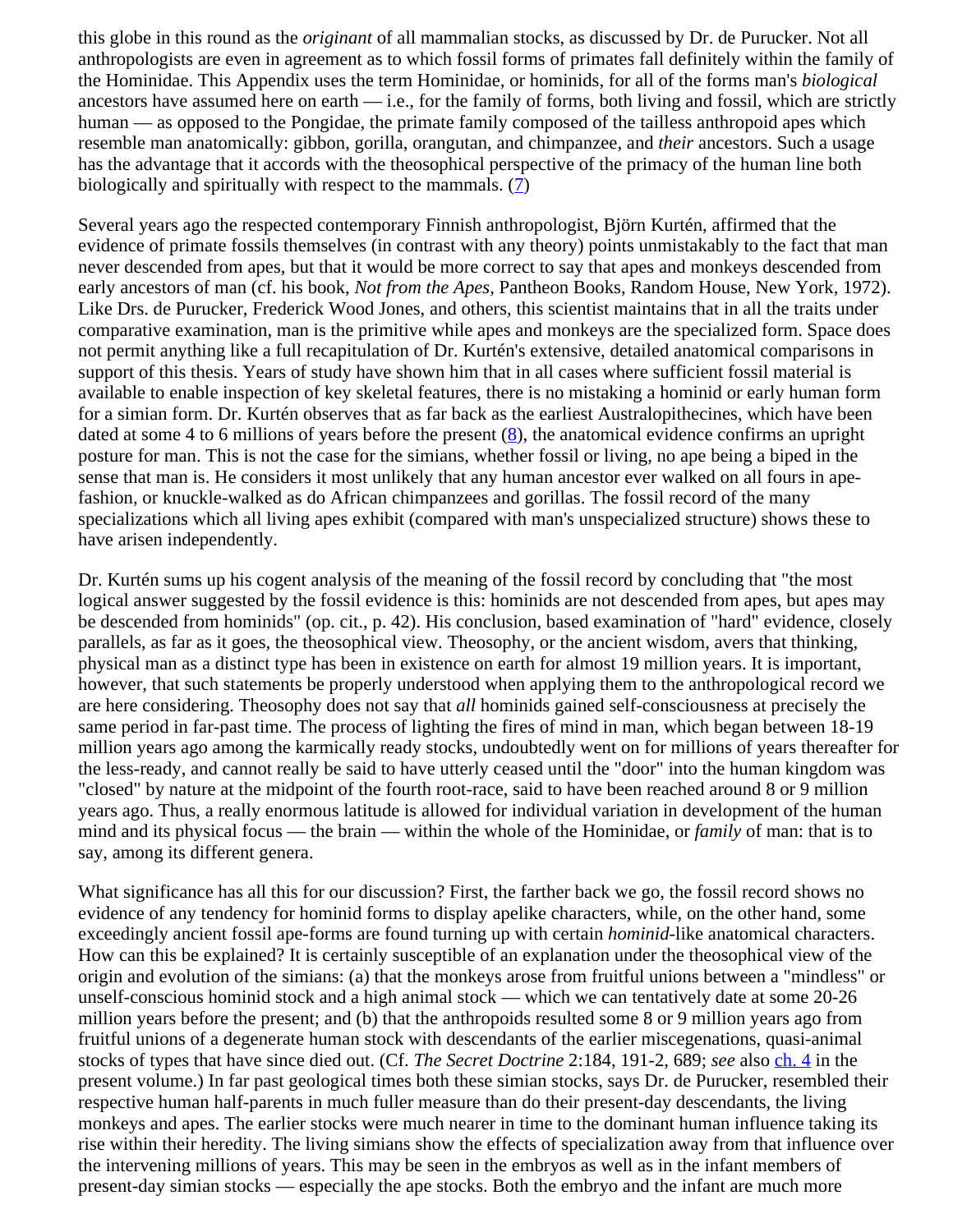"human" in appearance than are the adults.

Moreover, contemporary anthropology does not consider the possibility that some of the earlier hominid-like fossil forms — such as perhaps *Oreopithecus* and some even of the Australopithecines or other so-called near-men — may well be examples of early miscegenations which brought into existence these stocks of beings intermediate between higher animals and man. These hybrids would be outside of the true human line and, as said, have become extinct. Only their more degenerated or animal-like descendants, the apes and monkeys, continue to survive in several parts of the world and to intrigue scientists because of their faint and blurred biological resemblances to true hominids.

# <span id="page-65-0"></span>**THE HOMINIDAE ARE POLYGENETIC**

We see, then, that there is scientific data which tends to substantiate man's great age. What is of almost greater interest for our discussion is that some anthropologists are interpreting recent findings in a manner to suggest a polygenetic or polyphyletic human ancestry rather than the monogenesis of earlier theory. This new perspective, based upon study of actual fossil materials, deals so far with a period of some few millions of years only. Nevertheless it is suggestive of the far broader theosophical statement that man's first root-race many, many millions of years B.P. — exhibited a modified polygenesis.

According to the theosophical teachings, seven human groups — more accurately, "pre-human" because lacking self-conscious mind — took their contemporaneous rise in different localities on the earth. In their earliest expressions these groups closely resembled each other, yet differed "externally and internally," reflecting the seven classes or degrees of perfection of their divine progenitors, of which they were the hypostatic offspring. (*SD* 2:77, 249). During the latter part of the third root-race, because of the differing rates and manners in which unfolding self-consciousness made its impress upon the individual units, differentiation of form, intelligence, and spirituality among these seven human stocks became relatively accelerated. The maximum expression of such diversity among them was approached toward the close of the first half of the fourth root-race, about 8 or 9 million years ago, when the material form reached its acme and distinctive types coexisted on the earth.  $(9)$  $(9)$ 

Since that time, as the trend of nature downward into matter has begun to reverse itself on the upward arc, the human stocks have slowly tended to assume the same kind of form. Only four among the primitive seven stocks still remain, we are told, and as a result of intermingling even these now differ little except in some superficial particulars. Does scientific evidence harmonize with or corroborate the picture offered by theosophy? To answer this question, at least partially, we must review the explosive changes that have taken place in anthropology since 40 and even 30 years ago.

In the 1940s the evolutionary line of man's direct ancestors — i.e., of the genus *Homo* — was generally thought by scientists to be not more than 500,000 years old at the very most. It was held to begin with the socalled Java and Peking man, now termed *Homo erectus.* In 1959, largely but certainly not exclusively as a result of discoveries made in East Africa by Louis and Mary Leakey, estimates for this ancestry were moved back dramatically to about 1.6 million years B.P. Then, in 1972 their son Richard Leakey found a fossil hominid skull and thighbones remarkably like those of modern man, in deposits dated at about 2.6 million years B.P. Anthropological notions of the age of our immediate ancestors were thus extended almost another million years. In October 1975 Mary Leakey announced discovery in Laetolil, Tanzania, at a site not far from those of earlier finds, of jaws and teeth of a type of the genus *Homo* in deposits that have been assigned a firm date of some 3.75 million years B.P. A year previously, in 1974, in Ethiopia's desolate Afar Triangle area to the north of the region worked by the Leakeys, Dr. Donald C. Johanson of Case Western Reserve University unearthed a near-complete female hominid skeleton provisionally dated at about 3.5 million years old. Other anthropologists working in East Africa have also found fossil remains of early hominid types that have been assigned comparable ages.

In their recent epochal fieldwork in Africa, Richard Leakey and Dr. Johanson have shared their findings and ideas all along the line. One result of their work has considerable importance for the ethical perspective de Purucker's book conveys as part and parcel of its scientific information: the absolute need of practical brotherhood among all men if we are to accomplish our evolutionary journey. Speaking at Pasadena City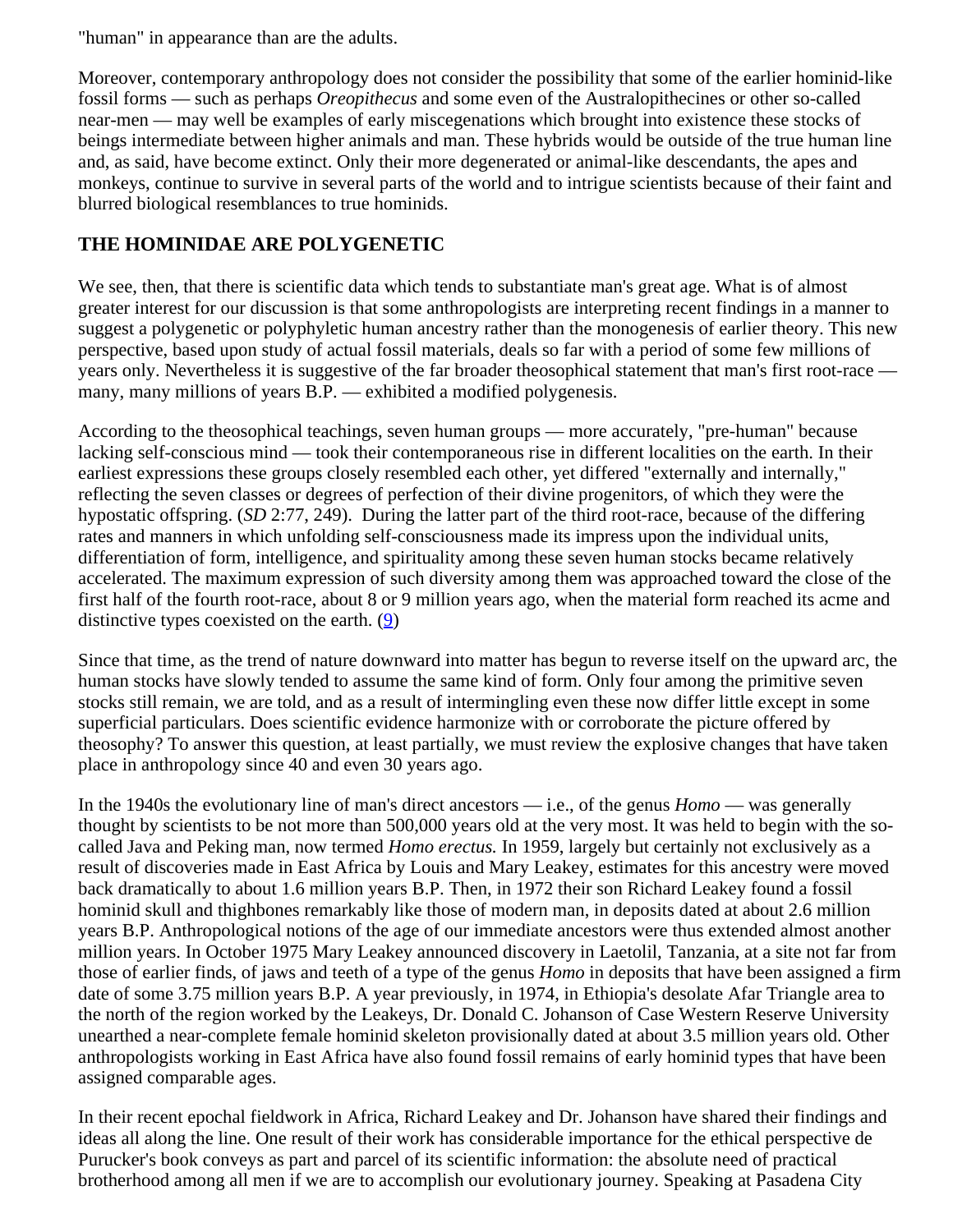College in the spring of 1975, Richard Leakey presented film clips of life and work among the present native inhabitants along the shores of Lake Turkana (formerly Lake Rudolf) in East Africa. The films demonstrated how those people have learned to share among the whole community, without individual rivalry, what the surroundings offer for their survival.

Leakey then emphasized that his study of prehistoric men has shown that they too must have lived together cooperatively, in a manner completely at variance with that of the "aggressive savage," as our forebears are so often stereotyped nowadays in some popularized anthropological books. The "stones and bones" of men more than a million years old, he said, have convinced him that within their own ecosystem early men must have displayed as much intelligence and as full a sense of human solidarity and compassion as do some modern men within their ecosystems which, though more highly structured and complex in material gadgetry, are not so different in terms of essential needs and interests. In other words, the need for brotherhood as a central force was just as vital for successful human evolution millions of years ago as it is today; and further, that we — modern *Homo sapiens* — owe our existence not to our ancestors' "naked ape" aggressiveness but rather to their ability to cooperate.

Just a year later, in the spring of 1976, Dr. Johanson and his team announced discovery in the Afar Valley of about 150 bones from a group of two children and three to five adults, all of whom were found together and are thought to have been killed in a flash flood or similar catastrophe. This is the first time that a group of fossilized individuals closely related genetically has been found, and Dr. Johanson believes they can tell us much about the growth and development of their species. Johanson has classified that group as *Homo* or man, although not as advanced as *Homo erectus,* and assigned them a date of at least 3 million and probably 3.5 million years B.P. In a joint press conference sponsored by the National Geographic Society in Washington, D.C., Johanson and Richard Leakey discussed their newest finds and both emphasized that the evidence of the fossil record is that "man is innately cooperative," for prehistoric men hunted in groups and did other things together and "returned to a home base." Leakey said:

One begins to see a picture of a social unit unlike that seen in any other animal. It's not just the old bones we're interested in. It's important to know if our earliest ancestors were decent, cooperative creatures instead of killer apes. I'm sure man was a predator. But to kill, to be like us, to kill out of being nasty — there's no evidence of that at all in the fossil record. — *The Washington Post,* March 9, and *The National Observer,* March 20, 1976

The general view among anthropologists has been that human social groups were a comparatively recent development, dating back little more than  $60,000$  years to the time of Neanderthal man! ( $10$ )

Contemporary paleoanthropological discovery has made it clearer that several types of hominids as well as "near-men" — such as *Australopithecus* — pursuing parallel but different lines of evolution must have shared the earth contemporaneously. The perspective of parallel development, accompanied by the extinction of various early stocks, does much to explain why anthropologists cannot connect all existing fossils of manlike creatures into one straight line of succession leading to modern man.

With regard to the Hominidae — the much broader category of the family of man as a whole, and not solely *Homo sapiens* or our direct and immediate ancestors — there has unfolded the equally impressive extension into past time discussed above. As recently as the late 1940s anthropologists — still searching for a common link between pongid and hominid — were of the general opinion that these began separate courses of evolution from some common ancestor, mostly thought to be *Dryopithecus,* about 6 or 7 million years ago. Furthermore, reclassification in the late 1960s of *Ramapithecus* and its coordination with related fossil evidence in other parts of the world, showed that varieties of true hominids — of types naturally less evolved than those of our own genus *Homo* — existed as long ago as 15 and possibly as much as 20 or more million years B.P.

The 3 to 4 million years currently allowed our genus *Homo* shows man to have been man, and nothing less than man, pretty much as we know him anatomically for a hitherto unsuspected antiquity. That period of time is, incidentally, just about the span of duration that modern theosophy assigns for the present or fifth root-race type of man since its earliest or *seeding* appearance as a variant or sport within and toward the middle of its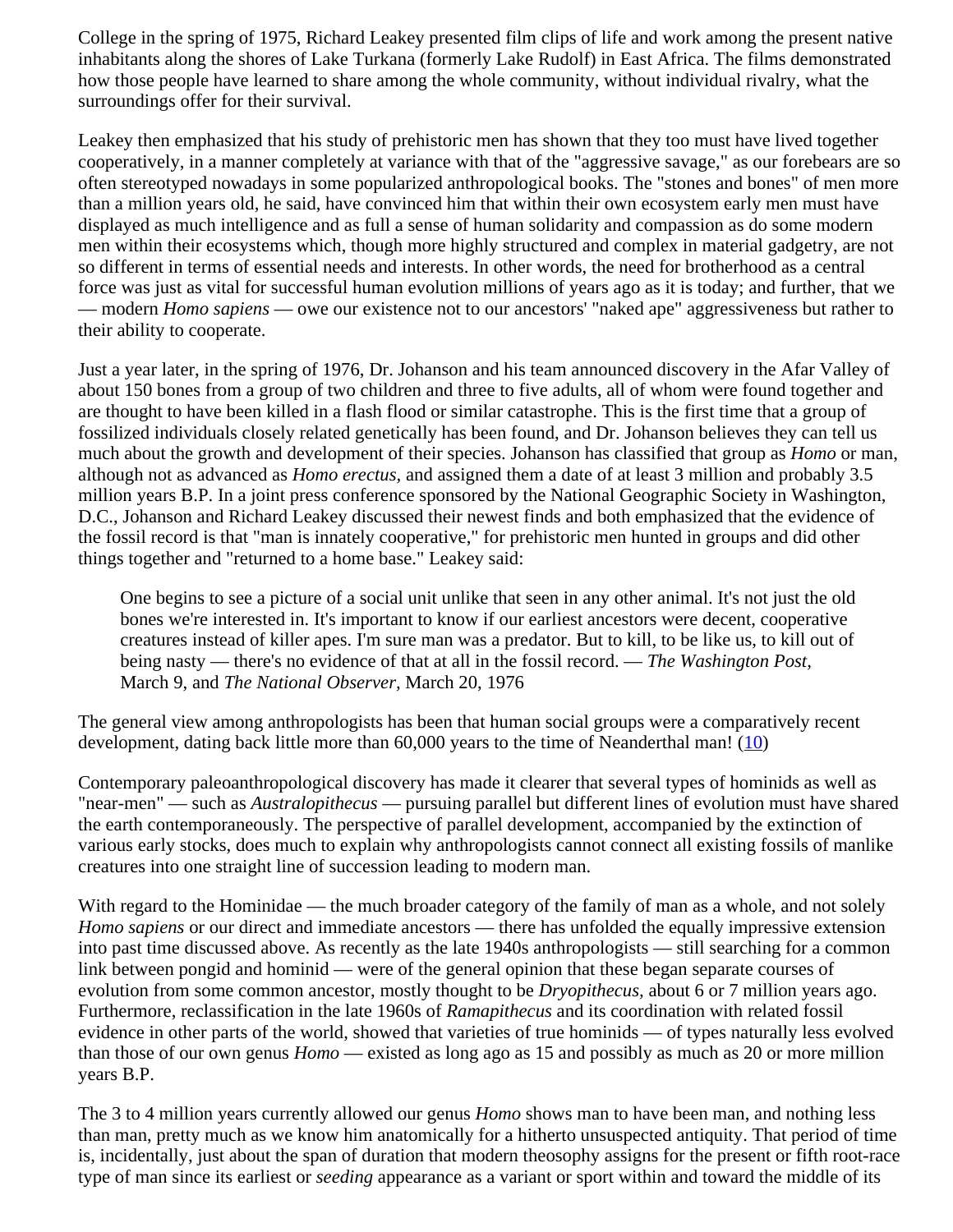parent fourth root-race. But as a race or stock exhibiting its own specific character completely distinct from that of its parent race, our fifth-race humanity is accorded an age of about one million years only. The emerging fossil record, nevertheless, appears to show that a *range* of hominid as well as near-hominid types overlapped with this early *Homo*, which itself displayed a number of differences within its own genus.

In order to avoid any misunderstanding, it must be pointed out that theosophy does not say that all of these fossil types of hominids formed part of the stream of human evolution that has led directly to *Homo sapiens sapiens* or the contemporary type of man. Which of them did is, of course, highly controversial. As one reviewer recently put it, "whoever makes assertions about human ancestry enters a minefield," because of the comparatively rapid accumulation of new fossil and associated evidence, as well as the changing ideas of scientists about how human biological evolution has proceeded from prehistory into the present.

The striking transformation in anthropology is still going on. It has far from convinced all anthropologists that hominids are not derived from some true pongid or hominoid progenitor; however, it *has* shown that any such hypothetical divergence could have occurred only in an exceedingly remote past — an estimated 20 million or more years ago, to use a round figure. We would be making a mistake to infer from the argumentation in this Appendix that all anthropologists think alike about the wealth of fossil evidence that has been and is being amassed or even about the dates assigned it. Scientists do not hold identical theories regarding the meaning of hominid and simian fossil features, nor even agree always as to which may be hominid and which simian. Nevertheless a picture is emerging that is a great deal clearer than that which confronted the anthropologist of fifty or sixty years ago. Incomplete as it may still be — and it is imperfect — overall it supports in many respects the anthropogenesis outlined in volume 2 of H. P. Blavatsky's *The Secret Doctrine.*  $(11)$  $(11)$ 

In brief, the distinction between anthropology and the ancient wisdom is mainly one of approach. The former seeks to develop a viable evolutionary theory on the basis of the physical changes that are known to have taken place in bodily forms; the latter regards man primarily as a monad of conscious energy which evolves a succession of material vehicles for the purpose of expressing ever more fully its inherent potential.

# <span id="page-67-0"></span>**THE MYSTERY OF THE HUMAN BRAIN**

In recent years increased scientific attention has been paid to a phenomenon in man that is truly remarkable if he is to be regarded as just a higher animal and nothing else. In terms of geological time and the terribly slow pace of evolutionary change and development required by Darwinian theory, the record of fossil Hominidae reveals a spectacularly sudden increase in the size of the human braincase relative to any other mammalian life form. Cranial expansion is centered largely upon the cerebrum or anterior portion of the brain which in all higher mammals overlies the rest of the brain. The human cerebrum consists of right and left hemispheres and connecting structures and is held to be the seat of the conscious mental processes, in contrast with the cerebellum or the lobes of the brain situated behind and beneath the cerebrum. The cerebellum is the seat of motor control of the body's physical movements, translating the cerebrum's general instructions into precise commands. The larger the cerebrum, generally speaking, the greater the area of cortex or surface layer of convoluted pinky-grey matter. The number of these cortical convolutions is held by science to be a kind of index in man of comparative "brain-power" or thinking capacity. The animals show no cerebral or cortical development comparable to man in terms of the so-called "associational" or "interpretive" cortex of the frontal and parietal lobes. This is the brain area assumed to be responsible for thought and self-consciousness.

In regard to the puzzle of man's brain size, anthropologist Dr. Loren Eiseley once cited biologists M. R. A. Chance and A. P. Mead, who said that "no adequate explanation has been put forward to account for so large a cerebrum as that found in man." ([12\)](#page-74-4) This means, we infer, no *biological* or no *Darwinian* explanation. Dr. Eiseley then states that while all other mammalian life forms exhibit particular *physical* specializations, man has a curious specialization of his own of a more abstract and generalized type: his brain. Man's brain is more than twice as large as that of a much bigger related creature (the gorilla), and trebles in size during the first year of life outside the womb, unlike anything else we know in the world of animate life forms. Inasmuch as the human brain is the acknowledged seat and focus of man's consciousness, and it is man's consciousness which makes him what he is compared with the animals, Dr. Eiseley has here recorded the scientific complement of the time-honored axiom that man is not his body but the thinker within.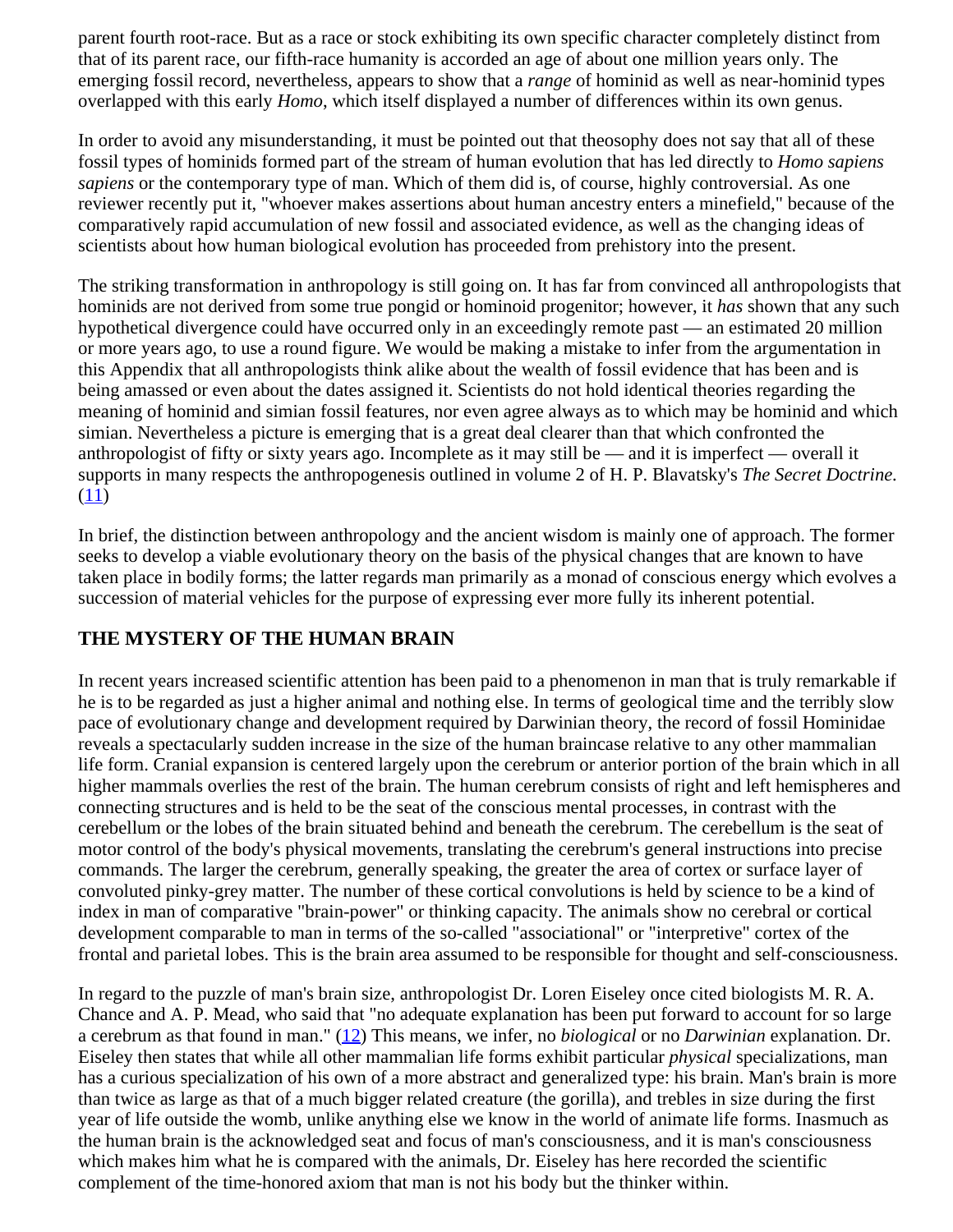An imaginative scientist, Dr. Eiseley ponders the explosive suddenness with which man "escaped out of the eternal present of the animal world into a knowledge of past and future," and concludes that "the story of Eden is a greater allegory than man has ever guessed."

There is every reason to believe that whatever the nature of the forces involved in the production of the human brain, a long slow competition of human group with human group or race with race would not have resulted in such similar mental potentialities among all peoples everywhere. Something — some other factor — has escaped our scientific attention. — *The Immense Journey*, Random House, New York, 1946; p. 91

The theosophist recognizes that just such a process, which is termed the "descent of the mānasaputras," is indeed the "factor" which sets man apart and above his companion species on earth. Through creative spiritual acts, evolutionally older beings senior in standing to our humankind, endowed us with a portion of their own self-consciousness. In other words, the allegory of the exit of Adam and Eve from a "Garden of Eden" depicts man's transformation from unself-consciousness into self-awareness. From this ensued our realization of time and space, of past and future, as well as nature's demand that we engage in self-reflective cognition as decision makers who have assumed full responsibility for our thoughts and acts.

As a scientific analysis, Dr. Eiseley's declaration implies the recognition that at some still undefined former time there took place a primordial linkage of bright *intelligence* with bone, muscle, and nerve tissue in a manner that had never occurred before, and that dramatically and forever after revolutionized the development of our kind. He does not dogmatize, but leaves his readers to draw their own inferences from his presentation. Nevertheless, it is fair to conclude that Eiseley believes such an event or such a process is that "other factor" which has escaped attention.  $(13)$  $(13)$ 

At this point several remarks are worth making about the findings of modern neuroscience concerning the human brain. Many brain investigators continue to believe that when matter is organized with sufficient complexity — as it is in the brain — it begins to manifest the qualities we associate with the mind. This of course is the orthodox stand of the reductionists among scientists: those who attempt to explain all biological processes by the same explanations (as by physical laws) that chemists and physicists use to interpret socalled inanimate matter.

Brain research remained slow until just the past several decades, however and, of the half-dozen or so researches regarded as foremost in this field, several think differently from their reductionist colleagues; all of them in one way or another are described as having come to a religious or mystical feeling about the nature of human consciousness as a result of their own scientific work. Sir Charles Sherrington, after a long and brilliant career studying the human brain, could say no more than that "we have to regard the relation of mind to brain as not merely unsolved, but still devoid of a basis for its very beginning."  $(14)$  $(14)$  Sherrington concluded that man's being consists of "two fundamental elements" — brain *and* mind — and that brain action does not explain the mind. In 1975 his outstanding pupil, Dr. Wilder Penfield, after an equally long and successful career in brain research, came out emphatically with the same view, saying:

Because it seems to me certain that it will always be quite impossible to explain the mind on the basis of neuronal action within the brain, and because it seems to me that the mind develops and matures independently throughout an individual's life as though it were a continuing element, and because a computer (which the brain is) must be programmed and operated by an agency capable of independent understanding, I am forced to choose the proposition that our being is to be explained on the basis of two fundamental elements. This, to my mind, offers the greatest likelihood of leading us to the final understanding toward which so many stalwart scientists strive. — *The Mystery of the Mind*, Princeton University Press, Princeton, 1975; p. 80

So again we see a situation resulting from intensive recent research in one branch of the new science that has brought rigorously scientific, honest researchers — some of the foremost in the field — to recognize that the forces at work in man's mind are distinct from the biological operation of his brain. An even closer approach to the theosophical perspective in this connection is found in these words of Dr. Oliver Sacks, a neuropsychologist at Albert Einstein College of Medicine in the Bronx, New York, and the author of several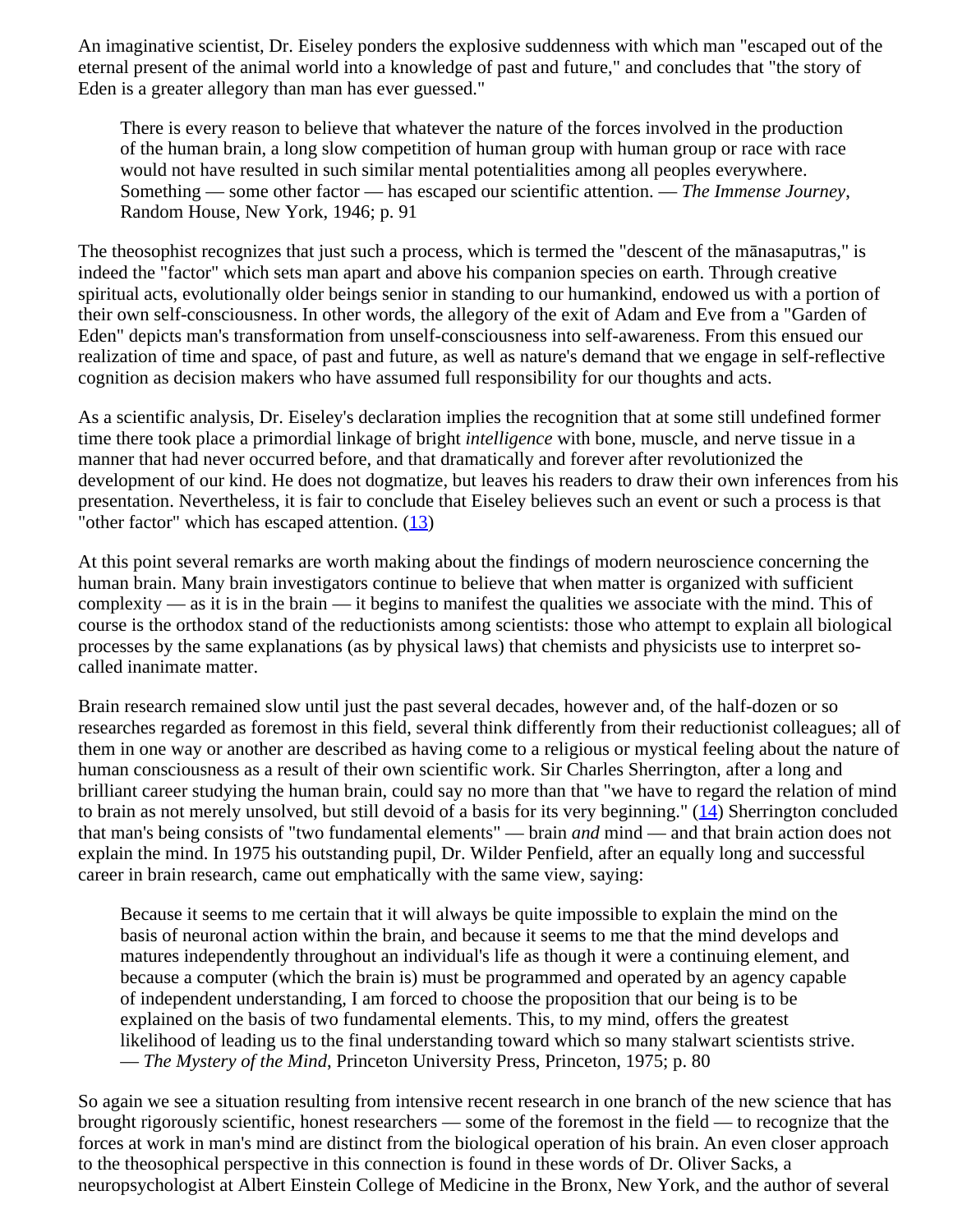books about human consciousness:

The entire organism is a functional unity: thus we are not conscious with our cortex alone; we are conscious with the whole of ourselves. . . . It cannot be supposed that the origination of consciousness lies in us alone. Our consciousness is like a flame or a fountain, rising up from infinite depths. We transmit and transfigure, but are not the first cause. We are vessels or funnels for what lies beyond us. Ultimately we mirror the nature which made us. Nature achieves selfconsciousness through us. — "Wraparound," December 1975; p. 5

# <span id="page-69-0"></span>**THE CONTRIBUTION OF ALFRED RUSSEL WALLACE**

For his part, Dr. Eiseley has done the cause of truth a real service by resuscitating some of the findings and conclusions of Alfred Russel Wallace, Darwin's great contemporary. It was Wallace, for example, who generously named their jointly-discovered theory "Darwinism." It was also Wallace who in 1913 protested that the Piltdown skull, later proven a hoax, did not prove much, if anything, about human evolution.

Darwin had seen in the rise of man with his unique brain only the undirected play of such natural forces as he believed had produced the rest of the living world of plants and animals. Wallace, however, early abandoned this view and asserted instead that a "higher intelligence" had directed the *human* evolutionary process. Darwinists in their search for the required missing links between man and ape were depicting living aboriginal peoples as fulfilling that role. Wallace, on the basis of many years' experience among such tribes in tropical archipelagoes, refuted the Darwinists' contention that they were mentally inferior. He asserted that, to the contrary, the aborigines' mental powers were far in excess of what they needed to engage in the simple food-gathering activities by which they survived. Employing the Darwinists' own arguments as applied to man, he asked: "How, then, was an organ developed so far beyond the needs of its possessor? Natural selection could only have endowed the savage with a brain a little superior to that of an ape, whereas he actually possesses one but little inferior to that of the average member of our learned societies."  $(15)$  $(15)$ 

Today it is a commonplace of scientific knowledge that no race or people enjoys superior mental potential over others. In essence, Wallace argued that proof of rapid brain development would imply a spirituallydirected force at work in man. Once man's mental powers awoke, his success or failure in the evolutionary process would depend on mental and moral qualities rather than on physical factors, and he would continue with very little physical modification except insofar as the development of intellectual capacity was reflected in the shape and size of the cranium. Those stocks which did not keep up that mental and moral progress would, said Wallace, become extinct and give place to stocks that did. All this is clearly theosophical. The Darwinians won the stage, however, and Wallace's views, despite their logic and clarity, were virtually ignored by later evolutionists. Wallace had also contended, and from the same logical basis, that the closer this research came to the starting point of the human family the more varied would be the bodily structure of hominids, in conformance with the diverse effects mind or self-consciousness would produce in different units — a theory that later anthropological discovery has done much to uphold.

Certain advances in science relative to findings about the human brain need further mention here. Most contemporary anthropologists recognize that purely biological explanations of human behavioral adaptation are inadequate. While man, like all other animate life forms, must adjust to environment, attempts to link human behavioral systems to simple geographic or even genetic factors have always failed. Scientists today often group those major factors which they find exhibited in human adaptation under the word *culture* — that is, an integrated pattern which includes thought, speech, action and artifacts, and depends upon man's capacity for learning and transmitting knowledge to succeeding generations. Man is not born with culture, but with a capacity to acquire culture. He does not, they affirm, merely react to environment: he consciously changes, transforms and modifies it. While in animals behavior is predominantly instinctual, in man it is largely a product of culture, imparted by teaching and learning, and does not reflect a fixed set of drives as is the case with the animals.

Writing in 1962, a leading geneticist, Theodosius Dobzhansky, clearly endorsed this view by saying that from very early times "man has been adapting his environments to his genes more often than his genes to his environments" (*Mankind Evolving*, Yale University Press, New Haven, 1962; p. 319). In man, biological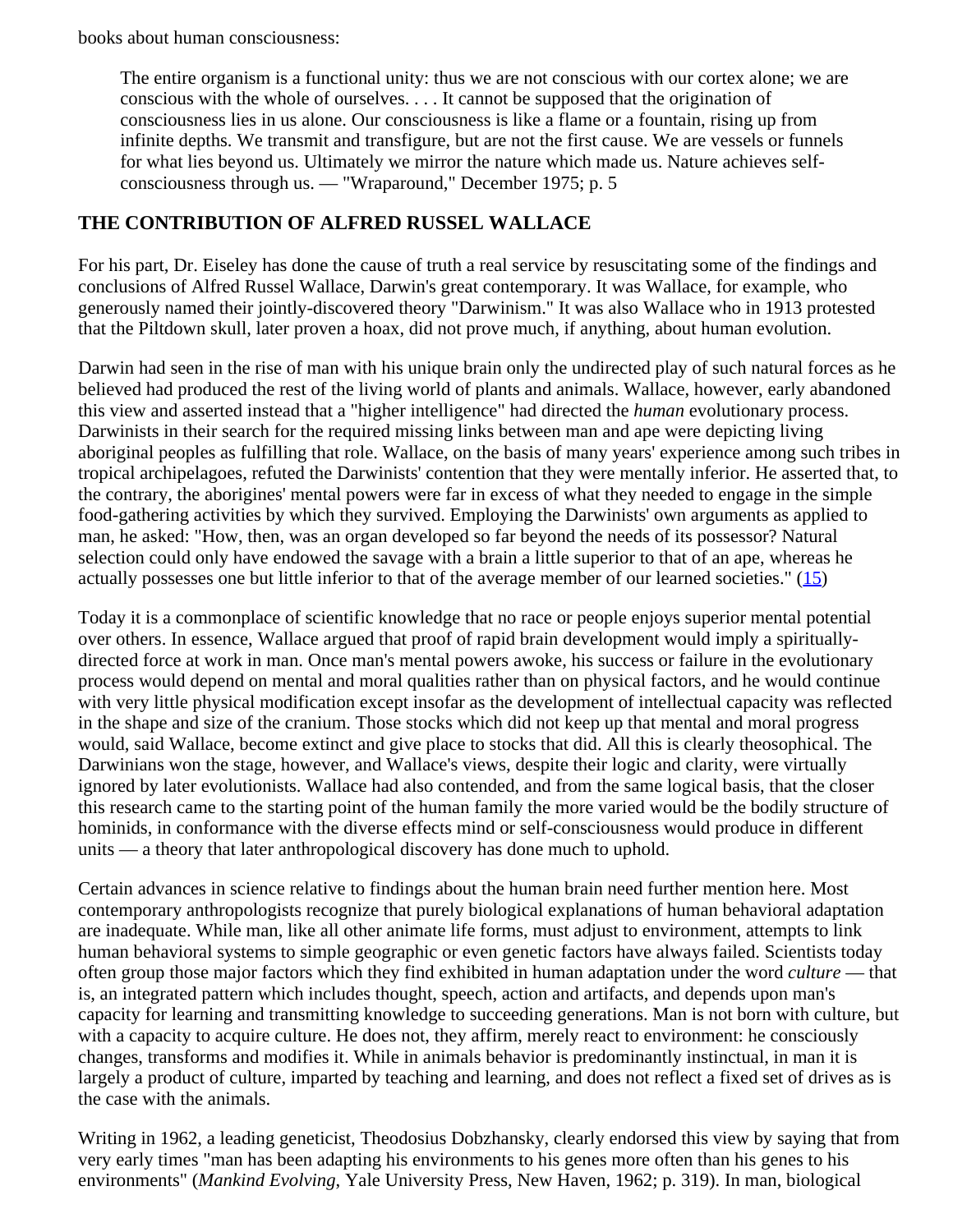evolution is clearly subordinate to cultural evolution; the chief determinants of human behavior are neither anatomical nor genetical as they are in animals. Therefore human behavior is a function and result of the *inner* consciousness that works largely through the brain.

Now, if we turn to modern theosophy we see that the origin of this distinctive human culture is found in the tremendous "manasaputric event" already referred to, which rapidly brought latent human consciousness forth into activity. The awakened early human stocks of the latter part of the third root-race are described as building the first cities of lava and stone, cultivating the first crop plants, constructing the first implements and artifacts, etc. In this view, then, culture is a reflection on this earth-plane of the working of the distinctively human consciousness or monad to the degree that that consciousness has learned to manifest its creative powers. Manifestations of human creative faculties display imperfection and error, as we all know man often harming his environment as much as or more than he helpfully modifies it, and then nature reacts upon him. Although physical science and theosophy approach this topic from different angles or standpoints, there is nevertheless a clear convergence of thought about it, regardless of methods of analysis. This convergence has been aptly epitomized in the title of the contemporary book, *Man Makes Himself*. [\(16](#page-75-2)) That study is only one example of what is a growing literature devoted to the uniqueness of human culture that may fairly be said to have begun with the writings of Wallace.

# <span id="page-70-0"></span>**SOME DISCOVERIES OF THE NEW BIOLOGY**

Remarkable advances in genetics and cell study made by the new biology have done much to substantiate Dr. de Purucker's statements that (a) what science calls the cell is an infinitesimal focus of intelligent cosmic forces pouring into physical manifestation; and (b) that there are uncounted and actually almost innumerable possibilities of development, locked up or latent potentialities, in a cell. These are all seeking expression, he said, and many have to bide their time for ages before the opportunity comes, that is, until the appropriate karmic environment or "field" furnishes them with the open door to manifest. Of course, being a physical science, the new biology has no formal conception of the invisible divine-spiritual monad directing and urging the actions of those inner and *meta*physical forces, and its evidence has to do with the chemistry of genetics at the molecular level only. But its testimony is nevertheless valid for our argument, because these findings at the physical level harmonize with and indeed reflect the implications of the broader theosophical statements. The latter encompass findings or data from several levels of being in addition to the physical. ([17\)](#page-75-3)

To understand the findings of the new biology we must consider what it says about vegetable, animal, and human cells — that is, cells of animate life forms, distinct from the life structures of the mineral and elemental kingdoms, the latter being a theosophical term for the classes of natural forces on earth which bind together the structures of all the planet's life forms (see ch. 14, ["Lost Pages of Evolutionary History](#page-51-0)").

Every cell has the power of self-replication for the life term of the individual containing it. But sex cells are, in the words of Dobzhansky,

potentially immortal; indeed, every sex cell is able, under favorable conditions, to give rise to a new individual with another crop of sex cells. The soma is mortal; it is the body which houses the sex cells, and which is cast off in every generation owing to death. — *Evolution, Genetics, and Man*, John Wiley & Sons, New York, 1955; p. 74

After biological analysis had successfully isolated the essential chemical ingredients of DNA, Isaac Asimov wrote:

In theory, it is even possible that . . . there are polynucleotide strands that have persisted through countless generations, perhaps even from the very first appearance of life. . . . the possibility of a super-patriarch among the now-existing strands, straddling the eons since the earth was young, evokes a rather breathtaking picture of the unity and continuity of life. — *The Genetic Code,* Orion Press, New York, 1962; pp. 141-2

It is within the chromosomal DNA that is found the "genetic code": the information transmitted to every cell newly appearing in the growing life form which instructs it how to replicate. A broad conception of this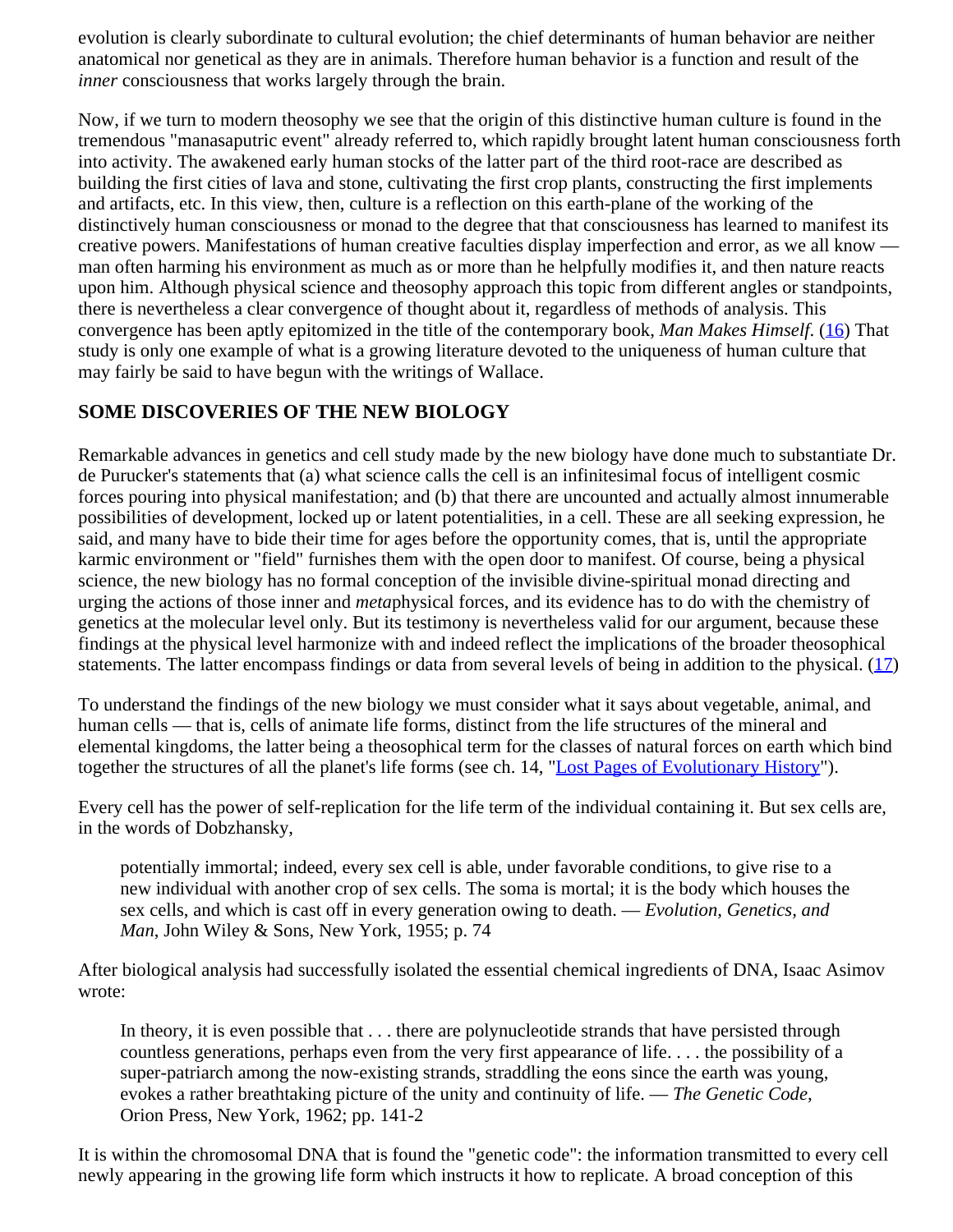genetic mechanism governing cell formation and reproduction is now known, from which emerge several facts of paramount interest for us.

First, the number of kinds of proteins — that is, the essential building blocks of animate physical life — that can be built up out of the 20-odd amino acids acting on instructions from the DNA, is for all practical purposes *unlimited*. The question, then, is not where the body finds the variety of proteins it requires, but what *controls* the possible variety and keeps it within bounds. Second, only a negligibly small fraction of all the potentially possible gene combinations in any one species is ever realized. No two persons except for identical twins carry the same genes. Every human being is a carrier of a unique, unprecedented, and probably unrepeatable gene complex! [\(18](#page-75-4)) The number of distinct individuals expressed by gene combinations is also for all intents and purposes *unlimited*.

Nigel Calder, in *The Life Game* (p. 135), has summarized the lessons of contemporary molecular biology in this way: (1) the uniqueness of every individual; (2) the immense possibilities genetically latent in every group of individuals; and (3) the fallacy of any notion of genetic perfection. Thus, even at the level of chemistry of animate life forms we see the findings of science affirming the principles of the ancient teaching, brought forward again in this book by Dr. de Purucker: that each entity is in essence a monad, a completely individual unit or life-consciousness-center, eternal as an essence. Every infinitesimal particle or point in the universe — an incomputable multitude — enshrines such a spiritual monad; and each such monad pursues or follows its own path or evolutionary course within broader categories or houses of life that are moving along *their* respective courses.

Molecular biology has also turned up some quite interesting facts about human, ape, and monkey bloodserum chemistry. Tests of their respective DNAs and three important blood constituents — hemoglobin, transferrin and albumen — have shown the structural differences of these to be small between man and apes, but much larger between man and monkeys. Within the apes (including orangutans and gibbons) differences between man and gorillas and chimpanzees were quite small, but larger between man and orangutans and gibbons. A related kind of test, called the immunological, has yielded comparable results.  $(19)$  $(19)$  These measurements are valuable because they show a taxonomic order among the primates: man is seen to be related in a decreasing degree to the chimpanzee, gorilla, orang, gibbon, Old World and then New World monkeys, and finally the various prosimians, in terms of blood chemistry.

The test results have been employed by some molecular biologists to project estimates as to how long ago man's evolutionary line separated from those of the monkeys on the one hand, and the apes on the other, based on a theory that at the time such divergences began all three life forms had about the same type of hemoglobin. Sarich and others have devised a fairly comprehensive phylogenetic tree of living primates giving estimated times of divergence. This compilation has gorillas and chimpanzees splitting off from man about 7 million years ago, though some researchers suggest that it happened "not more than" 10 and "not less than" 5 million years B.P. Certain baboon ancestors are assigned a date of origin at about 7 million years; orangutans and gibbons 12 million, and monkeys about 20-35 million years B.P. (Prosimians are estimated to have diverged as long as 75 million years ago.) The scientists who constructed this phylogenetic tree emphasized that their concern is not so much with precise periods of years as with general evolutionary relations, and they are undertaking similar tests and projections with other mammalian stocks.

There are probably a number of significant inaccuracies in dating technique, and this is recognized also by the scientists themselves. What is seen in the data — even when allowances are made for such — is the suggestive "fit" that appears. The newer biological projections uphold the older theosophical statements as set out by Dr. de Purucker in chapter 5 of this book: monkeys have a "single dose" and the apes a "double dose" of human blood in their veins, but no human being has any simian blood, ape or monkey, in his or her veins. Theosophy places the point when the monkey line arose from the human line as somewhat earlier than 19 million years ago, while the beginnings of the anthropoid ape line (gorillas and chimpanzees), on the other hand, are given as around 8, possibly 9, million years ago.

# <span id="page-71-0"></span>**MODERN SCIENCE IS BECOMING PHILOSOPHY**

A salient feature of the new science is that it has become more philosophical. It is true that a number of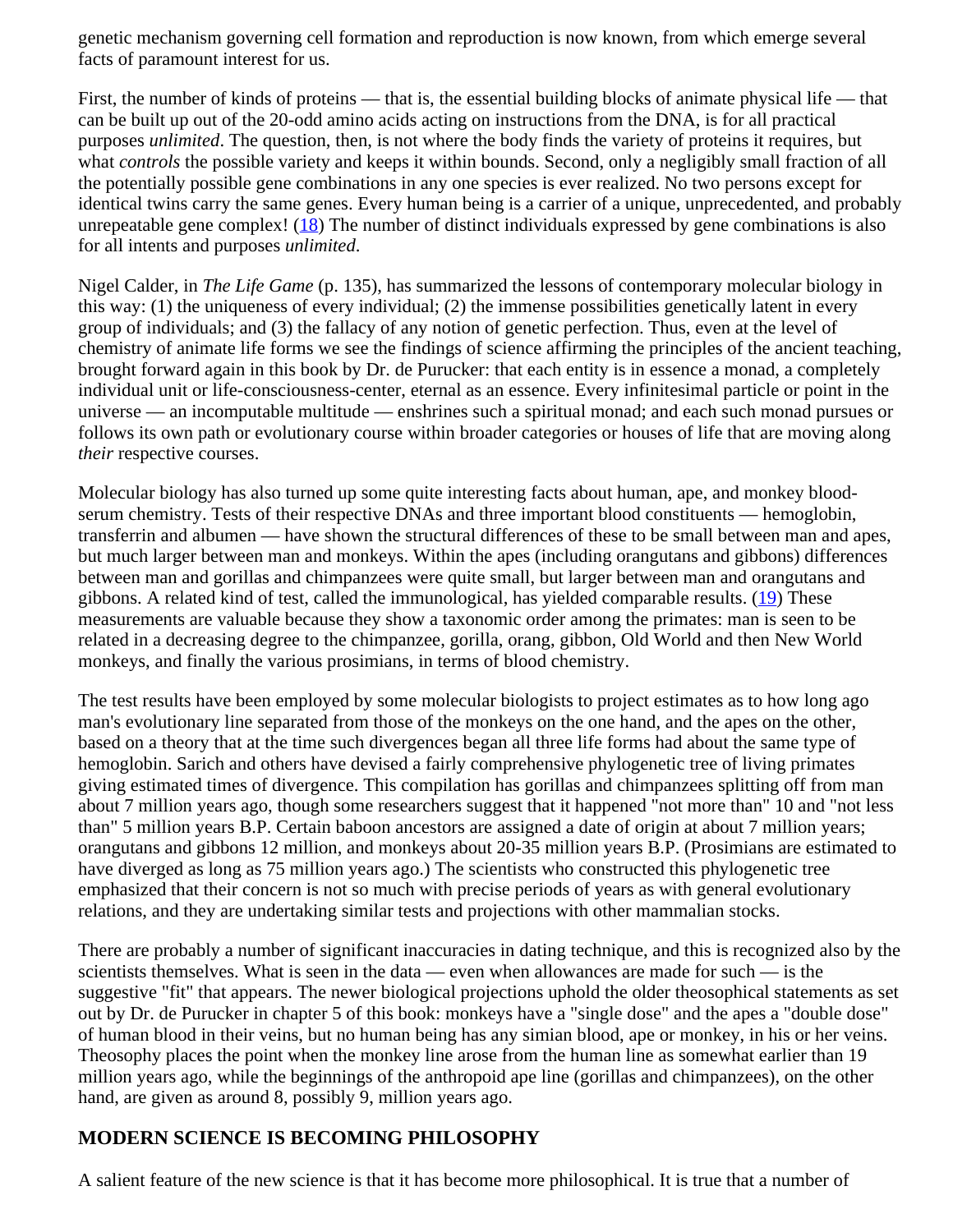outstanding scientists of the latter part of the 19th century were quite philosophical; but their work and conclusions were all too often smothered under the avalanche of materialistic thought which swept over and dominated the sciences and persisted well into this century, as the subject matter of its various disciplines became popularized. The growing realization by scientists of the limits of their capability to explain or even describe with any adequacy the full dynamism of life or the facts of being became apparent in a public way only in the 1930s and '40s. To a much greater extent it is humility which characterizes science in this last quarter of the 20th century; for, as Bronowski recently mused:

One aim of the physical sciences has been to give an exact picture of the material world. One achievement of physics in the twentieth century has been to prove that that aim is unattainable. . . . The world is not a fixed, solid array of objects, out there, for it cannot be fully separated from our perception of it. It shifts under our gaze, it interacts with us, and the knowledge that it yields has to be interpreted by us. There is no way of exchanging information that does not demand an act of judgment. . . . And that requires, not calculation, but insight, imagination — if you like, metaphysics. — *The Ascent of Man*, pp. 353, 364

Thus has this brilliant scientific thinker tacitly assented to the theosophical proposition held by the entire ancient world that man *is part of* the universe surrounding him, inseparable from it. Other scientists have in their own way registered similar thoughts. In a series of essays questioning where modern science is going, the great theoretical physicist, Max Planck, titled one essay, "Is the External World Real?" That was in the early 1930s. Another German physicist, Max Born (1882-1970) in his autobiography said: "I am now convinced that theoretical physics is actual philosophy."

If we turn to astronomy, a field which Dr. de Purucker calls "the most spiritual of the physical sciences," a similar panorama unfolds. In 1940, for example, a well-known astronomer of the Mount Wilson Observatory in southern California, Gustav Stromberg, composed a scientifically thoughtful book entitled *The Soul of the Universe.* Much more recently Sir Bernard Lovell, professor of radio astronomy at the University of Manchester and director of Jodrell Bank Centre for Astrophysics, wrote in an article in *The New York Times Magazine,* November 16, 1975, titled "Whence: We Are What We Know about Where We Came From," based on his presidential address to the British Association:

Throughout the whole of recorded history a consistent thread has been the intellectual purpose of man to discover the nature of the universe. Today we refer to this as the cosmological problem: That is, how did the universe come into existence, how did its current configurations — stars, solar systems, galaxies — evolve, and what is its future? . . . Is the answer transcendental or material?

Cosmology has in fact gained recognition as one of astronomy's three principal activities; it may fairly be called the philosophical content of this particular field of science. Most scientists would prefer using the term theoretical rather than philosophical to describe the trend we are discussing. But the word is not so important; the activity meant is clear — that is, a rational search for the truths and principles of being as these can be uncovered through the findings of science, rather than a concentration upon the potential for material application in those findings.

It is not altogether strange that this development is most fully apparent in the scientific fields that are particularly targeted at both extremes of the range of observation of material phenomena open to man: the subatomic at one end, and the galactic (or supergalactic) at the other. In both directions the riddles — of subatomic particles and of the light from celestial objects so distant that it has taken billions of years to reach us — are mental riddles, intellectual riddles, spiritual riddles. Progress here can be made only as scientists are willing to proceed with an open mind and an active intuition, so as to be ready to accept new truth wherever and just as it is discovered, even though it contradicts all their current theories.

It has been said that the history of inquiry into the ultimate questions can be analyzed as a succession of ages, each of which exhibits a certain dominant or favorite mode of investigation into the facts of being. This is the religious, which gives way to the scientific, and is in turn succeeded by the philosophical. Dr. de Purucker has referred to this in his writings, noting that what we call religion, science, and philosophy — three aspects or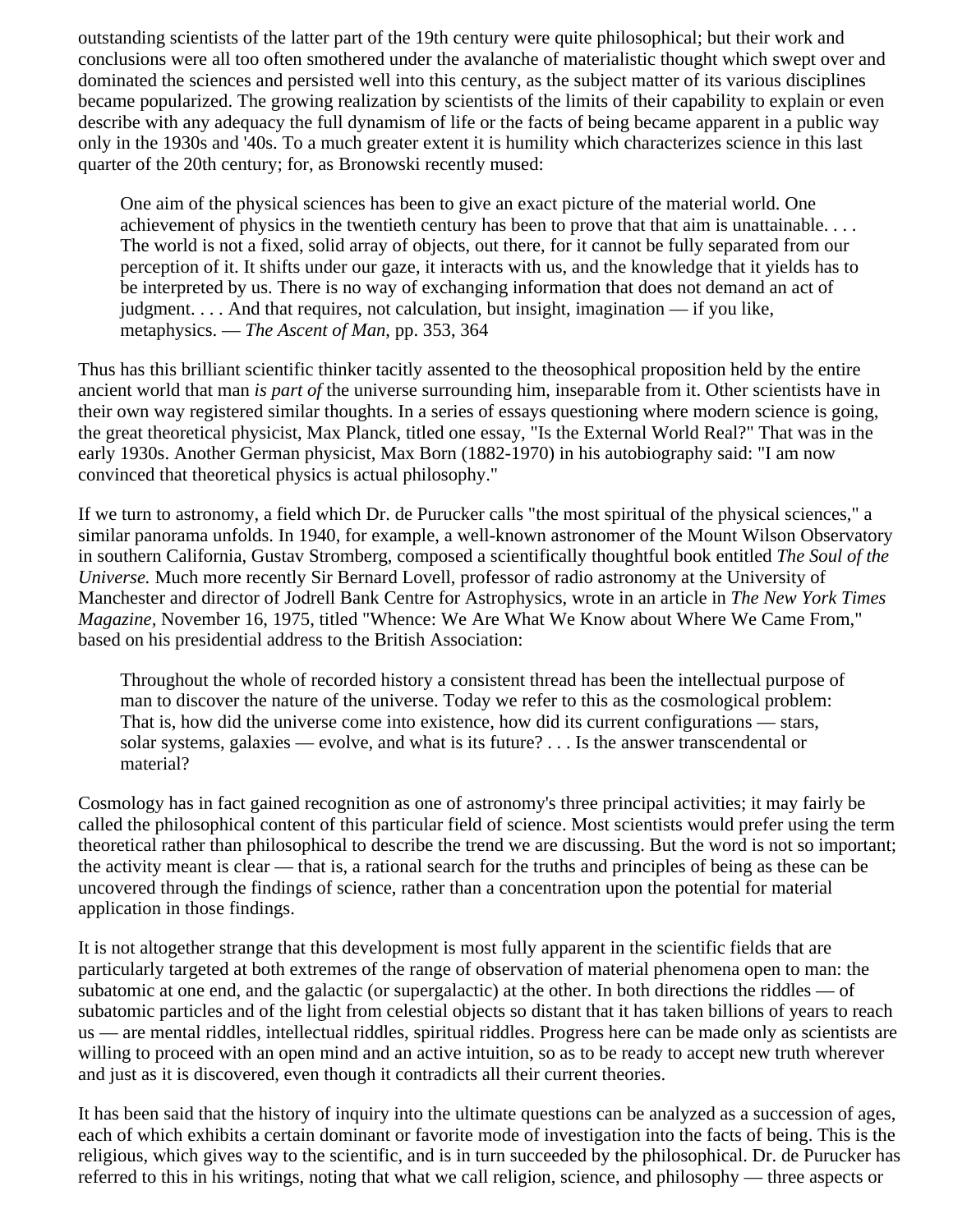ways of looking at truth — are but the natural working of the threefold operations of human consciousness. We cannot separate these fundamental operations of consciousness, he says; and only their unified vision proclaims the recondite facts of the whole of being. We see the dogmatic religious assertions of one era cast aside, as men take a fresh and unencumbered look at themselves and surrounding nature. Such prolonged, careful observation, steadily compiled and compared, gives rise to clearer perceptions into nature's meaning. These, eventually, lead to a new and fuller realization of the divine-spiritual heart beating within and behind physical nature, its vehicle. In that manner the cycle brings us again to religion; but with an improved and refined devotion, a deeper and truer recognition of our oneness with all life, and a wiser understanding of our role in the awesome procession of the universe.

## [Table of Contents](#page-0-0)

## FOOTNOTES:

1. Arthur March and Ira M. Freeman, *The New World of Physics,* Vintage Books, Random House, New York, 1963; p. 133. This book is based on an essay written by Professor March, late professor of theoretical physics at the University of Innsbruck, Austria, and published in 1957 in Hamburg, Germany. [\(return to text](#page-61-0))

2. Cf. J. W. N. Sullivan, *The Limitations of Science,* Viking Press, New York, 1933; p. 148 and passim. This is one of the most lucid and comprehensive summaries of the revolution that has taken place in science and in the thinking of the foremost scientists since the late 19th century when H. P. Blavatsky wrote. This British mathematician and interpreter of physics (who died about 1940) is still regarded as one of the most brilliant intellects of his time. ([return to text\)](#page-62-0)

3. Mendel Sachs, McGraw-Hill Book Co., New York. The author was then professor of physics and astronomy at the State University of New York in Buffalo. [\(return to text](#page-62-1))

4. *The Ascent of Man*, Little, Brown & Co., Boston, 1973; p. 344. [\(return to text](#page-62-2))

5. See Graham Massey, "What's Wrong with the Sun?", *The Listener*, June 17, 1976; pp. 762-4. Massey's article is based on a BBC2 "Horizon" television program, which he produced and directed, that examined these and related discoveries in some depth. See also the article "When the Sun Went Strangely Quiet," by Kenneth Frazier, *Science News,* vol. 109, March 6, 1976; pp. 154-6; and "Solar Variability: Is The Sun An Inconstant Star?" by Allen Hammond, *Science*, vol. 191, March 19, 1976; pp. 1159-60. ([return to text\)](#page-62-3)

6. Nigel Calder, *The Life Game*, Viking Press, New York, 1973; p. 65 and passim. The author is a former editor of *The New Scientist* and science correspondent for *The New Statesman.* [\(return to text](#page-63-0))

7. [The classification scheme of hominids has changed since this Appendix was written in 1976. At that time gorillas, chimpanzees, and orangutans were all classified as pongids (Great Apes): The current classification is as follows (Wikipedia, 2016):



Here, genus *Homo* refers now to hominins (formerly hominids, i.e. man-like species), *Pan* to chimpanzees, *Pongo* to orangutans, and *Hylobates* to gibbons. As this reclassification does not affect the authors' argument of man's priority, the older classification of hominids (genus *Homo*) and pongids (gorillas, chimpanzees, and orangutans) will be retained. The author continues:]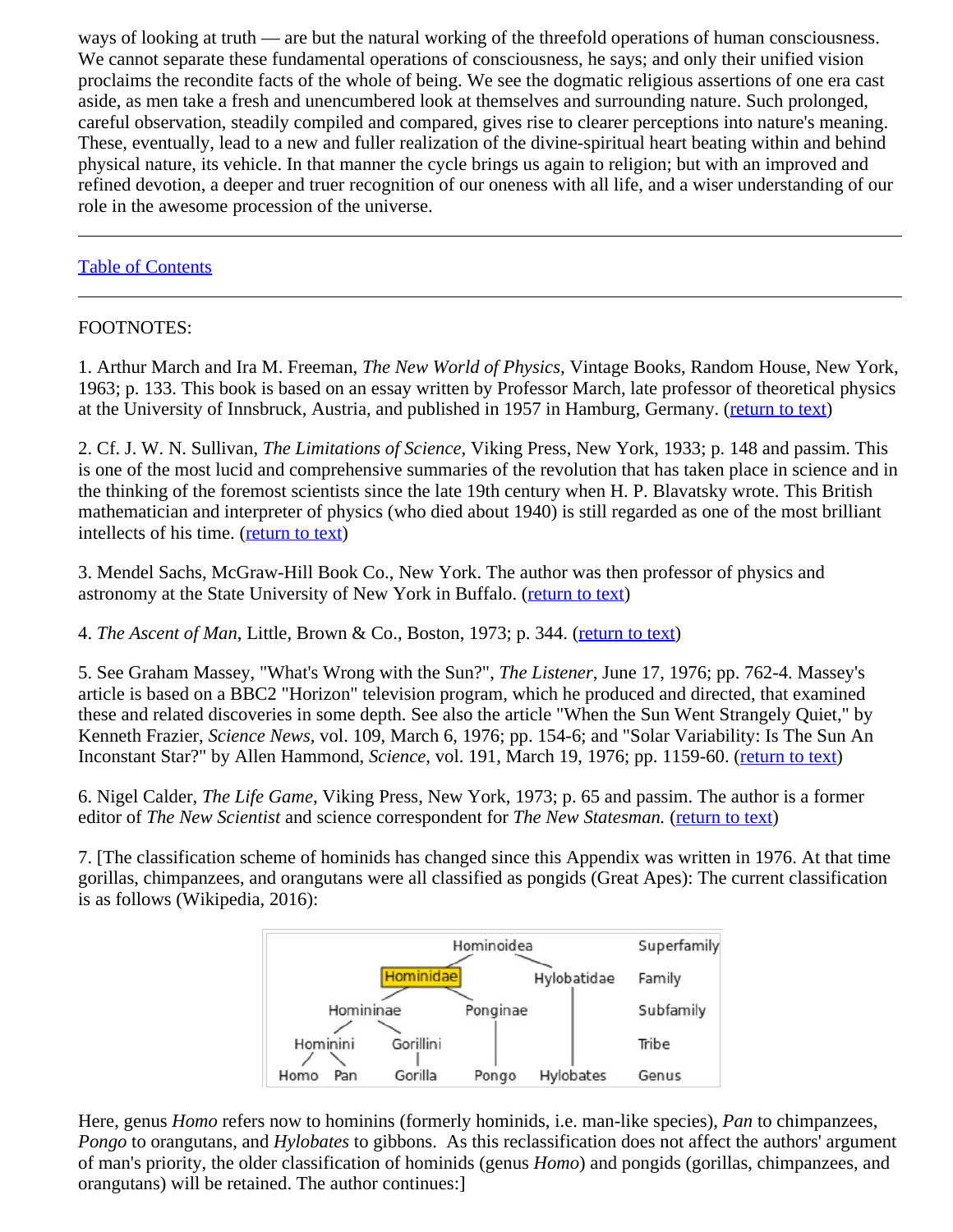The term genus *Homo* refers to the primate genus within the Hominidae that includes modern man *(Homo sapiens sapiens)* and a number of extinct species such as Neanderthal man. The term simian refers to both monkeys and apes in general. Not all scientists, however, not even the anthropologists themselves, use all these terms with equal precision. They should be regarded as no more than the best guidelines science has thus far devised for a relatively clear classification of the subject matter. ([return to text](#page-64-0))

8. References in this Appendix to the dating of fossil materials by means of their associated deposits are, unless specified otherwise, to the potassium-argon method, a radiometric technique that depends upon the slow decay of a potassium isotope (potassium-40) into argon-40, a gas. It is used to date materials having an age greater than about 60,000 years before the present, and is restricted to volcanic and plutonic rock formations. Like all other radiometric methods the potassium-argon cannot be regarded as a definitive measurement of time periods, because it depends upon a belief in the constant rate of decay of elementisotopes. There is no way to prove, for example, that 5 million years ago those isotopes were decaying at the same rate they are now, especially if the earth and matter itself are credited with an evolutional course of change. Although radiometric methods are those primarily employed by much of contemporary science, we should accept their results as provisional at best.

The letters B.P. after a date mean Before Present, "present" being considered for our purposes to be the present century. This system of dating has much greater utility for geological time than does the B.C. – A.D. system applied to our "local" time of recorded history. For the intent is to convey the total age of sites and fossil remains for instant contemporary understanding. Variations in the radiometric measurements of these can be as much as plus or minus several thousand years, making use of the local system almost meaningless. [\(return to text](#page-64-1))

9. It is worth noting that traditional records the world over agree that very early man was generally of gigantic stature, while later stocks have steadily decreased in size to what we see today. [\(return to text](#page-65-0))

10. The depiction of Neanderthal man of La Chapelle-aux-Saints as a kind of half-monster — ungainly, ugly, brutish and with head thrust forward between its shoulders as the anthropoids carry theirs — which persisted as recently as 1957, has been shown as altogether untrue. In that year the skeleton was examined by William L. Straus, Jr., of Johns Hopkins University and Alec Cave of St. Bartholomew's Hospital Medical College in London. They found it was that of an atypical old man who had suffered from arthritis of the jaws, spine and perhaps the limbs; and that the reconstruction of the skull, especially at its base, was unsatisfactory. M. Boule, of the Institute of Human Paleontology in Paris, who had examined and reconstructed the skeleton between 1908-12, prepared the highly respected and highly misleading report about Neanderthal's apelike posture and gait. It is now known that Neanderthal — whose relatively extensive remains have since been uncovered in Africa and Asia as well as Europe — walked as upright as do we and, if he could be seen walking the streets of one of our cities, would attract no more attention than many of its modern denizens. Neanderthal man lived "side by side for long ages" with other types of *Homo sapiens,* and some of his remains have been dated at between 120-200 thousand years B.P., according to contemporary anthropological estimates. ([return to text\)](#page-66-0)

11. For a full and interesting account of the growth of the idea of evolution from the time of the Greek philosophers until the early 19th century as seen by modern scholars, see *The Great Chain of Being* by Arthur O. Lovejoy, Harvard University Press, 1936 and 1964. This book is based on Lovejoy's delivery at Harvard University, 1933, of the William James Lectures on Philosophy and Psychology.

[For an article on more recent research, see Ina Belderis, "The Quest for Human Origins," *Sunrise*, Apr/May 2003.] [\(return to text](#page-67-0))

12. *Symposia of the Society for Experimental Biology,* VII, "Evolution," Academic Press, New York, 1953, p. 395. [\(return to text](#page-67-1))

13. For his part, Dr. Kurtén has also been struck by the inexplicably rapid expansion in brain size in certain hominid forms relative to others contemporaneous with them. He finds a strong probability that this took place two or three million years ago, but is unable to account for its occurrence: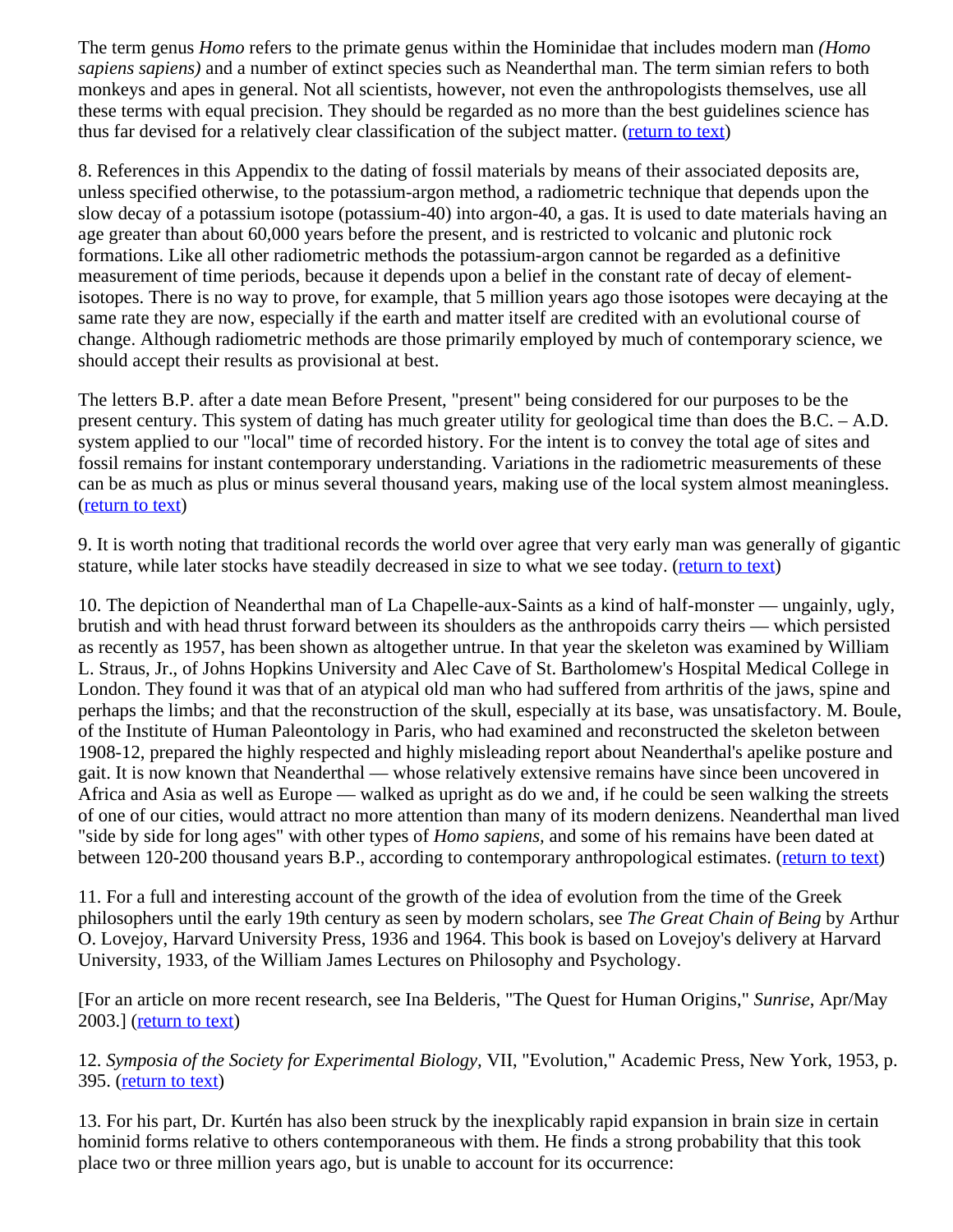"We can make guesses, and it is legitimate to do so, but we do not know for sure. We can only say that, based on the evidence at hand, it seems that the evolution of brain size was suddenly accelerated at least twice during Pleistocene times" *(Not from the Apes,* p. 136).

Kurtén estimates the Pleistocene epoch to have begun something more than three million years before the present. ([return to text\)](#page-68-0)

14. "Wraparound," *Harper's,* vol. 251, December 1975; p. 6. [\(return to text](#page-68-1))

15. As quoted in Eiseley's *The Immense Journey*, pp. 83-4. For a fuller exposition of Wallace's views, see his *Contributions to the Theory of Natural Selection,* especially ch. 9-10; first printing, 1870; reprinted by AMS Press, New York, 1973. See also his *Darwinism*, especially ch. 15, "Darwinism Applied to Man," Macmillan & Co., New York & London, 1889. [\(return to text](#page-69-0))

16. By V. Gordon Childe, Watts, London, 1942. Examples of other works that discuss the scientific attitude toward human cultural evolution are *The Human Imperative* by Alexander Alland, Jr., Columbia University Press, New York, 1972; and *Naked Ape or Homo Sapiens?,* by John Lewis and Bernard Towers, Garnstone Press, London, 1969. Dr. Alland is an anthropologist, Dr. Towers an anatomist, and Dr. Lewis a scientific writer with university training in science and anthropology. [\(return to text](#page-70-0))

17. But this distinction between the respective concerns of science and theosophy is crucial, philosophically speaking. So much so that we find H. P. Blavatsky saying that the only real quarrel between theosophy and science is that the latter does not recognize the existence of an astral plane within the physical plane, through which inner and spiritual forces affect and shape the latter. (*The Secret Doctrine*, 2:149.)

[For an informative presentation about the digital (and therefore *intelligently-produced*) information embedded in the cellular DNA, see Stephen C. Meyer, *Signature in the Cell*, HarperOne/HarperCollins, New York, 2009.] ([return to text\)](#page-70-1)

18. While it is true that in the view of science identical twins carry the same genes, each is in actual fact a unique, separate individual, and this is well known even to laymen from simple observation. Here we have an example of the limitations of current scientific attempts to *explain* human individuality on the basis of genes alone; the cause and source of individuality is more recondite, although the bodies or factors we call genes may form an important part of the chemical mechanism that individuality uses for its physical expression. [\(return to text](#page-71-0))

19. See the article, "A Molecular Time Scale for Human Evolution," by A. C. Wilson and V. M. Sarich (biochemists at the University of California, Berkeley), in *Proceedings of the National Academy of Sciences,* vol. 63, September 1969; pp. 1088-93. For an informative overview of this subject, see the article, "The New Science of Human Evolution," by S. L. Washburn and E. R. McCown (members of the Anthropology Faculty at the University of California, Berkeley), in the *1974 Yearbook of Science and the Future,* Encyclopaedia Britannica, Chicago, 1973; pp. 33-48. Kurtén, *Not from the Apes,* pp. 42-4, discusses these blood-serum findings and says that comparative anatomy tends to support them; but he has his own views about their meaning and value. ([return to text\)](#page-71-1)

## **Bibliography**

- Bateson, William, *Mendel's Principles of Heredity,* Cambridge University Press, Cambridge, 1909.
- Blavatsky, Helena P., *The Secret Doctrine: The Synthesis of Science, Religion, and Philosophy*, 2 vols., Theosophical Publishing Co., London, New York, Madras, 1888; unabridged verbatim reprint,

Theosophical University Press, Pasadena, 2013.

- ———, What Are the Theosophists?" *The Theosophist*, vol. 1, October 1879, 5-7.
- Boule, Marcellin, "L'Homme fossile de la Chapelle-aux-Saints," *Ann. de Palæontologie,* 1912; quoted in Wood Jones' *The Problem of Man's Ancestry,* 34.
- Browne, Sir Thomas, *Religio Medici,* 1643; J. M. Dent & Co., London, 1901.
- Buffon, Georges Louis Leclerc, Comte de, *Histoire naturelle,* 1766; quoted in Wood Jones' *The*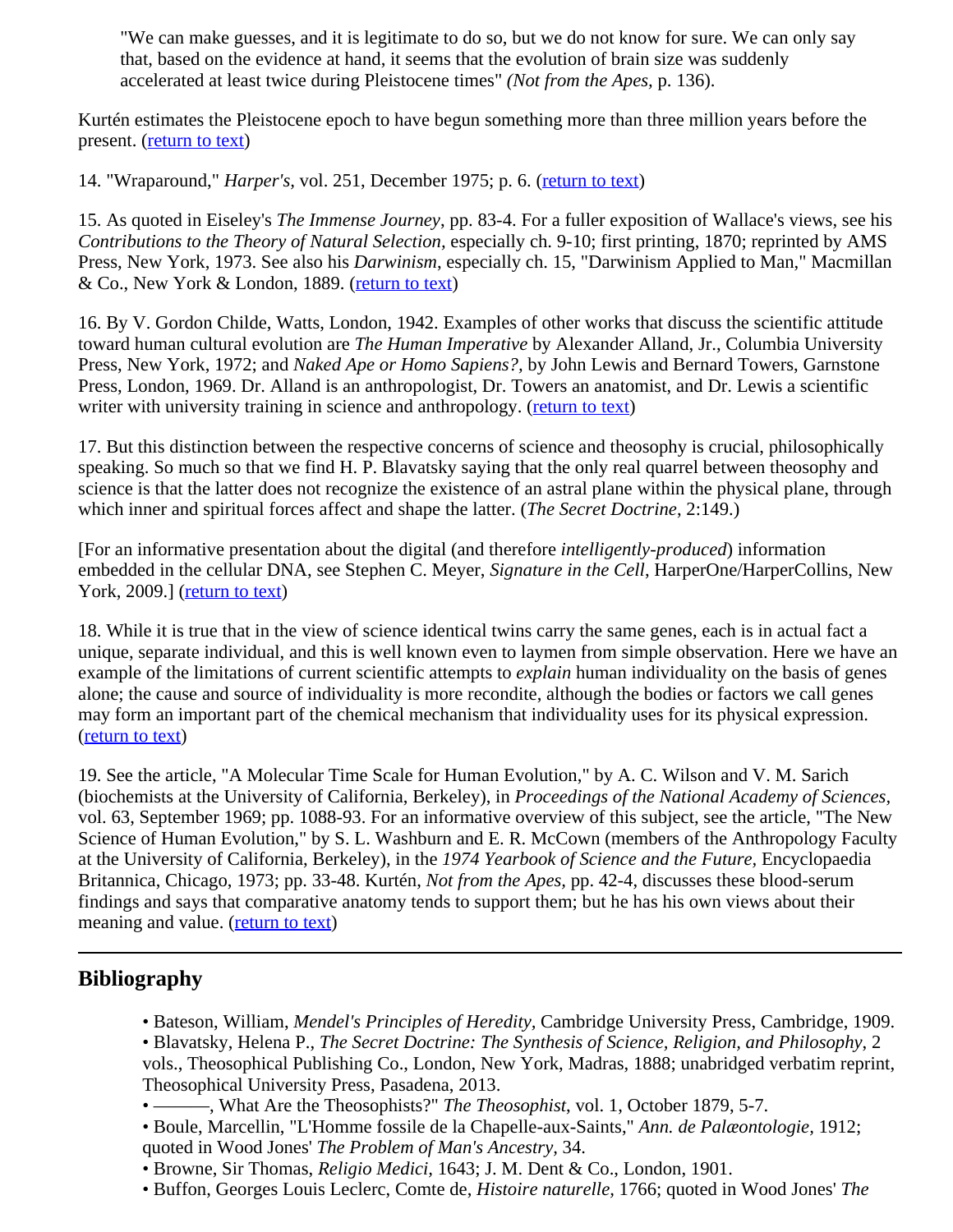*Problem of Man's Ancestry,* 21.

• Burroughs, E. A., Bishop of Ripon, in "Is Scientific Advance Impeding Human Welfare?", *Literary Digest,* vol. 95, October 1, 1927, 32.

• Coulter, John M., "The History of Organic Evolution," *Science*, vol. 63, May 14, 1926, 487-91.

• Cummings, Byron, "Problems of a Scientific Investigator," *Science,* vol. 63, March 26, 1926, 321- 4.

• Darwin, Charles, *The Descent of Man and Selection in Relation to Sex,* John Murray, London, 1877.

• ———, *On the Origin of Species,* 1859; facsimile of lst edition, Harvard University Press, Cambridge, 1975.

• Dionysius the Areopagite, *The Celestial Hierarchies,* Shrine of Wisdom, London, 1935.

• Durant, Will, *The Story of Philosophy: The Lives and Opinions of the Greater Philosophers,* Simon & Schuster, New York, 1926.

• Gregory, William King, "Dawn-Man or Ape?", *Scientific American,* vol. 137, September 1927, 230-32.

• Haeckel, Ernst Heinrich, *The Last Link*, A. & C. Black, London, 1898.

• Hegner, Robert W., *College Zoology,* 4th edition, Macmillan Co., New York, 1937.

• Huxley, Thomas Henry, *Evidence as to Man's Place in Nature*, Appleton & Co., New York, 1863*.* • ———, *Evolution and Ethics, and Other Essays,* Appleton & Co., New York, 1898..

• Keith, Sir Arthur, "The Evidence for Darwin is Summed Up," *New York Times,* September 4, 1927, sec. 8, p. 1.

• Locke, John, *An Essay Concerning Human Understanding*, 1690; reprint, Dover Publications, New York, 1959.

• Lodge, Sir Oliver, *My Philosophy: Representing My Views on the Many Functions of the Ether of Space,* Ernest Benn, London, 1933.

• Lull, Richard Swan, *Organic Evolution*, Macmillan Co., New York, 1921.

• Mitchell, Peter Chalmers, in *Encyclopaedia Britannica*, 11th ed., s.v. "Evolution" and "Heredity."

• More, Louis Trenchard, "The Perennial Question of Man's Nature," *Hibbert Journal,* vol. 25, April 1927, 508-22.

• Osborn, Henry Fairfield, in *Encyclopaedia Britannica,* 11th ed., s.v. "Palaeontology."

• ———, "Recent Discoveries relating to the Origin and Antiquity of Man," *Proceedings of the American Philosophical Society,* vol. 66, 1927, 373-89.

• Patrick, C. W., "The Convergence of Evolution and Fundamentalism," *Scientific Monthly*, vol. 23, July 1926, 5-15.

• Pelt, Gertrude W. van, *Archaic History of the Human Race as Recorded in "The Secret Doctrine" by H. P. Blavatsky*, Theosophical University Press, 1934 (pamphlet).

• Purucker, Gottfried de, *The Esoteric Tradition*, 3rd & Revised Edition, Theosophical University Press, 2011.

• Snider, Luther C., *Earth History,* Century Co., New York, 1932.

• Soddy, Frederick, *The Interpretation of Radium and the Structure of the Atom*, 4th edition, G. Putnam & Sons, New York, 1922.

• Straus, William L., Jr., "The Riddle of Man's Ancestry," *The Quartely Review of Biology*, University of Chicago Press, 24:3, September 1949, 200-23

• Stromberg, Gustaf, *The Soul of the Universe,* David McKay Co., Philadelphia, 1940.

• Thornton, W. M., "What Is Electricity?", *Journal of the Institution of Electrical Engineers,* vol. 65, July 1927, 674-80.

• Weismann, August, *Evolution Theory,* 2 vols., translated by J. Arthur Thomson, Arnold, London, 1904.

• Wood Jones, Frederic, *Arboreal Man*, Arnold, London, 1916.

• ———, *Man's Place among the Mammals,* Arnold, London, 1929.

• ———, *The Problem of Man's Ancestry,* Society for Promoting Christian Knowledge, London, 1918.

## **For further study:**

• THEOSOPHY: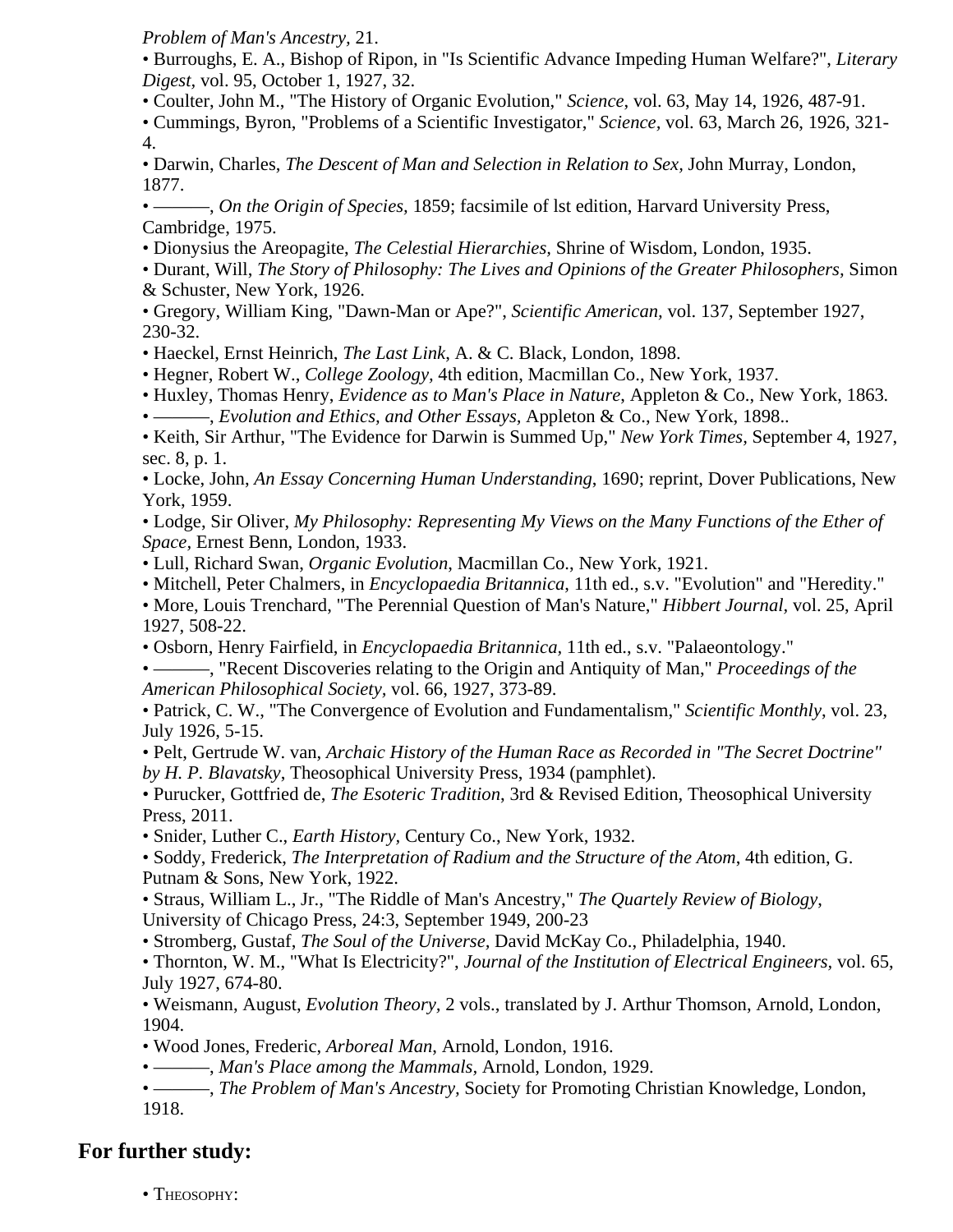• Belderis, Ina, "The Quest for Human Origins," *Sunrise* magazine, Apr/May 2003.

• Purucker, G. de, *Fundamentals of the Esoteric Philosophy*, 2nd & Revised Ed., Theosophical University Press, Pasadena, 1979.

• ———, *Fountain-Source of Occultism*, Theosophical University Press, Pasadena, 1974.

• Thackara, W. T. S., *Evolution and Creation: A Theosophic Synthesis*, Theosophical University Press, (booklet) 2004.

• Darwinism and Intelligent Design:

• Behe, Michael J., *Darwin's Black Box: A Biochemical Challenge to Evolution*, Free Press, New York, 1996, 2006.

• Denton, Michael, *Evolution: A Theory in Crisis*, Adler & Adler, Bethesda, MD, 1985.

• ———, *Evolution: Still a Theory in Crisis*, Discovery Institute Press, Seattle, 2016.

• Meyer, Stephen C., *Signature in the Cell: DNA and the Evidence for Intelligent Design*, HarperOne, New York, 2009.

• ———, *Darwin's Doubt*, HarperOne, New York, 2012.

[Table of Contents](#page-0-0)